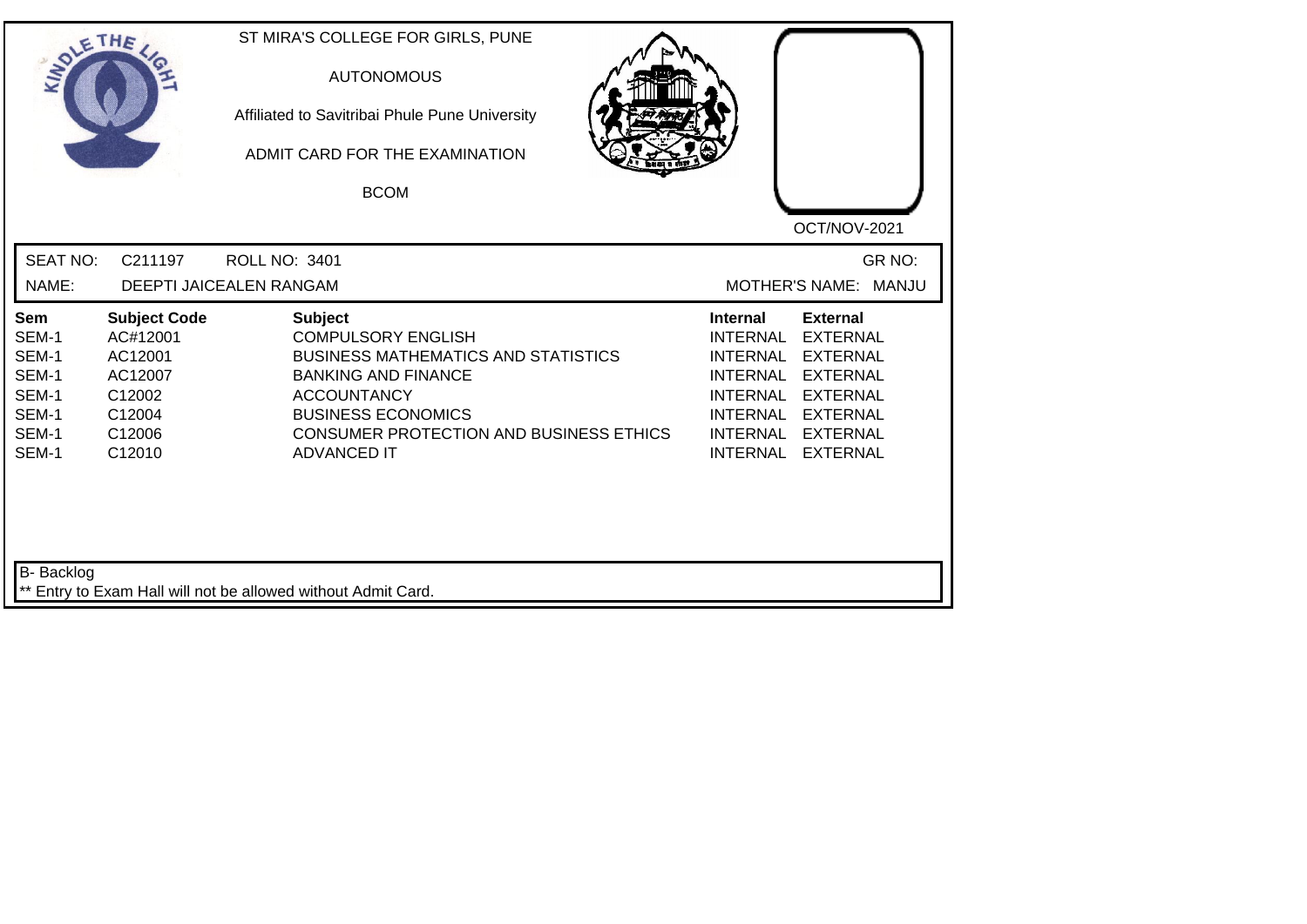| SOLETHE .                                                          |                                                                                               | ST MIRA'S COLLEGE FOR GIRLS, PUNE<br><b>AUTONOMOUS</b><br>Affiliated to Savitribai Phule Pune University<br>ADMIT CARD FOR THE EXAMINATION<br><b>BCOM</b>                                                                                   | OCT/NOV-2021                                                                                                                                                                                                                                                                                          |
|--------------------------------------------------------------------|-----------------------------------------------------------------------------------------------|---------------------------------------------------------------------------------------------------------------------------------------------------------------------------------------------------------------------------------------------|-------------------------------------------------------------------------------------------------------------------------------------------------------------------------------------------------------------------------------------------------------------------------------------------------------|
| <b>SEAT NO:</b><br>NAME:                                           | C211169<br>SAYYED FARZEEN ABID                                                                | <b>ROLL NO: 3402</b>                                                                                                                                                                                                                        | GR NO:<br>MOTHER'S NAME: JAHIDA                                                                                                                                                                                                                                                                       |
| Sem<br>SEM-1<br>SEM-1<br>SEM-1<br>SEM-1<br>SEM-1<br>SEM-1<br>SEM-1 | <b>Subject Code</b><br>AC#12001<br>AC12001<br>AC12007<br>C12002<br>C12004<br>C12006<br>C12010 | <b>Subject</b><br><b>COMPULSORY ENGLISH</b><br><b>BUSINESS MATHEMATICS AND STATISTICS</b><br><b>BANKING AND FINANCE</b><br><b>ACCOUNTANCY</b><br><b>BUSINESS ECONOMICS</b><br>CONSUMER PROTECTION AND BUSINESS ETHICS<br><b>ADVANCED IT</b> | <b>Internal</b><br><b>External</b><br><b>EXTERNAL</b><br>INTERNAL<br><b>INTERNAL</b><br><b>EXTERNAL</b><br><b>INTERNAL</b><br><b>EXTERNAL</b><br><b>INTERNAL</b><br><b>EXTERNAL</b><br><b>INTERNAL</b><br><b>EXTERNAL</b><br><b>INTERNAL</b><br><b>EXTERNAL</b><br><b>INTERNAL</b><br><b>EXTERNAL</b> |
| <b>B-</b> Backlog                                                  |                                                                                               | ** Entry to Exam Hall will not be allowed without Admit Card.                                                                                                                                                                               |                                                                                                                                                                                                                                                                                                       |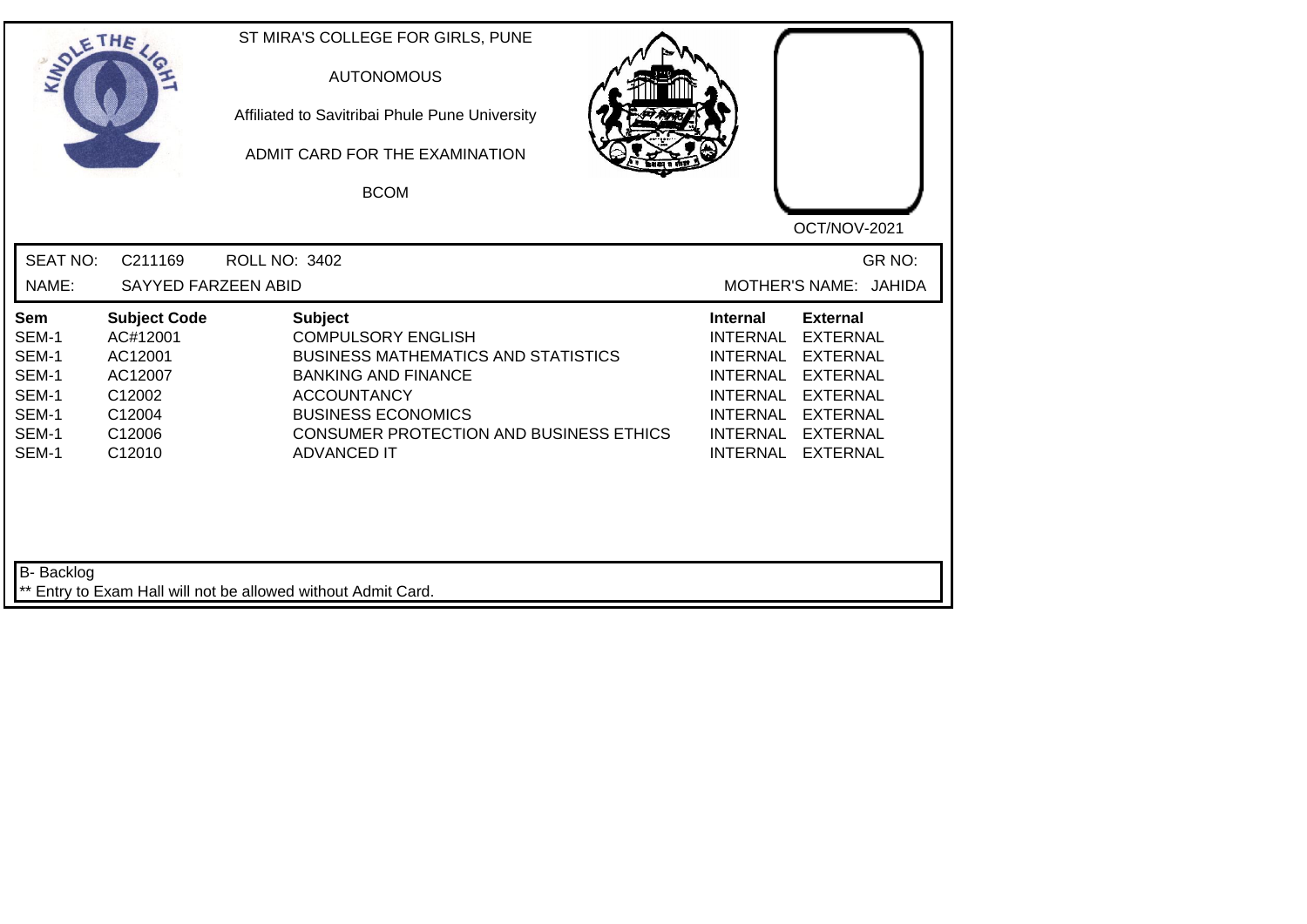| <b>SEAT NO:</b><br>C211166<br>GR NO:<br><b>ROLL NO: 3403</b><br>NAME:<br>DALE DUNCAN HALSTEAD<br>MOTHER'S NAME: SUNITA<br><b>Subject Code</b><br><b>Subject</b><br><b>Internal</b><br><b>External</b><br><b>Sem</b><br>SEM-1<br><b>COMPULSORY ENGLISH</b><br><b>INTERNAL</b><br><b>EXTERNAL</b><br>AC#12001<br>SEM-1<br>AC12006<br>SOCIOLOGY GENERAL<br><b>INTERNAL</b><br><b>EXTERNAL</b><br>SEM-1<br>AC12009<br><b>BUSINESS ENTREPRENEURSHIP</b><br><b>INTERNAL</b><br><b>EXTERNAL</b><br>SEM-1<br>C12002<br><b>ACCOUNTANCY</b><br><b>INTERNAL</b><br><b>EXTERNAL</b><br>SEM-1<br><b>BUSINESS ECONOMICS</b><br>C12004<br><b>INTERNAL</b><br><b>EXTERNAL</b><br>SEM-1<br>C12006<br><b>CONSUMER PROTECTION AND BUSINESS ETHICS</b><br><b>INTERNAL</b><br><b>EXTERNAL</b><br>SEM-1<br><b>OPTIONAL ENGLISH</b><br>C12009<br><b>INTERNAL</b><br><b>EXTERNAL</b> | SOLETHE | ST MIRA'S COLLEGE FOR GIRLS, PUNE<br><b>AUTONOMOUS</b><br>Affiliated to Savitribai Phule Pune University<br>ADMIT CARD FOR THE EXAMINATION<br><b>BCOM</b> | OCT/NOV-2021 |
|--------------------------------------------------------------------------------------------------------------------------------------------------------------------------------------------------------------------------------------------------------------------------------------------------------------------------------------------------------------------------------------------------------------------------------------------------------------------------------------------------------------------------------------------------------------------------------------------------------------------------------------------------------------------------------------------------------------------------------------------------------------------------------------------------------------------------------------------------------------|---------|-----------------------------------------------------------------------------------------------------------------------------------------------------------|--------------|
|                                                                                                                                                                                                                                                                                                                                                                                                                                                                                                                                                                                                                                                                                                                                                                                                                                                              |         |                                                                                                                                                           |              |
|                                                                                                                                                                                                                                                                                                                                                                                                                                                                                                                                                                                                                                                                                                                                                                                                                                                              |         |                                                                                                                                                           |              |

┛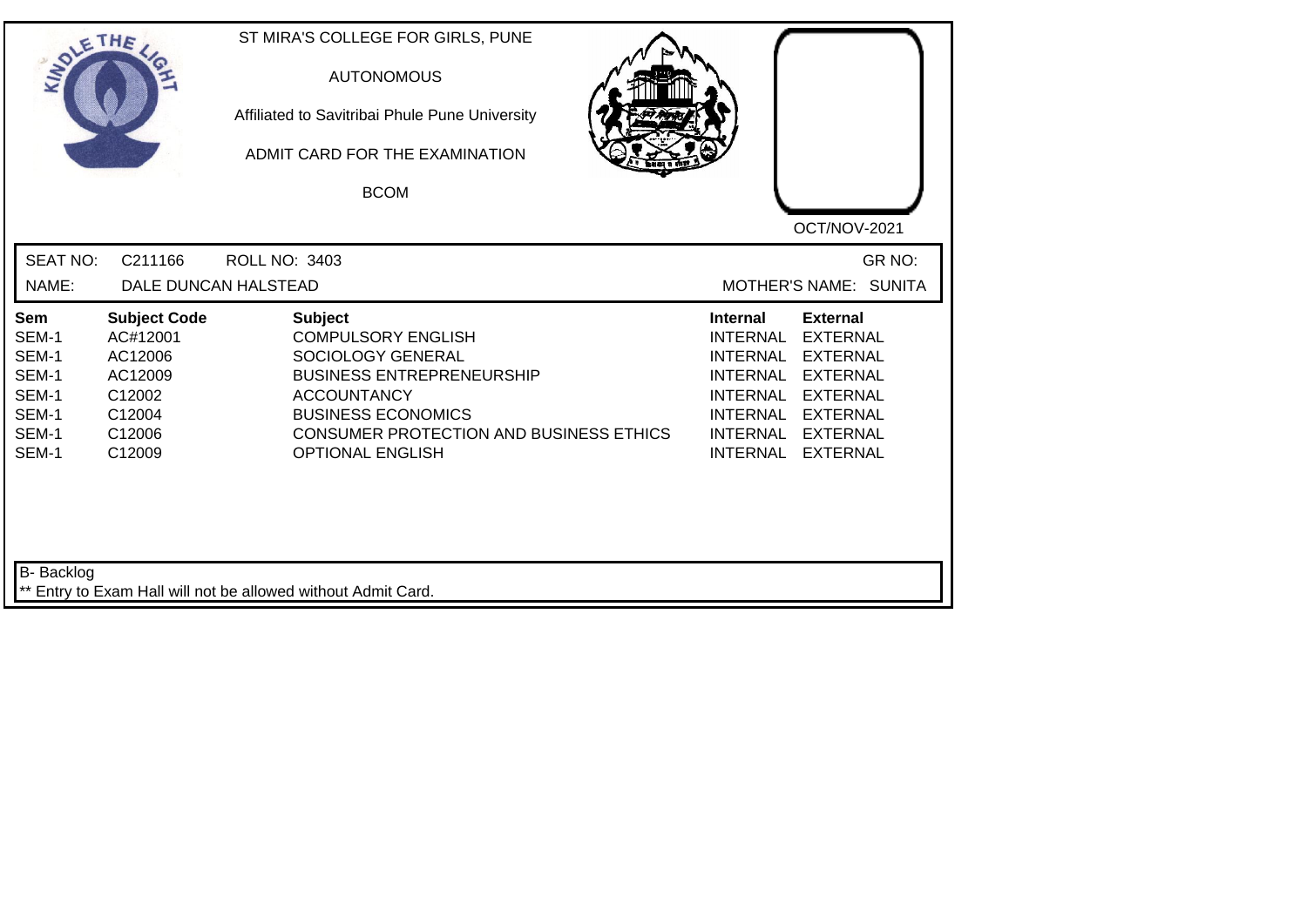| SOLE THE                 |                                  | ST MIRA'S COLLEGE FOR GIRLS, PUNE<br><b>AUTONOMOUS</b><br>Affiliated to Savitribai Phule Pune University<br>ADMIT CARD FOR THE EXAMINATION<br><b>BCOM</b> | OCT/NOV-2021                                                             |
|--------------------------|----------------------------------|-----------------------------------------------------------------------------------------------------------------------------------------------------------|--------------------------------------------------------------------------|
| <b>SEAT NO:</b><br>NAME: | C211431<br><b>SIMRAN TALREJA</b> | <b>ROLL NO: 3404</b>                                                                                                                                      | GR NO:<br>MOTHER'S NAME: KIRAN                                           |
|                          |                                  |                                                                                                                                                           |                                                                          |
| <b>Sem</b><br>SEM-1      | <b>Subject Code</b><br>AC#12001  | <b>Subject</b><br><b>COMPULSORY ENGLISH</b>                                                                                                               | <b>External</b><br><b>Internal</b><br><b>INTERNAL</b><br><b>EXTERNAL</b> |
| SEM-1                    | AC12001                          | <b>BUSINESS MATHEMATICS AND STATISTICS</b>                                                                                                                | <b>INTERNAL</b><br><b>EXTERNAL</b>                                       |
| SEM-1                    | AC12008                          | <b>BUSINESS ADMINISTRATION</b>                                                                                                                            | <b>INTERNAL</b><br><b>EXTERNAL</b>                                       |
| SEM-1                    | C12002                           | <b>ACCOUNTANCY</b>                                                                                                                                        | <b>INTERNAL</b><br><b>EXTERNAL</b>                                       |
| SEM-1                    | C12004                           | <b>BUSINESS ECONOMICS</b>                                                                                                                                 | <b>INTERNAL</b><br><b>EXTERNAL</b>                                       |
| SEM-1<br>SEM-1           | C12006<br>C12009                 | <b>CONSUMER PROTECTION AND BUSINESS ETHICS</b><br><b>OPTIONAL ENGLISH</b>                                                                                 | <b>INTERNAL</b><br><b>EXTERNAL</b><br><b>INTERNAL</b><br><b>EXTERNAL</b> |
| B- Backlog               |                                  | ** Entry to Exam Hall will not be allowed without Admit Card.                                                                                             |                                                                          |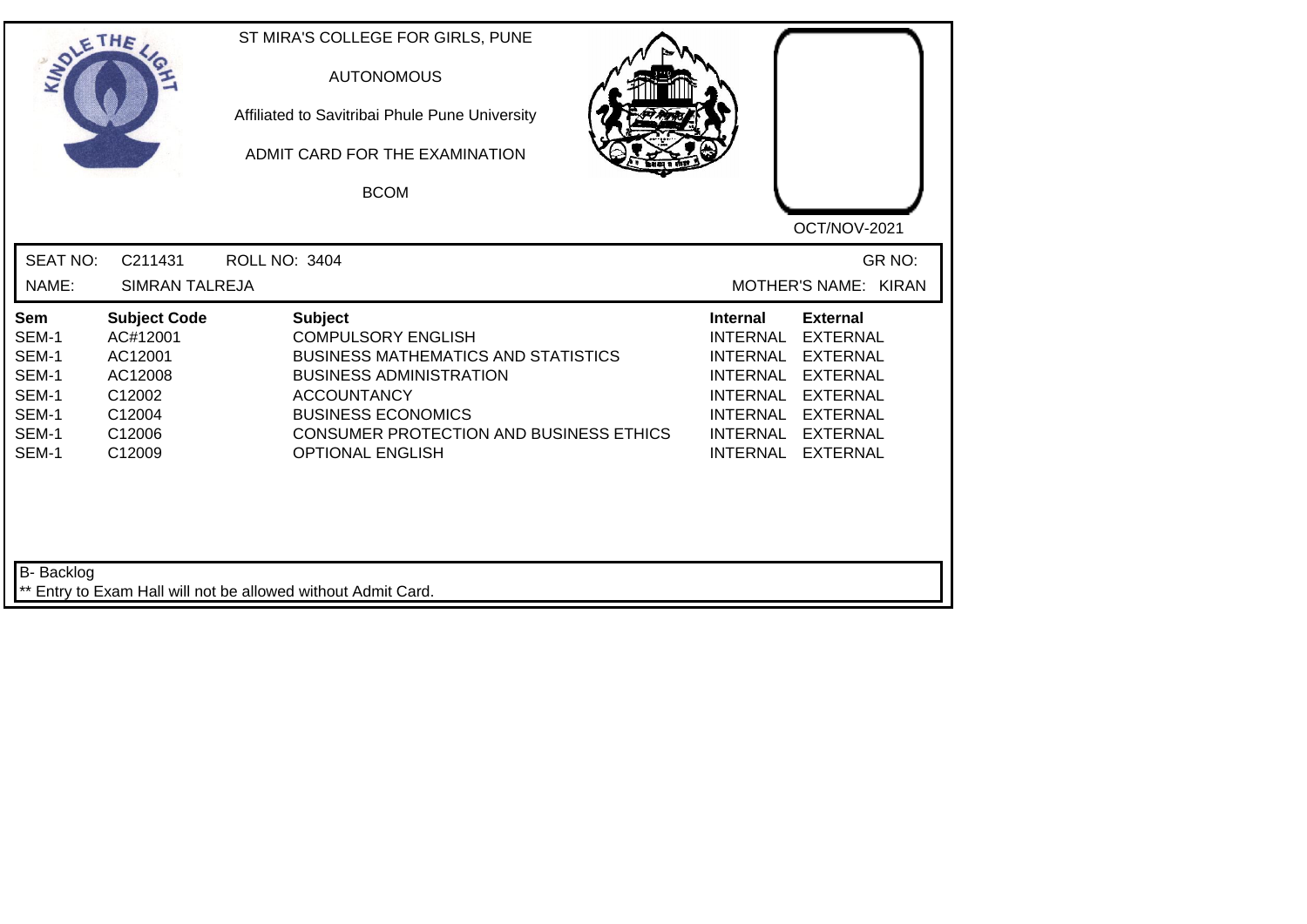| SOLE THE                                                                  |                                                                                               | ST MIRA'S COLLEGE FOR GIRLS, PUNE<br><b>AUTONOMOUS</b><br>Affiliated to Savitribai Phule Pune University<br>ADMIT CARD FOR THE EXAMINATION<br><b>BCOM</b>                                                                                               | OCT/NOV-2021                                                                                                                                                                                                                                                                                                 |
|---------------------------------------------------------------------------|-----------------------------------------------------------------------------------------------|---------------------------------------------------------------------------------------------------------------------------------------------------------------------------------------------------------------------------------------------------------|--------------------------------------------------------------------------------------------------------------------------------------------------------------------------------------------------------------------------------------------------------------------------------------------------------------|
| <b>SEAT NO:</b><br>NAME:                                                  | C211263                                                                                       | <b>ROLL NO: 3405</b><br>RAVINA NATTHARAM BHAYAL                                                                                                                                                                                                         | GR NO:<br>MOTHER'S NAME: HULKI                                                                                                                                                                                                                                                                               |
| <b>Sem</b><br>SEM-1<br>SEM-1<br>SEM-1<br>SEM-1<br>SEM-1<br>SEM-1<br>SEM-1 | <b>Subject Code</b><br>AC#12001<br>AC12001<br>AC12007<br>C12002<br>C12004<br>C12006<br>C12009 | <b>Subject</b><br><b>COMPULSORY ENGLISH</b><br><b>BUSINESS MATHEMATICS AND STATISTICS</b><br><b>BANKING AND FINANCE</b><br><b>ACCOUNTANCY</b><br><b>BUSINESS ECONOMICS</b><br><b>CONSUMER PROTECTION AND BUSINESS ETHICS</b><br><b>OPTIONAL ENGLISH</b> | <b>Internal</b><br><b>External</b><br><b>INTERNAL</b><br><b>EXTERNAL</b><br><b>INTERNAL</b><br><b>EXTERNAL</b><br><b>INTERNAL</b><br><b>EXTERNAL</b><br><b>INTERNAL</b><br><b>EXTERNAL</b><br><b>INTERNAL</b><br><b>EXTERNAL</b><br><b>INTERNAL</b><br><b>EXTERNAL</b><br><b>INTERNAL</b><br><b>EXTERNAL</b> |
| B- Backlog                                                                |                                                                                               | ** Entry to Exam Hall will not be allowed without Admit Card.                                                                                                                                                                                           |                                                                                                                                                                                                                                                                                                              |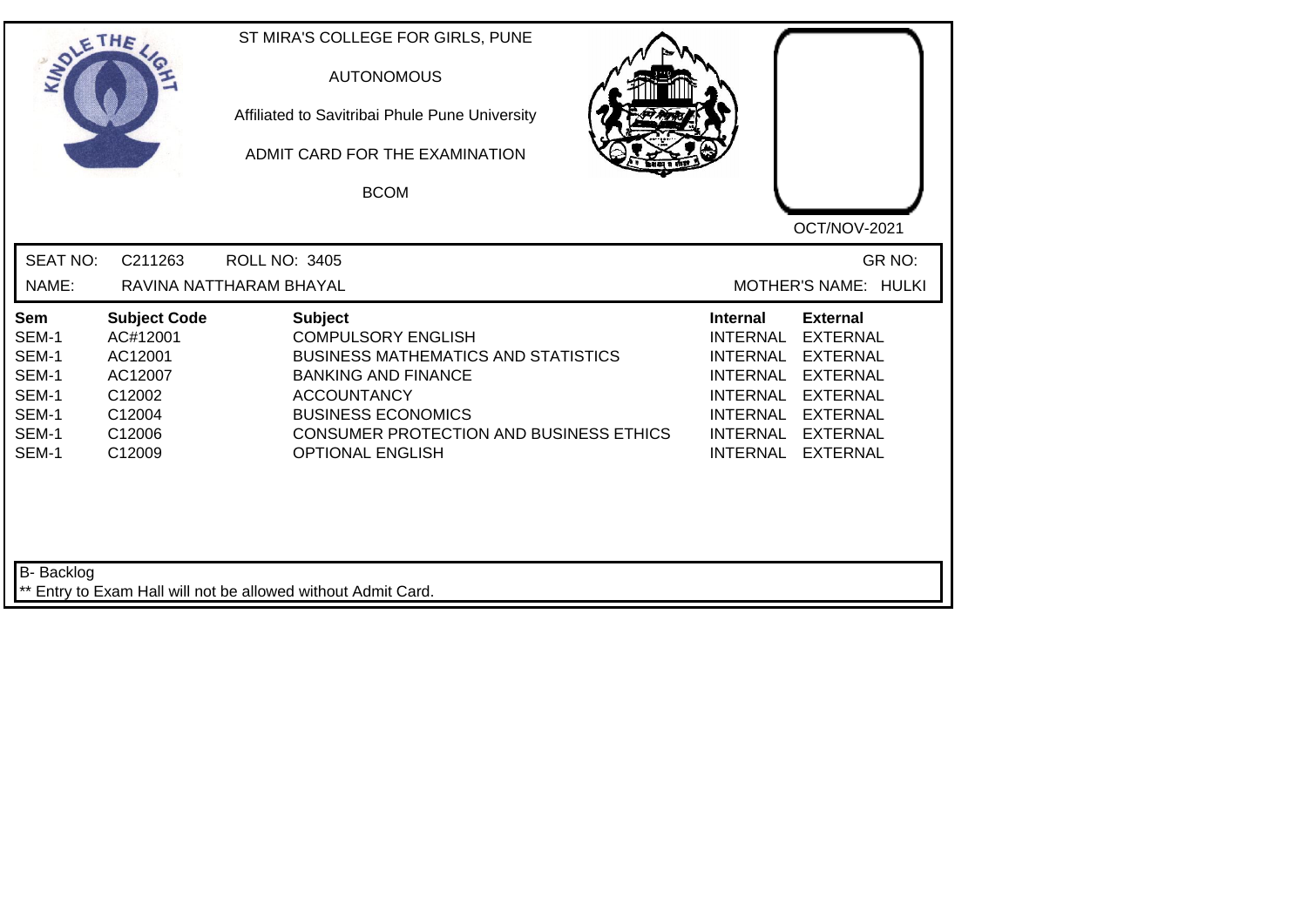| SOLE THE                                                           |                                                                                               | ST MIRA'S COLLEGE FOR GIRLS, PUNE<br><b>AUTONOMOUS</b><br>Affiliated to Savitribai Phule Pune University<br>ADMIT CARD FOR THE EXAMINATION<br><b>BCOM</b>                                                                                            | OCT/NOV-2021                                                                                                                                                                                                                                                                                                 |
|--------------------------------------------------------------------|-----------------------------------------------------------------------------------------------|------------------------------------------------------------------------------------------------------------------------------------------------------------------------------------------------------------------------------------------------------|--------------------------------------------------------------------------------------------------------------------------------------------------------------------------------------------------------------------------------------------------------------------------------------------------------------|
| <b>SEAT NO:</b><br>NAME:                                           | C211270                                                                                       | <b>ROLL NO: 3406</b><br>CHOUDHARY NIKITA NATHARAM                                                                                                                                                                                                    | GR NO:<br>MOTHER'S NAME: MANJU                                                                                                                                                                                                                                                                               |
| Sem<br>SEM-1<br>SEM-1<br>SEM-1<br>SEM-1<br>SEM-1<br>SEM-1<br>SEM-1 | <b>Subject Code</b><br>AC#12001<br>AC12001<br>AC12008<br>C12002<br>C12004<br>C12006<br>C12009 | <b>Subject</b><br><b>COMPULSORY ENGLISH</b><br><b>BUSINESS MATHEMATICS AND STATISTICS</b><br><b>BUSINESS ADMINISTRATION</b><br><b>ACCOUNTANCY</b><br><b>BUSINESS ECONOMICS</b><br>CONSUMER PROTECTION AND BUSINESS ETHICS<br><b>OPTIONAL ENGLISH</b> | <b>Internal</b><br><b>External</b><br><b>INTERNAL</b><br><b>EXTERNAL</b><br><b>INTERNAL</b><br><b>EXTERNAL</b><br><b>INTERNAL</b><br><b>EXTERNAL</b><br><b>INTERNAL</b><br><b>EXTERNAL</b><br><b>INTERNAL</b><br><b>EXTERNAL</b><br><b>INTERNAL</b><br><b>EXTERNAL</b><br><b>INTERNAL</b><br><b>EXTERNAL</b> |
| B- Backlog                                                         |                                                                                               | ** Entry to Exam Hall will not be allowed without Admit Card.                                                                                                                                                                                        |                                                                                                                                                                                                                                                                                                              |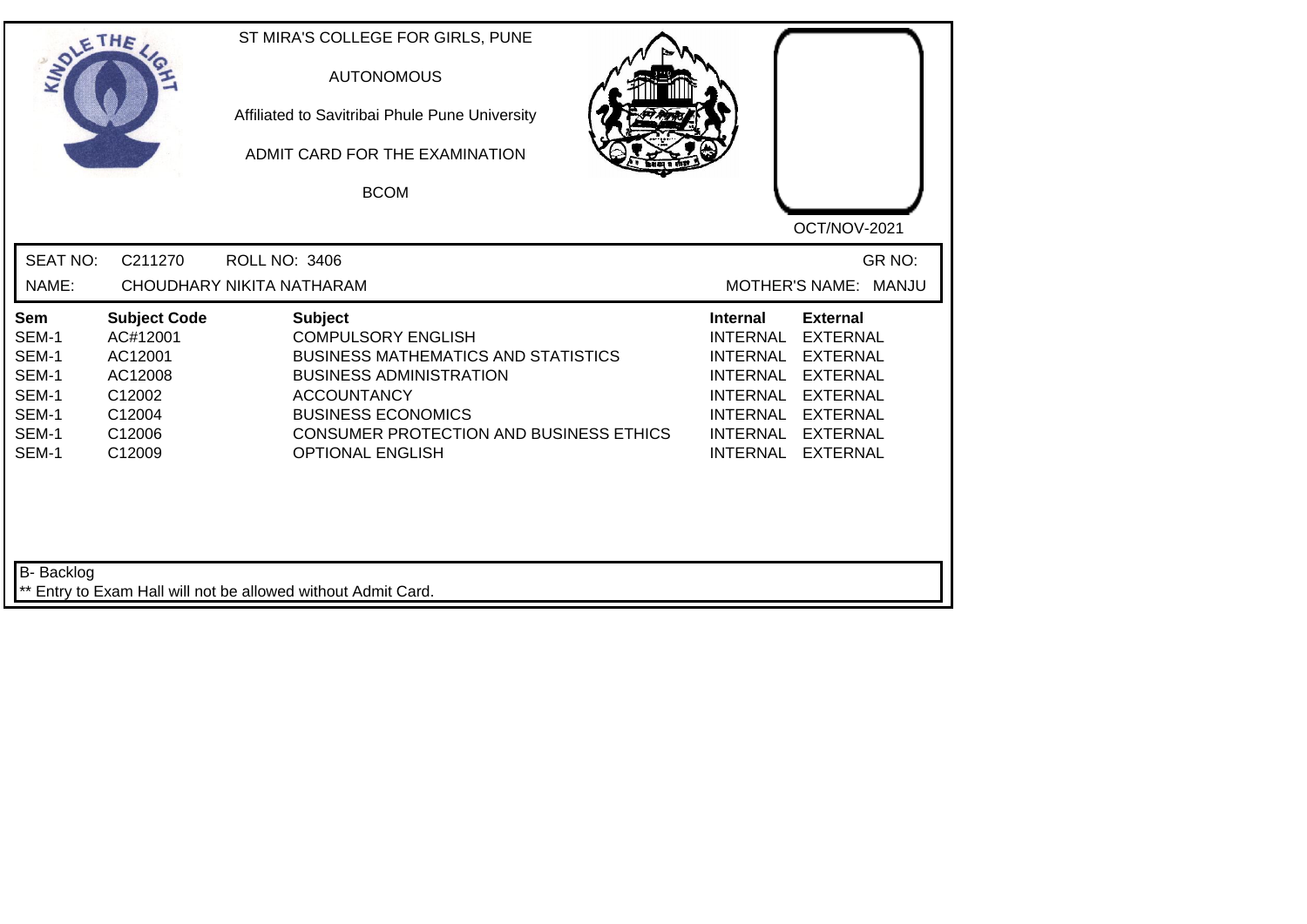| SOLETHE ,                                                                 |                                                                                               | ST MIRA'S COLLEGE FOR GIRLS, PUNE<br><b>AUTONOMOUS</b><br>Affiliated to Savitribai Phule Pune University<br>ADMIT CARD FOR THE EXAMINATION<br><b>BCOM</b>                                                                                            | OCT/NOV-2021                                                                                                                                                                                                                                                                         |
|---------------------------------------------------------------------------|-----------------------------------------------------------------------------------------------|------------------------------------------------------------------------------------------------------------------------------------------------------------------------------------------------------------------------------------------------------|--------------------------------------------------------------------------------------------------------------------------------------------------------------------------------------------------------------------------------------------------------------------------------------|
| <b>SEAT NO:</b><br>NAME:                                                  | C211200                                                                                       | <b>ROLL NO: 3407</b><br>RAJPUROHIT JANHVI BHOMSINGH                                                                                                                                                                                                  | GR NO:<br>MOTHER'S NAME: BHAVANA                                                                                                                                                                                                                                                     |
| <b>Sem</b><br>SEM-1<br>SEM-1<br>SEM-1<br>SEM-1<br>SEM-1<br>SEM-1<br>SEM-1 | <b>Subject Code</b><br>AC#12001<br>AC12001<br>AC12007<br>C12002<br>C12004<br>C12006<br>C12007 | <b>Subject</b><br><b>COMPULSORY ENGLISH</b><br><b>BUSINESS MATHEMATICS AND STATISTICS</b><br><b>BANKING AND FINANCE</b><br><b>ACCOUNTANCY</b><br><b>BUSINESS ECONOMICS</b><br><b>CONSUMER PROTECTION AND BUSINESS ETHICS</b><br><b>HINDI GENERAL</b> | <b>Internal</b><br><b>External</b><br><b>INTERNAL</b><br><b>EXTERNAL</b><br><b>INTERNAL</b><br><b>EXTERNAL</b><br><b>EXTERNAL</b><br><b>INTERNAL</b><br>INTERNAL EXTERNAL<br><b>INTERNAL</b><br><b>EXTERNAL</b><br>INTERNAL<br><b>EXTERNAL</b><br><b>INTERNAL</b><br><b>EXTERNAL</b> |
| B- Backlog                                                                |                                                                                               | ** Entry to Exam Hall will not be allowed without Admit Card.                                                                                                                                                                                        |                                                                                                                                                                                                                                                                                      |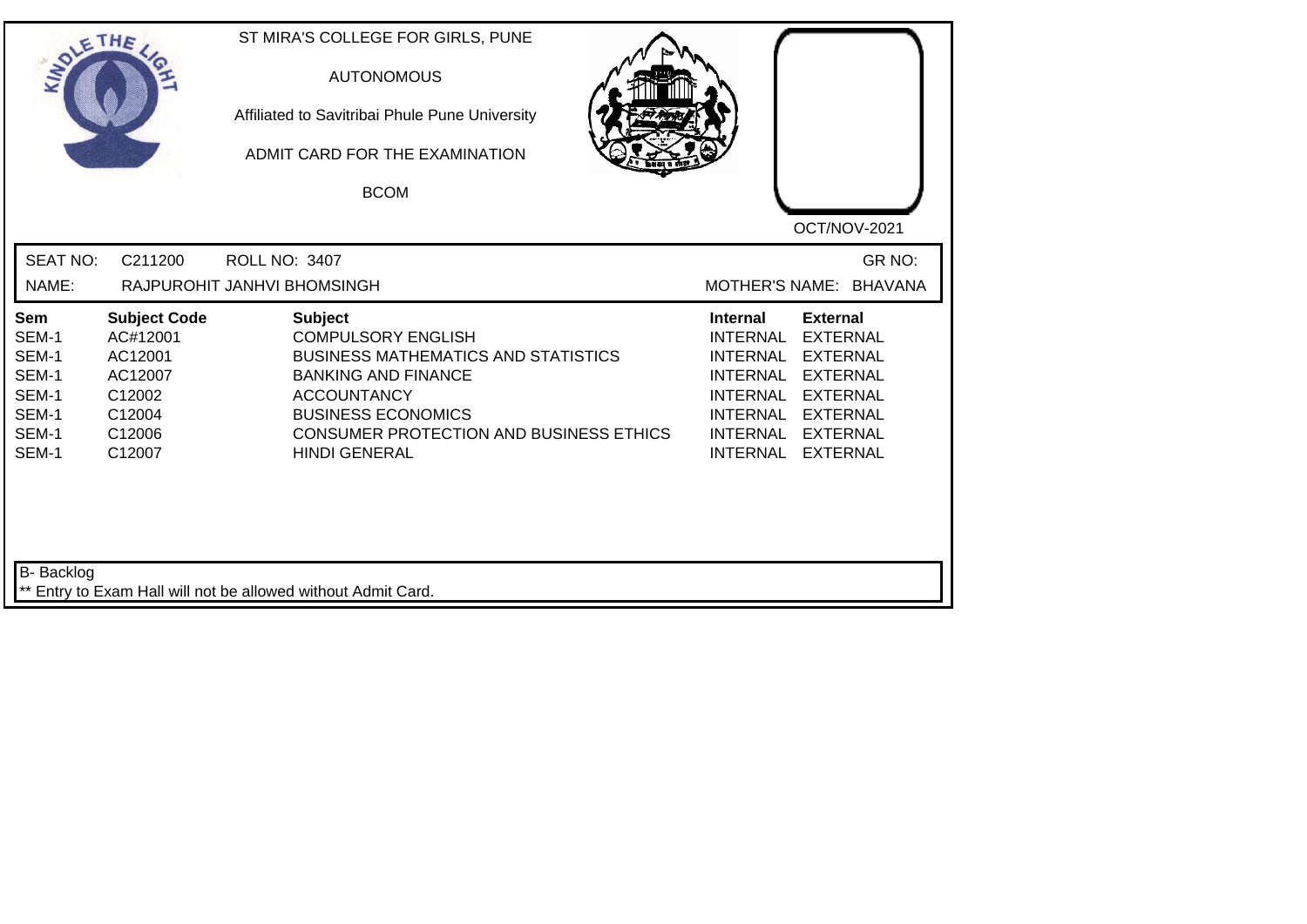| SOLE THE                                                           |                                                                                               | ST MIRA'S COLLEGE FOR GIRLS, PUNE<br><b>AUTONOMOUS</b><br>Affiliated to Savitribai Phule Pune University<br>ADMIT CARD FOR THE EXAMINATION<br><b>BCOM</b>                                                                                     | OCT/NOV-2021                                                                                                                                                                                                                                                                                |
|--------------------------------------------------------------------|-----------------------------------------------------------------------------------------------|-----------------------------------------------------------------------------------------------------------------------------------------------------------------------------------------------------------------------------------------------|---------------------------------------------------------------------------------------------------------------------------------------------------------------------------------------------------------------------------------------------------------------------------------------------|
| <b>SEAT NO:</b>                                                    | C211214                                                                                       | <b>ROLL NO: 3408</b>                                                                                                                                                                                                                          | GR NO:                                                                                                                                                                                                                                                                                      |
| NAME:                                                              | <b>GOEL KAVYA PANKAJ</b>                                                                      |                                                                                                                                                                                                                                               | MOTHER'S NAME: ANJU                                                                                                                                                                                                                                                                         |
| Sem<br>SEM-1<br>SEM-1<br>SEM-1<br>SEM-1<br>SEM-1<br>SEM-1<br>SEM-1 | <b>Subject Code</b><br>AC#12001<br>AC12001<br>AC12007<br>C12002<br>C12004<br>C12006<br>C12007 | <b>Subject</b><br><b>COMPULSORY ENGLISH</b><br><b>BUSINESS MATHEMATICS AND STATISTICS</b><br><b>BANKING AND FINANCE</b><br><b>ACCOUNTANCY</b><br><b>BUSINESS ECONOMICS</b><br>CONSUMER PROTECTION AND BUSINESS ETHICS<br><b>HINDI GENERAL</b> | <b>External</b><br><b>Internal</b><br><b>INTERNAL</b><br><b>EXTERNAL</b><br><b>EXTERNAL</b><br><b>INTERNAL</b><br><b>EXTERNAL</b><br><b>INTERNAL</b><br><b>INTERNAL</b><br><b>EXTERNAL</b><br>INTERNAL EXTERNAL<br><b>INTERNAL</b><br><b>EXTERNAL</b><br><b>INTERNAL</b><br><b>EXTERNAL</b> |
| <b>B-</b> Backlog                                                  |                                                                                               |                                                                                                                                                                                                                                               |                                                                                                                                                                                                                                                                                             |
|                                                                    |                                                                                               | ** Entry to Exam Hall will not be allowed without Admit Card.                                                                                                                                                                                 |                                                                                                                                                                                                                                                                                             |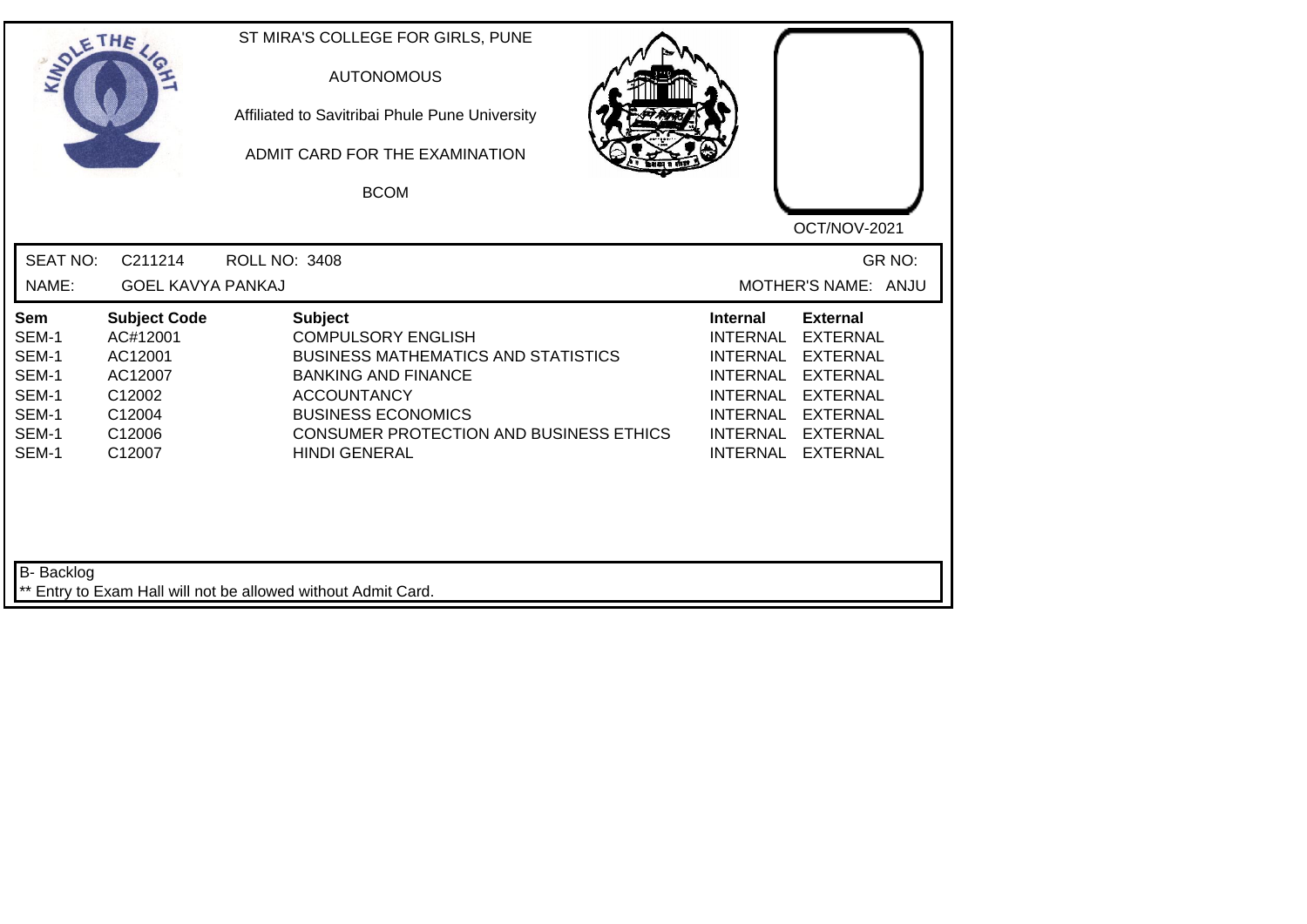| <b>SEAT NO:</b><br>GR NO:<br>C211180<br><b>ROLL NO: 3409</b><br>NAME:<br><b>JAIN GINNY MUKESH</b><br><b>MOTHER'S NAME:</b><br><b>MAMTA</b><br><b>Subject Code</b><br><b>Subject</b><br><b>External</b><br>Sem<br><b>Internal</b><br>SEM-1<br>AC#12001<br><b>COMPULSORY ENGLISH</b><br><b>EXTERNAL</b><br>INTERNAL<br>SEM-1<br><b>BUSINESS MATHEMATICS AND STATISTICS</b><br>AC12001<br><b>INTERNAL</b><br><b>EXTERNAL</b><br>SEM-1<br>AC12007<br><b>BANKING AND FINANCE</b><br><b>INTERNAL</b><br><b>EXTERNAL</b><br>SEM-1<br>C12002<br><b>ACCOUNTANCY</b><br><b>INTERNAL</b><br><b>EXTERNAL</b><br>SEM-1<br>C12004<br><b>BUSINESS ECONOMICS</b><br><b>INTERNAL</b><br><b>EXTERNAL</b><br>SEM-1<br>CONSUMER PROTECTION AND BUSINESS ETHICS<br><b>INTERNAL</b><br><b>EXTERNAL</b><br>C12006<br>SEM-1<br>C12009<br><b>OPTIONAL ENGLISH</b><br><b>INTERNAL</b><br><b>EXTERNAL</b> | SOLETHE . | ST MIRA'S COLLEGE FOR GIRLS, PUNE<br><b>AUTONOMOUS</b><br>Affiliated to Savitribai Phule Pune University<br>ADMIT CARD FOR THE EXAMINATION<br><b>BCOM</b> | OCT/NOV-2021 |
|--------------------------------------------------------------------------------------------------------------------------------------------------------------------------------------------------------------------------------------------------------------------------------------------------------------------------------------------------------------------------------------------------------------------------------------------------------------------------------------------------------------------------------------------------------------------------------------------------------------------------------------------------------------------------------------------------------------------------------------------------------------------------------------------------------------------------------------------------------------------------------|-----------|-----------------------------------------------------------------------------------------------------------------------------------------------------------|--------------|
|                                                                                                                                                                                                                                                                                                                                                                                                                                                                                                                                                                                                                                                                                                                                                                                                                                                                                |           |                                                                                                                                                           |              |
|                                                                                                                                                                                                                                                                                                                                                                                                                                                                                                                                                                                                                                                                                                                                                                                                                                                                                |           |                                                                                                                                                           |              |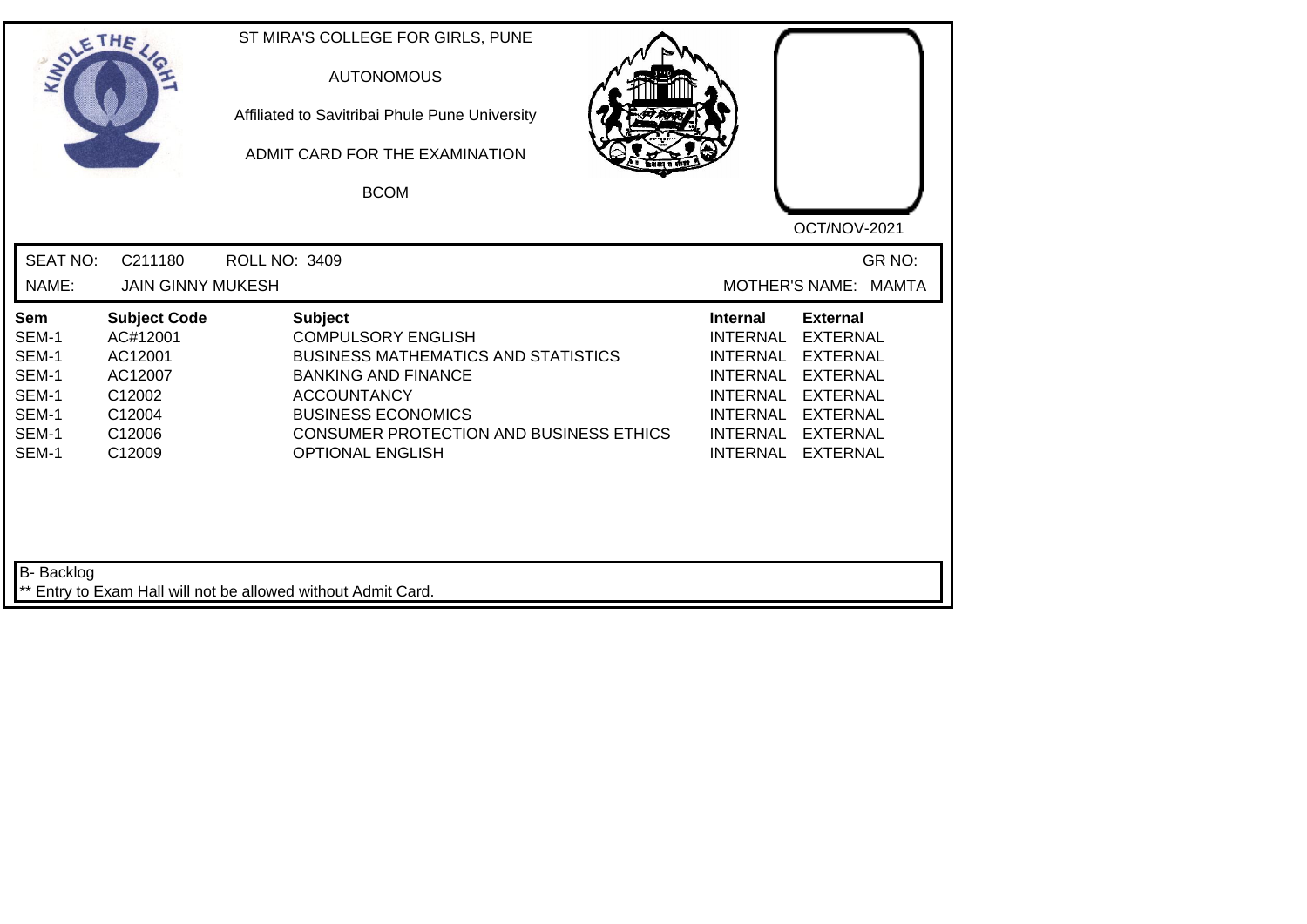| SOLETHE                                                            |                                                                                               | ST MIRA'S COLLEGE FOR GIRLS, PUNE<br><b>AUTONOMOUS</b><br>Affiliated to Savitribai Phule Pune University<br>ADMIT CARD FOR THE EXAMINATION<br><b>BCOM</b>                                                                                              | OCT/NOV-2021                                                                                                                                                                                                                                              |
|--------------------------------------------------------------------|-----------------------------------------------------------------------------------------------|--------------------------------------------------------------------------------------------------------------------------------------------------------------------------------------------------------------------------------------------------------|-----------------------------------------------------------------------------------------------------------------------------------------------------------------------------------------------------------------------------------------------------------|
| <b>SEAT NO:</b>                                                    | C211235                                                                                       | <b>ROLL NO: 3410</b>                                                                                                                                                                                                                                   | GR NO:                                                                                                                                                                                                                                                    |
| NAME:                                                              | <b>DODEJA MAHEK RAJU</b>                                                                      |                                                                                                                                                                                                                                                        | MOTHER'S NAME: KAJAL                                                                                                                                                                                                                                      |
| Sem<br>SEM-1<br>SEM-1<br>SEM-1<br>SEM-1<br>SEM-1<br>SEM-1<br>SEM-1 | <b>Subject Code</b><br>AC#12001<br>AC12001<br>AC12009<br>C12002<br>C12004<br>C12006<br>C12009 | <b>Subject</b><br><b>COMPULSORY ENGLISH</b><br><b>BUSINESS MATHEMATICS AND STATISTICS</b><br><b>BUSINESS ENTREPRENEURSHIP</b><br><b>ACCOUNTANCY</b><br><b>BUSINESS ECONOMICS</b><br>CONSUMER PROTECTION AND BUSINESS ETHICS<br><b>OPTIONAL ENGLISH</b> | <b>External</b><br><b>Internal</b><br><b>INTERNAL</b><br><b>EXTERNAL</b><br><b>INTERNAL</b><br><b>EXTERNAL</b><br>INTERNAL EXTERNAL<br><b>INTERNAL</b><br><b>EXTERNAL</b><br>INTERNAL EXTERNAL<br><b>INTERNAL</b><br><b>EXTERNAL</b><br>INTERNAL EXTERNAL |
| B- Backlog                                                         |                                                                                               | ** Entry to Exam Hall will not be allowed without Admit Card.                                                                                                                                                                                          |                                                                                                                                                                                                                                                           |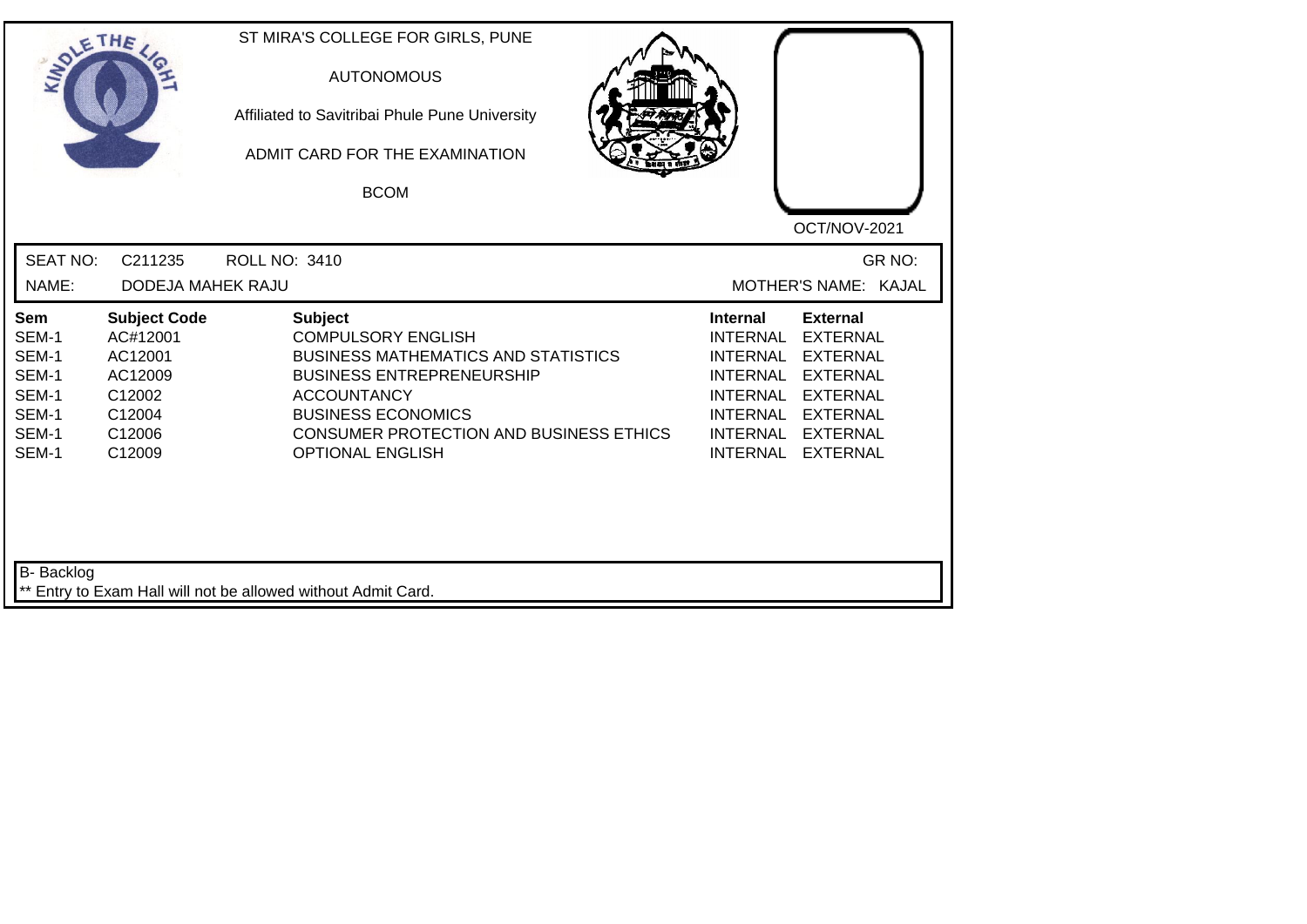| <b>SOLETHE</b>                                                            |                                                                                               | ST MIRA'S COLLEGE FOR GIRLS, PUNE<br><b>AUTONOMOUS</b><br>Affiliated to Savitribai Phule Pune University<br>ADMIT CARD FOR THE EXAMINATION<br><b>BCOM</b>                                                                                                | OCT/NOV-2021                                                                                                                                                                                                                                                                                          |
|---------------------------------------------------------------------------|-----------------------------------------------------------------------------------------------|----------------------------------------------------------------------------------------------------------------------------------------------------------------------------------------------------------------------------------------------------------|-------------------------------------------------------------------------------------------------------------------------------------------------------------------------------------------------------------------------------------------------------------------------------------------------------|
| <b>SEAT NO:</b><br>NAME:                                                  | C211400<br><b>MATH SHRUTI PRAKASH</b>                                                         | ROLL NO: 3411                                                                                                                                                                                                                                            | GR NO:<br><b>SUNITA</b><br><b>MOTHER'S NAME:</b>                                                                                                                                                                                                                                                      |
| <b>Sem</b><br>SEM-1<br>SEM-1<br>SEM-1<br>SEM-1<br>SEM-1<br>SEM-1<br>SEM-1 | <b>Subject Code</b><br>AC#12001<br>AC12001<br>AC12008<br>C12002<br>C12004<br>C12006<br>C12007 | <b>Subject</b><br><b>COMPULSORY ENGLISH</b><br><b>BUSINESS MATHEMATICS AND STATISTICS</b><br><b>BUSINESS ADMINISTRATION</b><br><b>ACCOUNTANCY</b><br><b>BUSINESS ECONOMICS</b><br><b>CONSUMER PROTECTION AND BUSINESS ETHICS</b><br><b>HINDI GENERAL</b> | <b>External</b><br>Internal<br><b>INTERNAL</b><br><b>EXTERNAL</b><br><b>INTERNAL</b><br><b>EXTERNAL</b><br><b>INTERNAL</b><br><b>EXTERNAL</b><br><b>INTERNAL</b><br><b>EXTERNAL</b><br><b>INTERNAL</b><br><b>EXTERNAL</b><br><b>INTERNAL</b><br><b>EXTERNAL</b><br><b>INTERNAL</b><br><b>EXTERNAL</b> |
| B- Backlog                                                                |                                                                                               | ** Entry to Exam Hall will not be allowed without Admit Card.                                                                                                                                                                                            |                                                                                                                                                                                                                                                                                                       |

┛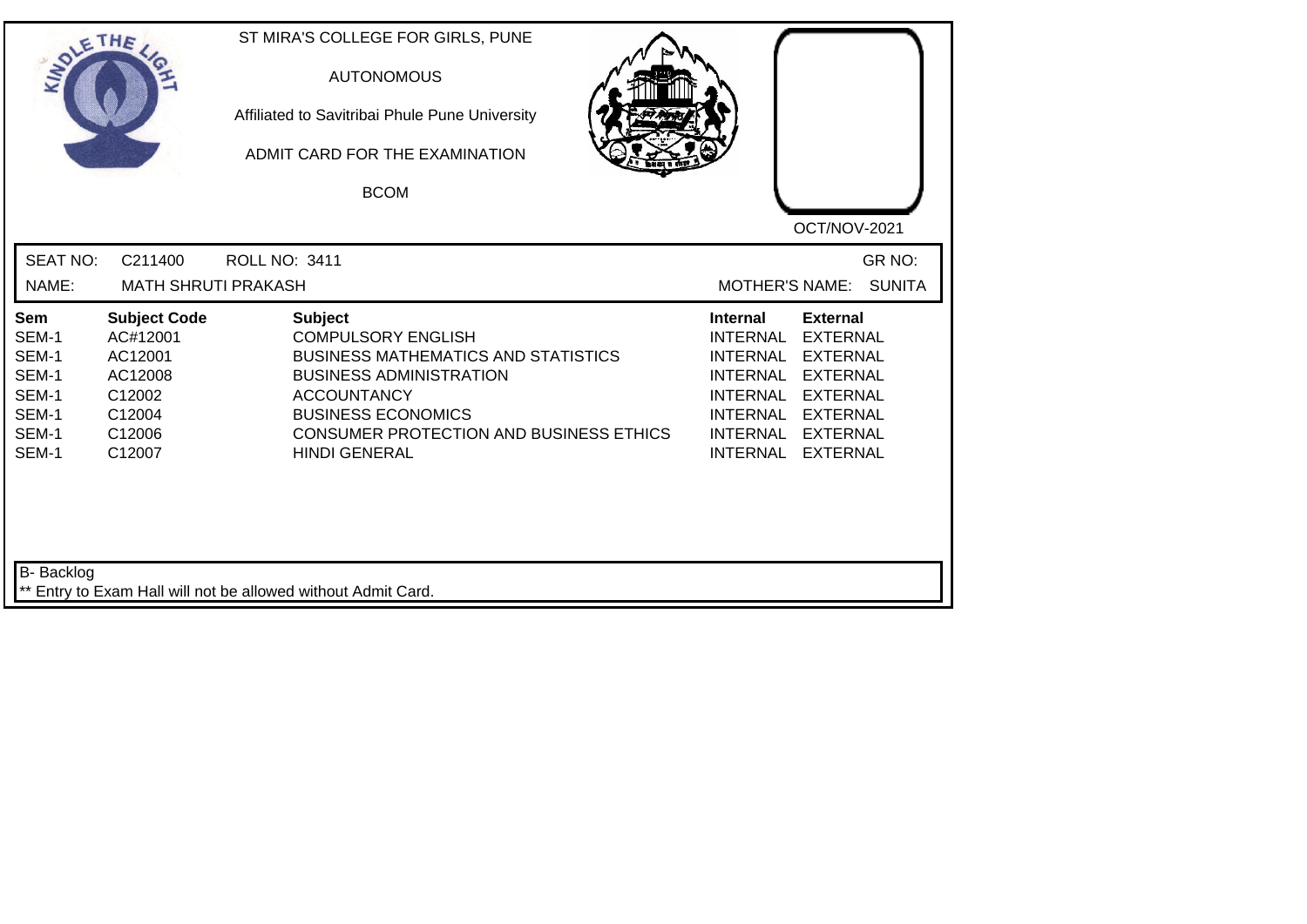| SOLE THE                                                           |                                                                                               | ST MIRA'S COLLEGE FOR GIRLS, PUNE<br><b>AUTONOMOUS</b><br>Affiliated to Savitribai Phule Pune University<br>ADMIT CARD FOR THE EXAMINATION<br><b>BCOM</b>                                                                                              | OCT/NOV-2021                                                                                                                                                                                                                                                                                                 |
|--------------------------------------------------------------------|-----------------------------------------------------------------------------------------------|--------------------------------------------------------------------------------------------------------------------------------------------------------------------------------------------------------------------------------------------------------|--------------------------------------------------------------------------------------------------------------------------------------------------------------------------------------------------------------------------------------------------------------------------------------------------------------|
| <b>SEAT NO:</b><br>NAME:                                           | C211217<br>PARWANI KHUSHI MANOJ                                                               | <b>ROLL NO: 3412</b>                                                                                                                                                                                                                                   | GR NO:<br>MOTHER'S NAME: BHAVISHA                                                                                                                                                                                                                                                                            |
| Sem<br>SEM-1<br>SEM-1<br>SEM-1<br>SEM-1<br>SEM-1<br>SEM-1<br>SEM-1 | <b>Subject Code</b><br>AC#12001<br>AC12001<br>AC12009<br>C12002<br>C12004<br>C12006<br>C12009 | <b>Subject</b><br><b>COMPULSORY ENGLISH</b><br><b>BUSINESS MATHEMATICS AND STATISTICS</b><br><b>BUSINESS ENTREPRENEURSHIP</b><br><b>ACCOUNTANCY</b><br><b>BUSINESS ECONOMICS</b><br>CONSUMER PROTECTION AND BUSINESS ETHICS<br><b>OPTIONAL ENGLISH</b> | <b>External</b><br><b>Internal</b><br><b>INTERNAL</b><br><b>EXTERNAL</b><br><b>EXTERNAL</b><br><b>INTERNAL</b><br><b>INTERNAL</b><br><b>EXTERNAL</b><br><b>INTERNAL</b><br><b>EXTERNAL</b><br><b>INTERNAL</b><br><b>EXTERNAL</b><br><b>INTERNAL</b><br><b>EXTERNAL</b><br><b>INTERNAL</b><br><b>EXTERNAL</b> |
| B- Backlog                                                         |                                                                                               | ** Entry to Exam Hall will not be allowed without Admit Card.                                                                                                                                                                                          |                                                                                                                                                                                                                                                                                                              |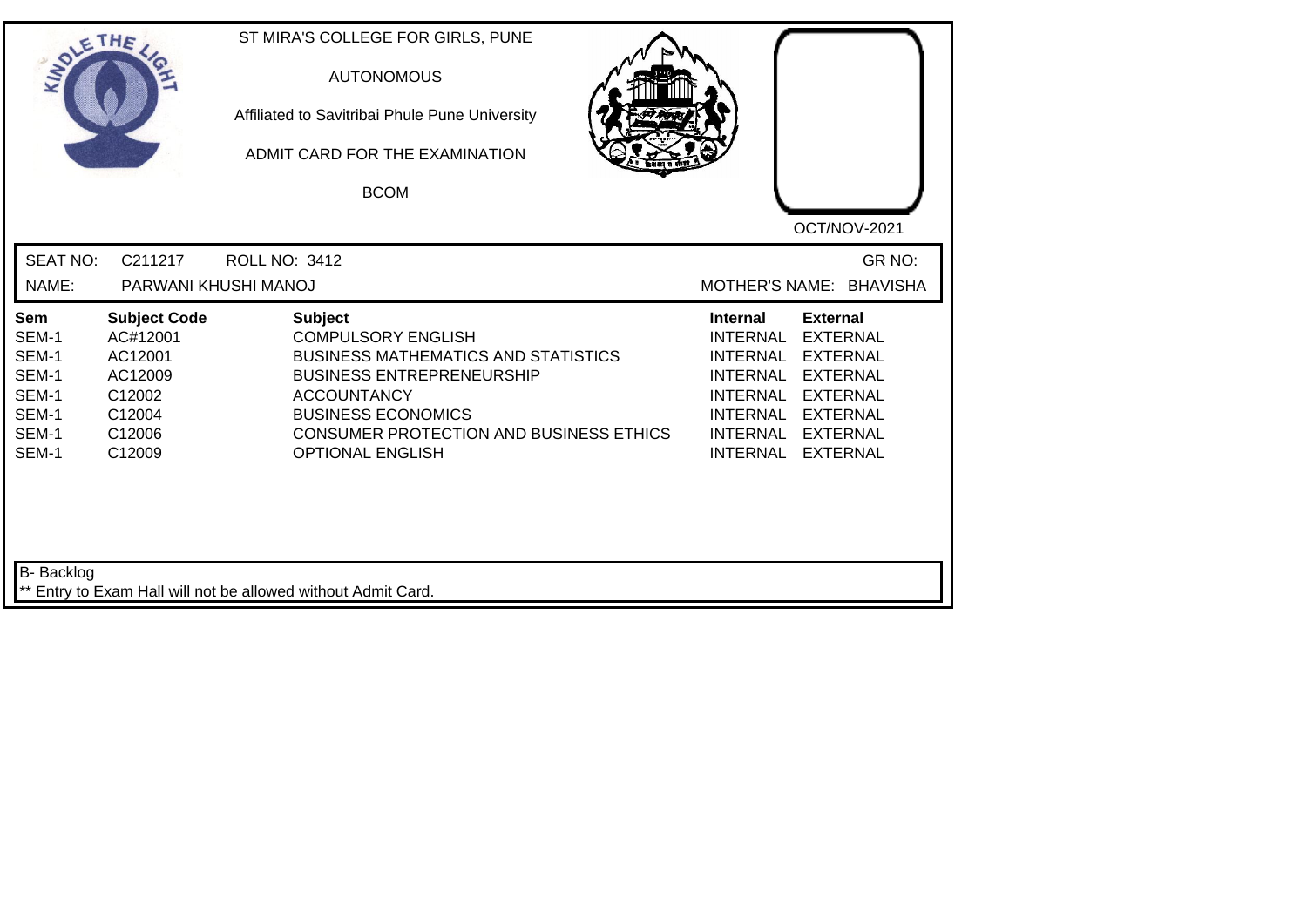| SOLE THE                                                           |                                                                                               | ST MIRA'S COLLEGE FOR GIRLS, PUNE<br><b>AUTONOMOUS</b><br>Affiliated to Savitribai Phule Pune University<br>ADMIT CARD FOR THE EXAMINATION<br><b>BCOM</b>                                                                                            | OCT/NOV-2021                                                                                                                                                                                                                                                                                                 |
|--------------------------------------------------------------------|-----------------------------------------------------------------------------------------------|------------------------------------------------------------------------------------------------------------------------------------------------------------------------------------------------------------------------------------------------------|--------------------------------------------------------------------------------------------------------------------------------------------------------------------------------------------------------------------------------------------------------------------------------------------------------------|
| <b>SEAT NO:</b><br>NAME:                                           | C211300                                                                                       | <b>ROLL NO: 3413</b><br>SARODE PRARTHANA MARTIN                                                                                                                                                                                                      | GR NO:<br>MOTHER'S NAME: SWATI                                                                                                                                                                                                                                                                               |
| Sem<br>SEM-1<br>SEM-1<br>SEM-1<br>SEM-1<br>SEM-1<br>SEM-1<br>SEM-1 | <b>Subject Code</b><br>AC#12001<br>AC12001<br>AC12008<br>C12002<br>C12004<br>C12006<br>C12009 | <b>Subject</b><br><b>COMPULSORY ENGLISH</b><br><b>BUSINESS MATHEMATICS AND STATISTICS</b><br><b>BUSINESS ADMINISTRATION</b><br><b>ACCOUNTANCY</b><br><b>BUSINESS ECONOMICS</b><br>CONSUMER PROTECTION AND BUSINESS ETHICS<br><b>OPTIONAL ENGLISH</b> | <b>External</b><br><b>Internal</b><br><b>INTERNAL</b><br><b>EXTERNAL</b><br><b>INTERNAL</b><br><b>EXTERNAL</b><br><b>INTERNAL</b><br><b>EXTERNAL</b><br><b>INTERNAL</b><br><b>EXTERNAL</b><br><b>INTERNAL</b><br><b>EXTERNAL</b><br><b>INTERNAL</b><br><b>EXTERNAL</b><br><b>INTERNAL</b><br><b>EXTERNAL</b> |
| B- Backlog                                                         |                                                                                               | ** Entry to Exam Hall will not be allowed without Admit Card.                                                                                                                                                                                        |                                                                                                                                                                                                                                                                                                              |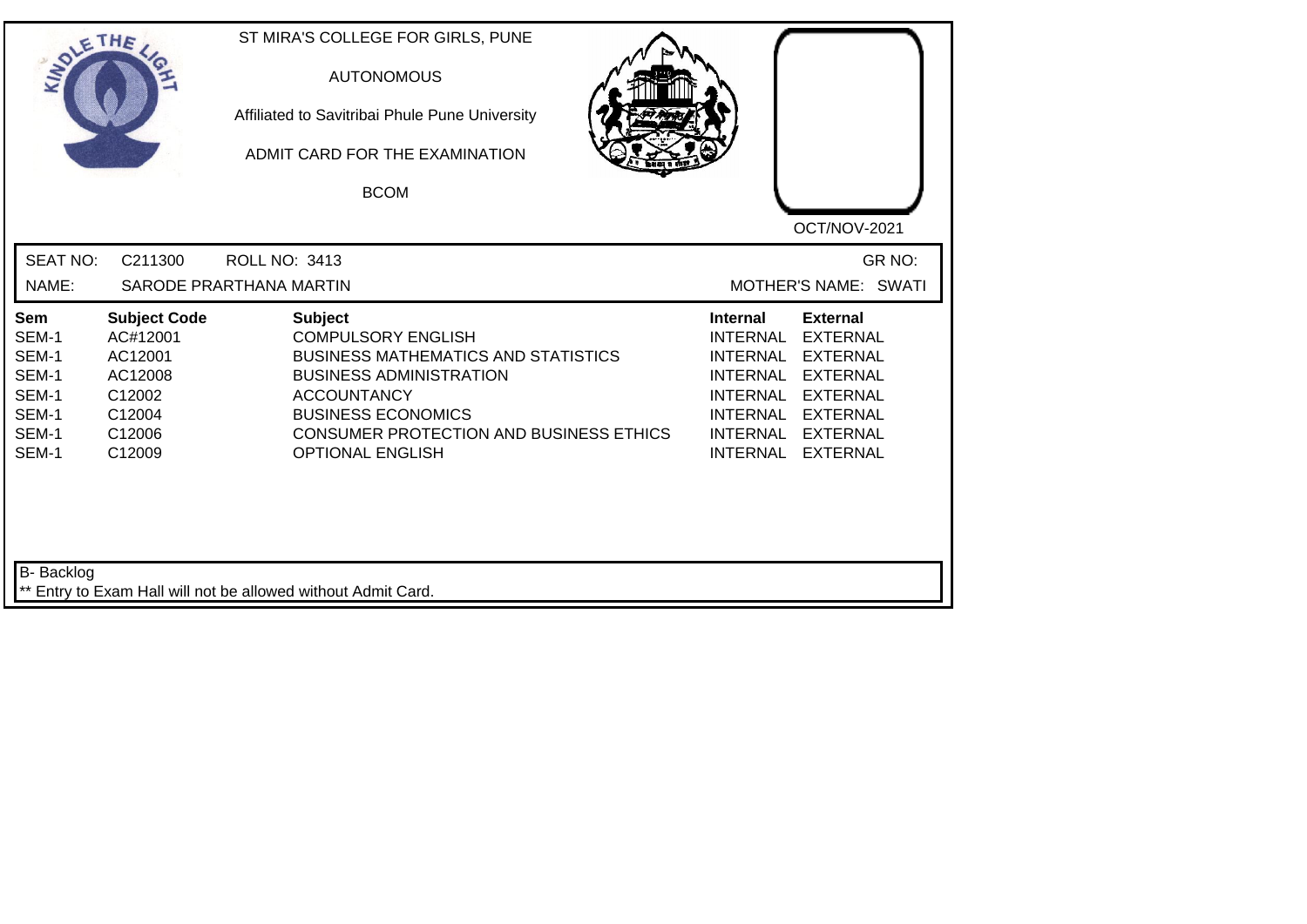| SOLETHE .                                                          |                                                                                               | ST MIRA'S COLLEGE FOR GIRLS, PUNE<br><b>AUTONOMOUS</b><br>Affiliated to Savitribai Phule Pune University<br>ADMIT CARD FOR THE EXAMINATION<br><b>BCOM</b>                                                                                                | OCT/NOV-2021                                                                                                                                                                                                                             |
|--------------------------------------------------------------------|-----------------------------------------------------------------------------------------------|----------------------------------------------------------------------------------------------------------------------------------------------------------------------------------------------------------------------------------------------------------|------------------------------------------------------------------------------------------------------------------------------------------------------------------------------------------------------------------------------------------|
| <b>SEAT NO:</b><br>NAME:                                           | C211448<br><b>GOHIL VANSHIKA SANJAY</b>                                                       | <b>ROLL NO: 3414</b>                                                                                                                                                                                                                                     | GR NO:<br>MOTHER'S NAME: NEHA                                                                                                                                                                                                            |
| Sem<br>SEM-1<br>SEM-1<br>SEM-1<br>SEM-1<br>SEM-1<br>SEM-1<br>SEM-1 | <b>Subject Code</b><br>AC#12001<br>AC12001<br>AC12008<br>C12002<br>C12004<br>C12006<br>C12007 | <b>Subject</b><br><b>COMPULSORY ENGLISH</b><br><b>BUSINESS MATHEMATICS AND STATISTICS</b><br><b>BUSINESS ADMINISTRATION</b><br><b>ACCOUNTANCY</b><br><b>BUSINESS ECONOMICS</b><br><b>CONSUMER PROTECTION AND BUSINESS ETHICS</b><br><b>HINDI GENERAL</b> | <b>External</b><br><b>Internal</b><br><b>INTERNAL</b><br><b>EXTERNAL</b><br>INTERNAL EXTERNAL<br>INTERNAL EXTERNAL<br>INTERNAL EXTERNAL<br><b>INTERNAL</b><br><b>EXTERNAL</b><br>INTERNAL EXTERNAL<br><b>INTERNAL</b><br><b>EXTERNAL</b> |
| B- Backlog                                                         |                                                                                               | ** Entry to Exam Hall will not be allowed without Admit Card.                                                                                                                                                                                            |                                                                                                                                                                                                                                          |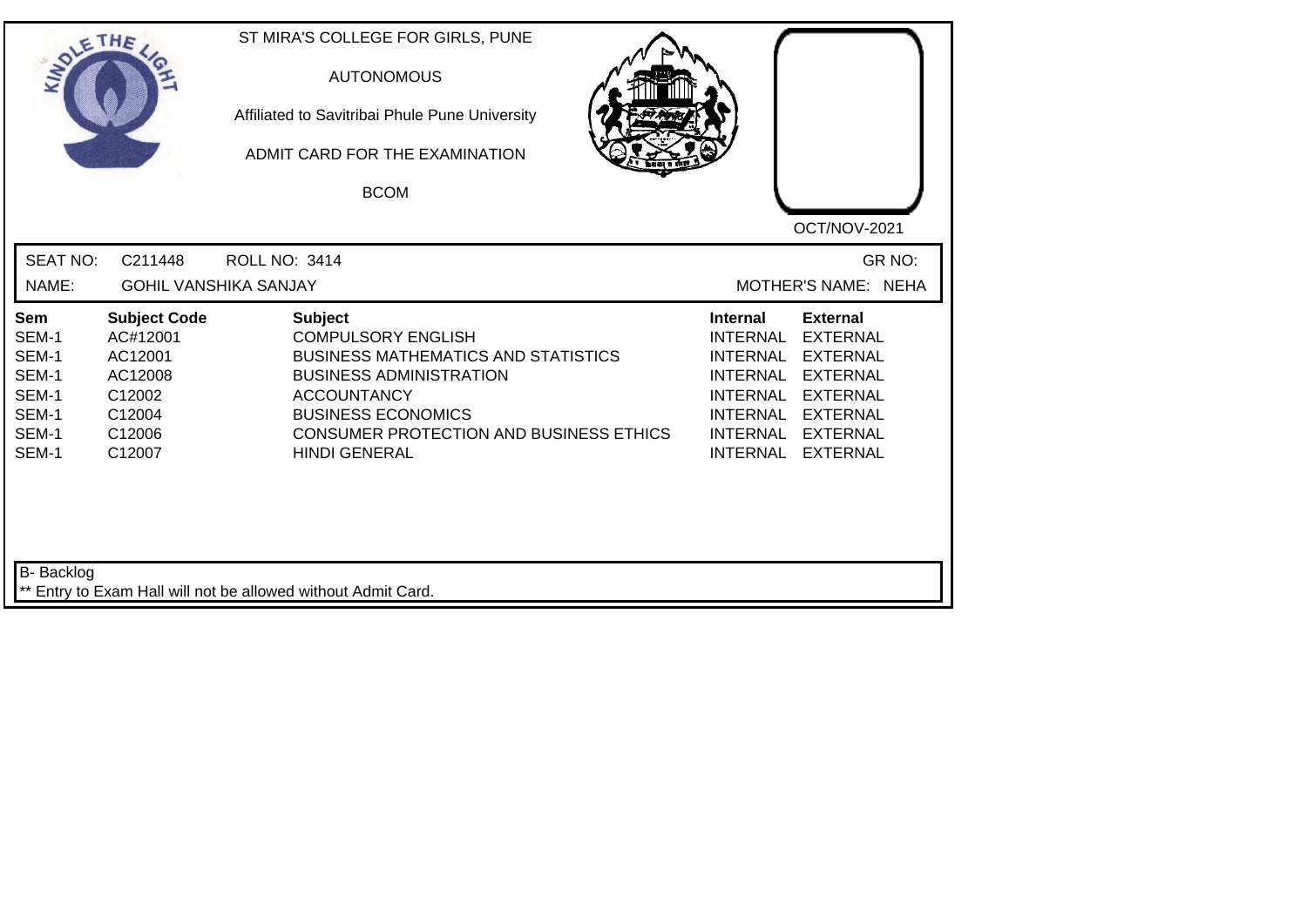|                                                                           | ETHE                                                                                          | ST MIRA'S COLLEGE FOR GIRLS, PUNE<br><b>AUTONOMOUS</b><br>Affiliated to Savitribai Phule Pune University<br>ADMIT CARD FOR THE EXAMINATION<br><b>BCOM</b>                                                                                                  | OCT/NOV-2021                                                                                                                                                                                                                                |
|---------------------------------------------------------------------------|-----------------------------------------------------------------------------------------------|------------------------------------------------------------------------------------------------------------------------------------------------------------------------------------------------------------------------------------------------------------|---------------------------------------------------------------------------------------------------------------------------------------------------------------------------------------------------------------------------------------------|
| <b>SEAT NO:</b><br>NAME:                                                  | C211299                                                                                       | <b>ROLL NO: 3415</b><br><b>WADNE PRANITA LAXMAN</b>                                                                                                                                                                                                        | GR NO:<br>MOTHER'S NAME: VAIKHARI                                                                                                                                                                                                           |
| <b>Sem</b><br>SEM-1<br>SEM-1<br>SEM-1<br>SEM-1<br>SEM-1<br>SEM-1<br>SEM-1 | <b>Subject Code</b><br>AC#12001<br>AC12001<br>AC12009<br>C12002<br>C12004<br>C12006<br>C12007 | <b>Subject</b><br><b>COMPULSORY ENGLISH</b><br><b>BUSINESS MATHEMATICS AND STATISTICS</b><br><b>BUSINESS ENTREPRENEURSHIP</b><br><b>ACCOUNTANCY</b><br><b>BUSINESS ECONOMICS</b><br><b>CONSUMER PROTECTION AND BUSINESS ETHICS</b><br><b>HINDI GENERAL</b> | <b>External</b><br><b>Internal</b><br><b>INTERNAL</b><br><b>EXTERNAL</b><br>INTERNAL EXTERNAL<br>INTERNAL EXTERNAL<br>INTERNAL EXTERNAL<br><b>INTERNAL</b><br><b>EXTERNAL</b><br>INTERNAL<br><b>EXTERNAL</b><br>INTERNAL<br><b>EXTERNAL</b> |
| B- Backlog                                                                |                                                                                               | ** Entry to Exam Hall will not be allowed without Admit Card.                                                                                                                                                                                              |                                                                                                                                                                                                                                             |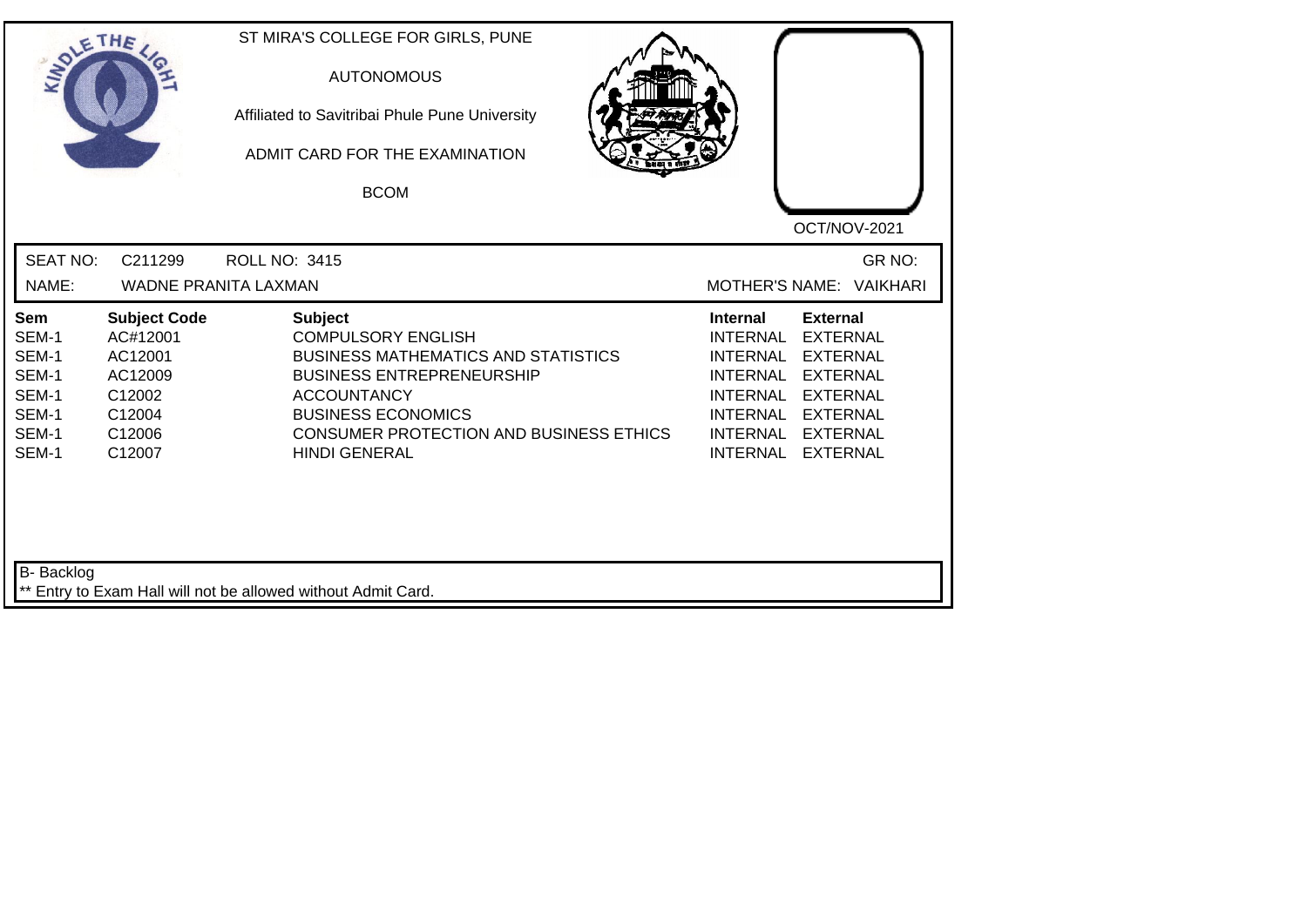| SOLE THE                                                           |                                                                                               | ST MIRA'S COLLEGE FOR GIRLS, PUNE<br><b>AUTONOMOUS</b><br>Affiliated to Savitribai Phule Pune University<br>ADMIT CARD FOR THE EXAMINATION<br><b>BCOM</b>                                                                                                  |                                                                                                                            | OCT/NOV-2021                                                                                                                                           |
|--------------------------------------------------------------------|-----------------------------------------------------------------------------------------------|------------------------------------------------------------------------------------------------------------------------------------------------------------------------------------------------------------------------------------------------------------|----------------------------------------------------------------------------------------------------------------------------|--------------------------------------------------------------------------------------------------------------------------------------------------------|
| <b>SEAT NO:</b><br>NAME:                                           | C211229<br><b>REVATI LONKAR</b>                                                               | <b>ROLL NO: 3416</b>                                                                                                                                                                                                                                       |                                                                                                                            | GR NO:<br>MOTHER'S NAME: MAYA                                                                                                                          |
| Sem<br>SEM-1<br>SEM-1<br>SEM-1<br>SEM-1<br>SEM-1<br>SEM-1<br>SEM-1 | <b>Subject Code</b><br>AC#12001<br>AC12001<br>AC12008<br>C12002<br>C12004<br>C12006<br>C12008 | <b>Subject</b><br><b>COMPULSORY ENGLISH</b><br><b>BUSINESS MATHEMATICS AND STATISTICS</b><br><b>BUSINESS ADMINISTRATION</b><br><b>ACCOUNTANCY</b><br><b>BUSINESS ECONOMICS</b><br><b>CONSUMER PROTECTION AND BUSINESS ETHICS</b><br><b>MARATHI GENERAL</b> | <b>Internal</b><br><b>INTERNAL</b><br><b>INTERNAL</b><br><b>INTERNAL</b><br><b>INTERNAL</b><br>INTERNAL<br><b>INTERNAL</b> | <b>External</b><br><b>EXTERNAL</b><br><b>EXTERNAL</b><br><b>EXTERNAL</b><br><b>EXTERNAL</b><br>INTERNAL EXTERNAL<br><b>EXTERNAL</b><br><b>EXTERNAL</b> |
| <b>B-</b> Backlog                                                  |                                                                                               | ** Entry to Exam Hall will not be allowed without Admit Card.                                                                                                                                                                                              |                                                                                                                            |                                                                                                                                                        |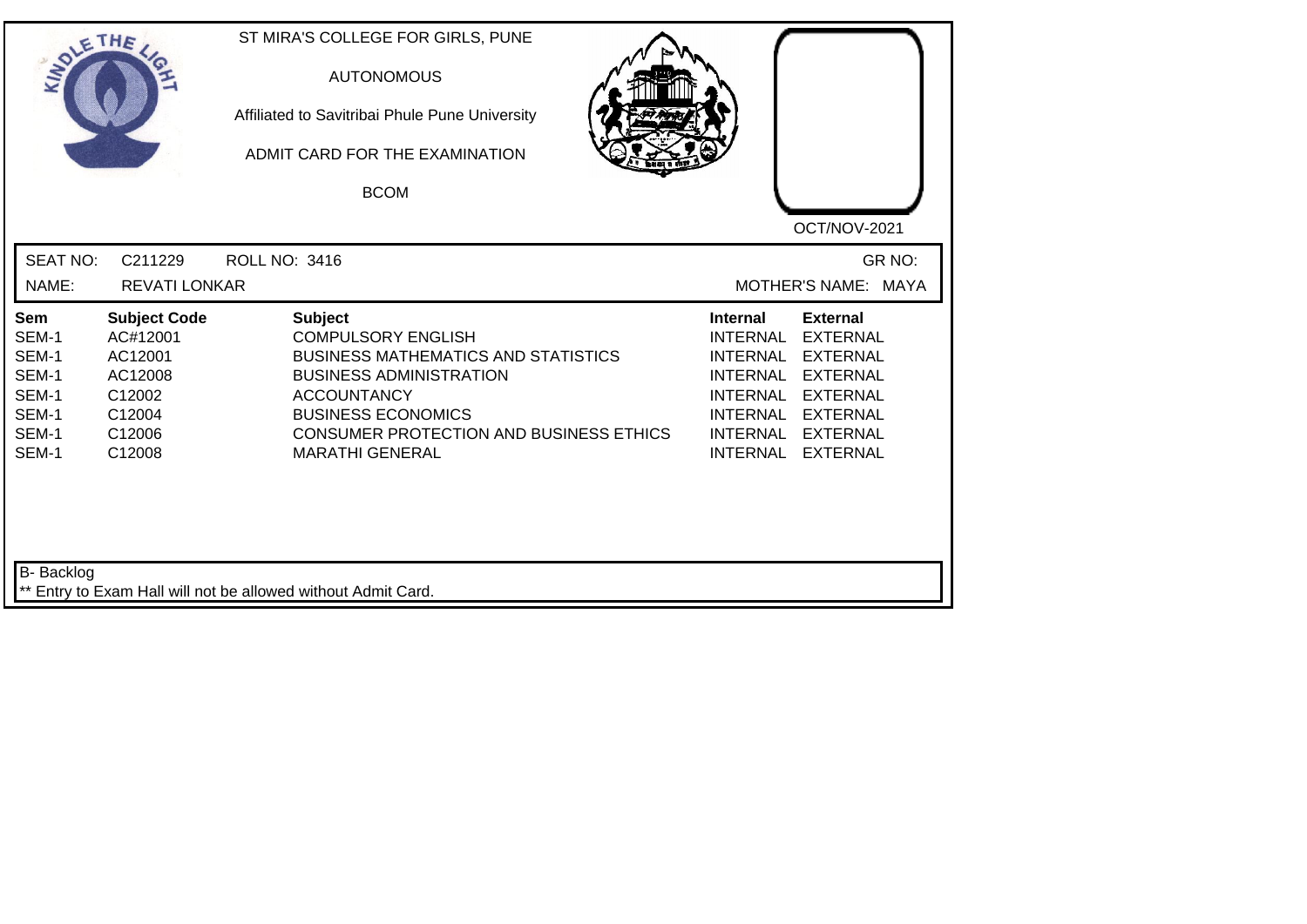| SOLETHE,                                                           |                                                                                               | ST MIRA'S COLLEGE FOR GIRLS, PUNE<br><b>AUTONOMOUS</b><br>Affiliated to Savitribai Phule Pune University<br>ADMIT CARD FOR THE EXAMINATION<br><b>BCOM</b>                                                                                                  |                                                                                                                                                                                                                                                    |
|--------------------------------------------------------------------|-----------------------------------------------------------------------------------------------|------------------------------------------------------------------------------------------------------------------------------------------------------------------------------------------------------------------------------------------------------------|----------------------------------------------------------------------------------------------------------------------------------------------------------------------------------------------------------------------------------------------------|
|                                                                    |                                                                                               |                                                                                                                                                                                                                                                            | OCT/NOV-2021                                                                                                                                                                                                                                       |
| <b>SEAT NO:</b><br>NAME:                                           | C211370                                                                                       | <b>ROLL NO: 3417</b><br><b>VAIBHAVI SANTOSH PARTE</b>                                                                                                                                                                                                      | GR NO:<br>MOTHER'S NAME: SAVITA                                                                                                                                                                                                                    |
| Sem<br>SEM-1<br>SEM-1<br>SEM-1<br>SEM-1<br>SEM-1<br>SEM-1<br>SEM-1 | <b>Subject Code</b><br>AC#12001<br>AC12001<br>AC12009<br>C12002<br>C12004<br>C12006<br>C12007 | <b>Subject</b><br><b>COMPULSORY ENGLISH</b><br><b>BUSINESS MATHEMATICS AND STATISTICS</b><br><b>BUSINESS ENTREPRENEURSHIP</b><br><b>ACCOUNTANCY</b><br><b>BUSINESS ECONOMICS</b><br><b>CONSUMER PROTECTION AND BUSINESS ETHICS</b><br><b>HINDI GENERAL</b> | <b>External</b><br><b>Internal</b><br><b>INTERNAL</b><br><b>EXTERNAL</b><br>INTERNAL EXTERNAL<br>INTERNAL EXTERNAL<br>INTERNAL EXTERNAL<br><b>INTERNAL</b><br><b>EXTERNAL</b><br>INTERNAL<br><b>EXTERNAL</b><br><b>INTERNAL</b><br><b>EXTERNAL</b> |
| B- Backlog                                                         |                                                                                               | ** Entry to Exam Hall will not be allowed without Admit Card.                                                                                                                                                                                              |                                                                                                                                                                                                                                                    |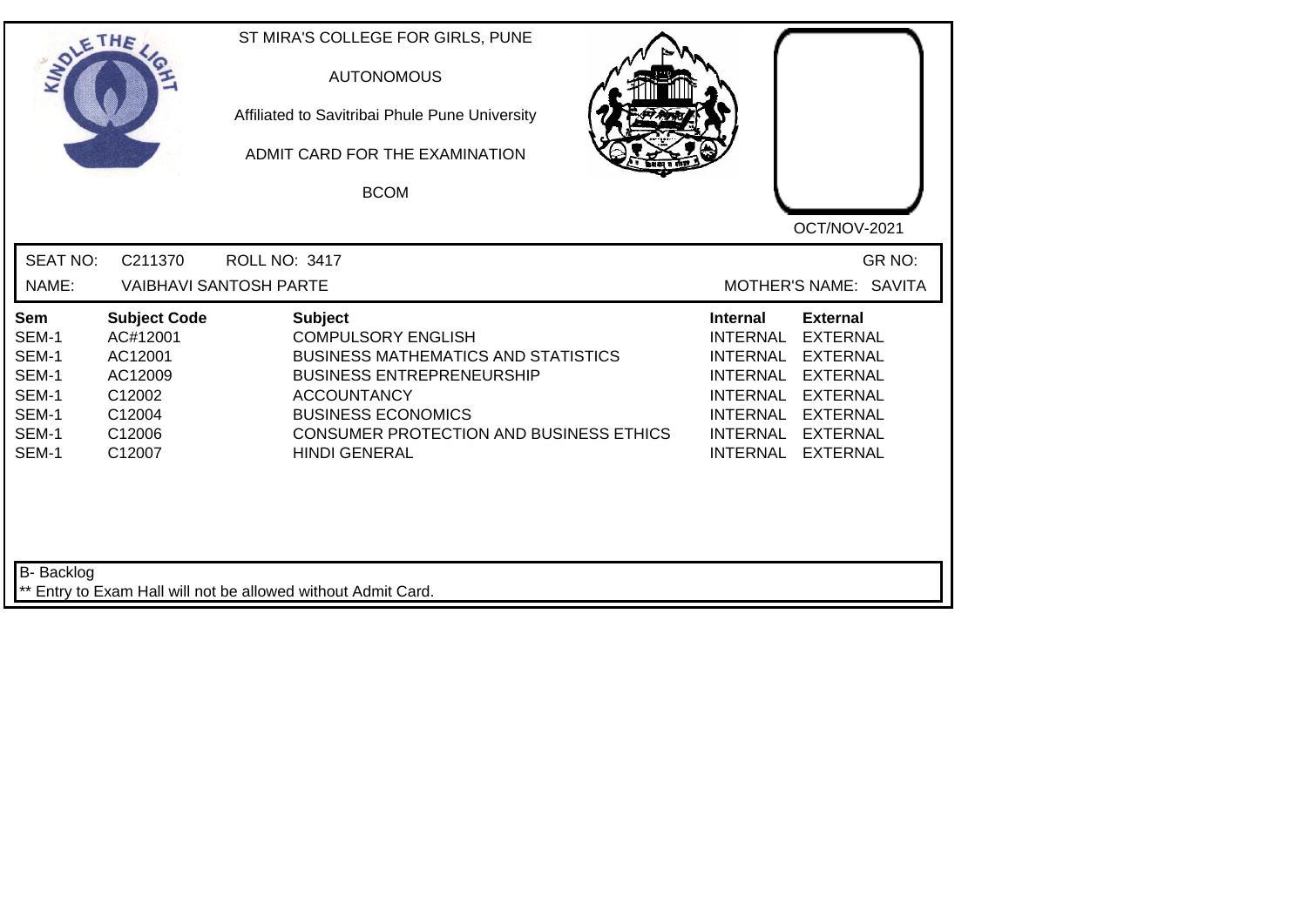| SOLE THE                                                                  |                                                                                               | ST MIRA'S COLLEGE FOR GIRLS, PUNE<br><b>AUTONOMOUS</b><br>Affiliated to Savitribai Phule Pune University<br>ADMIT CARD FOR THE EXAMINATION<br><b>BCOM</b>                                                                                         | OCT/NOV-2021                                                                                                                                                                                                                                                                                                 |
|---------------------------------------------------------------------------|-----------------------------------------------------------------------------------------------|---------------------------------------------------------------------------------------------------------------------------------------------------------------------------------------------------------------------------------------------------|--------------------------------------------------------------------------------------------------------------------------------------------------------------------------------------------------------------------------------------------------------------------------------------------------------------|
| <b>SEAT NO:</b><br>NAME:                                                  | C211243                                                                                       | <b>ROLL NO: 3418</b><br><b>TINGRE MANSI MANGESH</b>                                                                                                                                                                                               | GR NO:<br>MOTHER'S NAME: SUNITA                                                                                                                                                                                                                                                                              |
| <b>Sem</b><br>SEM-1<br>SEM-1<br>SEM-1<br>SEM-1<br>SEM-1<br>SEM-1<br>SEM-1 | <b>Subject Code</b><br>AC#12001<br>AC12001<br>AC12008<br>C12002<br>C12004<br>C12006<br>C12007 | <b>Subject</b><br><b>COMPULSORY ENGLISH</b><br><b>BUSINESS MATHEMATICS AND STATISTICS</b><br><b>BUSINESS ADMINISTRATION</b><br><b>ACCOUNTANCY</b><br><b>BUSINESS ECONOMICS</b><br>CONSUMER PROTECTION AND BUSINESS ETHICS<br><b>HINDI GENERAL</b> | <b>External</b><br><b>Internal</b><br><b>INTERNAL</b><br><b>EXTERNAL</b><br><b>INTERNAL</b><br><b>EXTERNAL</b><br><b>INTERNAL</b><br><b>EXTERNAL</b><br><b>INTERNAL</b><br><b>EXTERNAL</b><br><b>INTERNAL</b><br><b>EXTERNAL</b><br><b>INTERNAL</b><br><b>EXTERNAL</b><br><b>INTERNAL</b><br><b>EXTERNAL</b> |
| B- Backlog                                                                |                                                                                               | ** Entry to Exam Hall will not be allowed without Admit Card.                                                                                                                                                                                     |                                                                                                                                                                                                                                                                                                              |

┛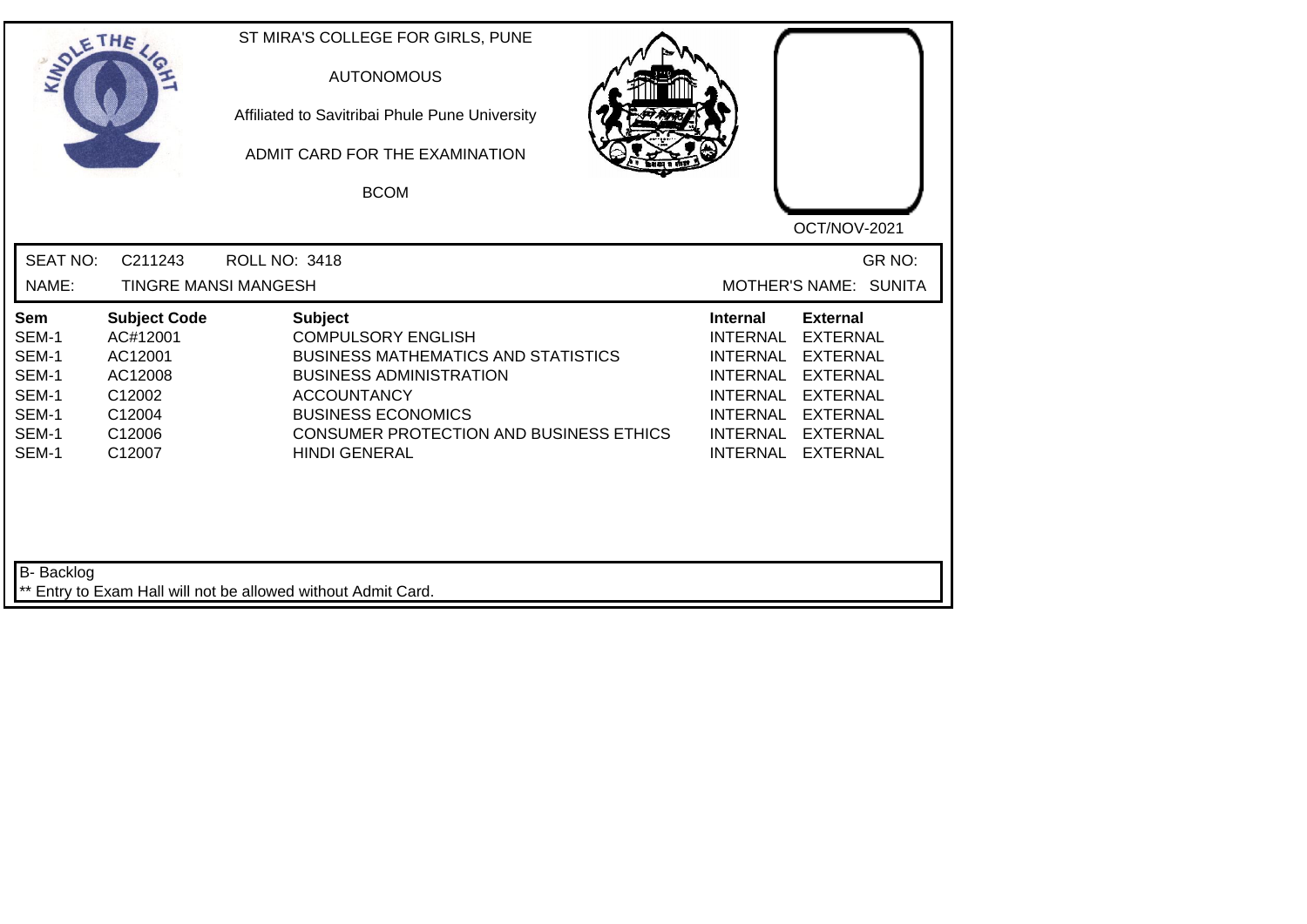| INO'                                                               | ETHE                                                                                          | ST MIRA'S COLLEGE FOR GIRLS, PUNE<br><b>AUTONOMOUS</b><br>Affiliated to Savitribai Phule Pune University<br>ADMIT CARD FOR THE EXAMINATION<br><b>BCOM</b>                                                                                            | OCT/NOV-2021                                                                                                                                                                                                                             |
|--------------------------------------------------------------------|-----------------------------------------------------------------------------------------------|------------------------------------------------------------------------------------------------------------------------------------------------------------------------------------------------------------------------------------------------------|------------------------------------------------------------------------------------------------------------------------------------------------------------------------------------------------------------------------------------------|
| <b>SEAT NO:</b>                                                    | C211215                                                                                       | <b>ROLL NO: 3419</b>                                                                                                                                                                                                                                 | GR NO:                                                                                                                                                                                                                                   |
| NAME:                                                              |                                                                                               | <b>VAIBHAVI KESHAV GANGANE</b>                                                                                                                                                                                                                       | MOTHER'S NAME: MANISHA                                                                                                                                                                                                                   |
| Sem<br>SEM-1<br>SEM-1<br>SEM-1<br>SEM-1<br>SEM-1<br>SEM-1<br>SEM-1 | <b>Subject Code</b><br>AC#12001<br>AC12001<br>AC12008<br>C12002<br>C12004<br>C12006<br>C12009 | <b>Subject</b><br><b>COMPULSORY ENGLISH</b><br><b>BUSINESS MATHEMATICS AND STATISTICS</b><br><b>BUSINESS ADMINISTRATION</b><br><b>ACCOUNTANCY</b><br><b>BUSINESS ECONOMICS</b><br>CONSUMER PROTECTION AND BUSINESS ETHICS<br><b>OPTIONAL ENGLISH</b> | <b>External</b><br><b>Internal</b><br><b>EXTERNAL</b><br><b>INTERNAL</b><br>INTERNAL EXTERNAL<br>INTERNAL EXTERNAL<br>INTERNAL EXTERNAL<br><b>INTERNAL</b><br><b>EXTERNAL</b><br>INTERNAL EXTERNAL<br><b>INTERNAL</b><br><b>EXTERNAL</b> |
| B- Backlog                                                         |                                                                                               | ** Entry to Exam Hall will not be allowed without Admit Card.                                                                                                                                                                                        |                                                                                                                                                                                                                                          |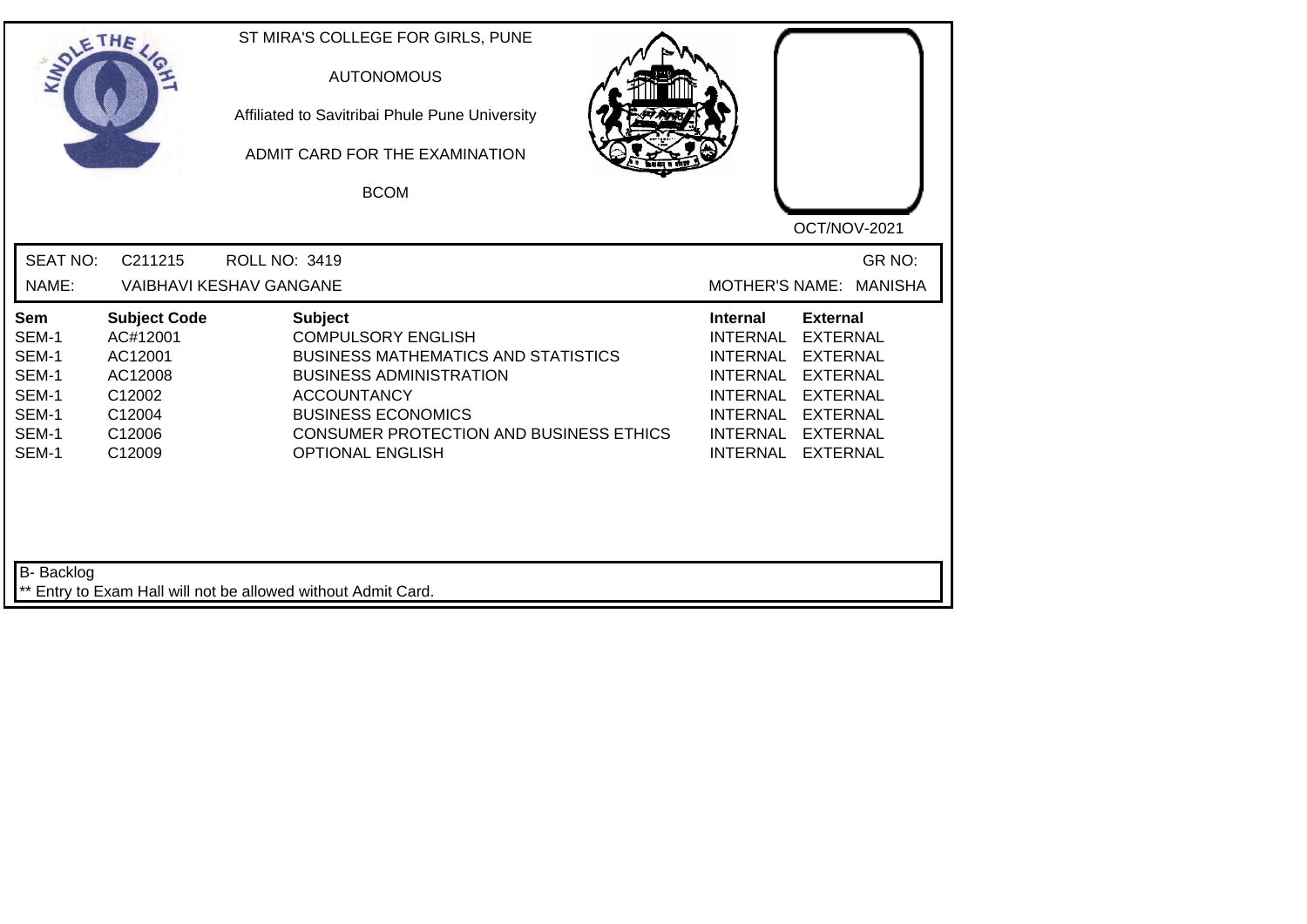| SOLE THE                                                                  |                                                                                               | ST MIRA'S COLLEGE FOR GIRLS, PUNE<br><b>AUTONOMOUS</b><br>Affiliated to Savitribai Phule Pune University<br>ADMIT CARD FOR THE EXAMINATION<br><b>BCOM</b>                                                                                            | OCT/NOV-2021                                                                                                                                                                                                                                                                         |
|---------------------------------------------------------------------------|-----------------------------------------------------------------------------------------------|------------------------------------------------------------------------------------------------------------------------------------------------------------------------------------------------------------------------------------------------------|--------------------------------------------------------------------------------------------------------------------------------------------------------------------------------------------------------------------------------------------------------------------------------------|
| <b>SEAT NO:</b><br>NAME:                                                  | C211331                                                                                       | <b>ROLL NO: 3420</b><br>KAMTHE RUCHI RAVINDRA                                                                                                                                                                                                        | GR NO:<br>MOTHER'S NAME: ROHINI                                                                                                                                                                                                                                                      |
| <b>Sem</b><br>SEM-1<br>SEM-1<br>SEM-1<br>SEM-1<br>SEM-1<br>SEM-1<br>SEM-1 | <b>Subject Code</b><br>AC#12001<br>AC12001<br>AC12008<br>C12002<br>C12004<br>C12006<br>C12009 | <b>Subject</b><br><b>COMPULSORY ENGLISH</b><br><b>BUSINESS MATHEMATICS AND STATISTICS</b><br><b>BUSINESS ADMINISTRATION</b><br><b>ACCOUNTANCY</b><br><b>BUSINESS ECONOMICS</b><br>CONSUMER PROTECTION AND BUSINESS ETHICS<br><b>OPTIONAL ENGLISH</b> | <b>Internal</b><br><b>External</b><br><b>INTERNAL</b><br>EXTERNAL<br><b>INTERNAL</b><br><b>EXTERNAL</b><br><b>INTERNAL</b><br><b>EXTERNAL</b><br><b>INTERNAL</b><br><b>EXTERNAL</b><br>INTERNAL EXTERNAL<br><b>INTERNAL</b><br><b>EXTERNAL</b><br><b>INTERNAL</b><br><b>EXTERNAL</b> |
| B- Backlog                                                                |                                                                                               | ** Entry to Exam Hall will not be allowed without Admit Card.                                                                                                                                                                                        |                                                                                                                                                                                                                                                                                      |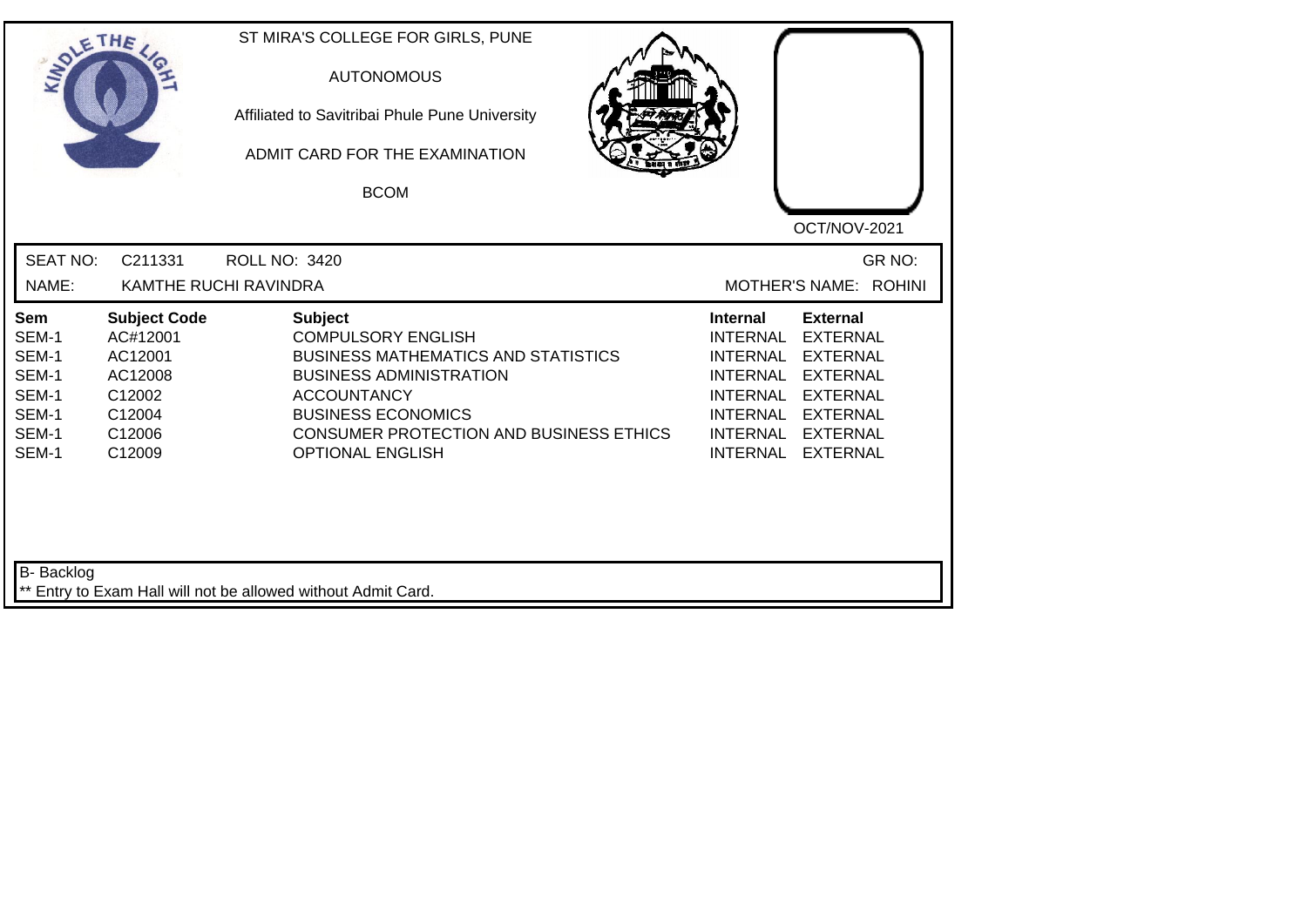| SOLE THE                                                                  |                                                                                               | ST MIRA'S COLLEGE FOR GIRLS, PUNE<br><b>AUTONOMOUS</b><br>Affiliated to Savitribai Phule Pune University<br>ADMIT CARD FOR THE EXAMINATION<br><b>BCOM</b>                                                                                         | OCT/NOV-2021                                                                                                                                                                                                                                                                                          |
|---------------------------------------------------------------------------|-----------------------------------------------------------------------------------------------|---------------------------------------------------------------------------------------------------------------------------------------------------------------------------------------------------------------------------------------------------|-------------------------------------------------------------------------------------------------------------------------------------------------------------------------------------------------------------------------------------------------------------------------------------------------------|
| <b>SEAT NO:</b><br>NAME:                                                  | C211151<br>NAJIYA DAUD SHAIKH                                                                 | ROLL NO: 3421                                                                                                                                                                                                                                     | GR NO:<br>MOTHER'S NAME: BEBINAJ                                                                                                                                                                                                                                                                      |
| <b>Sem</b><br>SEM-1<br>SEM-1<br>SEM-1<br>SEM-1<br>SEM-1<br>SEM-1<br>SEM-1 | <b>Subject Code</b><br>AC#12001<br>AC12001<br>AC12008<br>C12002<br>C12004<br>C12006<br>C12007 | <b>Subject</b><br><b>COMPULSORY ENGLISH</b><br><b>BUSINESS MATHEMATICS AND STATISTICS</b><br><b>BUSINESS ADMINISTRATION</b><br><b>ACCOUNTANCY</b><br><b>BUSINESS ECONOMICS</b><br>CONSUMER PROTECTION AND BUSINESS ETHICS<br><b>HINDI GENERAL</b> | <b>External</b><br>Internal<br><b>INTERNAL</b><br><b>EXTERNAL</b><br><b>INTERNAL</b><br><b>EXTERNAL</b><br><b>INTERNAL</b><br><b>EXTERNAL</b><br><b>INTERNAL</b><br><b>EXTERNAL</b><br><b>INTERNAL</b><br><b>EXTERNAL</b><br><b>INTERNAL</b><br><b>EXTERNAL</b><br><b>INTERNAL</b><br><b>EXTERNAL</b> |
| <b>B-</b> Backlog                                                         |                                                                                               | ** Entry to Exam Hall will not be allowed without Admit Card.                                                                                                                                                                                     |                                                                                                                                                                                                                                                                                                       |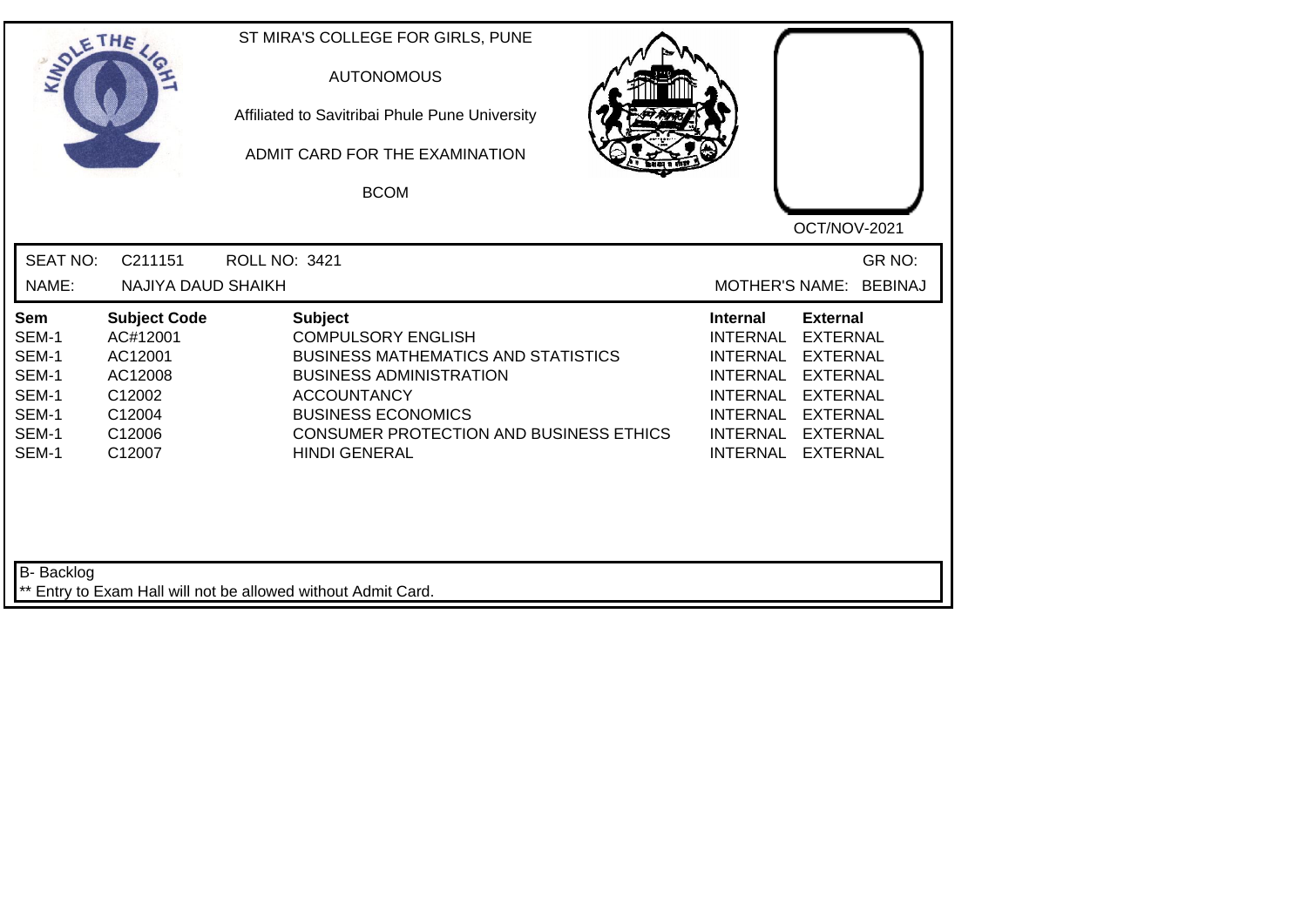| SOLETHE,                                                           |                                                                                               | ST MIRA'S COLLEGE FOR GIRLS, PUNE<br><b>AUTONOMOUS</b><br>Affiliated to Savitribai Phule Pune University<br>ADMIT CARD FOR THE EXAMINATION<br><b>BCOM</b>                                                                                            |                                                                                                                                                                                                                                                    |
|--------------------------------------------------------------------|-----------------------------------------------------------------------------------------------|------------------------------------------------------------------------------------------------------------------------------------------------------------------------------------------------------------------------------------------------------|----------------------------------------------------------------------------------------------------------------------------------------------------------------------------------------------------------------------------------------------------|
|                                                                    |                                                                                               |                                                                                                                                                                                                                                                      | OCT/NOV-2021                                                                                                                                                                                                                                       |
| <b>SEAT NO:</b>                                                    | C211274                                                                                       | <b>ROLL NO: 3422</b>                                                                                                                                                                                                                                 | GR NO:                                                                                                                                                                                                                                             |
| NAME:                                                              |                                                                                               | SNEHA NURAPPA CHAVAN                                                                                                                                                                                                                                 | MOTHER'S NAME: LAXMI                                                                                                                                                                                                                               |
| Sem<br>SEM-1<br>SEM-1<br>SEM-1<br>SEM-1<br>SEM-1<br>SEM-1<br>SEM-1 | <b>Subject Code</b><br>AC#12001<br>AC12001<br>AC12007<br>C12002<br>C12004<br>C12006<br>C12007 | <b>Subject</b><br><b>COMPULSORY ENGLISH</b><br><b>BUSINESS MATHEMATICS AND STATISTICS</b><br><b>BANKING AND FINANCE</b><br><b>ACCOUNTANCY</b><br><b>BUSINESS ECONOMICS</b><br><b>CONSUMER PROTECTION AND BUSINESS ETHICS</b><br><b>HINDI GENERAL</b> | <b>External</b><br><b>Internal</b><br><b>INTERNAL</b><br><b>EXTERNAL</b><br>INTERNAL EXTERNAL<br>INTERNAL EXTERNAL<br>INTERNAL EXTERNAL<br><b>INTERNAL</b><br><b>EXTERNAL</b><br>INTERNAL<br><b>EXTERNAL</b><br><b>INTERNAL</b><br><b>EXTERNAL</b> |
| B- Backlog                                                         |                                                                                               | ** Entry to Exam Hall will not be allowed without Admit Card.                                                                                                                                                                                        |                                                                                                                                                                                                                                                    |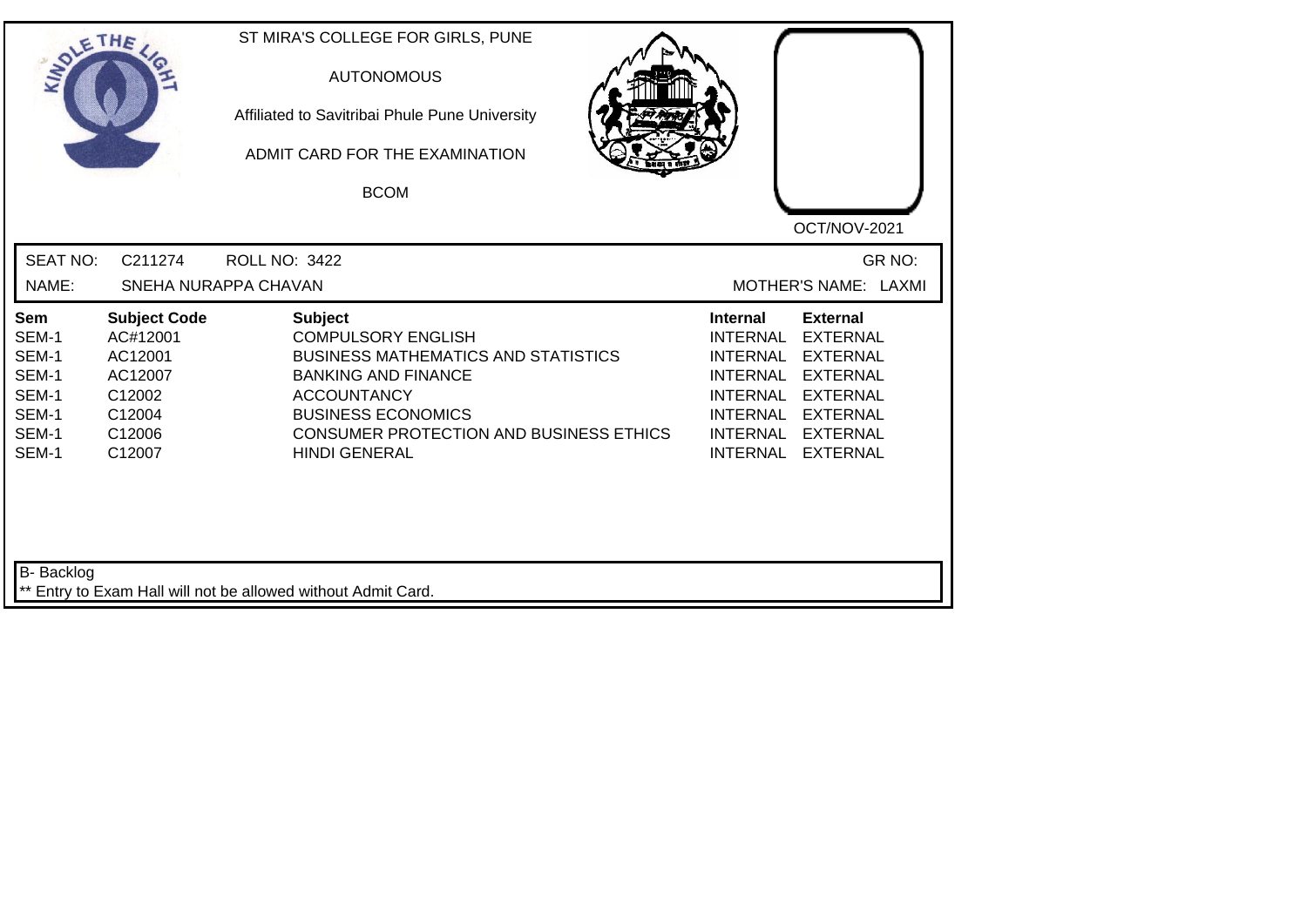| INO'                                                               | ETHE                                                                                          | ST MIRA'S COLLEGE FOR GIRLS, PUNE<br><b>AUTONOMOUS</b><br>Affiliated to Savitribai Phule Pune University<br>ADMIT CARD FOR THE EXAMINATION<br><b>BCOM</b>                                                                                                | OCT/NOV-2021                                                                                                                                                                                                            |
|--------------------------------------------------------------------|-----------------------------------------------------------------------------------------------|----------------------------------------------------------------------------------------------------------------------------------------------------------------------------------------------------------------------------------------------------------|-------------------------------------------------------------------------------------------------------------------------------------------------------------------------------------------------------------------------|
| <b>SEAT NO:</b><br>NAME:                                           | C211390                                                                                       | <b>ROLL NO: 3423</b><br>NANDINI SHIVAJI AKOSKAR                                                                                                                                                                                                          | GR NO:<br>MOTHER'S NAME: RAJASHREE                                                                                                                                                                                      |
| Sem<br>SEM-1<br>SEM-1<br>SEM-1<br>SEM-1<br>SEM-1<br>SEM-1<br>SEM-1 | <b>Subject Code</b><br>AC#12001<br>AC12001<br>AC12008<br>C12002<br>C12004<br>C12006<br>C12007 | <b>Subject</b><br><b>COMPULSORY ENGLISH</b><br><b>BUSINESS MATHEMATICS AND STATISTICS</b><br><b>BUSINESS ADMINISTRATION</b><br><b>ACCOUNTANCY</b><br><b>BUSINESS ECONOMICS</b><br><b>CONSUMER PROTECTION AND BUSINESS ETHICS</b><br><b>HINDI GENERAL</b> | <b>External</b><br><b>Internal</b><br><b>EXTERNAL</b><br><b>INTERNAL</b><br>INTERNAL EXTERNAL<br>INTERNAL EXTERNAL<br>INTERNAL EXTERNAL<br><b>INTERNAL</b><br><b>EXTERNAL</b><br>INTERNAL EXTERNAL<br>INTERNAL EXTERNAL |
| B- Backlog                                                         |                                                                                               | ** Entry to Exam Hall will not be allowed without Admit Card.                                                                                                                                                                                            |                                                                                                                                                                                                                         |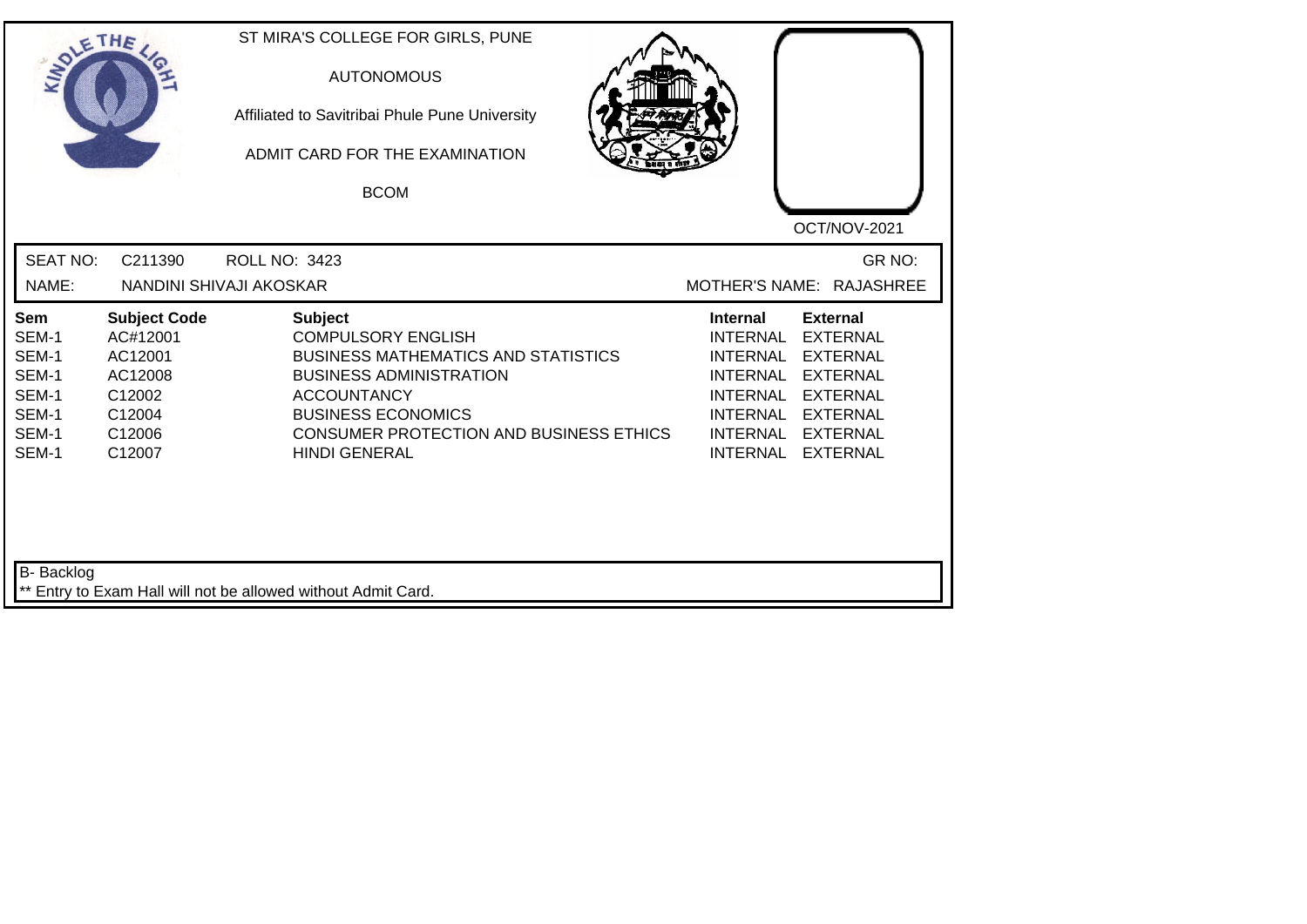| INO'                                                               | ETHE                                                                                          | ST MIRA'S COLLEGE FOR GIRLS, PUNE<br><b>AUTONOMOUS</b><br>Affiliated to Savitribai Phule Pune University<br>ADMIT CARD FOR THE EXAMINATION<br><b>BCOM</b>                                                                                                  | OCT/NOV-2021                                                                                                                                                                                                            |
|--------------------------------------------------------------------|-----------------------------------------------------------------------------------------------|------------------------------------------------------------------------------------------------------------------------------------------------------------------------------------------------------------------------------------------------------------|-------------------------------------------------------------------------------------------------------------------------------------------------------------------------------------------------------------------------|
| <b>SEAT NO:</b><br>NAME:                                           | C211446<br>ADEP VAIBHAVI MUKUND                                                               | <b>ROLL NO: 3424</b>                                                                                                                                                                                                                                       | GR NO:<br>MOTHER'S NAME: SUVARNA                                                                                                                                                                                        |
|                                                                    |                                                                                               |                                                                                                                                                                                                                                                            |                                                                                                                                                                                                                         |
| Sem<br>SEM-1<br>SEM-1<br>SEM-1<br>SEM-1<br>SEM-1<br>SEM-1<br>SEM-1 | <b>Subject Code</b><br>AC#12001<br>AC12001<br>AC12008<br>C12002<br>C12004<br>C12006<br>C12008 | <b>Subject</b><br><b>COMPULSORY ENGLISH</b><br><b>BUSINESS MATHEMATICS AND STATISTICS</b><br><b>BUSINESS ADMINISTRATION</b><br><b>ACCOUNTANCY</b><br><b>BUSINESS ECONOMICS</b><br><b>CONSUMER PROTECTION AND BUSINESS ETHICS</b><br><b>MARATHI GENERAL</b> | <b>External</b><br><b>Internal</b><br><b>EXTERNAL</b><br><b>INTERNAL</b><br>INTERNAL EXTERNAL<br>INTERNAL EXTERNAL<br>INTERNAL EXTERNAL<br><b>INTERNAL</b><br><b>EXTERNAL</b><br>INTERNAL EXTERNAL<br>INTERNAL EXTERNAL |
| B- Backlog                                                         |                                                                                               | ** Entry to Exam Hall will not be allowed without Admit Card.                                                                                                                                                                                              |                                                                                                                                                                                                                         |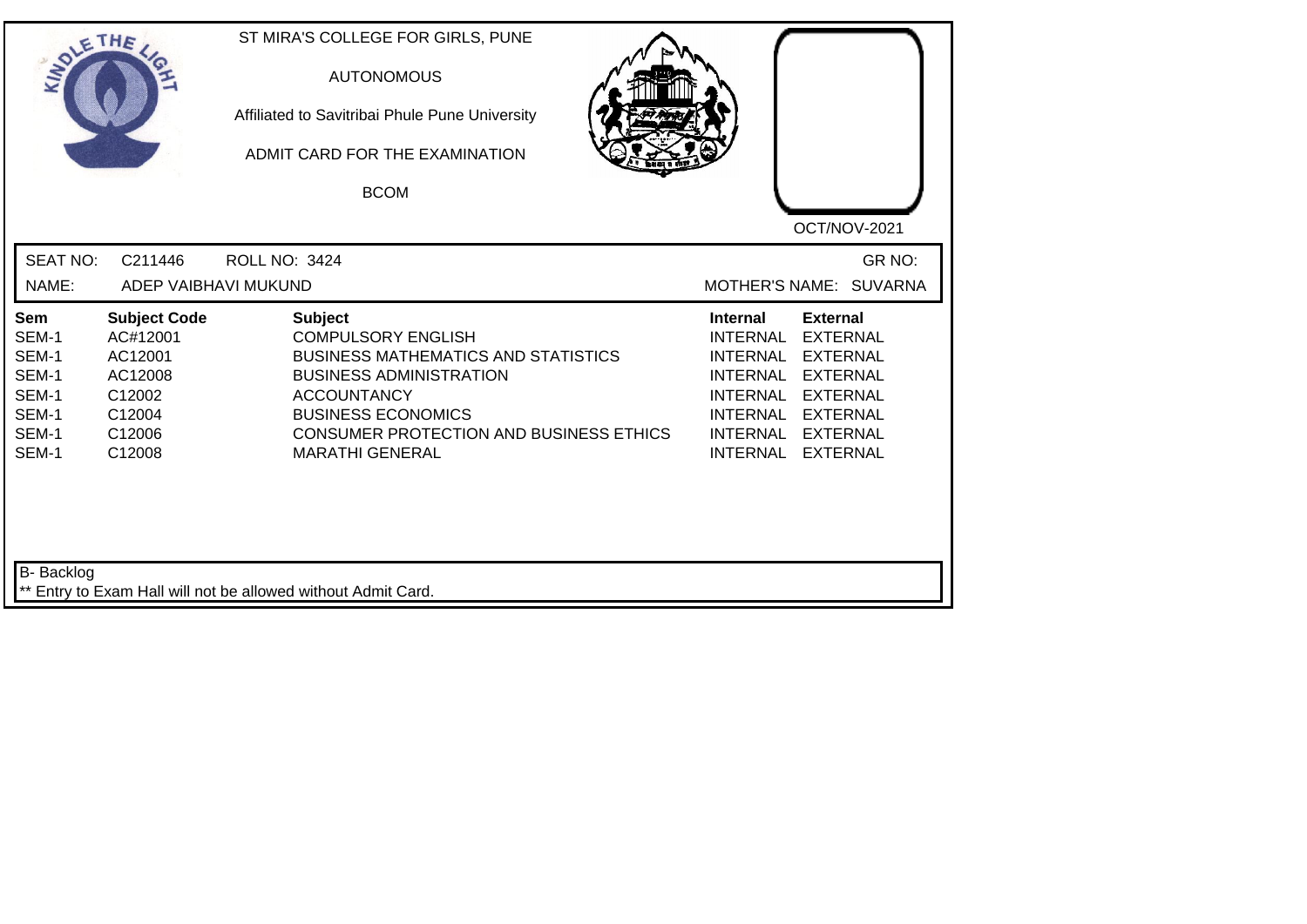| SOLE THE                                                           |                                                                                               | ST MIRA'S COLLEGE FOR GIRLS, PUNE<br><b>AUTONOMOUS</b><br>Affiliated to Savitribai Phule Pune University<br>ADMIT CARD FOR THE EXAMINATION<br><b>BCOM</b>                                                                                   | OCT/NOV-2021                                                                                                                                                                                                                                                                                                 |
|--------------------------------------------------------------------|-----------------------------------------------------------------------------------------------|---------------------------------------------------------------------------------------------------------------------------------------------------------------------------------------------------------------------------------------------|--------------------------------------------------------------------------------------------------------------------------------------------------------------------------------------------------------------------------------------------------------------------------------------------------------------|
| <b>SEAT NO:</b><br>NAME:                                           | C211116<br>KASHISH AJAY OSWAL                                                                 | <b>ROLL NO: 3425</b>                                                                                                                                                                                                                        | GR NO:<br>MOTHER'S NAME: NILAM                                                                                                                                                                                                                                                                               |
| Sem<br>SEM-1<br>SEM-1<br>SEM-1<br>SEM-1<br>SEM-1<br>SEM-1<br>SEM-1 | <b>Subject Code</b><br>AC#12001<br>AC12001<br>AC12007<br>C12002<br>C12004<br>C12006<br>C12010 | <b>Subject</b><br><b>COMPULSORY ENGLISH</b><br><b>BUSINESS MATHEMATICS AND STATISTICS</b><br><b>BANKING AND FINANCE</b><br><b>ACCOUNTANCY</b><br><b>BUSINESS ECONOMICS</b><br>CONSUMER PROTECTION AND BUSINESS ETHICS<br><b>ADVANCED IT</b> | <b>External</b><br><b>Internal</b><br><b>INTERNAL</b><br><b>EXTERNAL</b><br><b>INTERNAL</b><br><b>EXTERNAL</b><br><b>EXTERNAL</b><br><b>INTERNAL</b><br><b>INTERNAL</b><br><b>EXTERNAL</b><br><b>INTERNAL</b><br><b>EXTERNAL</b><br><b>INTERNAL</b><br><b>EXTERNAL</b><br><b>INTERNAL</b><br><b>EXTERNAL</b> |
| <b>B-</b> Backlog                                                  |                                                                                               | ** Entry to Exam Hall will not be allowed without Admit Card.                                                                                                                                                                               |                                                                                                                                                                                                                                                                                                              |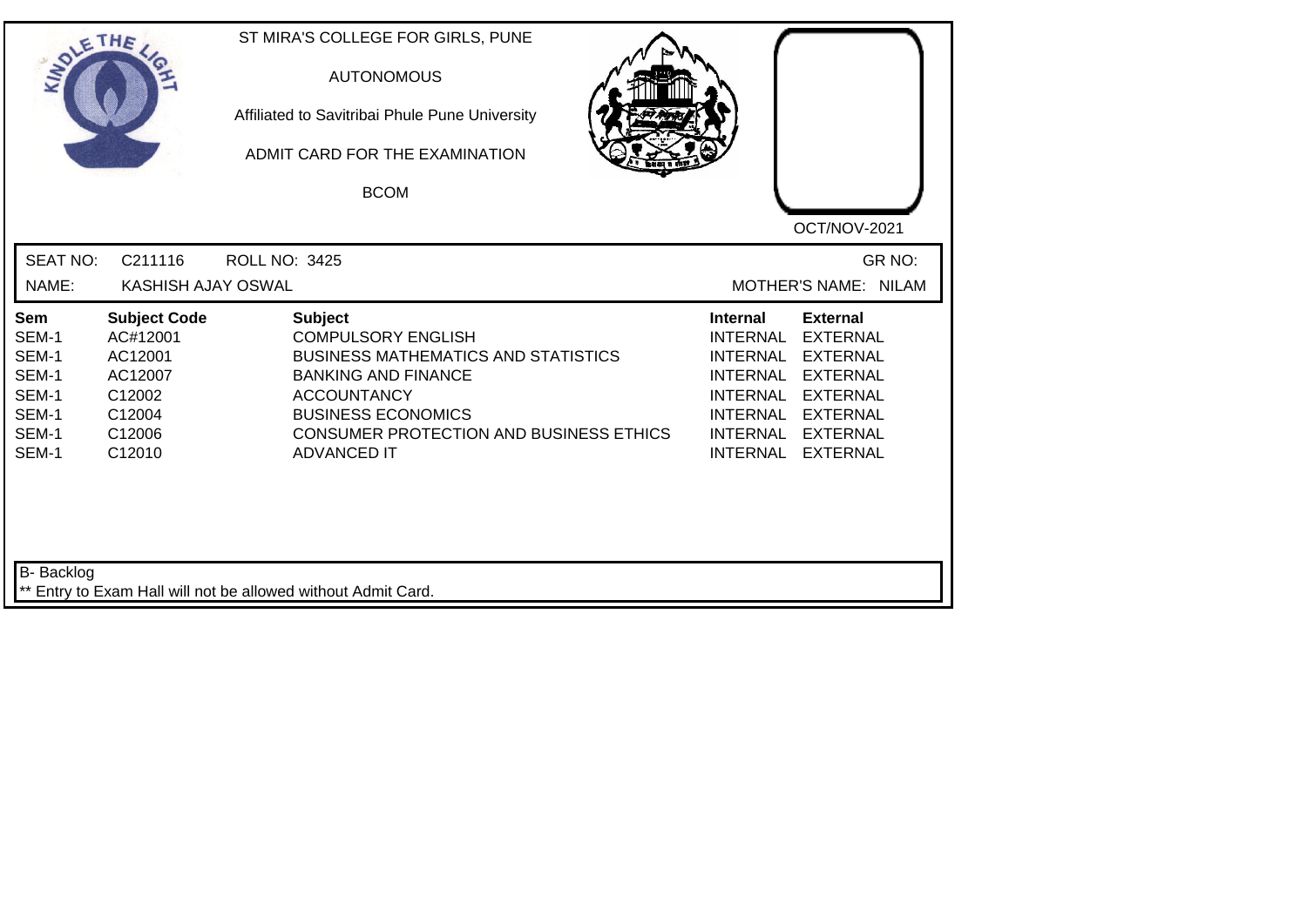| SOLETHE                                                                   |                                                                                               | ST MIRA'S COLLEGE FOR GIRLS, PUNE<br><b>AUTONOMOUS</b><br>Affiliated to Savitribai Phule Pune University<br>ADMIT CARD FOR THE EXAMINATION<br><b>BCOM</b>                                                                                               | OCT/NOV-2021                                                                                                                                                                                                                                                                                          |
|---------------------------------------------------------------------------|-----------------------------------------------------------------------------------------------|---------------------------------------------------------------------------------------------------------------------------------------------------------------------------------------------------------------------------------------------------------|-------------------------------------------------------------------------------------------------------------------------------------------------------------------------------------------------------------------------------------------------------------------------------------------------------|
| <b>SEAT NO:</b><br>NAME:                                                  | C211134                                                                                       | <b>ROLL NO: 3426</b><br>NIVEDITA ARJUN CHAVAN                                                                                                                                                                                                           | GR NO:<br>MOTHER'S NAME: ARCHANA                                                                                                                                                                                                                                                                      |
| <b>Sem</b><br>SEM-1<br>SEM-1<br>SEM-1<br>SEM-1<br>SEM-1<br>SEM-1<br>SEM-1 | <b>Subject Code</b><br>AC#12001<br>AC12001<br>AC12007<br>C12002<br>C12004<br>C12006<br>C12009 | <b>Subject</b><br><b>COMPULSORY ENGLISH</b><br><b>BUSINESS MATHEMATICS AND STATISTICS</b><br><b>BANKING AND FINANCE</b><br><b>ACCOUNTANCY</b><br><b>BUSINESS ECONOMICS</b><br><b>CONSUMER PROTECTION AND BUSINESS ETHICS</b><br><b>OPTIONAL ENGLISH</b> | <b>External</b><br>Internal<br><b>INTERNAL</b><br><b>EXTERNAL</b><br><b>EXTERNAL</b><br><b>INTERNAL</b><br><b>INTERNAL</b><br><b>EXTERNAL</b><br><b>INTERNAL</b><br><b>EXTERNAL</b><br><b>INTERNAL</b><br><b>EXTERNAL</b><br><b>INTERNAL</b><br><b>EXTERNAL</b><br><b>INTERNAL</b><br><b>EXTERNAL</b> |
| B- Backlog                                                                |                                                                                               | ** Entry to Exam Hall will not be allowed without Admit Card.                                                                                                                                                                                           |                                                                                                                                                                                                                                                                                                       |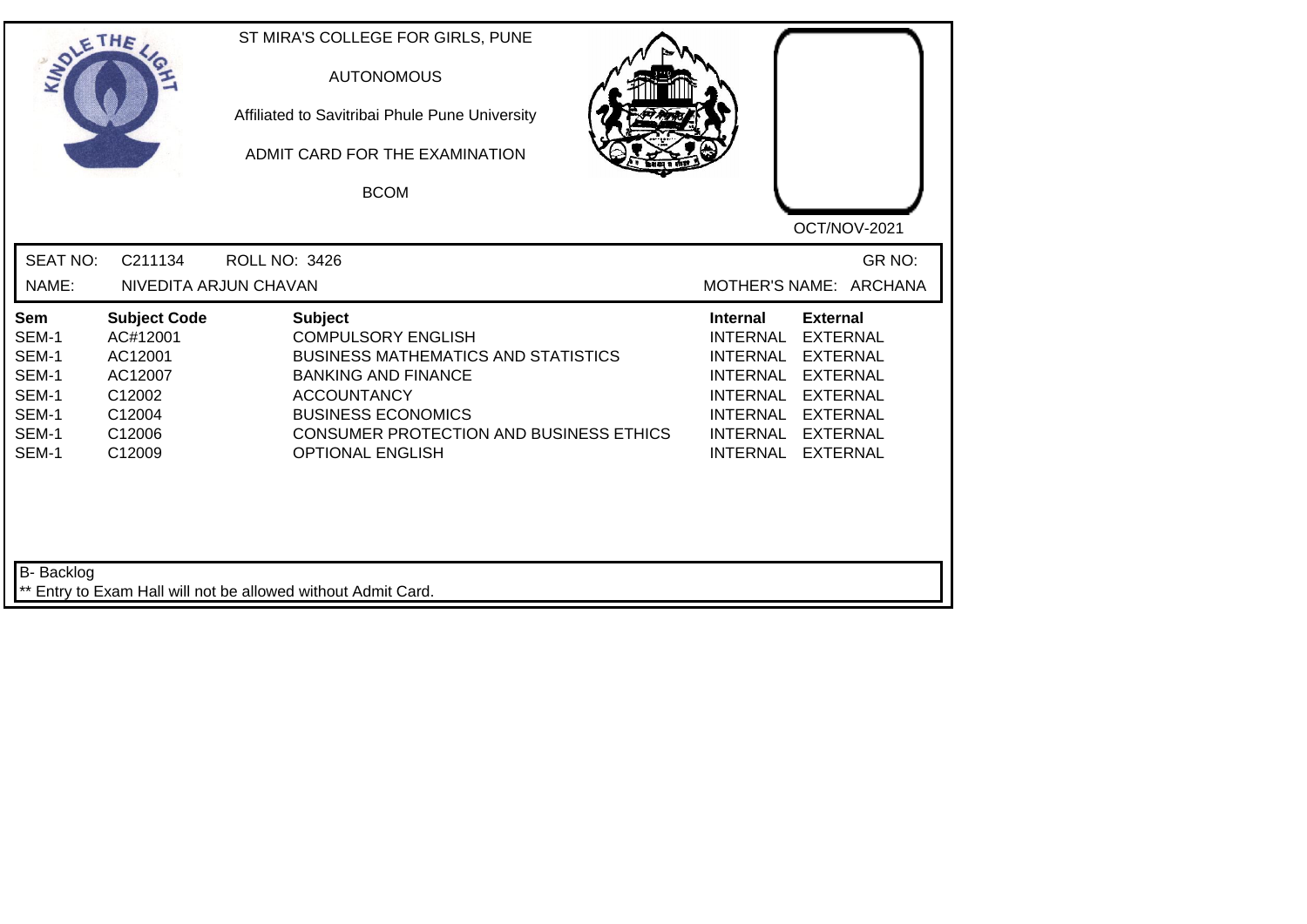| INO'                                                               | ETHE                                                                                          | ST MIRA'S COLLEGE FOR GIRLS, PUNE<br><b>AUTONOMOUS</b><br>Affiliated to Savitribai Phule Pune University<br>ADMIT CARD FOR THE EXAMINATION<br><b>BCOM</b>                                                                                              | OCT/NOV-2021                                                                                                                                                                                                                                                               |
|--------------------------------------------------------------------|-----------------------------------------------------------------------------------------------|--------------------------------------------------------------------------------------------------------------------------------------------------------------------------------------------------------------------------------------------------------|----------------------------------------------------------------------------------------------------------------------------------------------------------------------------------------------------------------------------------------------------------------------------|
| <b>SEAT NO:</b><br>NAME:                                           | C211203<br>AFSHEEN JAVED SAYYED                                                               | <b>ROLL NO: 3427</b>                                                                                                                                                                                                                                   | GR NO:<br>MOTHER'S NAME: SHAHENAZ                                                                                                                                                                                                                                          |
| Sem<br>SEM-1<br>SEM-1<br>SEM-1<br>SEM-1<br>SEM-1<br>SEM-1<br>SEM-1 | <b>Subject Code</b><br>AC#12001<br>AC12001<br>AC12009<br>C12002<br>C12004<br>C12006<br>C12009 | <b>Subject</b><br><b>COMPULSORY ENGLISH</b><br><b>BUSINESS MATHEMATICS AND STATISTICS</b><br><b>BUSINESS ENTREPRENEURSHIP</b><br><b>ACCOUNTANCY</b><br><b>BUSINESS ECONOMICS</b><br>CONSUMER PROTECTION AND BUSINESS ETHICS<br><b>OPTIONAL ENGLISH</b> | <b>Internal</b><br><b>External</b><br><b>EXTERNAL</b><br><b>INTERNAL</b><br><b>INTERNAL</b><br><b>EXTERNAL</b><br><b>INTERNAL</b><br><b>EXTERNAL</b><br>INTERNAL EXTERNAL<br><b>INTERNAL</b><br><b>EXTERNAL</b><br>INTERNAL EXTERNAL<br><b>INTERNAL</b><br><b>EXTERNAL</b> |
| B- Backlog                                                         |                                                                                               | ** Entry to Exam Hall will not be allowed without Admit Card.                                                                                                                                                                                          |                                                                                                                                                                                                                                                                            |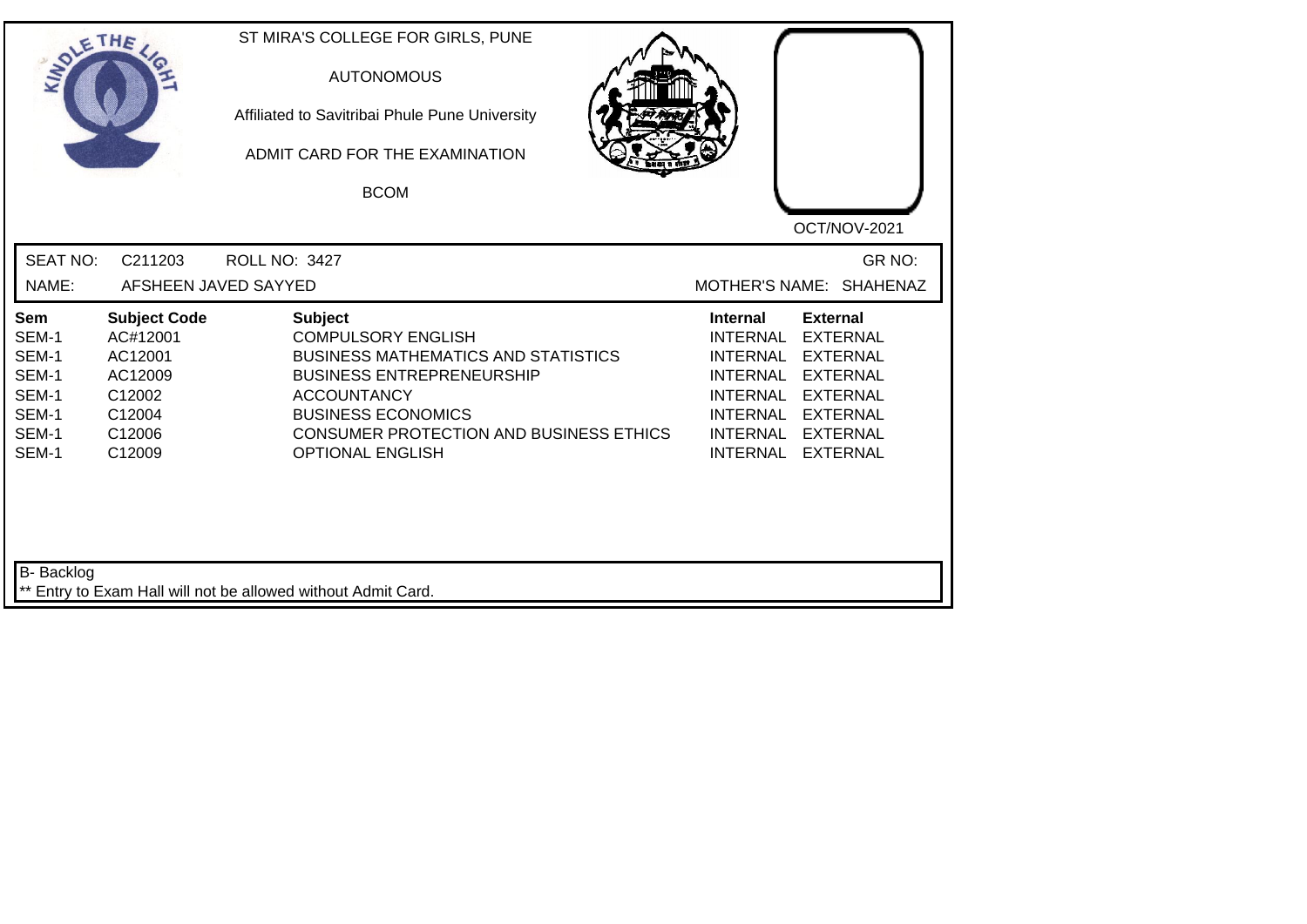| SOLE THE                                                           |                                                                                               | ST MIRA'S COLLEGE FOR GIRLS, PUNE<br><b>AUTONOMOUS</b><br>Affiliated to Savitribai Phule Pune University<br>ADMIT CARD FOR THE EXAMINATION<br><b>BCOM</b>                                                                                         | OCT/NOV-2021                                                                                                                                                                                                                                                               |
|--------------------------------------------------------------------|-----------------------------------------------------------------------------------------------|---------------------------------------------------------------------------------------------------------------------------------------------------------------------------------------------------------------------------------------------------|----------------------------------------------------------------------------------------------------------------------------------------------------------------------------------------------------------------------------------------------------------------------------|
| <b>SEAT NO:</b><br>NAME:                                           | C211105<br><b>SHIVANGEE</b>                                                                   | <b>ROLL NO: 3428</b>                                                                                                                                                                                                                              | GR NO:<br>MOTHER'S NAME: URMILA                                                                                                                                                                                                                                            |
| Sem<br>SEM-1<br>SEM-1<br>SEM-1<br>SEM-1<br>SEM-1<br>SEM-1<br>SEM-1 | <b>Subject Code</b><br>AC#12001<br>AC12001<br>AC12009<br>C12002<br>C12004<br>C12006<br>C12010 | <b>Subject</b><br><b>COMPULSORY ENGLISH</b><br><b>BUSINESS MATHEMATICS AND STATISTICS</b><br><b>BUSINESS ENTREPRENEURSHIP</b><br><b>ACCOUNTANCY</b><br><b>BUSINESS ECONOMICS</b><br>CONSUMER PROTECTION AND BUSINESS ETHICS<br><b>ADVANCED IT</b> | <b>External</b><br><b>Internal</b><br><b>INTERNAL</b><br><b>EXTERNAL</b><br><b>EXTERNAL</b><br><b>INTERNAL</b><br><b>EXTERNAL</b><br><b>INTERNAL</b><br><b>INTERNAL</b><br><b>EXTERNAL</b><br>INTERNAL EXTERNAL<br><b>INTERNAL</b><br><b>EXTERNAL</b><br>INTERNAL EXTERNAL |
| <b>B-</b> Backlog                                                  |                                                                                               | ** Entry to Exam Hall will not be allowed without Admit Card.                                                                                                                                                                                     |                                                                                                                                                                                                                                                                            |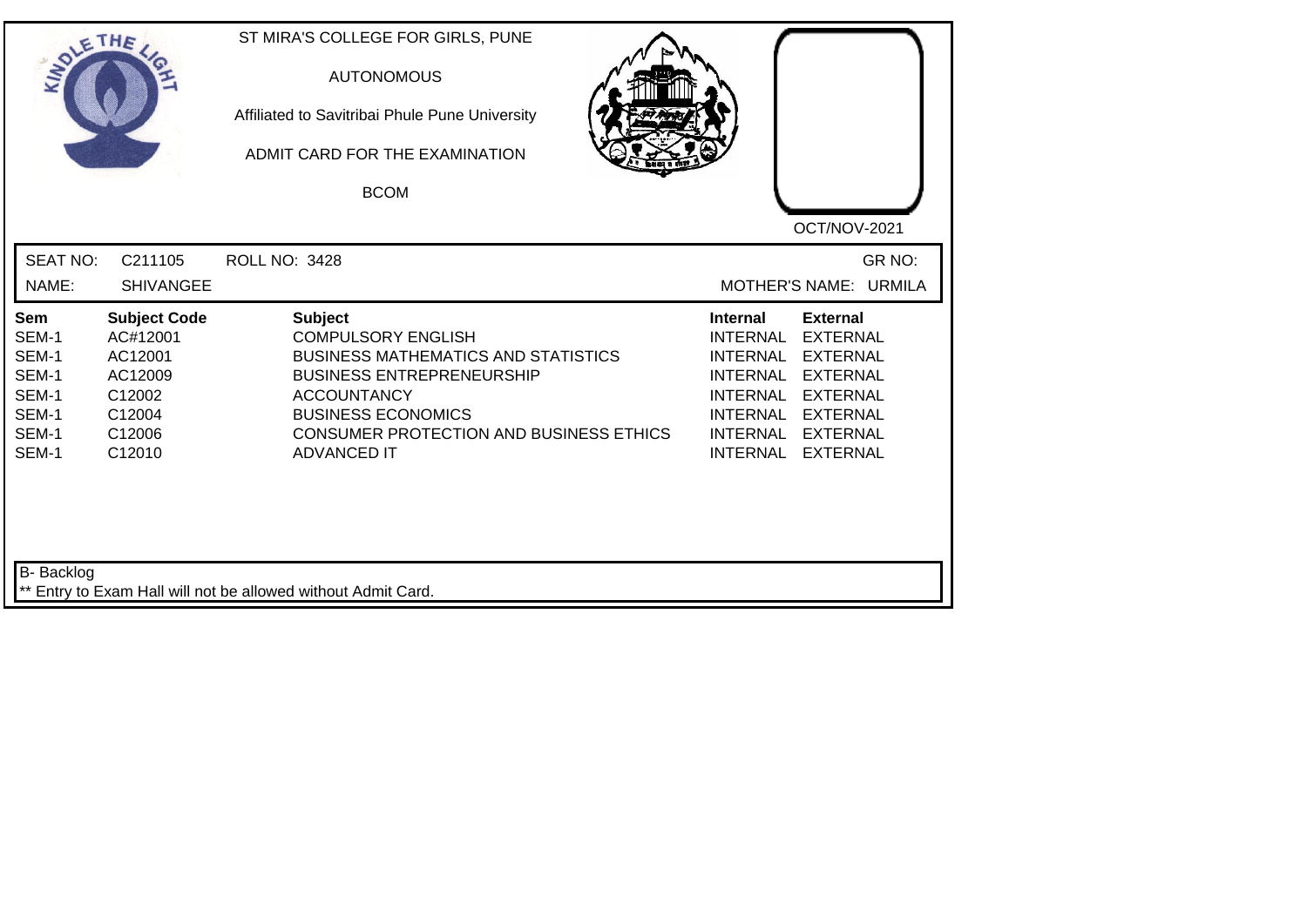| SOLE THE                                                           |                                                                                               | ST MIRA'S COLLEGE FOR GIRLS, PUNE<br><b>AUTONOMOUS</b><br>Affiliated to Savitribai Phule Pune University<br>ADMIT CARD FOR THE EXAMINATION<br><b>BCOM</b>                                                                                         | OCT/NOV-2021                                                                                                                                                                                                                                                                                                 |
|--------------------------------------------------------------------|-----------------------------------------------------------------------------------------------|---------------------------------------------------------------------------------------------------------------------------------------------------------------------------------------------------------------------------------------------------|--------------------------------------------------------------------------------------------------------------------------------------------------------------------------------------------------------------------------------------------------------------------------------------------------------------|
| <b>SEAT NO:</b><br>NAME:                                           | C211422<br><b>DUMPETTI SONU VIJAY</b>                                                         | <b>ROLL NO: 3429</b>                                                                                                                                                                                                                              | GR NO:<br>MOTHER'S NAME: KAVITA                                                                                                                                                                                                                                                                              |
| Sem<br>SEM-1<br>SEM-1<br>SEM-1<br>SEM-1<br>SEM-1<br>SEM-1<br>SEM-1 | <b>Subject Code</b><br>AC#12001<br>AC12001<br>AC12008<br>C12002<br>C12004<br>C12006<br>C12007 | <b>Subject</b><br><b>COMPULSORY ENGLISH</b><br><b>BUSINESS MATHEMATICS AND STATISTICS</b><br><b>BUSINESS ADMINISTRATION</b><br><b>ACCOUNTANCY</b><br><b>BUSINESS ECONOMICS</b><br>CONSUMER PROTECTION AND BUSINESS ETHICS<br><b>HINDI GENERAL</b> | <b>External</b><br><b>Internal</b><br><b>INTERNAL</b><br><b>EXTERNAL</b><br><b>INTERNAL</b><br><b>EXTERNAL</b><br><b>EXTERNAL</b><br><b>INTERNAL</b><br><b>INTERNAL</b><br><b>EXTERNAL</b><br><b>INTERNAL</b><br><b>EXTERNAL</b><br><b>INTERNAL</b><br><b>EXTERNAL</b><br><b>INTERNAL</b><br><b>EXTERNAL</b> |
| <b>B-</b> Backlog                                                  |                                                                                               | ** Entry to Exam Hall will not be allowed without Admit Card.                                                                                                                                                                                     |                                                                                                                                                                                                                                                                                                              |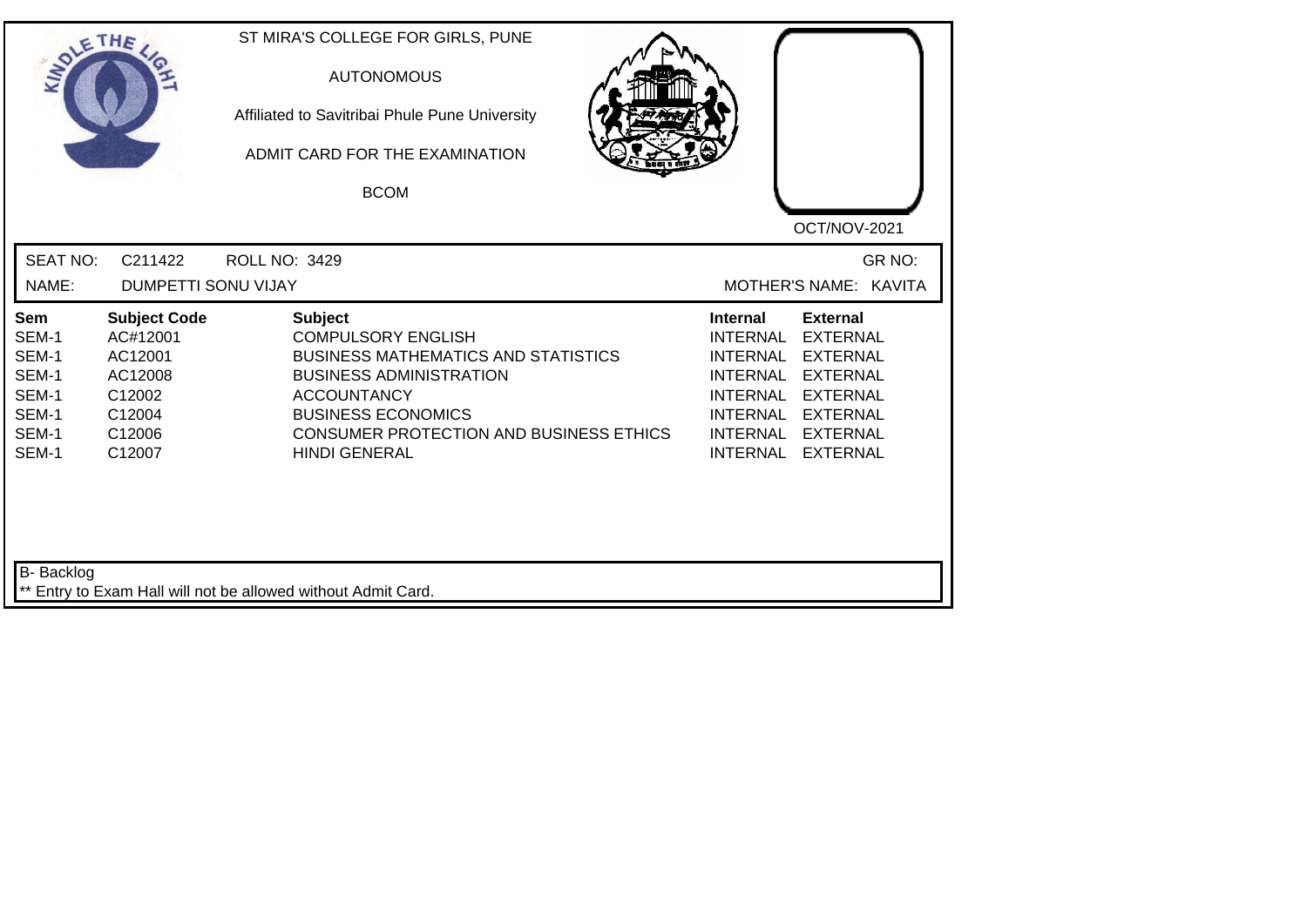| INO'                                                               | ETHE                                                                                          | ST MIRA'S COLLEGE FOR GIRLS, PUNE<br><b>AUTONOMOUS</b><br>Affiliated to Savitribai Phule Pune University<br>ADMIT CARD FOR THE EXAMINATION<br><b>BCOM</b>                                                                                            | OCT/NOV-2021                                                                                                                                                                                                                                                                                |
|--------------------------------------------------------------------|-----------------------------------------------------------------------------------------------|------------------------------------------------------------------------------------------------------------------------------------------------------------------------------------------------------------------------------------------------------|---------------------------------------------------------------------------------------------------------------------------------------------------------------------------------------------------------------------------------------------------------------------------------------------|
| <b>SEAT NO:</b><br>NAME:                                           | C211108<br>SAKSHI ABHAY GAWADE                                                                | <b>ROLL NO: 3430</b>                                                                                                                                                                                                                                 | GR NO:<br>MOTHER'S NAME: UJWALA                                                                                                                                                                                                                                                             |
| Sem<br>SEM-1<br>SEM-1<br>SEM-1<br>SEM-1<br>SEM-1<br>SEM-1<br>SEM-1 | <b>Subject Code</b><br>AC#12001<br>AC12001<br>AC12008<br>C12002<br>C12004<br>C12006<br>C12009 | <b>Subject</b><br><b>COMPULSORY ENGLISH</b><br><b>BUSINESS MATHEMATICS AND STATISTICS</b><br><b>BUSINESS ADMINISTRATION</b><br><b>ACCOUNTANCY</b><br><b>BUSINESS ECONOMICS</b><br>CONSUMER PROTECTION AND BUSINESS ETHICS<br><b>OPTIONAL ENGLISH</b> | <b>External</b><br><b>Internal</b><br><b>EXTERNAL</b><br><b>INTERNAL</b><br><b>INTERNAL</b><br><b>EXTERNAL</b><br><b>INTERNAL</b><br><b>EXTERNAL</b><br>INTERNAL EXTERNAL<br><b>INTERNAL</b><br><b>EXTERNAL</b><br><b>INTERNAL</b><br><b>EXTERNAL</b><br><b>INTERNAL</b><br><b>EXTERNAL</b> |
| B- Backlog                                                         |                                                                                               | ** Entry to Exam Hall will not be allowed without Admit Card.                                                                                                                                                                                        |                                                                                                                                                                                                                                                                                             |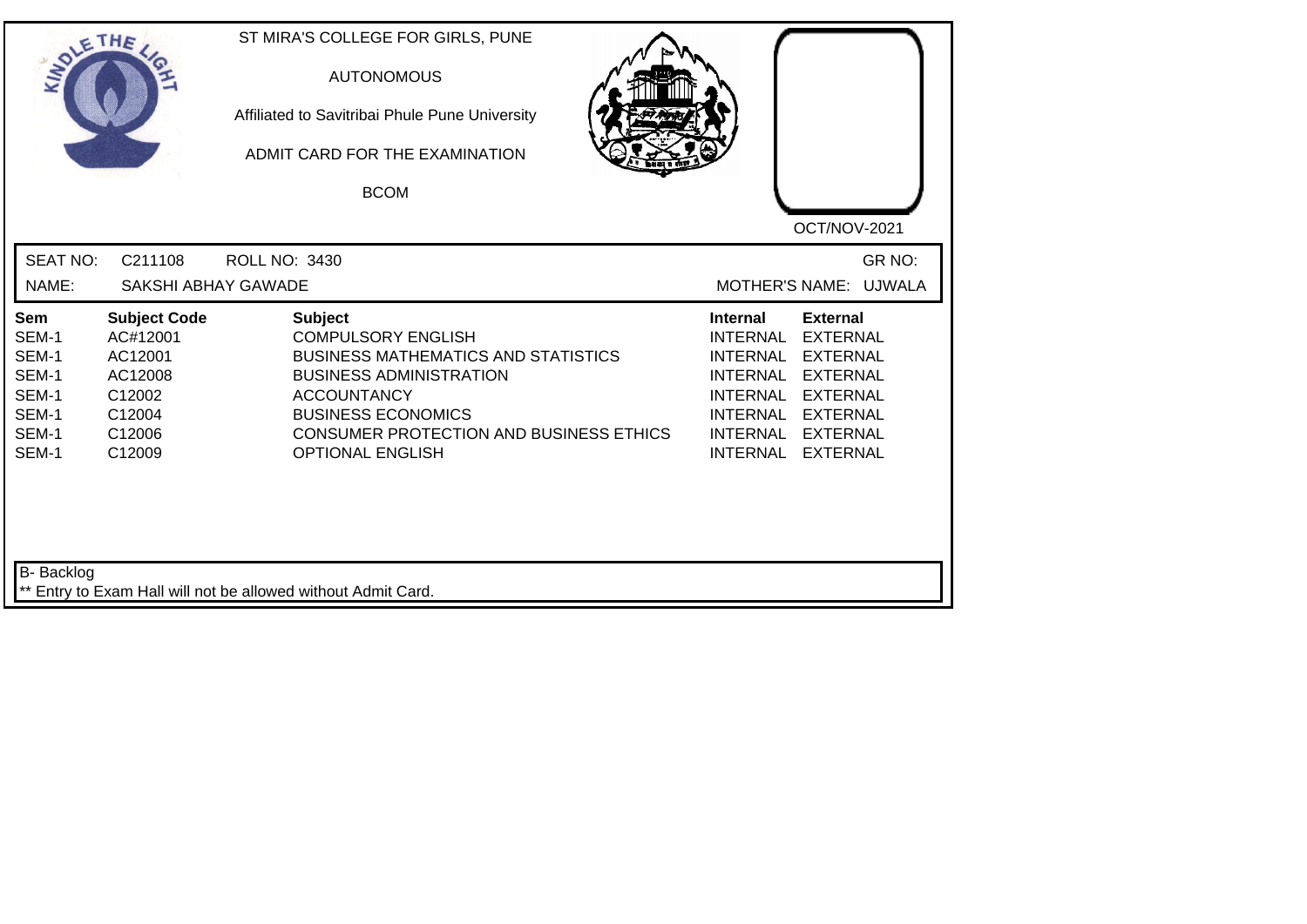| SOLETHE                                                                   |                                                                                               | ST MIRA'S COLLEGE FOR GIRLS, PUNE<br><b>AUTONOMOUS</b><br>Affiliated to Savitribai Phule Pune University<br>ADMIT CARD FOR THE EXAMINATION<br><b>BCOM</b>                                                                                              | OCT/NOV-2021                                                                                                                                                                                                                                                                                                 |
|---------------------------------------------------------------------------|-----------------------------------------------------------------------------------------------|--------------------------------------------------------------------------------------------------------------------------------------------------------------------------------------------------------------------------------------------------------|--------------------------------------------------------------------------------------------------------------------------------------------------------------------------------------------------------------------------------------------------------------------------------------------------------------|
| <b>SEAT NO:</b><br>NAME:                                                  | C211352                                                                                       | ROLL NO: 3431<br>SHINDE SAMRUDDHI ANIL                                                                                                                                                                                                                 | GR NO:<br><b>MOTHER'S NAME:</b><br><b>SANJANA</b>                                                                                                                                                                                                                                                            |
| <b>Sem</b><br>SEM-1<br>SEM-1<br>SEM-1<br>SEM-1<br>SEM-1<br>SEM-1<br>SEM-1 | <b>Subject Code</b><br>AC#12001<br>AC12001<br>AC12008<br>C12002<br>C12004<br>C12006<br>C12010 | <b>Subject</b><br><b>COMPULSORY ENGLISH</b><br><b>BUSINESS MATHEMATICS AND STATISTICS</b><br><b>BUSINESS ADMINISTRATION</b><br><b>ACCOUNTANCY</b><br><b>BUSINESS ECONOMICS</b><br><b>CONSUMER PROTECTION AND BUSINESS ETHICS</b><br><b>ADVANCED IT</b> | <b>External</b><br><b>Internal</b><br><b>INTERNAL</b><br><b>EXTERNAL</b><br><b>INTERNAL</b><br><b>EXTERNAL</b><br><b>INTERNAL</b><br><b>EXTERNAL</b><br><b>INTERNAL</b><br><b>EXTERNAL</b><br><b>INTERNAL</b><br><b>EXTERNAL</b><br><b>INTERNAL</b><br><b>EXTERNAL</b><br><b>INTERNAL</b><br><b>EXTERNAL</b> |
| B- Backlog                                                                |                                                                                               | ** Entry to Exam Hall will not be allowed without Admit Card.                                                                                                                                                                                          |                                                                                                                                                                                                                                                                                                              |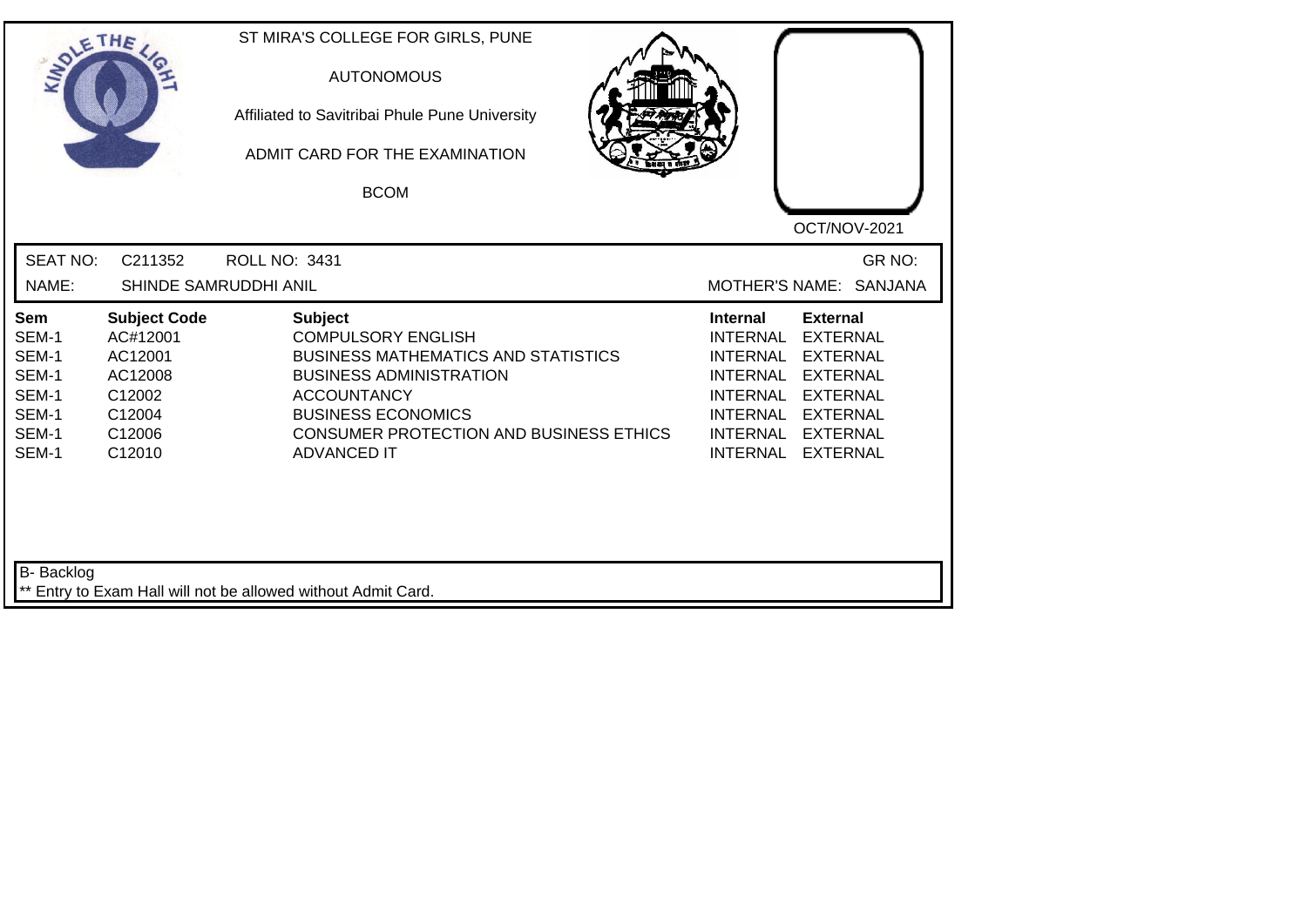| INO'                                                               | ETHE                                                                                          | ST MIRA'S COLLEGE FOR GIRLS, PUNE<br><b>AUTONOMOUS</b><br>Affiliated to Savitribai Phule Pune University<br>ADMIT CARD FOR THE EXAMINATION<br><b>BCOM</b>                                                                                                  | OCT/NOV-2021                                                                                                                                                                                                            |
|--------------------------------------------------------------------|-----------------------------------------------------------------------------------------------|------------------------------------------------------------------------------------------------------------------------------------------------------------------------------------------------------------------------------------------------------------|-------------------------------------------------------------------------------------------------------------------------------------------------------------------------------------------------------------------------|
| <b>SEAT NO:</b><br>NAME:                                           | C211187                                                                                       | <b>ROLL NO: 3432</b><br>NITU HARINAND CHAUHAN                                                                                                                                                                                                              | GR NO:<br>MOTHER'S NAME: SUBHAVATI                                                                                                                                                                                      |
| Sem<br>SEM-1<br>SEM-1<br>SEM-1<br>SEM-1<br>SEM-1<br>SEM-1<br>SEM-1 | <b>Subject Code</b><br>AC#12001<br>AC12001<br>AC12009<br>C12002<br>C12004<br>C12006<br>C12007 | <b>Subject</b><br><b>COMPULSORY ENGLISH</b><br><b>BUSINESS MATHEMATICS AND STATISTICS</b><br><b>BUSINESS ENTREPRENEURSHIP</b><br><b>ACCOUNTANCY</b><br><b>BUSINESS ECONOMICS</b><br><b>CONSUMER PROTECTION AND BUSINESS ETHICS</b><br><b>HINDI GENERAL</b> | <b>External</b><br><b>Internal</b><br><b>EXTERNAL</b><br><b>INTERNAL</b><br>INTERNAL EXTERNAL<br>INTERNAL EXTERNAL<br>INTERNAL EXTERNAL<br><b>INTERNAL</b><br><b>EXTERNAL</b><br>INTERNAL EXTERNAL<br>INTERNAL EXTERNAL |
| B- Backlog                                                         |                                                                                               | ** Entry to Exam Hall will not be allowed without Admit Card.                                                                                                                                                                                              |                                                                                                                                                                                                                         |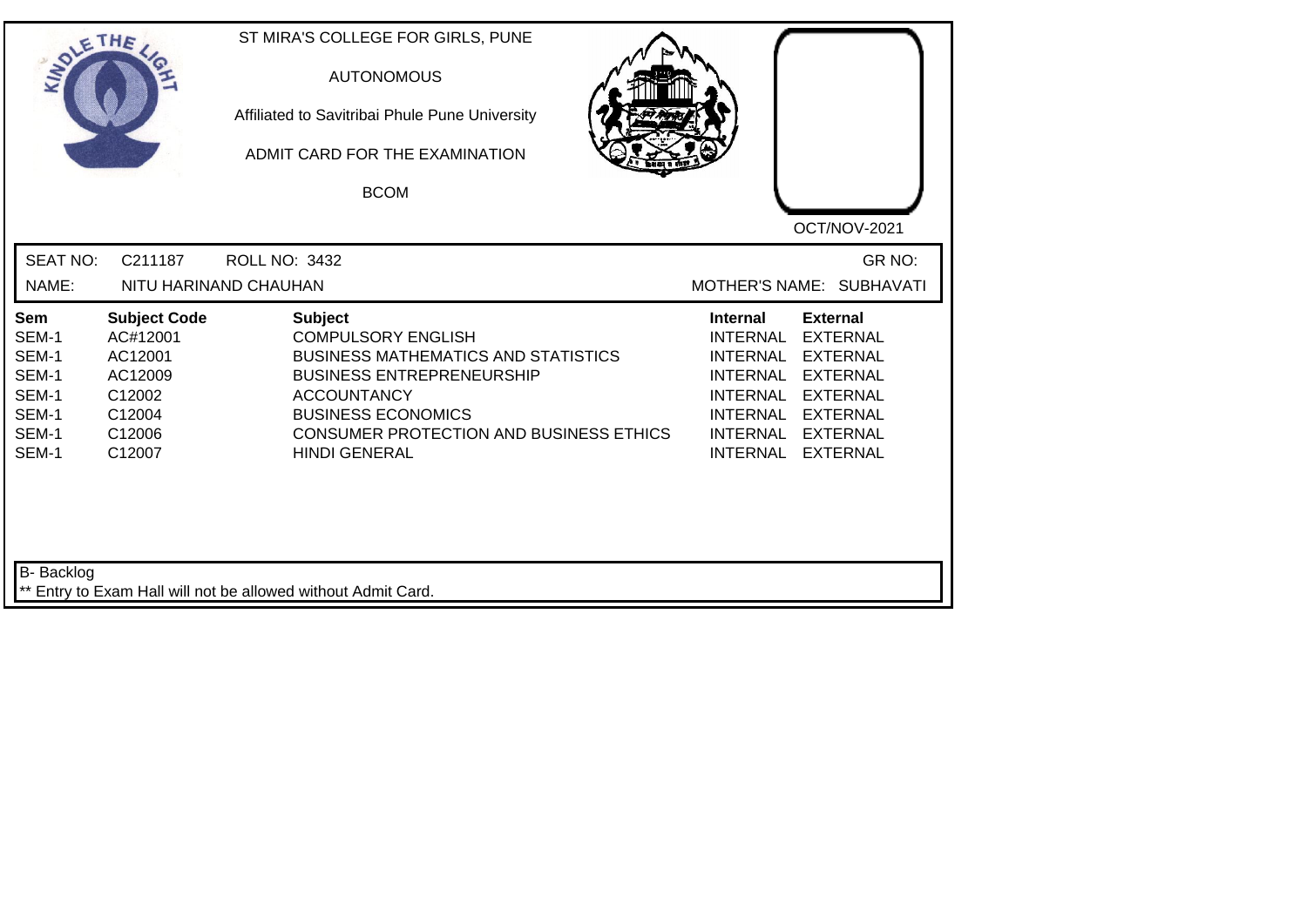| SOLE THE                                                                  |                                                                                               | ST MIRA'S COLLEGE FOR GIRLS, PUNE<br><b>AUTONOMOUS</b><br>Affiliated to Savitribai Phule Pune University<br>ADMIT CARD FOR THE EXAMINATION<br><b>BCOM</b>                                                                     | OCT/NOV-2021                                                                                                                                                                                                                                                                                          |
|---------------------------------------------------------------------------|-----------------------------------------------------------------------------------------------|-------------------------------------------------------------------------------------------------------------------------------------------------------------------------------------------------------------------------------|-------------------------------------------------------------------------------------------------------------------------------------------------------------------------------------------------------------------------------------------------------------------------------------------------------|
| <b>SEAT NO:</b><br>NAME:                                                  | C211456<br>YASHITA VINOD MAKHIJA                                                              | ROLL NO: 3433                                                                                                                                                                                                                 | GR NO:<br>MOTHER'S NAME: GEETA                                                                                                                                                                                                                                                                        |
| <b>Sem</b><br>SEM-1<br>SEM-1<br>SEM-1<br>SEM-1<br>SEM-1<br>SEM-1<br>SEM-1 | <b>Subject Code</b><br>AC#12001<br>AC12006<br>AC12009<br>C12002<br>C12004<br>C12006<br>C12009 | <b>Subject</b><br><b>COMPULSORY ENGLISH</b><br>SOCIOLOGY GENERAL<br><b>BUSINESS ENTREPRENEURSHIP</b><br><b>ACCOUNTANCY</b><br><b>BUSINESS ECONOMICS</b><br>CONSUMER PROTECTION AND BUSINESS ETHICS<br><b>OPTIONAL ENGLISH</b> | <b>External</b><br><b>Internal</b><br><b>INTERNAL</b><br><b>EXTERNAL</b><br><b>EXTERNAL</b><br>INTERNAL<br><b>INTERNAL</b><br><b>EXTERNAL</b><br><b>INTERNAL</b><br><b>EXTERNAL</b><br><b>INTERNAL</b><br><b>EXTERNAL</b><br><b>INTERNAL</b><br><b>EXTERNAL</b><br><b>INTERNAL</b><br><b>EXTERNAL</b> |
| B- Backlog                                                                |                                                                                               | ** Entry to Exam Hall will not be allowed without Admit Card.                                                                                                                                                                 |                                                                                                                                                                                                                                                                                                       |

┛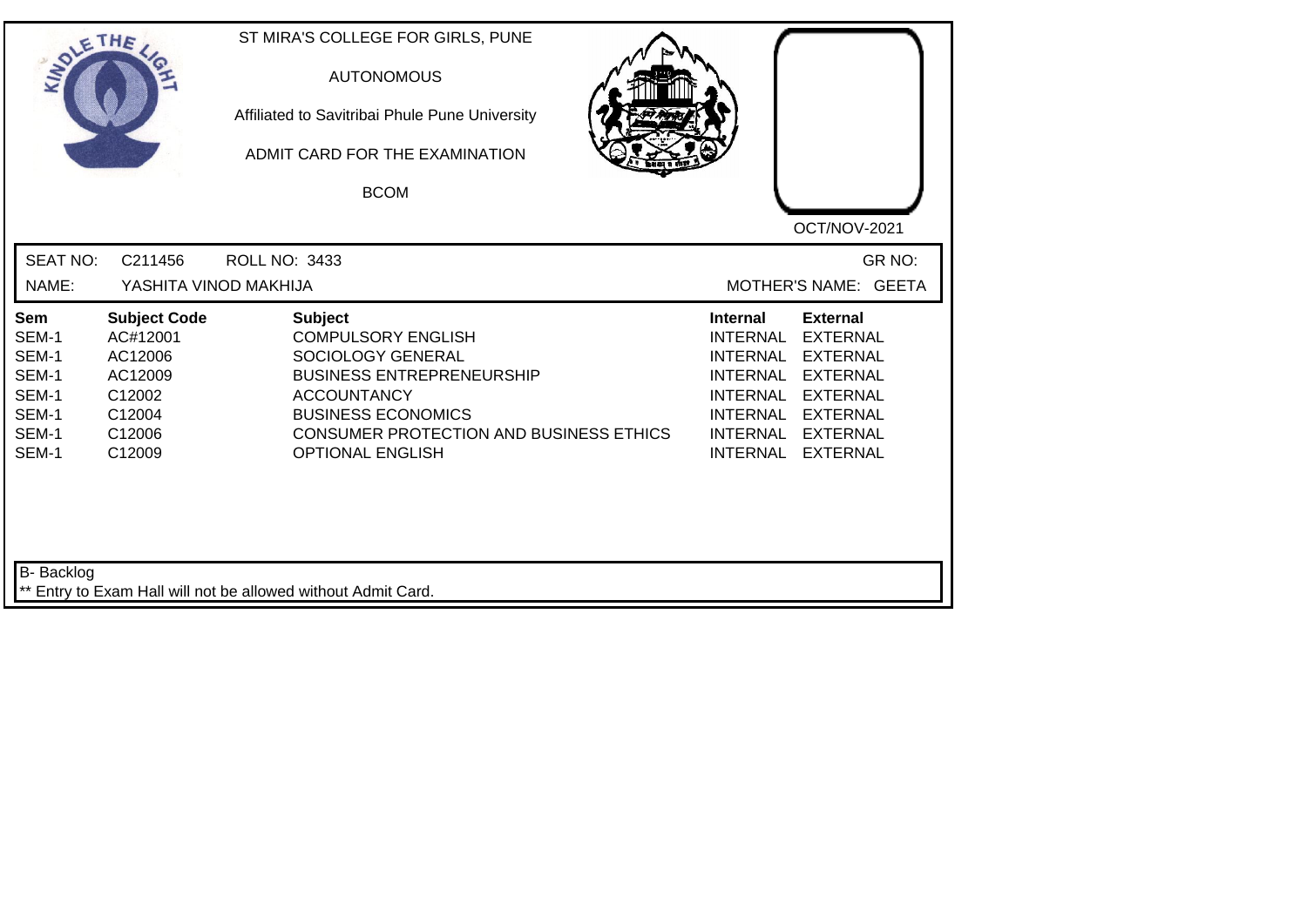| <b>SEAT NO:</b><br>GR NO:<br>C211339<br><b>ROLL NO: 3434</b><br>MOTHER'S NAME: JYOTI KHALSE<br>NAME:<br>DRUSHTI SAKHARAM KHALSE<br><b>Subject</b><br><b>Subject Code</b><br><b>Internal</b><br><b>External</b><br>Sem<br>SEM-1<br>AC#12001<br><b>COMPULSORY ENGLISH</b><br><b>INTERNAL</b><br><b>EXTERNAL</b><br>SEM-1<br>AC12001<br><b>BUSINESS MATHEMATICS AND STATISTICS</b><br><b>INTERNAL</b><br><b>EXTERNAL</b><br>SEM-1<br><b>BUSINESS ENTREPRENEURSHIP</b><br><b>INTERNAL</b><br><b>EXTERNAL</b><br>AC12009<br>SEM-1<br>C12002<br><b>ACCOUNTANCY</b><br><b>INTERNAL</b><br><b>EXTERNAL</b><br>SEM-1<br><b>BUSINESS ECONOMICS</b><br>C12004<br>INTERNAL<br><b>EXTERNAL</b><br>SEM-1<br>C12006<br><b>CONSUMER PROTECTION AND BUSINESS ETHICS</b><br><b>INTERNAL</b><br><b>EXTERNAL</b><br>SEM-1<br><b>INTERNAL</b><br>C12010<br><b>ADVANCED IT</b><br><b>EXTERNAL</b> | SOLETHE . | ST MIRA'S COLLEGE FOR GIRLS, PUNE<br><b>AUTONOMOUS</b><br>Affiliated to Savitribai Phule Pune University<br>ADMIT CARD FOR THE EXAMINATION<br><b>BCOM</b> | OCT/NOV-2021 |
|-----------------------------------------------------------------------------------------------------------------------------------------------------------------------------------------------------------------------------------------------------------------------------------------------------------------------------------------------------------------------------------------------------------------------------------------------------------------------------------------------------------------------------------------------------------------------------------------------------------------------------------------------------------------------------------------------------------------------------------------------------------------------------------------------------------------------------------------------------------------------------|-----------|-----------------------------------------------------------------------------------------------------------------------------------------------------------|--------------|
|                                                                                                                                                                                                                                                                                                                                                                                                                                                                                                                                                                                                                                                                                                                                                                                                                                                                             |           |                                                                                                                                                           |              |
|                                                                                                                                                                                                                                                                                                                                                                                                                                                                                                                                                                                                                                                                                                                                                                                                                                                                             |           |                                                                                                                                                           |              |

┙╽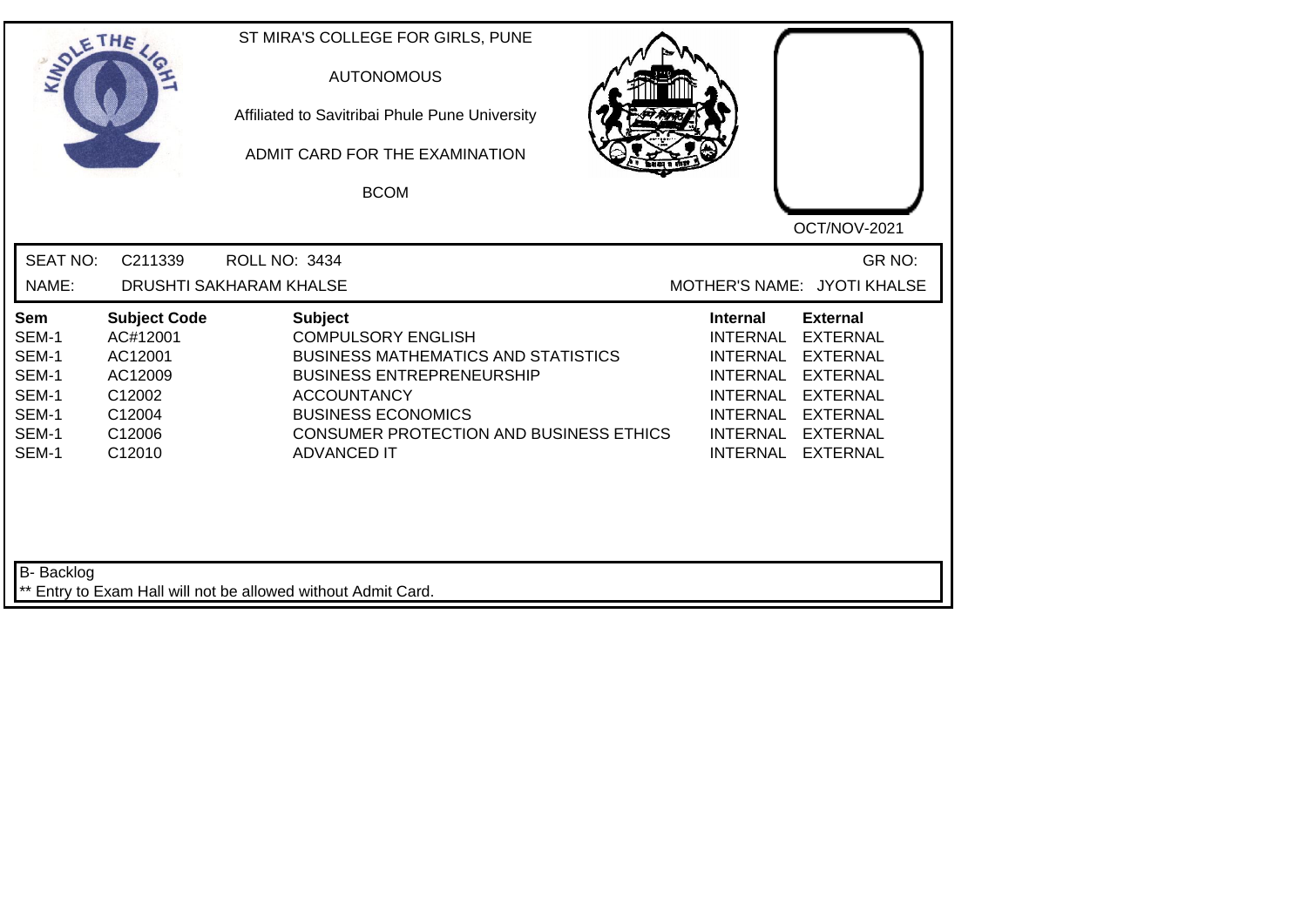| SOLE THE                                                                  |                                                                                               | ST MIRA'S COLLEGE FOR GIRLS, PUNE<br><b>AUTONOMOUS</b><br>Affiliated to Savitribai Phule Pune University<br>ADMIT CARD FOR THE EXAMINATION<br><b>BCOM</b>                                                                                                   | OCT/NOV-2021                                                                                                                                                                                                                                                                                                 |
|---------------------------------------------------------------------------|-----------------------------------------------------------------------------------------------|-------------------------------------------------------------------------------------------------------------------------------------------------------------------------------------------------------------------------------------------------------------|--------------------------------------------------------------------------------------------------------------------------------------------------------------------------------------------------------------------------------------------------------------------------------------------------------------|
| <b>SEAT NO:</b>                                                           | C211335                                                                                       | <b>ROLL NO: 3435</b>                                                                                                                                                                                                                                        | GR NO:                                                                                                                                                                                                                                                                                                       |
| NAME:                                                                     |                                                                                               | PARDESHI RUTIKA RUPESH                                                                                                                                                                                                                                      | MOTHER'S NAME: GOURI                                                                                                                                                                                                                                                                                         |
| <b>Sem</b><br>SEM-1<br>SEM-1<br>SEM-1<br>SEM-1<br>SEM-1<br>SEM-1<br>SEM-1 | <b>Subject Code</b><br>AC#12001<br>AC12001<br>AC12008<br>C12002<br>C12004<br>C12006<br>C12009 | <b>Subject</b><br><b>COMPULSORY ENGLISH</b><br><b>BUSINESS MATHEMATICS AND STATISTICS</b><br><b>BUSINESS ADMINISTRATION</b><br><b>ACCOUNTANCY</b><br><b>BUSINESS ECONOMICS</b><br><b>CONSUMER PROTECTION AND BUSINESS ETHICS</b><br><b>OPTIONAL ENGLISH</b> | <b>External</b><br><b>Internal</b><br><b>INTERNAL</b><br><b>EXTERNAL</b><br><b>INTERNAL</b><br><b>EXTERNAL</b><br><b>INTERNAL</b><br><b>EXTERNAL</b><br><b>INTERNAL</b><br><b>EXTERNAL</b><br><b>INTERNAL</b><br><b>EXTERNAL</b><br><b>INTERNAL</b><br><b>EXTERNAL</b><br><b>INTERNAL</b><br><b>EXTERNAL</b> |
| B- Backlog                                                                |                                                                                               | ** Entry to Exam Hall will not be allowed without Admit Card.                                                                                                                                                                                               |                                                                                                                                                                                                                                                                                                              |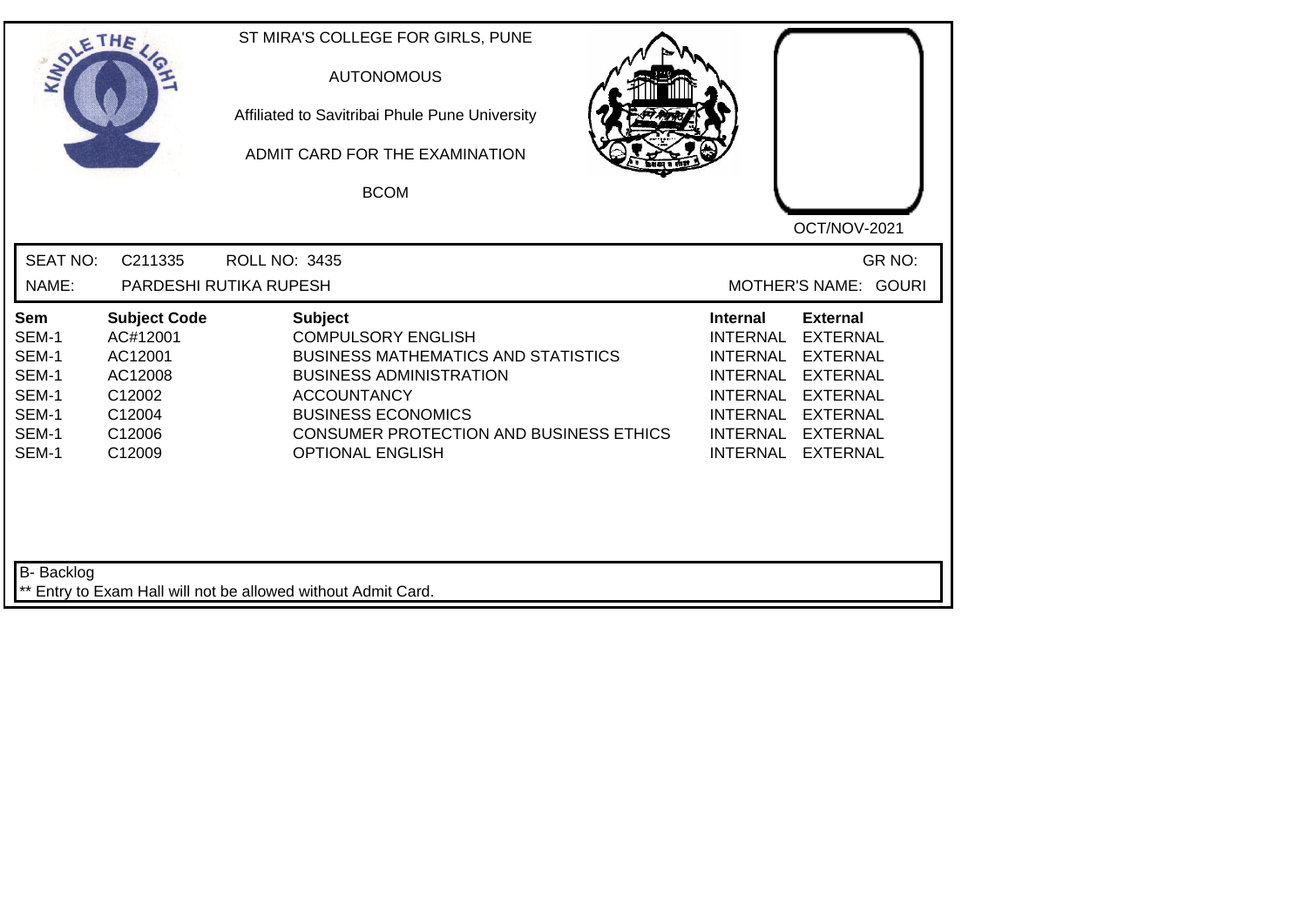| SOLE THE                                                                  |                                                                                               | ST MIRA'S COLLEGE FOR GIRLS, PUNE<br><b>AUTONOMOUS</b><br>Affiliated to Savitribai Phule Pune University<br>ADMIT CARD FOR THE EXAMINATION<br><b>BCOM</b>                                                                                                | OCT/NOV-2021                                                                                                                                                                                                                                                                                |
|---------------------------------------------------------------------------|-----------------------------------------------------------------------------------------------|----------------------------------------------------------------------------------------------------------------------------------------------------------------------------------------------------------------------------------------------------------|---------------------------------------------------------------------------------------------------------------------------------------------------------------------------------------------------------------------------------------------------------------------------------------------|
| <b>SEAT NO:</b><br>NAME:                                                  | C211141<br><b>SONI ASMI CHETAN</b>                                                            | ROLL NO: 3437                                                                                                                                                                                                                                            | GR NO:<br>MOTHER'S NAME: SANDHYA                                                                                                                                                                                                                                                            |
| <b>Sem</b><br>SEM-1<br>SEM-1<br>SEM-1<br>SEM-1<br>SEM-1<br>SEM-1<br>SEM-1 | <b>Subject Code</b><br>AC#12001<br>AC12001<br>AC12009<br>C12002<br>C12004<br>C12006<br>C12010 | <b>Subject</b><br><b>COMPULSORY ENGLISH</b><br><b>BUSINESS MATHEMATICS AND STATISTICS</b><br><b>BUSINESS ENTREPRENEURSHIP</b><br><b>ACCOUNTANCY</b><br><b>BUSINESS ECONOMICS</b><br><b>CONSUMER PROTECTION AND BUSINESS ETHICS</b><br><b>ADVANCED IT</b> | <b>Internal</b><br><b>External</b><br><b>INTERNAL</b><br><b>EXTERNAL</b><br><b>INTERNAL</b><br><b>EXTERNAL</b><br><b>INTERNAL</b><br><b>EXTERNAL</b><br><b>INTERNAL</b><br><b>EXTERNAL</b><br>INTERNAL EXTERNAL<br><b>INTERNAL</b><br><b>EXTERNAL</b><br><b>INTERNAL</b><br><b>EXTERNAL</b> |
| <b>B-</b> Backlog                                                         |                                                                                               | ** Entry to Exam Hall will not be allowed without Admit Card.                                                                                                                                                                                            |                                                                                                                                                                                                                                                                                             |

┛╹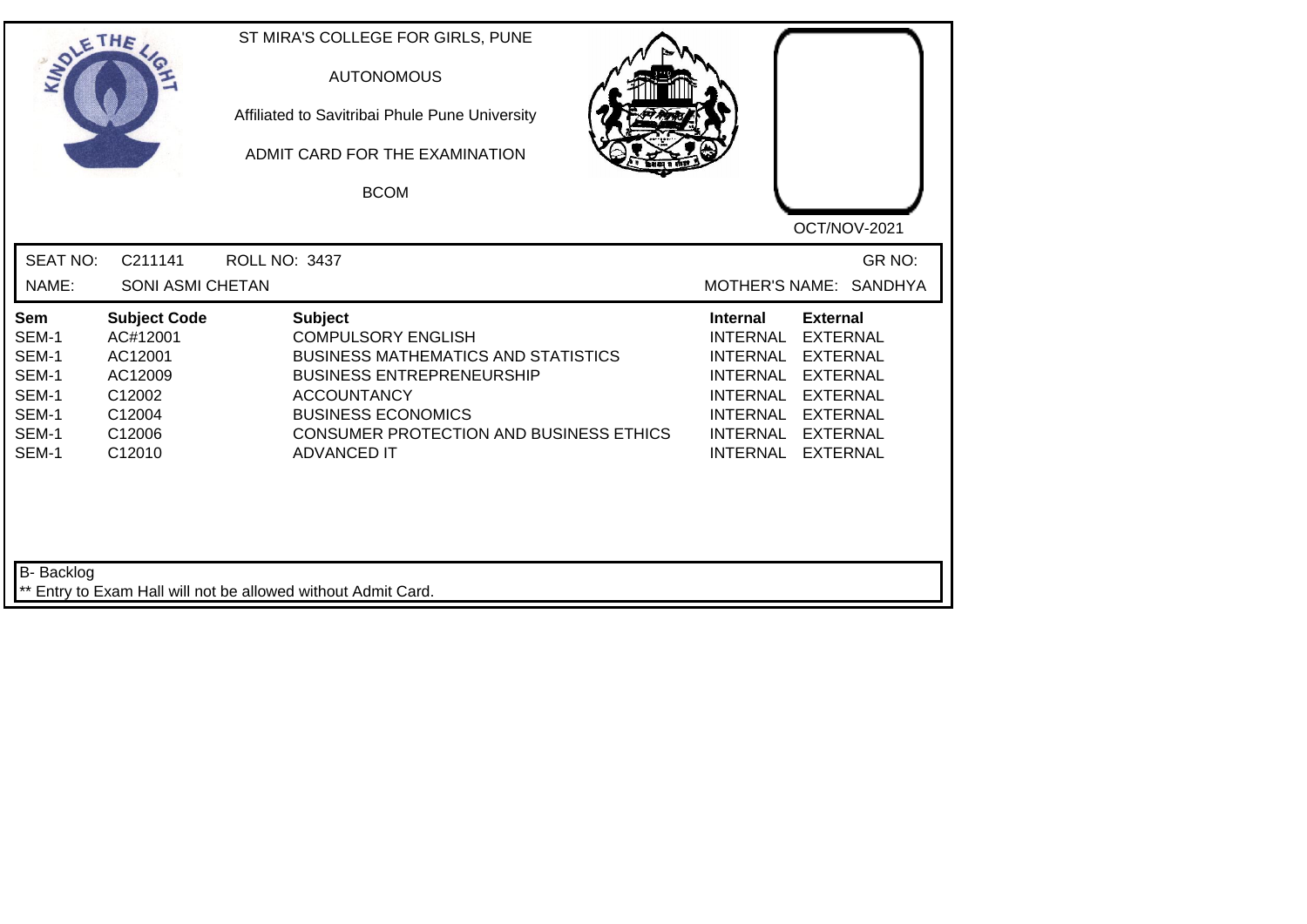| SOLETHE .                                                          |                                                                                               | ST MIRA'S COLLEGE FOR GIRLS, PUNE<br><b>AUTONOMOUS</b><br>Affiliated to Savitribai Phule Pune University<br>ADMIT CARD FOR THE EXAMINATION<br><b>BCOM</b>                                                                                            | OCT/NOV-2021                                                                                                                                                                                                                                                                                          |
|--------------------------------------------------------------------|-----------------------------------------------------------------------------------------------|------------------------------------------------------------------------------------------------------------------------------------------------------------------------------------------------------------------------------------------------------|-------------------------------------------------------------------------------------------------------------------------------------------------------------------------------------------------------------------------------------------------------------------------------------------------------|
| <b>SEAT NO:</b><br>NAME:                                           | C211344<br>SHINDE SAKSHI SANJAY                                                               | ROLL NO: 3438                                                                                                                                                                                                                                        | GR NO:<br>MOTHER'S NAME: SUCHITA                                                                                                                                                                                                                                                                      |
| Sem<br>SEM-1<br>SEM-1<br>SEM-1<br>SEM-1<br>SEM-1<br>SEM-1<br>SEM-1 | <b>Subject Code</b><br>AC#12001<br>AC12001<br>AC12008<br>C12002<br>C12004<br>C12006<br>C12009 | <b>Subject</b><br><b>COMPULSORY ENGLISH</b><br><b>BUSINESS MATHEMATICS AND STATISTICS</b><br><b>BUSINESS ADMINISTRATION</b><br><b>ACCOUNTANCY</b><br><b>BUSINESS ECONOMICS</b><br>CONSUMER PROTECTION AND BUSINESS ETHICS<br><b>OPTIONAL ENGLISH</b> | <b>Internal</b><br><b>External</b><br><b>EXTERNAL</b><br>INTERNAL<br><b>INTERNAL</b><br><b>EXTERNAL</b><br><b>INTERNAL</b><br><b>EXTERNAL</b><br><b>INTERNAL</b><br><b>EXTERNAL</b><br><b>INTERNAL</b><br><b>EXTERNAL</b><br><b>INTERNAL</b><br><b>EXTERNAL</b><br><b>INTERNAL</b><br><b>EXTERNAL</b> |
| <b>B-</b> Backlog                                                  |                                                                                               | ** Entry to Exam Hall will not be allowed without Admit Card.                                                                                                                                                                                        |                                                                                                                                                                                                                                                                                                       |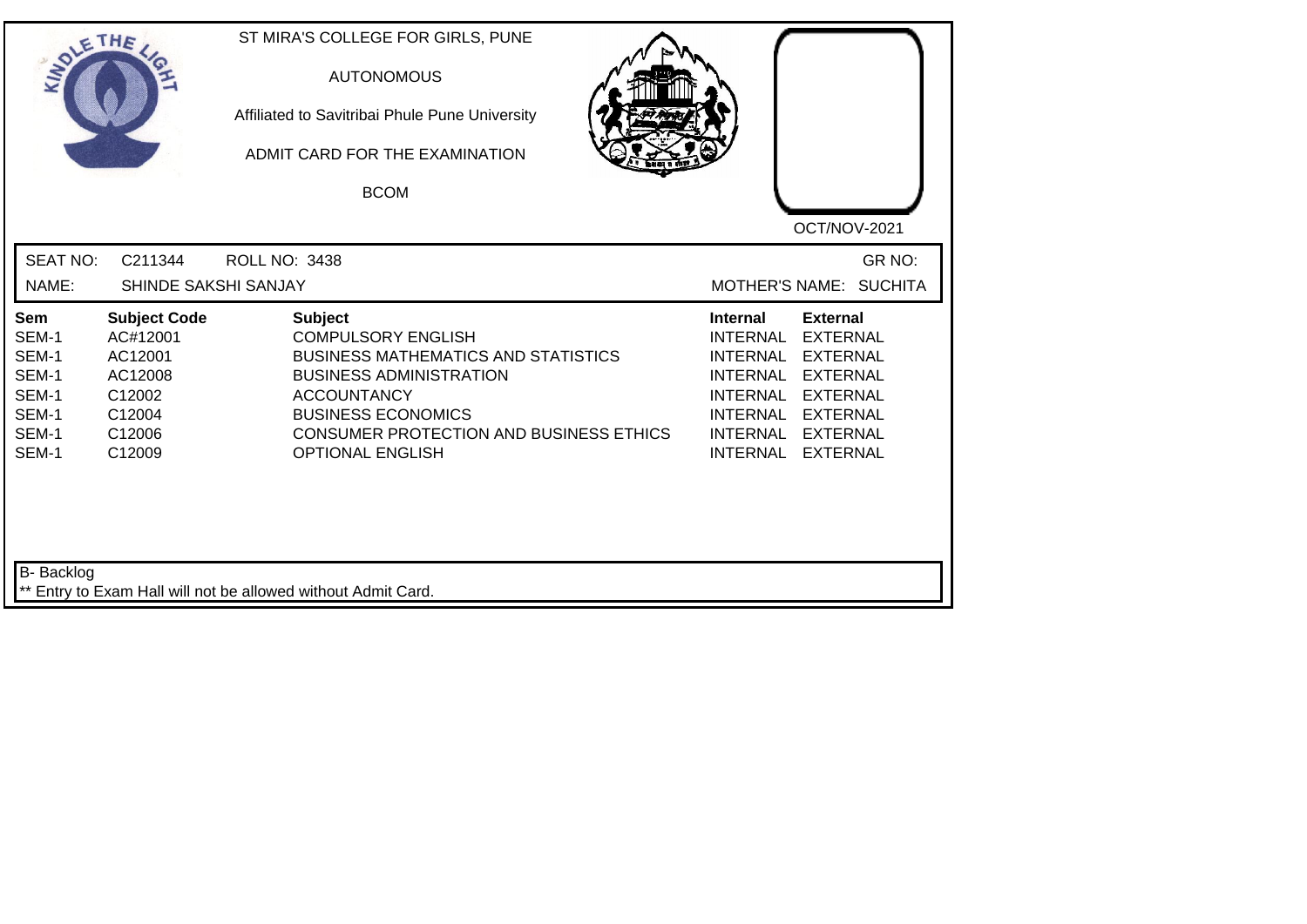| <b>SEAT NO:</b><br>GR NO:<br>C211338<br>ROLL NO: 3439<br>NAME:<br><b>ANURADHA</b><br>PAWAR SAIEE BALKRISHNA<br><b>MOTHER'S NAME:</b><br>Sem<br><b>Subject Code</b><br><b>Subject</b><br><b>Internal</b><br><b>External</b><br><b>COMPULSORY ENGLISH</b><br>SEM-1<br>AC#12001<br><b>INTERNAL</b><br><b>EXTERNAL</b><br>SEM-1<br>AC12006<br>SOCIOLOGY GENERAL<br><b>INTERNAL</b><br><b>EXTERNAL</b><br>SEM-1<br><b>BUSINESS ADMINISTRATION</b><br>AC12008<br><b>INTERNAL</b><br><b>EXTERNAL</b><br>SEM-1<br><b>INTERNAL</b><br><b>EXTERNAL</b><br>C12002<br><b>ACCOUNTANCY</b><br>SEM-1<br><b>BUSINESS ECONOMICS</b><br><b>INTERNAL</b><br><b>EXTERNAL</b><br>C12004<br>SEM-1<br>C12006<br><b>CONSUMER PROTECTION AND BUSINESS ETHICS</b><br><b>INTERNAL</b><br><b>EXTERNAL</b><br>SEM-1<br>C12009<br><b>OPTIONAL ENGLISH</b><br><b>INTERNAL</b><br><b>EXTERNAL</b> | SOLE THE | ST MIRA'S COLLEGE FOR GIRLS, PUNE<br><b>AUTONOMOUS</b><br>Affiliated to Savitribai Phule Pune University<br>ADMIT CARD FOR THE EXAMINATION<br><b>BCOM</b> | OCT/NOV-2021 |
|-------------------------------------------------------------------------------------------------------------------------------------------------------------------------------------------------------------------------------------------------------------------------------------------------------------------------------------------------------------------------------------------------------------------------------------------------------------------------------------------------------------------------------------------------------------------------------------------------------------------------------------------------------------------------------------------------------------------------------------------------------------------------------------------------------------------------------------------------------------------|----------|-----------------------------------------------------------------------------------------------------------------------------------------------------------|--------------|
|                                                                                                                                                                                                                                                                                                                                                                                                                                                                                                                                                                                                                                                                                                                                                                                                                                                                   |          |                                                                                                                                                           |              |
|                                                                                                                                                                                                                                                                                                                                                                                                                                                                                                                                                                                                                                                                                                                                                                                                                                                                   |          |                                                                                                                                                           |              |

┙╽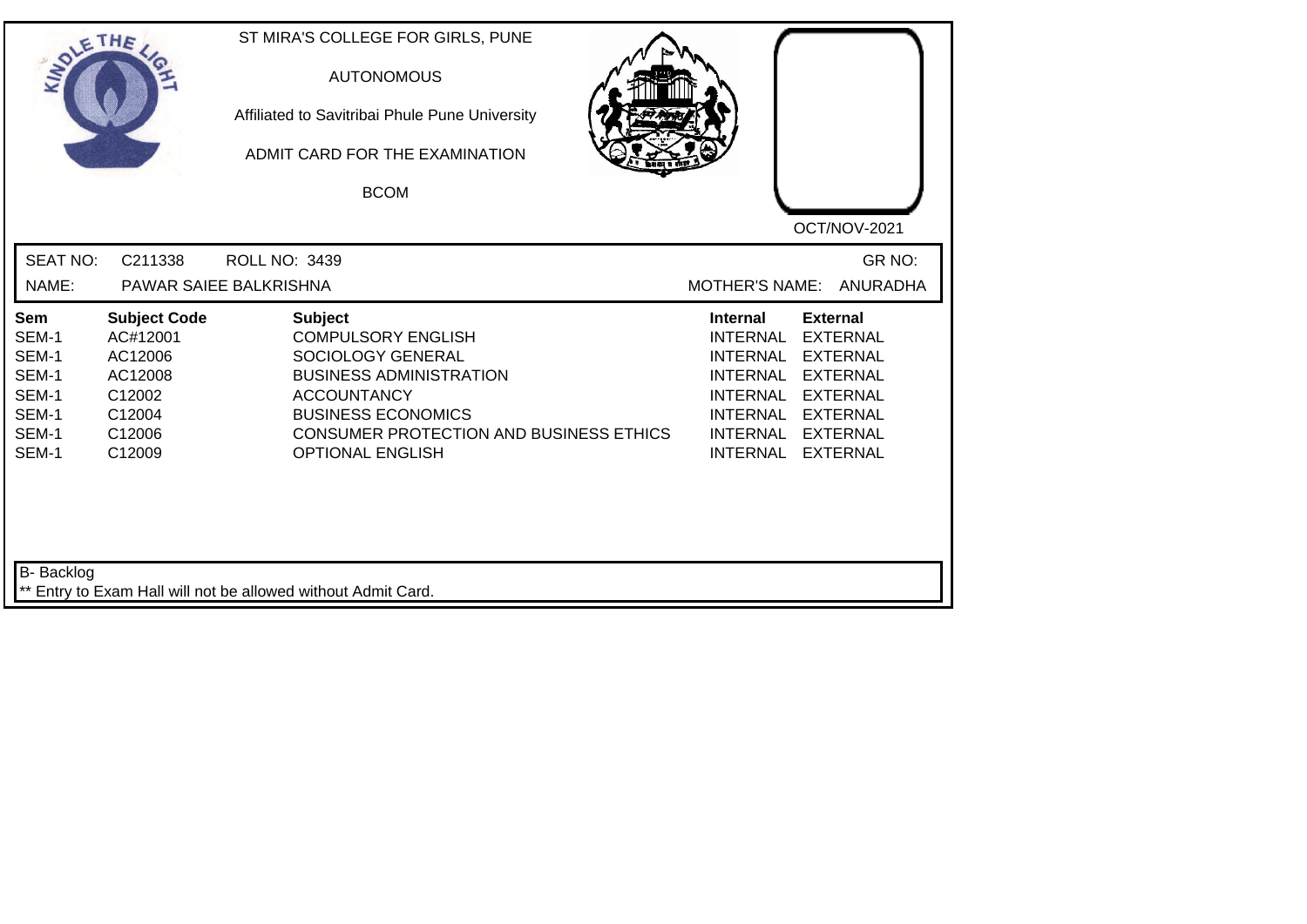| SOLE THE                                                                  |                                                                                               | ST MIRA'S COLLEGE FOR GIRLS, PUNE<br><b>AUTONOMOUS</b><br>Affiliated to Savitribai Phule Pune University<br>ADMIT CARD FOR THE EXAMINATION<br><b>BCOM</b>                                                               | OCT/NOV-2021                                                                                                                                                                                                                                                                                   |
|---------------------------------------------------------------------------|-----------------------------------------------------------------------------------------------|-------------------------------------------------------------------------------------------------------------------------------------------------------------------------------------------------------------------------|------------------------------------------------------------------------------------------------------------------------------------------------------------------------------------------------------------------------------------------------------------------------------------------------|
| <b>SEAT NO:</b><br>NAME:                                                  | C211392                                                                                       | <b>ROLL NO: 3440</b><br>TINGRE SHIVANJALI KALURAM                                                                                                                                                                       | GR NO:<br>MOTHER'S NAME: HARSHALI                                                                                                                                                                                                                                                              |
| <b>Sem</b><br>SEM-1<br>SEM-1<br>SEM-1<br>SEM-1<br>SEM-1<br>SEM-1<br>SEM-1 | <b>Subject Code</b><br>AC#12001<br>AC12006<br>AC12007<br>C12002<br>C12004<br>C12006<br>C12009 | <b>Subject</b><br><b>COMPULSORY ENGLISH</b><br>SOCIOLOGY GENERAL<br><b>BANKING AND FINANCE</b><br><b>ACCOUNTANCY</b><br><b>BUSINESS ECONOMICS</b><br>CONSUMER PROTECTION AND BUSINESS ETHICS<br><b>OPTIONAL ENGLISH</b> | Internal<br><b>External</b><br><b>INTERNAL</b><br><b>EXTERNAL</b><br><b>EXTERNAL</b><br>INTERNAL<br><b>INTERNAL</b><br><b>EXTERNAL</b><br><b>INTERNAL</b><br><b>EXTERNAL</b><br><b>INTERNAL</b><br><b>EXTERNAL</b><br><b>INTERNAL</b><br><b>EXTERNAL</b><br><b>INTERNAL</b><br><b>EXTERNAL</b> |
| B- Backlog                                                                |                                                                                               | ** Entry to Exam Hall will not be allowed without Admit Card.                                                                                                                                                           |                                                                                                                                                                                                                                                                                                |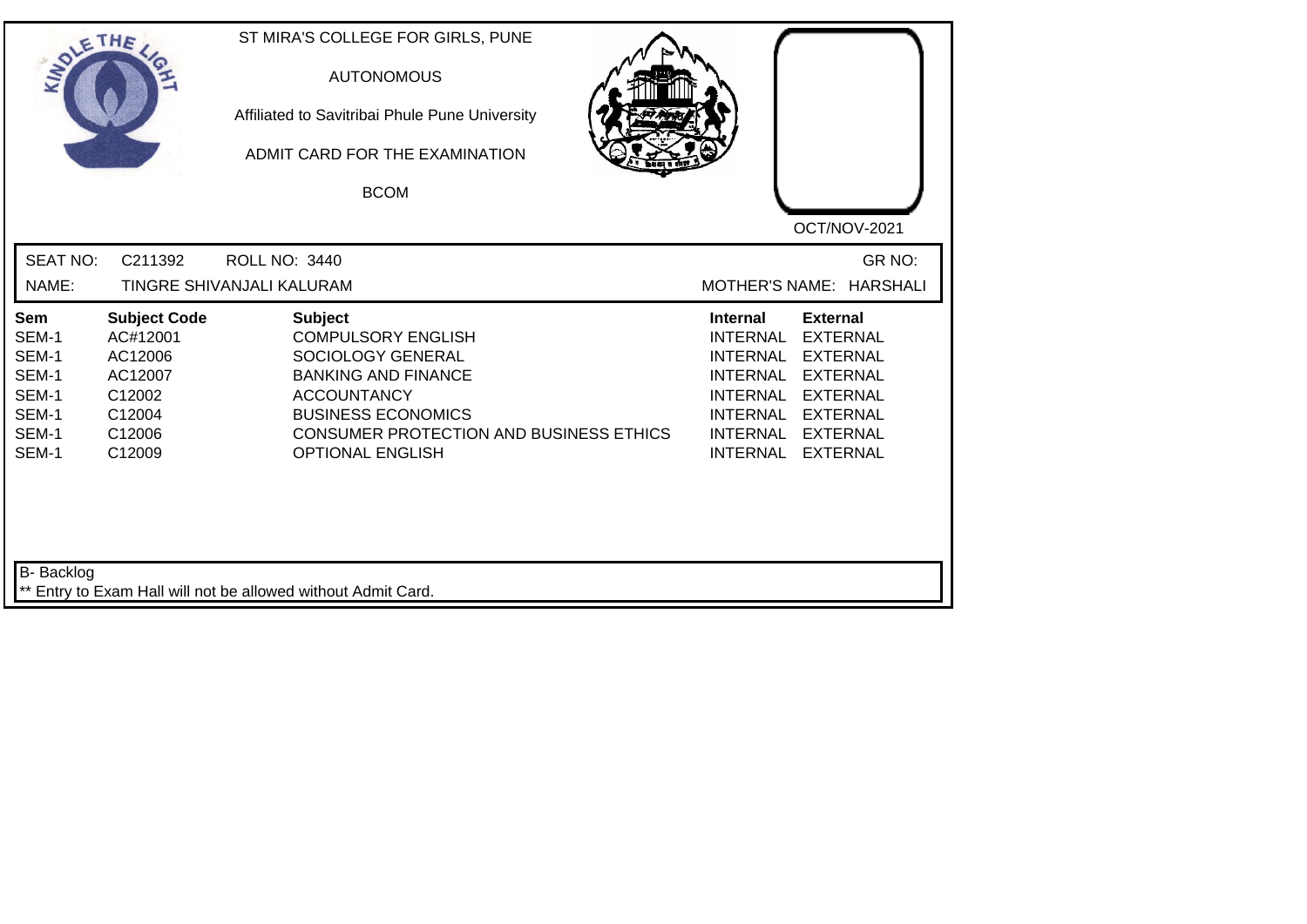| <b>SEAT NO:</b><br>C211401<br>GR NO:<br>ROLL NO: 3441<br>NAME:<br>MOTHER'S NAME: BHAGYALAXMI<br><b>CHELASANI SHRUTI RAVI</b><br><b>Subject</b><br><b>External</b><br><b>Sem</b><br><b>Subject Code</b><br><b>Internal</b><br><b>COMPULSORY ENGLISH</b><br>SEM-1<br>AC#12001<br><b>INTERNAL</b><br><b>EXTERNAL</b><br>SEM-1<br>AC12001<br><b>BUSINESS MATHEMATICS AND STATISTICS</b><br><b>INTERNAL</b><br><b>EXTERNAL</b><br>SEM-1<br><b>INTERNAL</b><br>AC12008<br><b>BUSINESS ADMINISTRATION</b><br><b>EXTERNAL</b><br>SEM-1<br><b>INTERNAL</b><br><b>EXTERNAL</b><br>C12002<br><b>ACCOUNTANCY</b><br>SEM-1<br><b>BUSINESS ECONOMICS</b><br><b>INTERNAL</b><br>C12004<br><b>EXTERNAL</b><br>SEM-1<br><b>CONSUMER PROTECTION AND BUSINESS ETHICS</b><br><b>INTERNAL</b><br>C12006<br><b>EXTERNAL</b><br>SEM-1<br>C12009<br><b>OPTIONAL ENGLISH</b><br><b>INTERNAL</b><br><b>EXTERNAL</b> | SOLE THE | ST MIRA'S COLLEGE FOR GIRLS, PUNE<br><b>AUTONOMOUS</b><br>Affiliated to Savitribai Phule Pune University<br>ADMIT CARD FOR THE EXAMINATION<br><b>BCOM</b> | OCT/NOV-2021 |
|-------------------------------------------------------------------------------------------------------------------------------------------------------------------------------------------------------------------------------------------------------------------------------------------------------------------------------------------------------------------------------------------------------------------------------------------------------------------------------------------------------------------------------------------------------------------------------------------------------------------------------------------------------------------------------------------------------------------------------------------------------------------------------------------------------------------------------------------------------------------------------------------|----------|-----------------------------------------------------------------------------------------------------------------------------------------------------------|--------------|
|                                                                                                                                                                                                                                                                                                                                                                                                                                                                                                                                                                                                                                                                                                                                                                                                                                                                                           |          |                                                                                                                                                           |              |
|                                                                                                                                                                                                                                                                                                                                                                                                                                                                                                                                                                                                                                                                                                                                                                                                                                                                                           |          |                                                                                                                                                           |              |

┙╽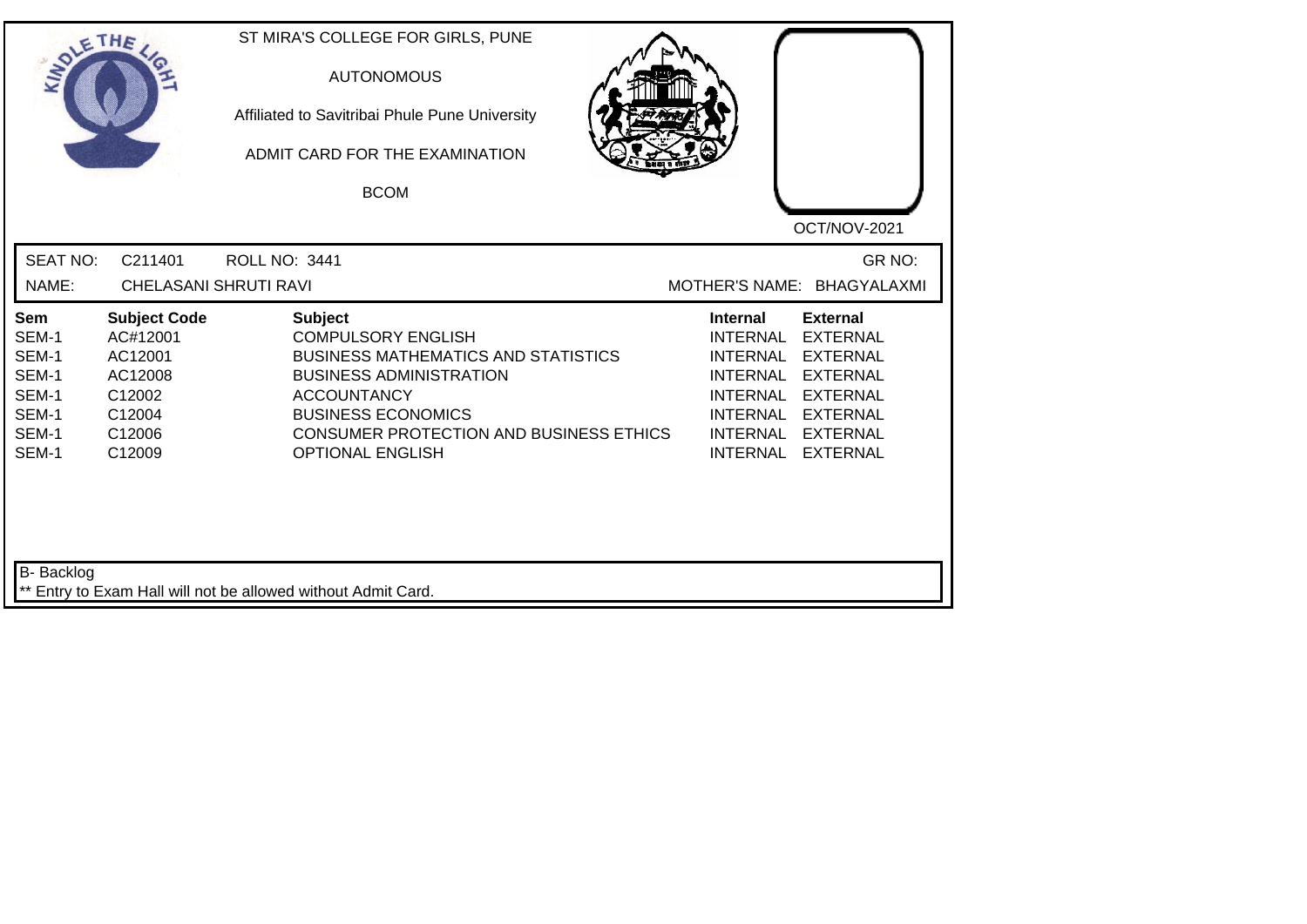| SOLETHE ,                                                          |                                                                                               | ST MIRA'S COLLEGE FOR GIRLS, PUNE<br><b>AUTONOMOUS</b><br>Affiliated to Savitribai Phule Pune University<br>ADMIT CARD FOR THE EXAMINATION<br><b>BCOM</b>                                                                                                  | OCT/NOV-2021                                                                                                                                                                                                            |
|--------------------------------------------------------------------|-----------------------------------------------------------------------------------------------|------------------------------------------------------------------------------------------------------------------------------------------------------------------------------------------------------------------------------------------------------------|-------------------------------------------------------------------------------------------------------------------------------------------------------------------------------------------------------------------------|
| <b>SEAT NO:</b><br>NAME:                                           | C211242                                                                                       | <b>ROLL NO: 3442</b><br><b>AVAGHADE MANSI NAVNATH</b>                                                                                                                                                                                                      | GR NO:<br>MOTHER'S NAME: POONAM                                                                                                                                                                                         |
| Sem<br>SEM-1<br>SEM-1<br>SEM-1<br>SEM-1<br>SEM-1<br>SEM-1<br>SEM-1 | <b>Subject Code</b><br>AC#12001<br>AC12001<br>AC12008<br>C12002<br>C12004<br>C12006<br>C12008 | <b>Subject</b><br><b>COMPULSORY ENGLISH</b><br><b>BUSINESS MATHEMATICS AND STATISTICS</b><br><b>BUSINESS ADMINISTRATION</b><br><b>ACCOUNTANCY</b><br><b>BUSINESS ECONOMICS</b><br><b>CONSUMER PROTECTION AND BUSINESS ETHICS</b><br><b>MARATHI GENERAL</b> | <b>External</b><br><b>Internal</b><br><b>INTERNAL</b><br><b>EXTERNAL</b><br>INTERNAL EXTERNAL<br>INTERNAL EXTERNAL<br>INTERNAL EXTERNAL<br><b>INTERNAL</b><br><b>EXTERNAL</b><br>INTERNAL EXTERNAL<br>INTERNAL EXTERNAL |
| B- Backlog                                                         |                                                                                               | ** Entry to Exam Hall will not be allowed without Admit Card.                                                                                                                                                                                              |                                                                                                                                                                                                                         |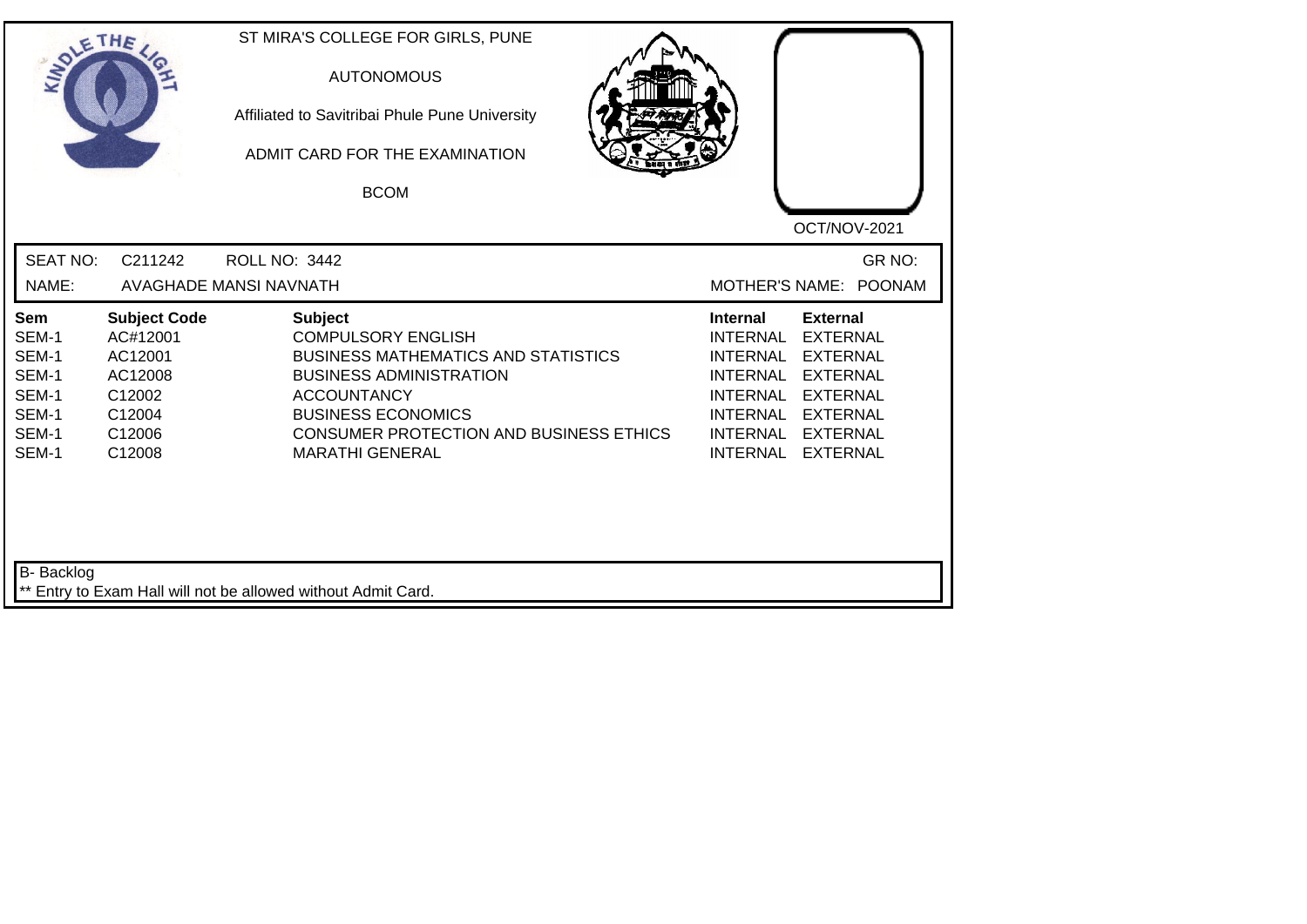| SOLETHE .                                                                 |                                                                                               | ST MIRA'S COLLEGE FOR GIRLS, PUNE<br><b>AUTONOMOUS</b><br>Affiliated to Savitribai Phule Pune University<br>ADMIT CARD FOR THE EXAMINATION<br><b>BCOM</b>                                                                                                     | OCT/NOV-2021                                                                                                                                                                                                                                                                                                 |
|---------------------------------------------------------------------------|-----------------------------------------------------------------------------------------------|---------------------------------------------------------------------------------------------------------------------------------------------------------------------------------------------------------------------------------------------------------------|--------------------------------------------------------------------------------------------------------------------------------------------------------------------------------------------------------------------------------------------------------------------------------------------------------------|
| <b>SEAT NO:</b><br>NAME:                                                  | C211447                                                                                       | <b>ROLL NO: 3443</b><br>JAMBHULKAR VAISHNAVI DIGAMBAR L                                                                                                                                                                                                       | GR NO:<br>MOTHER'S NAME: PALLAVI                                                                                                                                                                                                                                                                             |
| <b>Sem</b><br>SEM-1<br>SEM-1<br>SEM-1<br>SEM-1<br>SEM-1<br>SEM-1<br>SEM-1 | <b>Subject Code</b><br>AC#12001<br>AC12001<br>AC12009<br>C12002<br>C12004<br>C12006<br>C12009 | <b>Subject</b><br><b>COMPULSORY ENGLISH</b><br><b>BUSINESS MATHEMATICS AND STATISTICS</b><br><b>BUSINESS ENTREPRENEURSHIP</b><br><b>ACCOUNTANCY</b><br><b>BUSINESS ECONOMICS</b><br><b>CONSUMER PROTECTION AND BUSINESS ETHICS</b><br><b>OPTIONAL ENGLISH</b> | <b>External</b><br><b>Internal</b><br><b>INTERNAL</b><br><b>EXTERNAL</b><br><b>INTERNAL</b><br><b>EXTERNAL</b><br><b>INTERNAL</b><br><b>EXTERNAL</b><br><b>INTERNAL</b><br><b>EXTERNAL</b><br><b>INTERNAL</b><br><b>EXTERNAL</b><br><b>INTERNAL</b><br><b>EXTERNAL</b><br><b>INTERNAL</b><br><b>EXTERNAL</b> |
| B- Backlog                                                                |                                                                                               | ** Entry to Exam Hall will not be allowed without Admit Card.                                                                                                                                                                                                 |                                                                                                                                                                                                                                                                                                              |

┙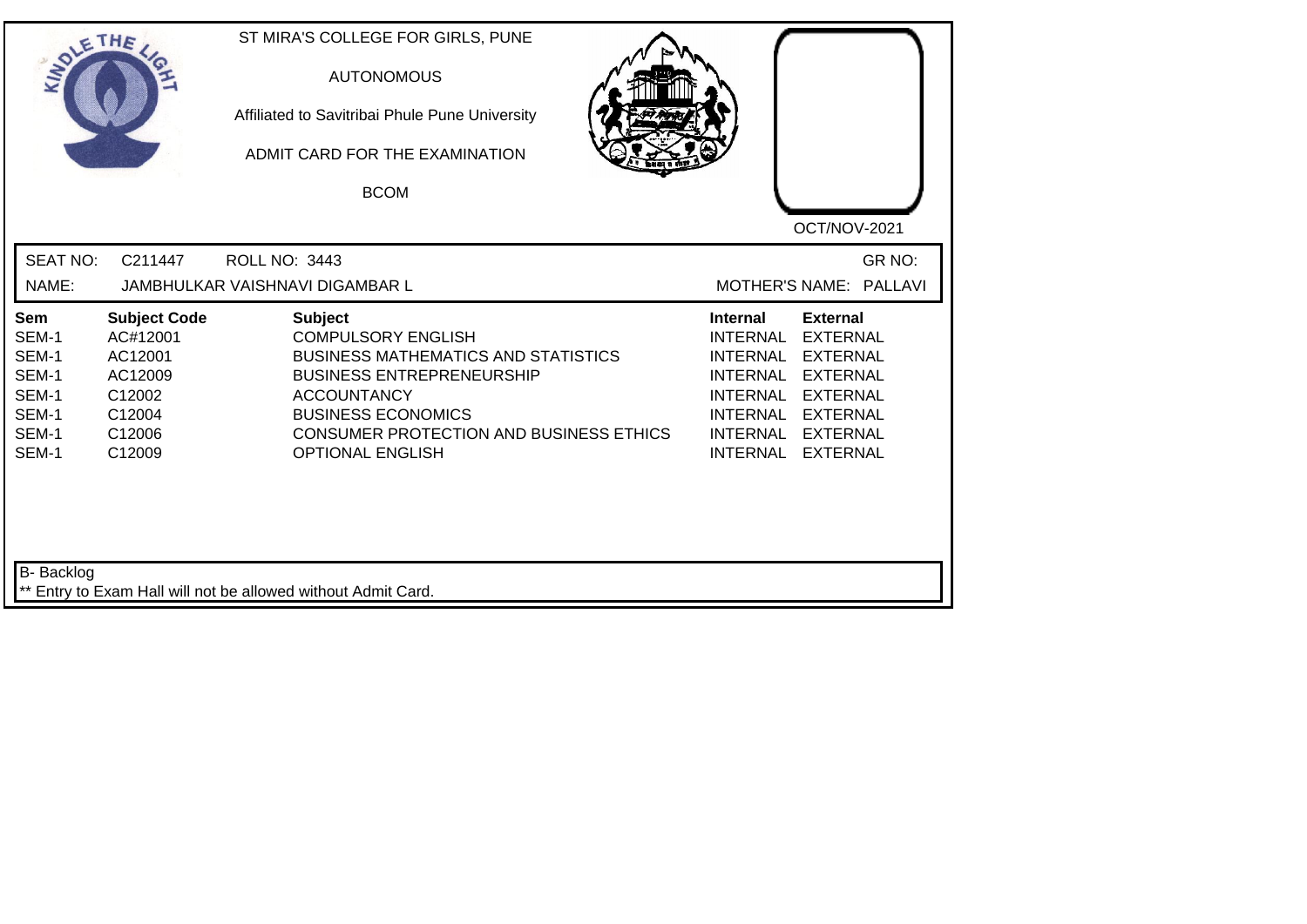| SOLE THE                                                           |                                                                                               | ST MIRA'S COLLEGE FOR GIRLS, PUNE<br><b>AUTONOMOUS</b><br>Affiliated to Savitribai Phule Pune University<br>ADMIT CARD FOR THE EXAMINATION<br><b>BCOM</b>                                                                                                  | OCT/NOV-2021                                                                                                                                                                                                                                                                                |
|--------------------------------------------------------------------|-----------------------------------------------------------------------------------------------|------------------------------------------------------------------------------------------------------------------------------------------------------------------------------------------------------------------------------------------------------------|---------------------------------------------------------------------------------------------------------------------------------------------------------------------------------------------------------------------------------------------------------------------------------------------|
| <b>SEAT NO:</b><br>NAME:                                           | C211420<br><b>TAMBOLI SONI MANOJ</b>                                                          | <b>ROLL NO: 3444</b>                                                                                                                                                                                                                                       | GR NO:<br>MOTHER'S NAME: LATA                                                                                                                                                                                                                                                               |
| Sem<br>SEM-1<br>SEM-1<br>SEM-1<br>SEM-1<br>SEM-1<br>SEM-1<br>SEM-1 | <b>Subject Code</b><br>AC#12001<br>AC12001<br>AC12008<br>C12002<br>C12004<br>C12006<br>C12008 | <b>Subject</b><br><b>COMPULSORY ENGLISH</b><br><b>BUSINESS MATHEMATICS AND STATISTICS</b><br><b>BUSINESS ADMINISTRATION</b><br><b>ACCOUNTANCY</b><br><b>BUSINESS ECONOMICS</b><br><b>CONSUMER PROTECTION AND BUSINESS ETHICS</b><br><b>MARATHI GENERAL</b> | <b>External</b><br><b>Internal</b><br><b>INTERNAL</b><br><b>EXTERNAL</b><br><b>EXTERNAL</b><br><b>INTERNAL</b><br><b>EXTERNAL</b><br><b>INTERNAL</b><br><b>INTERNAL</b><br><b>EXTERNAL</b><br>INTERNAL EXTERNAL<br><b>INTERNAL</b><br><b>EXTERNAL</b><br><b>INTERNAL</b><br><b>EXTERNAL</b> |
| <b>B-</b> Backlog                                                  |                                                                                               | ** Entry to Exam Hall will not be allowed without Admit Card.                                                                                                                                                                                              |                                                                                                                                                                                                                                                                                             |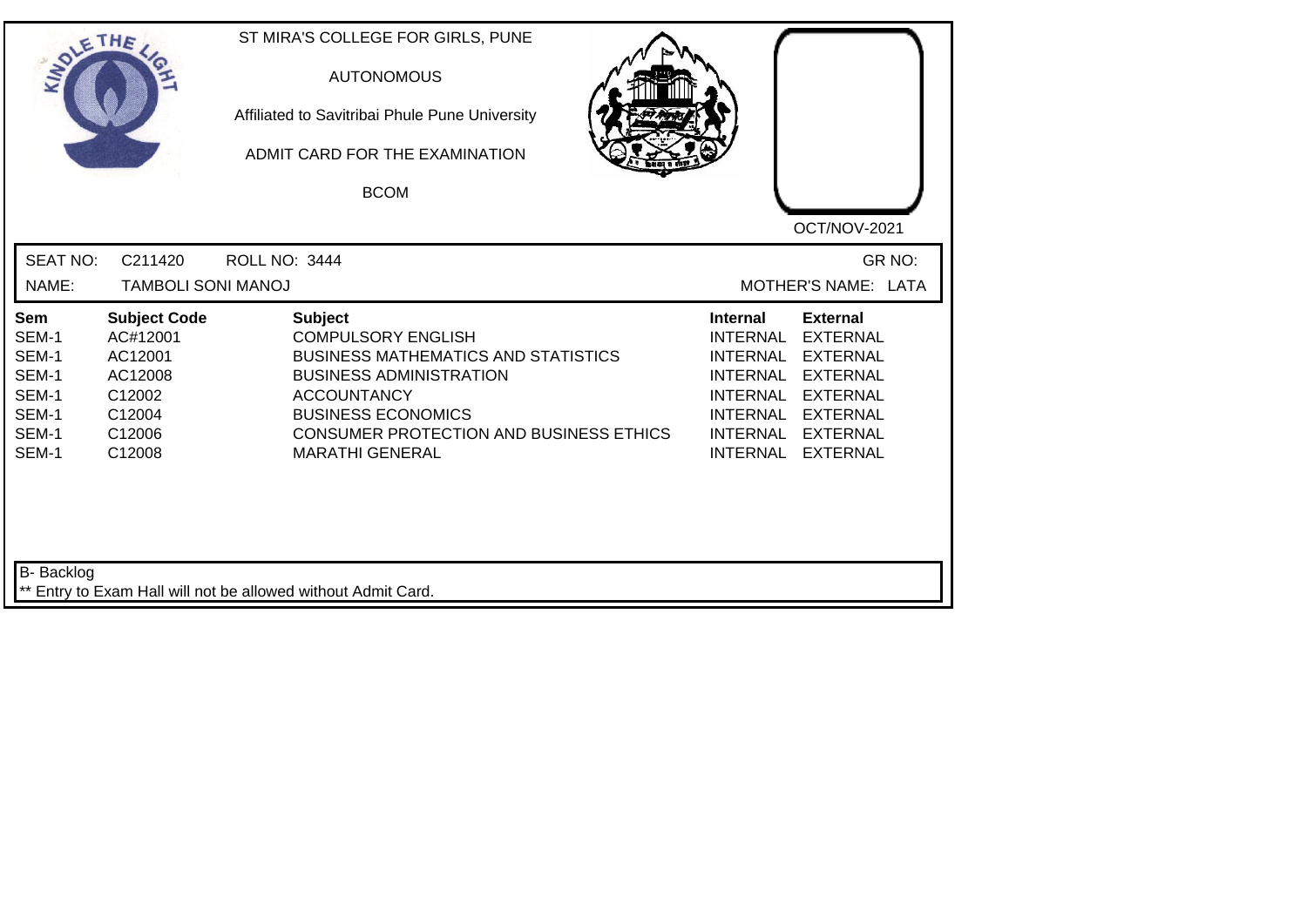| INO'                                                               | ETHE                                                                                          | ST MIRA'S COLLEGE FOR GIRLS, PUNE<br><b>AUTONOMOUS</b><br>Affiliated to Savitribai Phule Pune University<br>ADMIT CARD FOR THE EXAMINATION<br><b>BCOM</b>                                                                                            | OCT/NOV-2021                                                                                                                                                                                                                                                               |
|--------------------------------------------------------------------|-----------------------------------------------------------------------------------------------|------------------------------------------------------------------------------------------------------------------------------------------------------------------------------------------------------------------------------------------------------|----------------------------------------------------------------------------------------------------------------------------------------------------------------------------------------------------------------------------------------------------------------------------|
| <b>SEAT NO:</b>                                                    | C211310                                                                                       | <b>ROLL NO: 3446</b>                                                                                                                                                                                                                                 | GR NO:<br>MOTHER'S NAME: RAJASHRI                                                                                                                                                                                                                                          |
| NAME:                                                              |                                                                                               | SRUSHTI RAJENDRA KUMAR DESAI                                                                                                                                                                                                                         |                                                                                                                                                                                                                                                                            |
| Sem<br>SEM-1<br>SEM-1<br>SEM-1<br>SEM-1<br>SEM-1<br>SEM-1<br>SEM-1 | <b>Subject Code</b><br>AC#12001<br>AC12001<br>AC12008<br>C12002<br>C12004<br>C12006<br>C12009 | <b>Subject</b><br><b>COMPULSORY ENGLISH</b><br><b>BUSINESS MATHEMATICS AND STATISTICS</b><br><b>BUSINESS ADMINISTRATION</b><br><b>ACCOUNTANCY</b><br><b>BUSINESS ECONOMICS</b><br>CONSUMER PROTECTION AND BUSINESS ETHICS<br><b>OPTIONAL ENGLISH</b> | <b>Internal</b><br><b>External</b><br><b>EXTERNAL</b><br><b>INTERNAL</b><br><b>INTERNAL</b><br><b>EXTERNAL</b><br><b>INTERNAL</b><br><b>EXTERNAL</b><br>INTERNAL EXTERNAL<br><b>INTERNAL</b><br><b>EXTERNAL</b><br>INTERNAL EXTERNAL<br><b>INTERNAL</b><br><b>EXTERNAL</b> |
| B- Backlog                                                         |                                                                                               | ** Entry to Exam Hall will not be allowed without Admit Card.                                                                                                                                                                                        |                                                                                                                                                                                                                                                                            |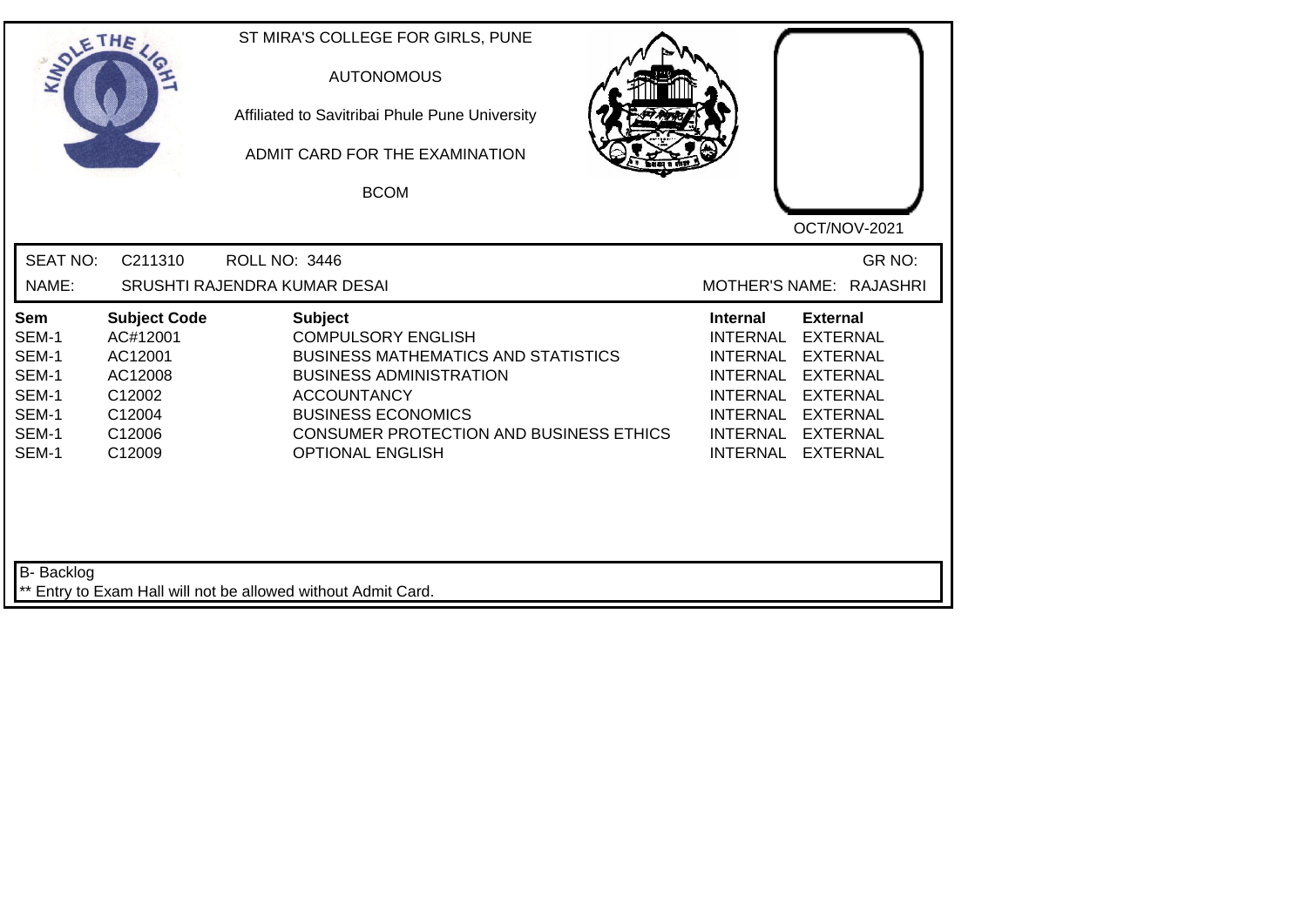| SOLETHE                                                                   |                                                                                               | ST MIRA'S COLLEGE FOR GIRLS, PUNE<br><b>AUTONOMOUS</b><br>Affiliated to Savitribai Phule Pune University<br>ADMIT CARD FOR THE EXAMINATION<br><b>BCOM</b>                                                                                                  | OCT/NOV-2021                                                                                                                                                                                                                                                                                                 |
|---------------------------------------------------------------------------|-----------------------------------------------------------------------------------------------|------------------------------------------------------------------------------------------------------------------------------------------------------------------------------------------------------------------------------------------------------------|--------------------------------------------------------------------------------------------------------------------------------------------------------------------------------------------------------------------------------------------------------------------------------------------------------------|
| <b>SEAT NO:</b><br>NAME:                                                  | C211191<br><b>SHAIKH IQRA QAYYUM</b>                                                          | <b>ROLL NO: 3447</b>                                                                                                                                                                                                                                       | GR NO:<br>MOTHER'S NAME: SHABNAM                                                                                                                                                                                                                                                                             |
| <b>Sem</b><br>SEM-1<br>SEM-1<br>SEM-1<br>SEM-1<br>SEM-1<br>SEM-1<br>SEM-1 | <b>Subject Code</b><br>AC#12001<br>AC12001<br>AC12009<br>C12002<br>C12004<br>C12006<br>C12007 | <b>Subject</b><br><b>COMPULSORY ENGLISH</b><br><b>BUSINESS MATHEMATICS AND STATISTICS</b><br><b>BUSINESS ENTREPRENEURSHIP</b><br><b>ACCOUNTANCY</b><br><b>BUSINESS ECONOMICS</b><br><b>CONSUMER PROTECTION AND BUSINESS ETHICS</b><br><b>HINDI GENERAL</b> | <b>External</b><br><b>Internal</b><br><b>EXTERNAL</b><br><b>INTERNAL</b><br><b>INTERNAL</b><br><b>EXTERNAL</b><br><b>INTERNAL</b><br><b>EXTERNAL</b><br><b>INTERNAL</b><br><b>EXTERNAL</b><br><b>INTERNAL</b><br><b>EXTERNAL</b><br><b>INTERNAL</b><br><b>EXTERNAL</b><br><b>INTERNAL</b><br><b>EXTERNAL</b> |
| <b>B-</b> Backlog                                                         |                                                                                               | ** Entry to Exam Hall will not be allowed without Admit Card.                                                                                                                                                                                              |                                                                                                                                                                                                                                                                                                              |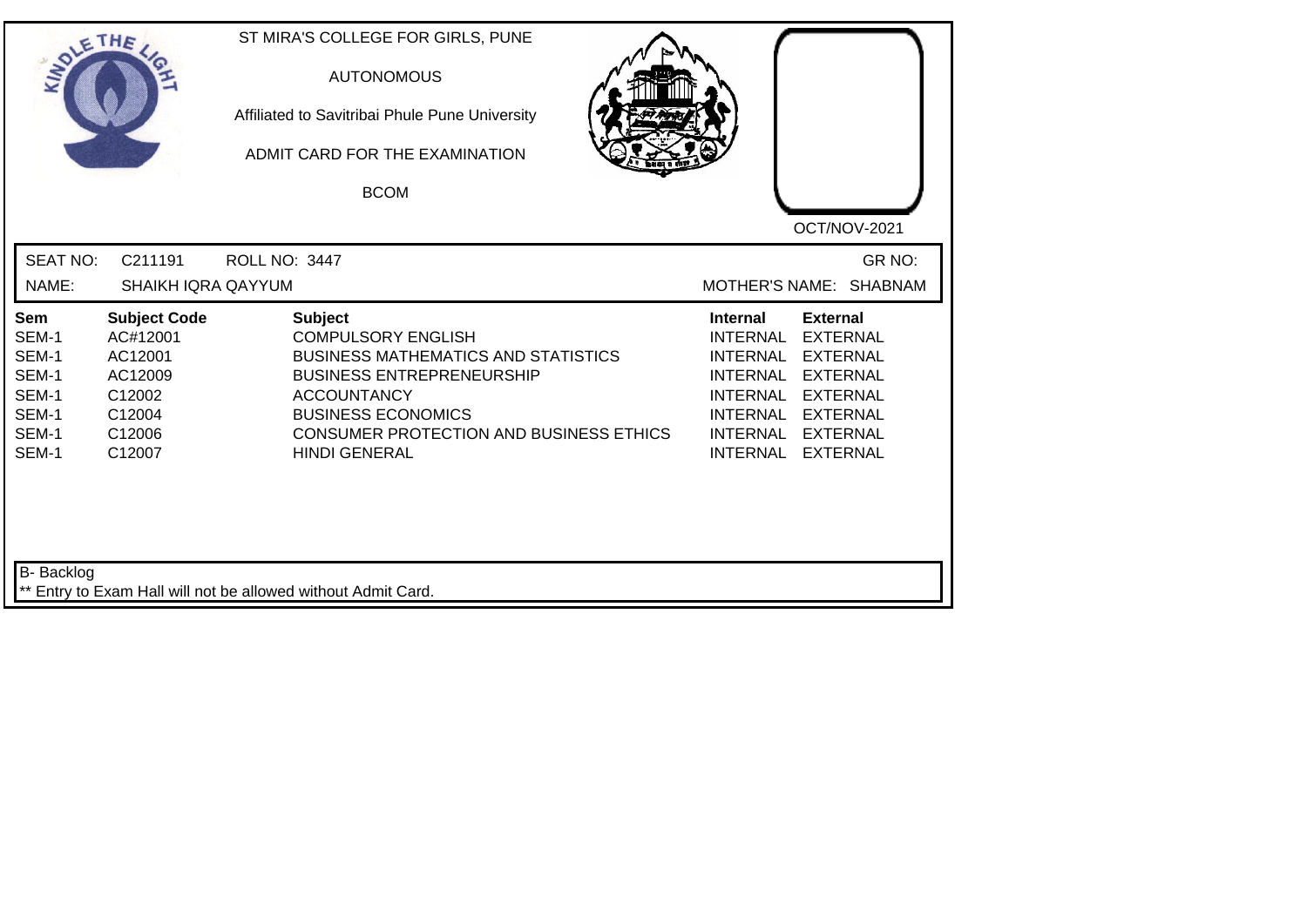| SOLE THE                                                           |                                                                                               | ST MIRA'S COLLEGE FOR GIRLS, PUNE<br><b>AUTONOMOUS</b><br>Affiliated to Savitribai Phule Pune University<br>ADMIT CARD FOR THE EXAMINATION<br><b>BCOM</b>                                                                                           | OCT/NOV-2021                                                                                                                                                                                                                                                                                                 |
|--------------------------------------------------------------------|-----------------------------------------------------------------------------------------------|-----------------------------------------------------------------------------------------------------------------------------------------------------------------------------------------------------------------------------------------------------|--------------------------------------------------------------------------------------------------------------------------------------------------------------------------------------------------------------------------------------------------------------------------------------------------------------|
| <b>SEAT NO:</b>                                                    | C211272                                                                                       | <b>ROLL NO: 3448</b>                                                                                                                                                                                                                                | GR NO:                                                                                                                                                                                                                                                                                                       |
| NAME:                                                              | KHUSHI NILESH PARMAR                                                                          |                                                                                                                                                                                                                                                     | MOTHER'S NAME: MAMTA                                                                                                                                                                                                                                                                                         |
| Sem<br>SEM-1<br>SEM-1<br>SEM-1<br>SEM-1<br>SEM-1<br>SEM-1<br>SEM-1 | <b>Subject Code</b><br>AC#12001<br>AC12001<br>AC12009<br>C12002<br>C12004<br>C12006<br>C12007 | <b>Subject</b><br><b>COMPULSORY ENGLISH</b><br><b>BUSINESS MATHEMATICS AND STATISTICS</b><br><b>BUSINESS ENTREPRENEURSHIP</b><br><b>ACCOUNTANCY</b><br><b>BUSINESS ECONOMICS</b><br>CONSUMER PROTECTION AND BUSINESS ETHICS<br><b>HINDI GENERAL</b> | <b>External</b><br><b>Internal</b><br><b>INTERNAL</b><br><b>EXTERNAL</b><br><b>INTERNAL</b><br><b>EXTERNAL</b><br><b>EXTERNAL</b><br><b>INTERNAL</b><br><b>INTERNAL</b><br><b>EXTERNAL</b><br><b>INTERNAL</b><br><b>EXTERNAL</b><br><b>INTERNAL</b><br><b>EXTERNAL</b><br><b>INTERNAL</b><br><b>EXTERNAL</b> |
| <b>B-</b> Backlog                                                  |                                                                                               | ** Entry to Exam Hall will not be allowed without Admit Card.                                                                                                                                                                                       |                                                                                                                                                                                                                                                                                                              |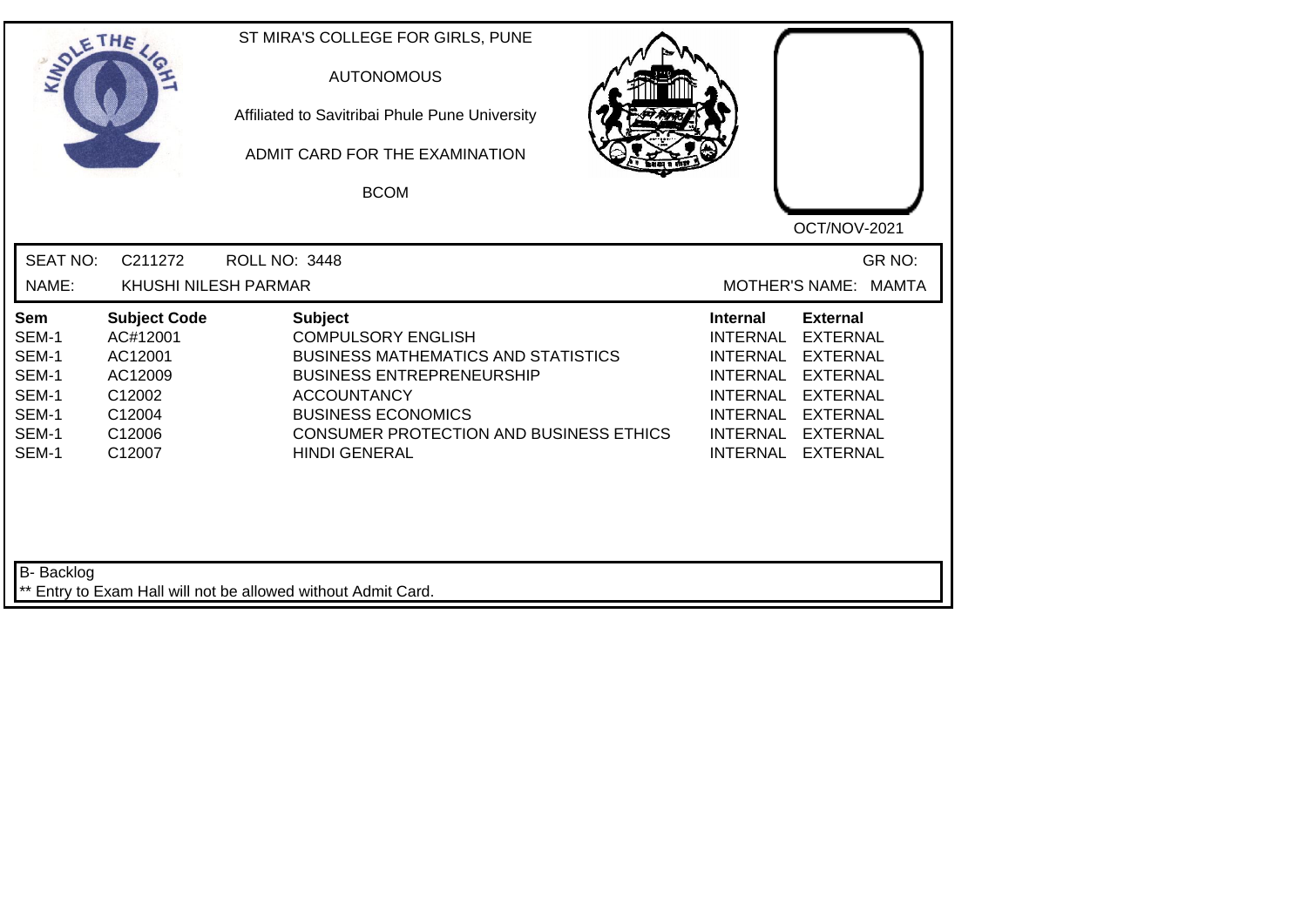| INO'                                                               | ETHE                                                                                          | ST MIRA'S COLLEGE FOR GIRLS, PUNE<br><b>AUTONOMOUS</b><br>Affiliated to Savitribai Phule Pune University<br>ADMIT CARD FOR THE EXAMINATION<br><b>BCOM</b>                                                                                                  | OCT/NOV-2021                                                                                                                                                                                                            |
|--------------------------------------------------------------------|-----------------------------------------------------------------------------------------------|------------------------------------------------------------------------------------------------------------------------------------------------------------------------------------------------------------------------------------------------------------|-------------------------------------------------------------------------------------------------------------------------------------------------------------------------------------------------------------------------|
| <b>SEAT NO:</b><br>NAME:                                           | C211289                                                                                       | <b>ROLL NO: 3449</b><br><b>SHARMA PRACHI HARIKESH</b>                                                                                                                                                                                                      | GR NO:<br>MOTHER'S NAME: ANNU                                                                                                                                                                                           |
| Sem<br>SEM-1<br>SEM-1<br>SEM-1<br>SEM-1<br>SEM-1<br>SEM-1<br>SEM-1 | <b>Subject Code</b><br>AC#12001<br>AC12001<br>AC12009<br>C12002<br>C12004<br>C12006<br>C12007 | <b>Subject</b><br><b>COMPULSORY ENGLISH</b><br><b>BUSINESS MATHEMATICS AND STATISTICS</b><br><b>BUSINESS ENTREPRENEURSHIP</b><br><b>ACCOUNTANCY</b><br><b>BUSINESS ECONOMICS</b><br><b>CONSUMER PROTECTION AND BUSINESS ETHICS</b><br><b>HINDI GENERAL</b> | <b>External</b><br><b>Internal</b><br><b>EXTERNAL</b><br><b>INTERNAL</b><br>INTERNAL EXTERNAL<br>INTERNAL EXTERNAL<br>INTERNAL EXTERNAL<br><b>INTERNAL</b><br><b>EXTERNAL</b><br>INTERNAL EXTERNAL<br>INTERNAL EXTERNAL |
| B- Backlog                                                         |                                                                                               | ** Entry to Exam Hall will not be allowed without Admit Card.                                                                                                                                                                                              |                                                                                                                                                                                                                         |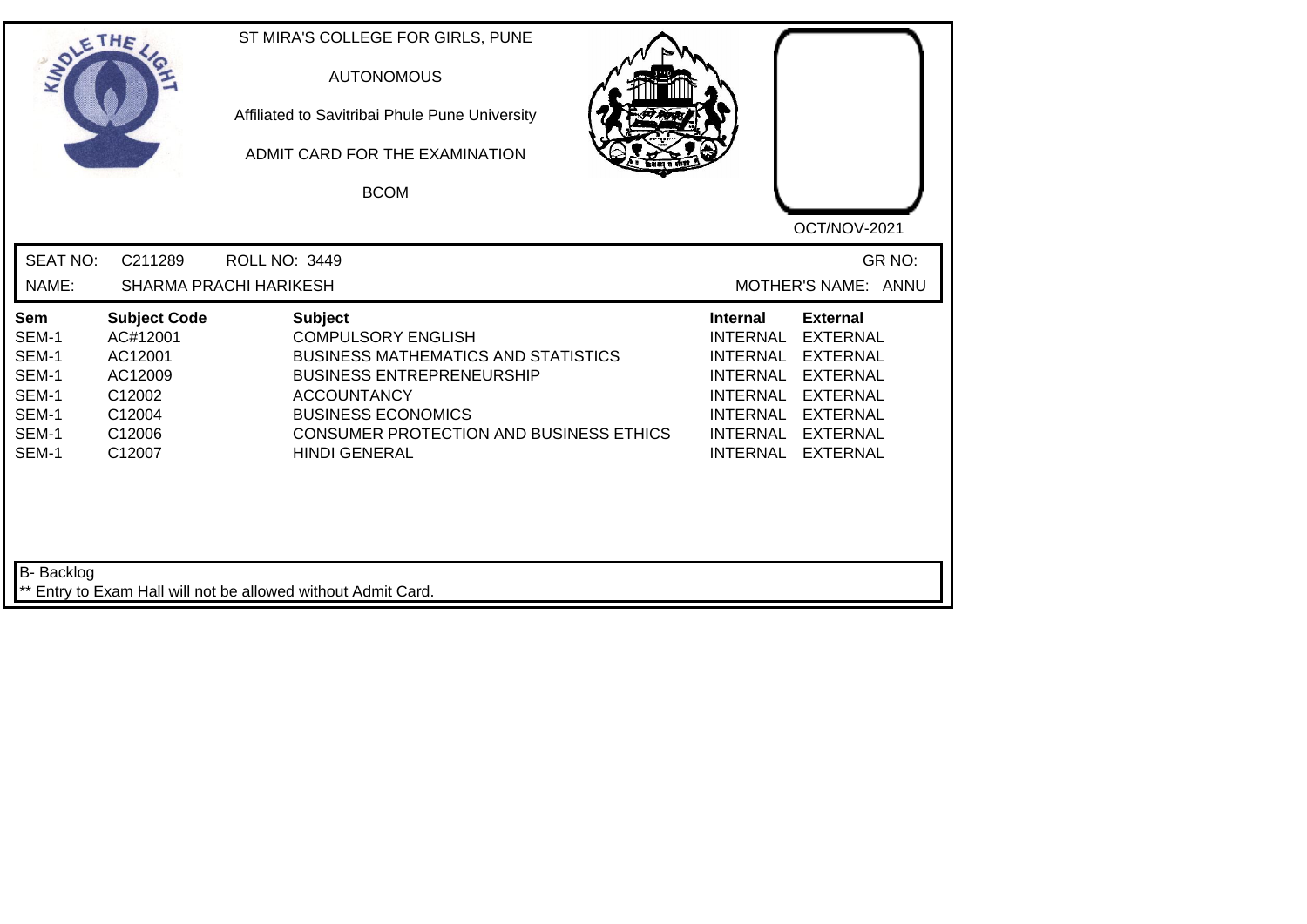| SOLETHE                                                            |                                                                                               | ST MIRA'S COLLEGE FOR GIRLS, PUNE<br><b>AUTONOMOUS</b><br>Affiliated to Savitribai Phule Pune University<br>ADMIT CARD FOR THE EXAMINATION<br><b>BCOM</b>                                                                                                   | OCT/NOV-2021                                                                                                                                                                                                                                                                         |
|--------------------------------------------------------------------|-----------------------------------------------------------------------------------------------|-------------------------------------------------------------------------------------------------------------------------------------------------------------------------------------------------------------------------------------------------------------|--------------------------------------------------------------------------------------------------------------------------------------------------------------------------------------------------------------------------------------------------------------------------------------|
| <b>SEAT NO:</b><br>NAME:                                           | C211120<br>KHAN ALISHA JAVED                                                                  | <b>ROLL NO: 3450</b>                                                                                                                                                                                                                                        | GR NO:<br>MOTHER'S NAME: ASMA                                                                                                                                                                                                                                                        |
| Sem<br>SEM-1<br>SEM-1<br>SEM-1<br>SEM-1<br>SEM-1<br>SEM-1<br>SEM-1 | <b>Subject Code</b><br>AC#12001<br>AC12001<br>AC12008<br>C12002<br>C12004<br>C12006<br>C12009 | <b>Subject</b><br><b>COMPULSORY ENGLISH</b><br><b>BUSINESS MATHEMATICS AND STATISTICS</b><br><b>BUSINESS ADMINISTRATION</b><br><b>ACCOUNTANCY</b><br><b>BUSINESS ECONOMICS</b><br><b>CONSUMER PROTECTION AND BUSINESS ETHICS</b><br><b>OPTIONAL ENGLISH</b> | <b>External</b><br>Internal<br><b>INTERNAL</b><br><b>EXTERNAL</b><br><b>INTERNAL</b><br><b>EXTERNAL</b><br><b>INTERNAL</b><br><b>EXTERNAL</b><br><b>INTERNAL</b><br><b>EXTERNAL</b><br>INTERNAL EXTERNAL<br><b>INTERNAL</b><br><b>EXTERNAL</b><br><b>INTERNAL</b><br><b>EXTERNAL</b> |
| B- Backlog                                                         |                                                                                               | ** Entry to Exam Hall will not be allowed without Admit Card.                                                                                                                                                                                               |                                                                                                                                                                                                                                                                                      |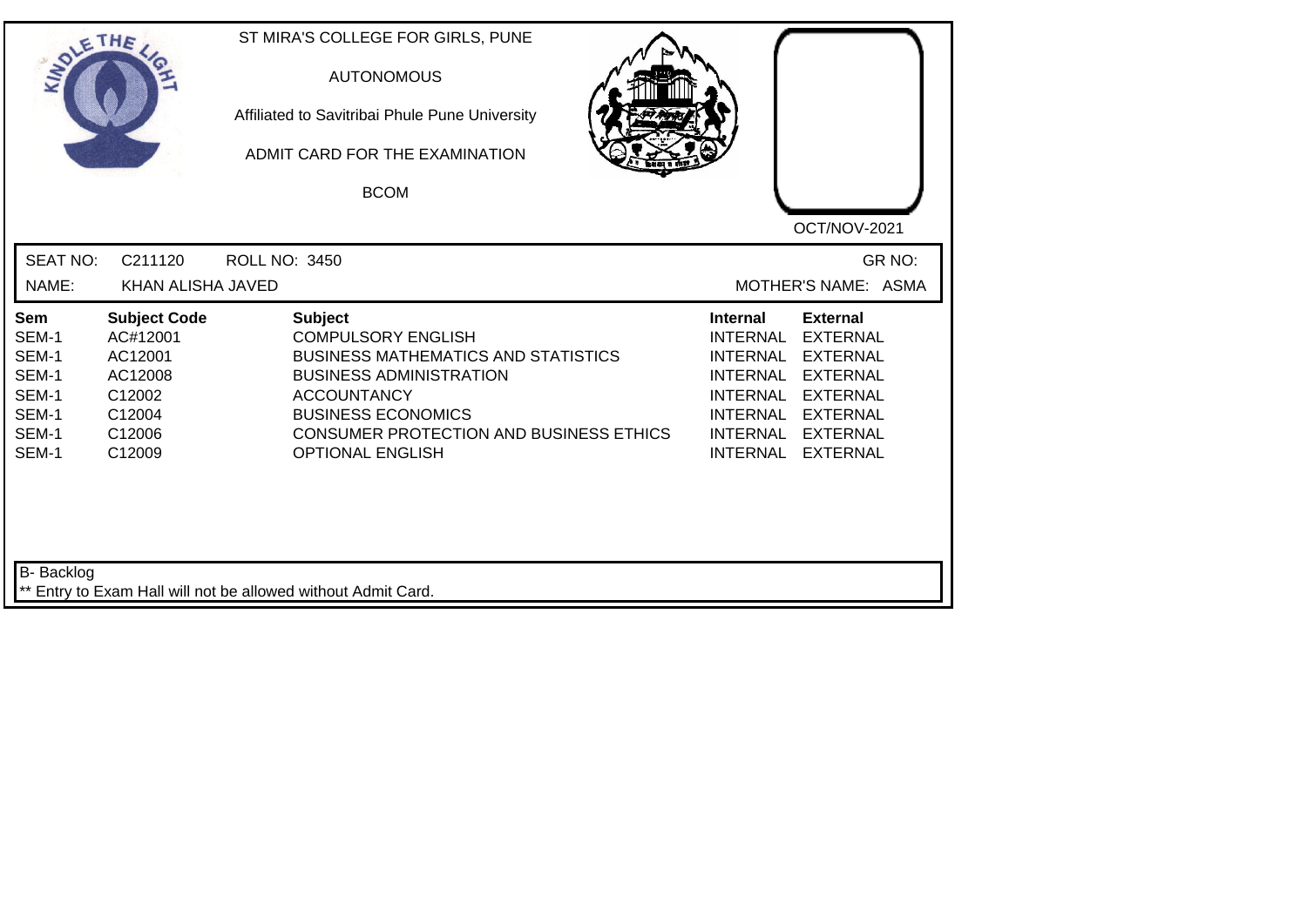| IN <sub>O1</sub>                                                                 | ETHE                                                                                          | ST MIRA'S COLLEGE FOR GIRLS, PUNE<br><b>AUTONOMOUS</b><br>Affiliated to Savitribai Phule Pune University<br>ADMIT CARD FOR THE EXAMINATION<br><b>BCOM</b>                                                                                              | OCT/NOV-2021                                                                                                                                                                                                                             |
|----------------------------------------------------------------------------------|-----------------------------------------------------------------------------------------------|--------------------------------------------------------------------------------------------------------------------------------------------------------------------------------------------------------------------------------------------------------|------------------------------------------------------------------------------------------------------------------------------------------------------------------------------------------------------------------------------------------|
| <b>SEAT NO:</b><br>NAME:                                                         | C211294<br><b>JAGTAP PRAGATI SUNIL</b>                                                        | <b>ROLL NO: 3451</b>                                                                                                                                                                                                                                   | GR NO:<br>MOTHER'S NAME: SEEMA                                                                                                                                                                                                           |
| Sem<br>SEM-1<br>SEM-1<br>SEM-1<br>SEM-1<br>SEM-1<br>SEM-1<br>SEM-1<br>B- Backlog | <b>Subject Code</b><br>AC#12001<br>AC12001<br>AC12007<br>C12002<br>C12004<br>C12006<br>C12008 | <b>Subject</b><br><b>COMPULSORY ENGLISH</b><br><b>BUSINESS MATHEMATICS AND STATISTICS</b><br><b>BANKING AND FINANCE</b><br><b>ACCOUNTANCY</b><br><b>BUSINESS ECONOMICS</b><br><b>CONSUMER PROTECTION AND BUSINESS ETHICS</b><br><b>MARATHI GENERAL</b> | <b>External</b><br><b>Internal</b><br><b>EXTERNAL</b><br><b>INTERNAL</b><br>INTERNAL EXTERNAL<br>INTERNAL EXTERNAL<br>INTERNAL EXTERNAL<br><b>INTERNAL</b><br><b>EXTERNAL</b><br>INTERNAL EXTERNAL<br><b>INTERNAL</b><br><b>EXTERNAL</b> |
|                                                                                  |                                                                                               | ** Entry to Exam Hall will not be allowed without Admit Card.                                                                                                                                                                                          |                                                                                                                                                                                                                                          |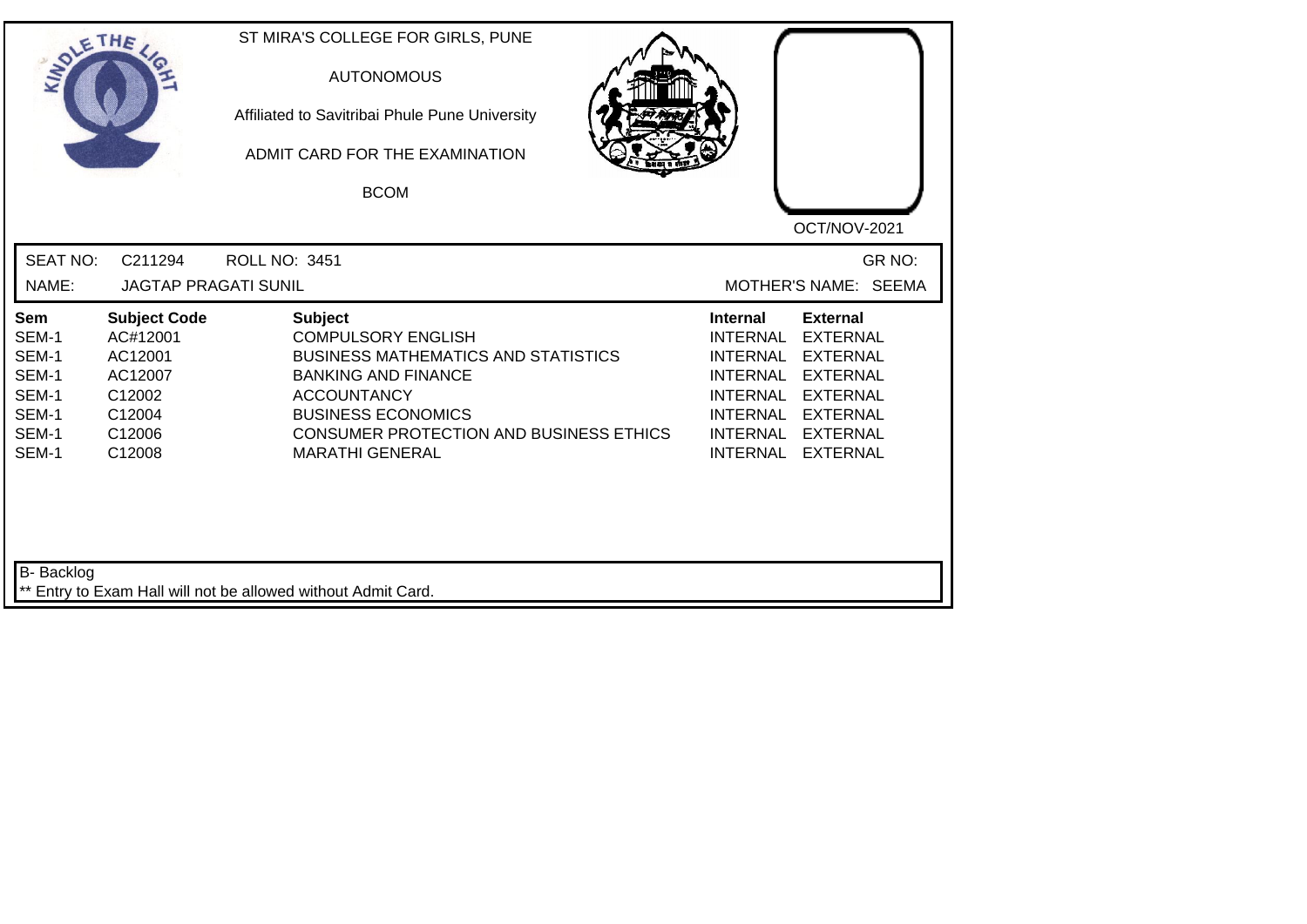| <b>SEAT NO:</b><br>C211202<br>GR NO:<br><b>ROLL NO: 3452</b><br>NAME:<br>AURORA JASMEET KAUR JAGJIT SINGH<br>MOTHER'S NAME: RAVINDER KAUR<br><b>Subject Code</b><br><b>Subject</b><br><b>Internal</b><br><b>External</b><br><b>Sem</b><br>SEM-1<br>AC#12001<br><b>COMPULSORY ENGLISH</b><br><b>INTERNAL</b><br><b>EXTERNAL</b><br>SEM-1<br>AC12001<br><b>BUSINESS MATHEMATICS AND STATISTICS</b><br><b>INTERNAL</b><br><b>EXTERNAL</b><br>SEM-1<br>AC12009<br><b>BUSINESS ENTREPRENEURSHIP</b><br><b>EXTERNAL</b><br><b>INTERNAL</b><br>SEM-1<br>C12002<br><b>ACCOUNTANCY</b><br><b>INTERNAL</b><br><b>EXTERNAL</b><br><b>BUSINESS ECONOMICS</b><br>SEM-1<br>C12004<br><b>INTERNAL</b><br><b>EXTERNAL</b><br>SEM-1<br>C12006<br><b>CONSUMER PROTECTION AND BUSINESS ETHICS</b><br><b>EXTERNAL</b><br><b>INTERNAL</b><br><b>ADVANCED IT</b><br>SEM-1<br>C12010<br><b>INTERNAL</b><br><b>EXTERNAL</b> | SOLETHE , | ST MIRA'S COLLEGE FOR GIRLS, PUNE<br><b>AUTONOMOUS</b><br>Affiliated to Savitribai Phule Pune University<br>ADMIT CARD FOR THE EXAMINATION<br><b>BCOM</b> | OCT/NOV-2021 |
|-----------------------------------------------------------------------------------------------------------------------------------------------------------------------------------------------------------------------------------------------------------------------------------------------------------------------------------------------------------------------------------------------------------------------------------------------------------------------------------------------------------------------------------------------------------------------------------------------------------------------------------------------------------------------------------------------------------------------------------------------------------------------------------------------------------------------------------------------------------------------------------------------------|-----------|-----------------------------------------------------------------------------------------------------------------------------------------------------------|--------------|
|                                                                                                                                                                                                                                                                                                                                                                                                                                                                                                                                                                                                                                                                                                                                                                                                                                                                                                     |           |                                                                                                                                                           |              |
|                                                                                                                                                                                                                                                                                                                                                                                                                                                                                                                                                                                                                                                                                                                                                                                                                                                                                                     |           |                                                                                                                                                           |              |

┙╽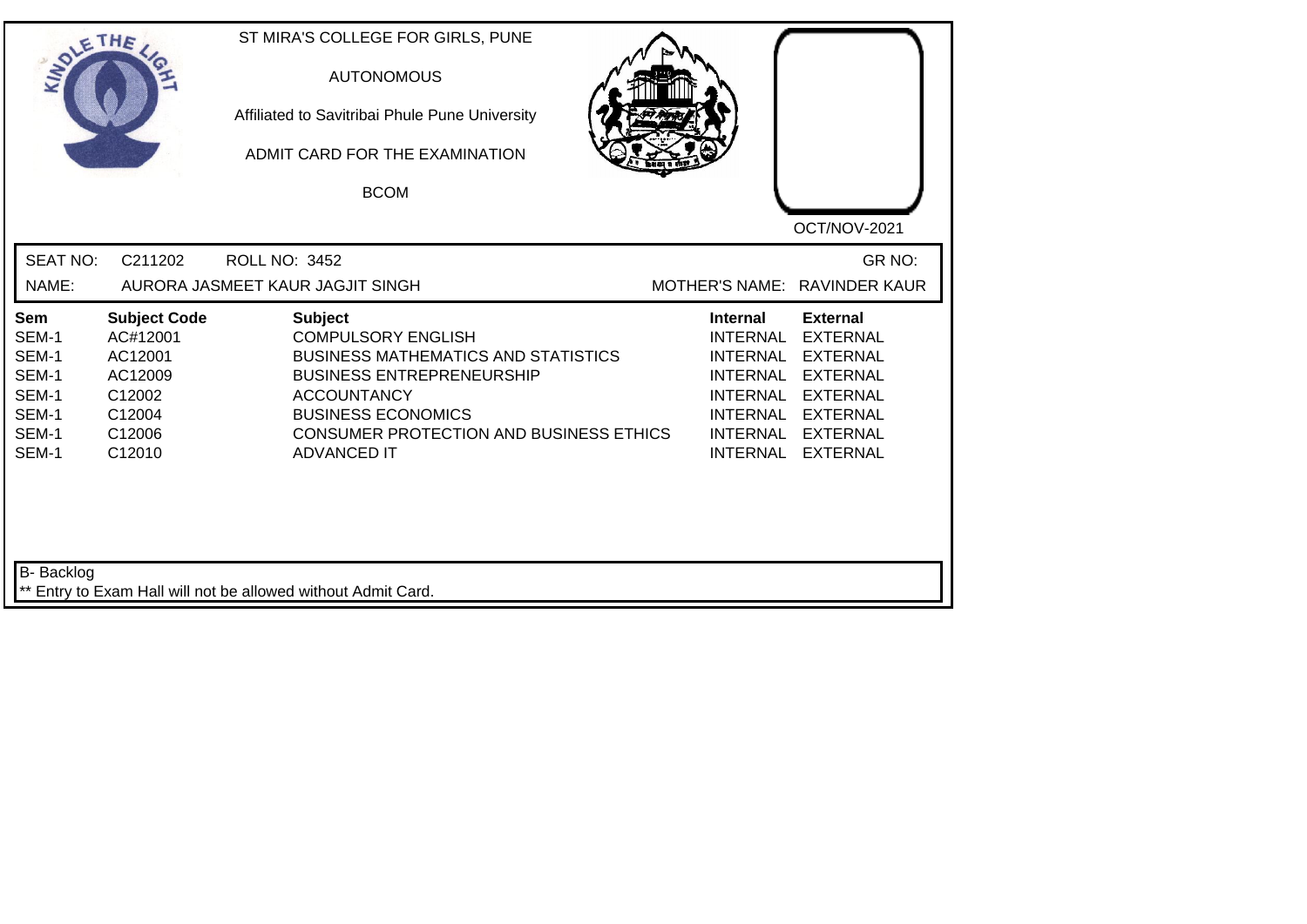| SOLE THE                                                                  |                                                                                               | ST MIRA'S COLLEGE FOR GIRLS, PUNE<br><b>AUTONOMOUS</b><br>Affiliated to Savitribai Phule Pune University<br>ADMIT CARD FOR THE EXAMINATION<br><b>BCOM</b>                                                                                             | OCT/NOV-2021                                                                                                                                                                                                                                                                                                 |
|---------------------------------------------------------------------------|-----------------------------------------------------------------------------------------------|-------------------------------------------------------------------------------------------------------------------------------------------------------------------------------------------------------------------------------------------------------|--------------------------------------------------------------------------------------------------------------------------------------------------------------------------------------------------------------------------------------------------------------------------------------------------------------|
| <b>SEAT NO:</b><br>NAME:                                                  | C211397                                                                                       | ROLL NO: 3453<br>SURVE SHRAVANI UMAKANT                                                                                                                                                                                                               | GR NO:<br>MOTHER'S NAME: UMA                                                                                                                                                                                                                                                                                 |
| <b>Sem</b><br>SEM-1<br>SEM-1<br>SEM-1<br>SEM-1<br>SEM-1<br>SEM-1<br>SEM-1 | <b>Subject Code</b><br>AC#12001<br>AC12001<br>AC12009<br>C12002<br>C12004<br>C12006<br>C12008 | <b>Subject</b><br><b>COMPULSORY ENGLISH</b><br><b>BUSINESS MATHEMATICS AND STATISTICS</b><br><b>BUSINESS ENTREPRENEURSHIP</b><br><b>ACCOUNTANCY</b><br><b>BUSINESS ECONOMICS</b><br>CONSUMER PROTECTION AND BUSINESS ETHICS<br><b>MARATHI GENERAL</b> | <b>External</b><br><b>Internal</b><br><b>INTERNAL</b><br><b>EXTERNAL</b><br><b>INTERNAL</b><br><b>EXTERNAL</b><br><b>INTERNAL</b><br><b>EXTERNAL</b><br><b>INTERNAL</b><br><b>EXTERNAL</b><br><b>INTERNAL</b><br><b>EXTERNAL</b><br><b>INTERNAL</b><br><b>EXTERNAL</b><br><b>INTERNAL</b><br><b>EXTERNAL</b> |
| B- Backlog                                                                |                                                                                               | ** Entry to Exam Hall will not be allowed without Admit Card.                                                                                                                                                                                         |                                                                                                                                                                                                                                                                                                              |

┙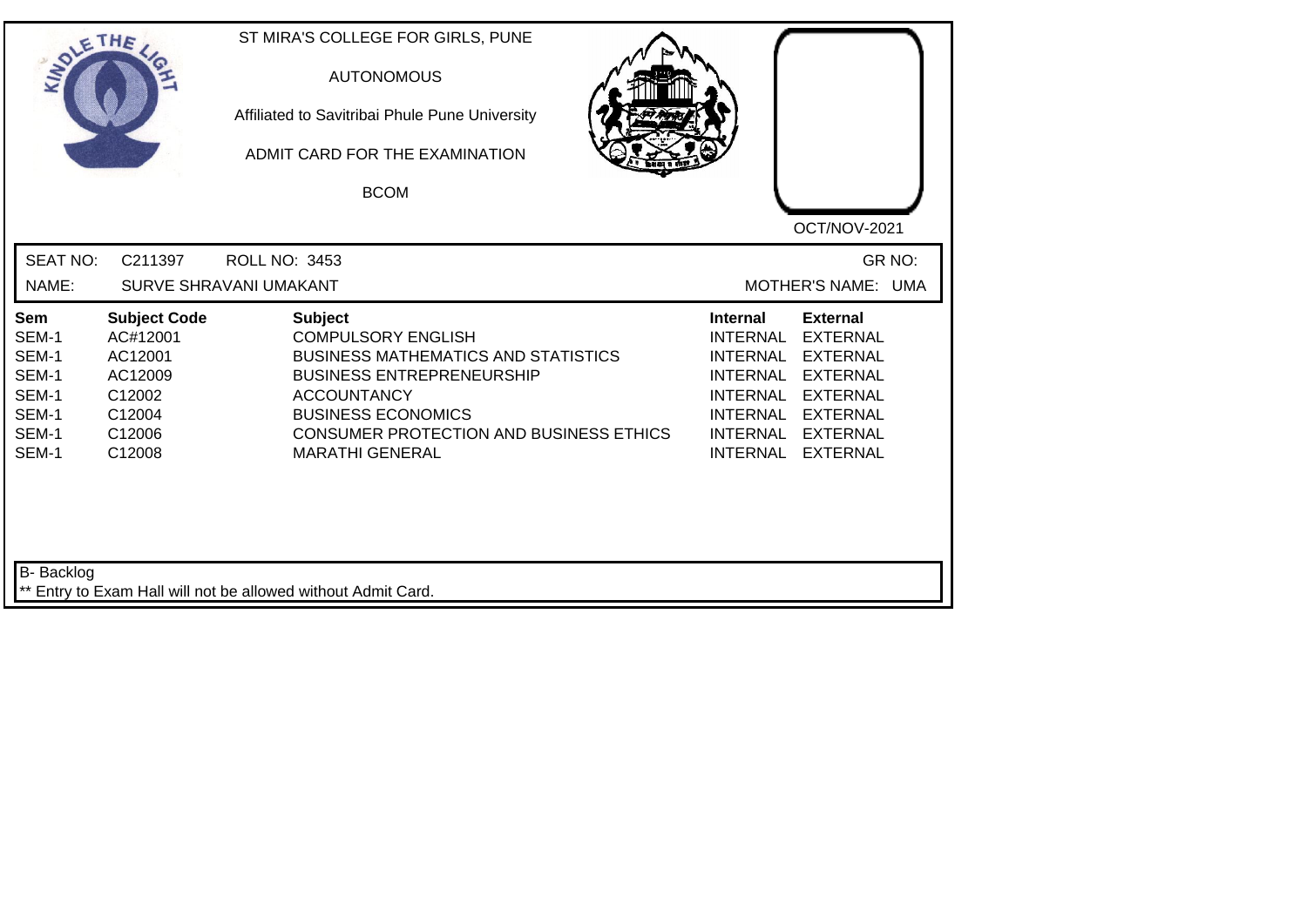| SOLETHE,                                                                  |                                                                                               | ST MIRA'S COLLEGE FOR GIRLS, PUNE<br><b>AUTONOMOUS</b><br>Affiliated to Savitribai Phule Pune University<br>ADMIT CARD FOR THE EXAMINATION<br><b>BCOM</b>                                                                                                     | OCT/NOV-2021                                                                                                                                                                                                                                                                                          |
|---------------------------------------------------------------------------|-----------------------------------------------------------------------------------------------|---------------------------------------------------------------------------------------------------------------------------------------------------------------------------------------------------------------------------------------------------------------|-------------------------------------------------------------------------------------------------------------------------------------------------------------------------------------------------------------------------------------------------------------------------------------------------------|
| <b>SEAT NO:</b><br>NAME:                                                  | C211253                                                                                       | <b>ROLL NO: 3454</b><br><b>GYANPRAKASM MICHELLE ANTHONY</b>                                                                                                                                                                                                   | GR NO:<br>MOTHER'S NAME: MOTIMARY                                                                                                                                                                                                                                                                     |
| <b>Sem</b><br>SEM-1<br>SEM-1<br>SEM-1<br>SEM-1<br>SEM-1<br>SEM-1<br>SEM-1 | <b>Subject Code</b><br>AC#12001<br>AC12001<br>AC12009<br>C12002<br>C12004<br>C12006<br>C12009 | <b>Subject</b><br><b>COMPULSORY ENGLISH</b><br><b>BUSINESS MATHEMATICS AND STATISTICS</b><br><b>BUSINESS ENTREPRENEURSHIP</b><br><b>ACCOUNTANCY</b><br><b>BUSINESS ECONOMICS</b><br><b>CONSUMER PROTECTION AND BUSINESS ETHICS</b><br><b>OPTIONAL ENGLISH</b> | <b>Internal</b><br><b>External</b><br><b>INTERNAL</b><br><b>EXTERNAL</b><br><b>INTERNAL</b><br><b>EXTERNAL</b><br><b>EXTERNAL</b><br><b>INTERNAL</b><br><b>INTERNAL</b><br>EXTERNAL<br><b>INTERNAL</b><br><b>EXTERNAL</b><br><b>INTERNAL</b><br><b>EXTERNAL</b><br><b>INTERNAL</b><br><b>EXTERNAL</b> |
| B- Backlog                                                                |                                                                                               | ** Entry to Exam Hall will not be allowed without Admit Card.                                                                                                                                                                                                 |                                                                                                                                                                                                                                                                                                       |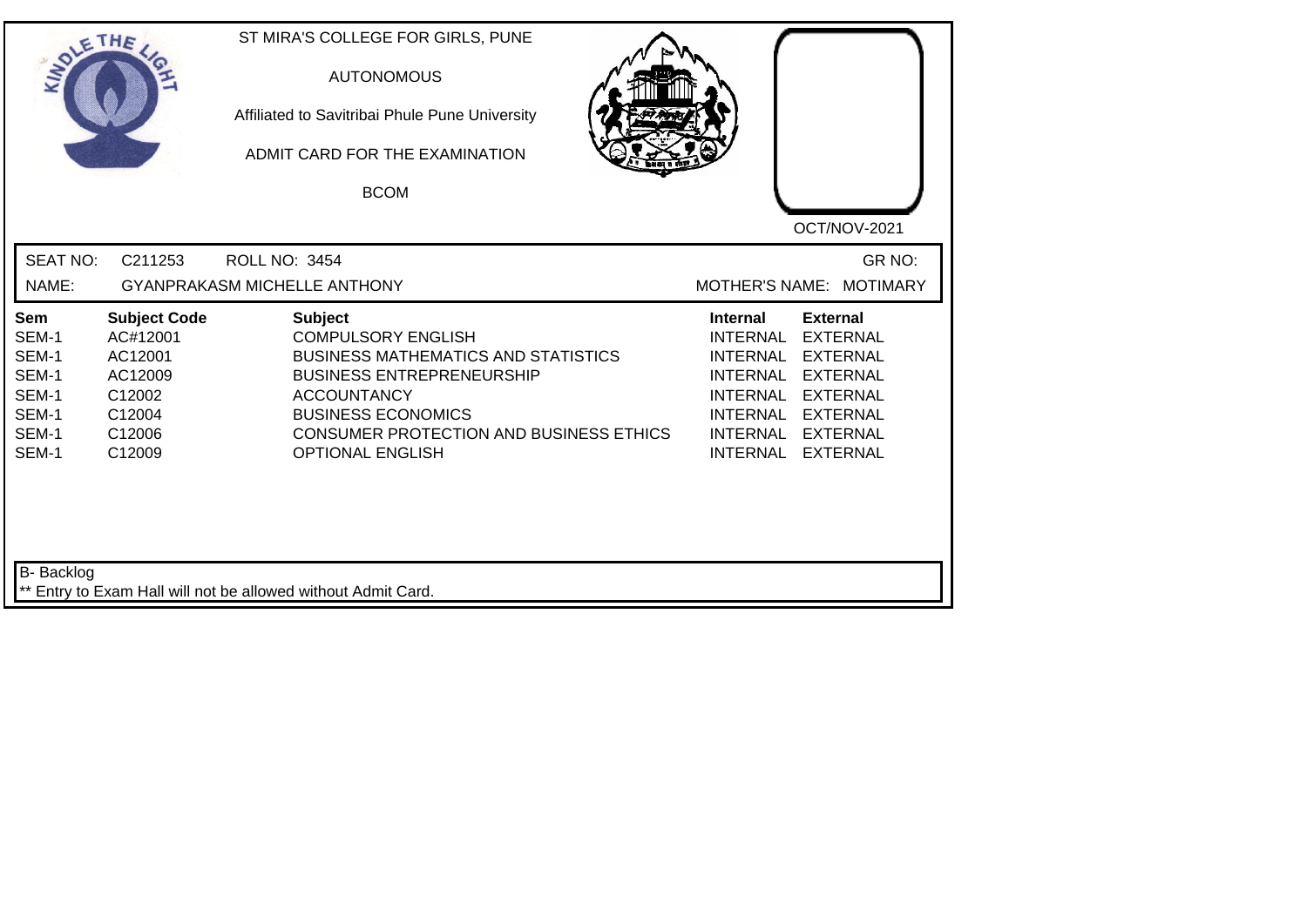| SOLETHE                                                                   |                                                                                               | ST MIRA'S COLLEGE FOR GIRLS, PUNE<br><b>AUTONOMOUS</b><br>Affiliated to Savitribai Phule Pune University<br>ADMIT CARD FOR THE EXAMINATION<br><b>BCOM</b>                                                                                                     | OCT/NOV-2021                                                                                                                                                                                                                                                                  |
|---------------------------------------------------------------------------|-----------------------------------------------------------------------------------------------|---------------------------------------------------------------------------------------------------------------------------------------------------------------------------------------------------------------------------------------------------------------|-------------------------------------------------------------------------------------------------------------------------------------------------------------------------------------------------------------------------------------------------------------------------------|
| <b>SEAT NO:</b><br>NAME:                                                  | C211135                                                                                       | <b>ROLL NO: 3455</b><br>CHHAJED ARPEETA SANTOSH                                                                                                                                                                                                               | GR NO:<br><b>MOTHER'S NAME:</b><br><b>SANGITA</b>                                                                                                                                                                                                                             |
| <b>Sem</b><br>SEM-1<br>SEM-1<br>SEM-1<br>SEM-1<br>SEM-1<br>SEM-1<br>SEM-1 | <b>Subject Code</b><br>AC#12001<br>AC12001<br>AC12009<br>C12002<br>C12004<br>C12006<br>C12009 | <b>Subject</b><br><b>COMPULSORY ENGLISH</b><br><b>BUSINESS MATHEMATICS AND STATISTICS</b><br><b>BUSINESS ENTREPRENEURSHIP</b><br><b>ACCOUNTANCY</b><br><b>BUSINESS ECONOMICS</b><br><b>CONSUMER PROTECTION AND BUSINESS ETHICS</b><br><b>OPTIONAL ENGLISH</b> | <b>Internal</b><br><b>External</b><br><b>INTERNAL</b><br><b>EXTERNAL</b><br><b>INTERNAL</b><br><b>EXTERNAL</b><br><b>INTERNAL</b><br><b>EXTERNAL</b><br><b>INTERNAL</b><br><b>EXTERNAL</b><br>INTERNAL EXTERNAL<br>INTERNAL<br><b>EXTERNAL</b><br>INTERNAL<br><b>EXTERNAL</b> |
| B- Backlog                                                                |                                                                                               | ** Entry to Exam Hall will not be allowed without Admit Card.                                                                                                                                                                                                 |                                                                                                                                                                                                                                                                               |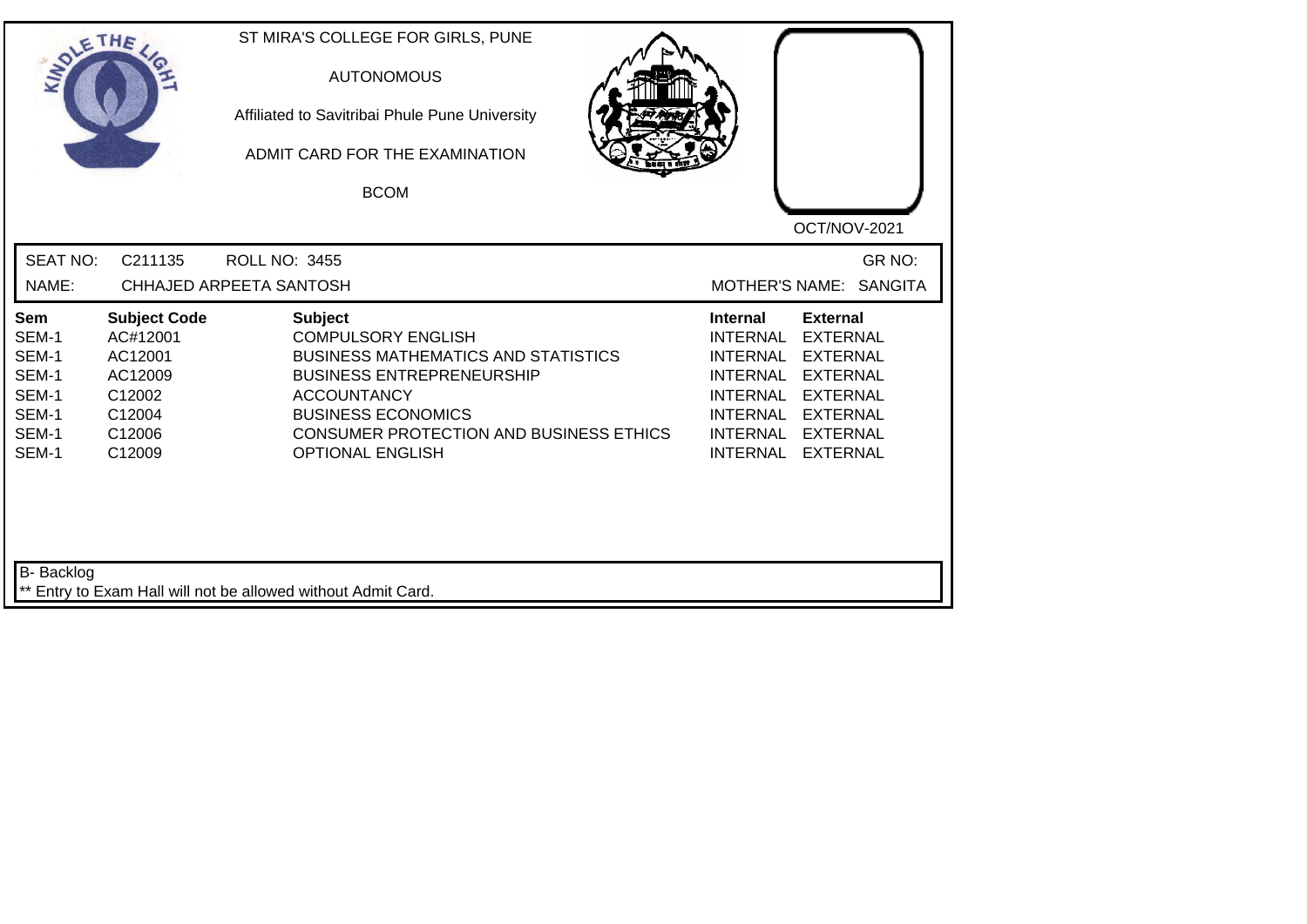| SOLETHE ,                                                                 |                                                                                               | ST MIRA'S COLLEGE FOR GIRLS, PUNE<br><b>AUTONOMOUS</b><br>Affiliated to Savitribai Phule Pune University<br>ADMIT CARD FOR THE EXAMINATION<br><b>BCOM</b>                                                                                                | OCT/NOV-2021                                                                                                                                                                                                                                                                         |
|---------------------------------------------------------------------------|-----------------------------------------------------------------------------------------------|----------------------------------------------------------------------------------------------------------------------------------------------------------------------------------------------------------------------------------------------------------|--------------------------------------------------------------------------------------------------------------------------------------------------------------------------------------------------------------------------------------------------------------------------------------|
| <b>SEAT NO:</b><br>NAME:                                                  | C211207                                                                                       | <b>ROLL NO: 3456</b><br>SHAH KAHKASHAN BANO SHAKIL                                                                                                                                                                                                       | GR NO:<br>MOTHER'S NAME: ZAHEDA                                                                                                                                                                                                                                                      |
| <b>Sem</b><br>SEM-1<br>SEM-1<br>SEM-1<br>SEM-1<br>SEM-1<br>SEM-1<br>SEM-1 | <b>Subject Code</b><br>AC#12001<br>AC12001<br>AC12008<br>C12002<br>C12004<br>C12006<br>C12007 | <b>Subject</b><br><b>COMPULSORY ENGLISH</b><br><b>BUSINESS MATHEMATICS AND STATISTICS</b><br><b>BUSINESS ADMINISTRATION</b><br><b>ACCOUNTANCY</b><br><b>BUSINESS ECONOMICS</b><br><b>CONSUMER PROTECTION AND BUSINESS ETHICS</b><br><b>HINDI GENERAL</b> | <b>External</b><br><b>Internal</b><br><b>INTERNAL</b><br><b>EXTERNAL</b><br><b>INTERNAL</b><br><b>EXTERNAL</b><br><b>EXTERNAL</b><br><b>INTERNAL</b><br>INTERNAL EXTERNAL<br><b>INTERNAL</b><br><b>EXTERNAL</b><br>INTERNAL<br><b>EXTERNAL</b><br><b>INTERNAL</b><br><b>EXTERNAL</b> |
| B- Backlog                                                                |                                                                                               | ** Entry to Exam Hall will not be allowed without Admit Card.                                                                                                                                                                                            |                                                                                                                                                                                                                                                                                      |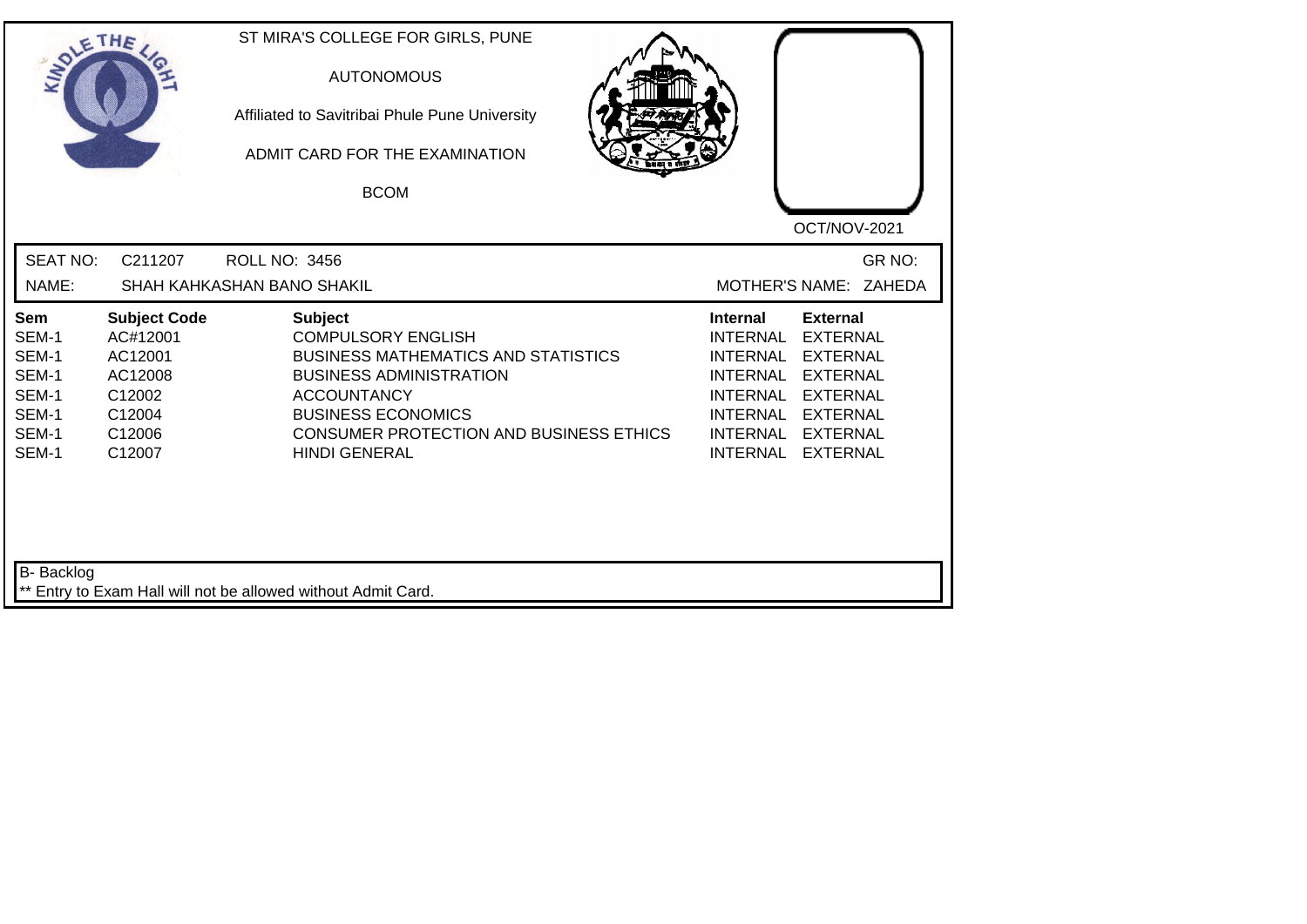| SOLE THE                                                           |                                                                                               | ST MIRA'S COLLEGE FOR GIRLS, PUNE<br><b>AUTONOMOUS</b><br>Affiliated to Savitribai Phule Pune University<br>ADMIT CARD FOR THE EXAMINATION<br><b>BCOM</b>                                                                                               | OCT/NOV-2021                                                                                                                                                                                                                                                                                                 |
|--------------------------------------------------------------------|-----------------------------------------------------------------------------------------------|---------------------------------------------------------------------------------------------------------------------------------------------------------------------------------------------------------------------------------------------------------|--------------------------------------------------------------------------------------------------------------------------------------------------------------------------------------------------------------------------------------------------------------------------------------------------------------|
| <b>SEAT NO:</b><br>NAME:                                           | C211433<br><b>NEHA TANAJI BIDAVE</b>                                                          | <b>ROLL NO: 3457</b>                                                                                                                                                                                                                                    | GR NO:<br>MOTHER'S NAME: LOCHNA                                                                                                                                                                                                                                                                              |
| Sem<br>SEM-1<br>SEM-1<br>SEM-1<br>SEM-1<br>SEM-1<br>SEM-1<br>SEM-1 | <b>Subject Code</b><br>AC#12001<br>AC12001<br>AC12007<br>C12002<br>C12004<br>C12006<br>C12009 | <b>Subject</b><br><b>COMPULSORY ENGLISH</b><br><b>BUSINESS MATHEMATICS AND STATISTICS</b><br><b>BANKING AND FINANCE</b><br><b>ACCOUNTANCY</b><br><b>BUSINESS ECONOMICS</b><br><b>CONSUMER PROTECTION AND BUSINESS ETHICS</b><br><b>OPTIONAL ENGLISH</b> | <b>External</b><br><b>Internal</b><br><b>INTERNAL</b><br><b>EXTERNAL</b><br><b>INTERNAL</b><br><b>EXTERNAL</b><br><b>EXTERNAL</b><br><b>INTERNAL</b><br><b>INTERNAL</b><br><b>EXTERNAL</b><br><b>INTERNAL</b><br><b>EXTERNAL</b><br><b>INTERNAL</b><br><b>EXTERNAL</b><br><b>INTERNAL</b><br><b>EXTERNAL</b> |
| <b>B-</b> Backlog                                                  |                                                                                               | ** Entry to Exam Hall will not be allowed without Admit Card.                                                                                                                                                                                           |                                                                                                                                                                                                                                                                                                              |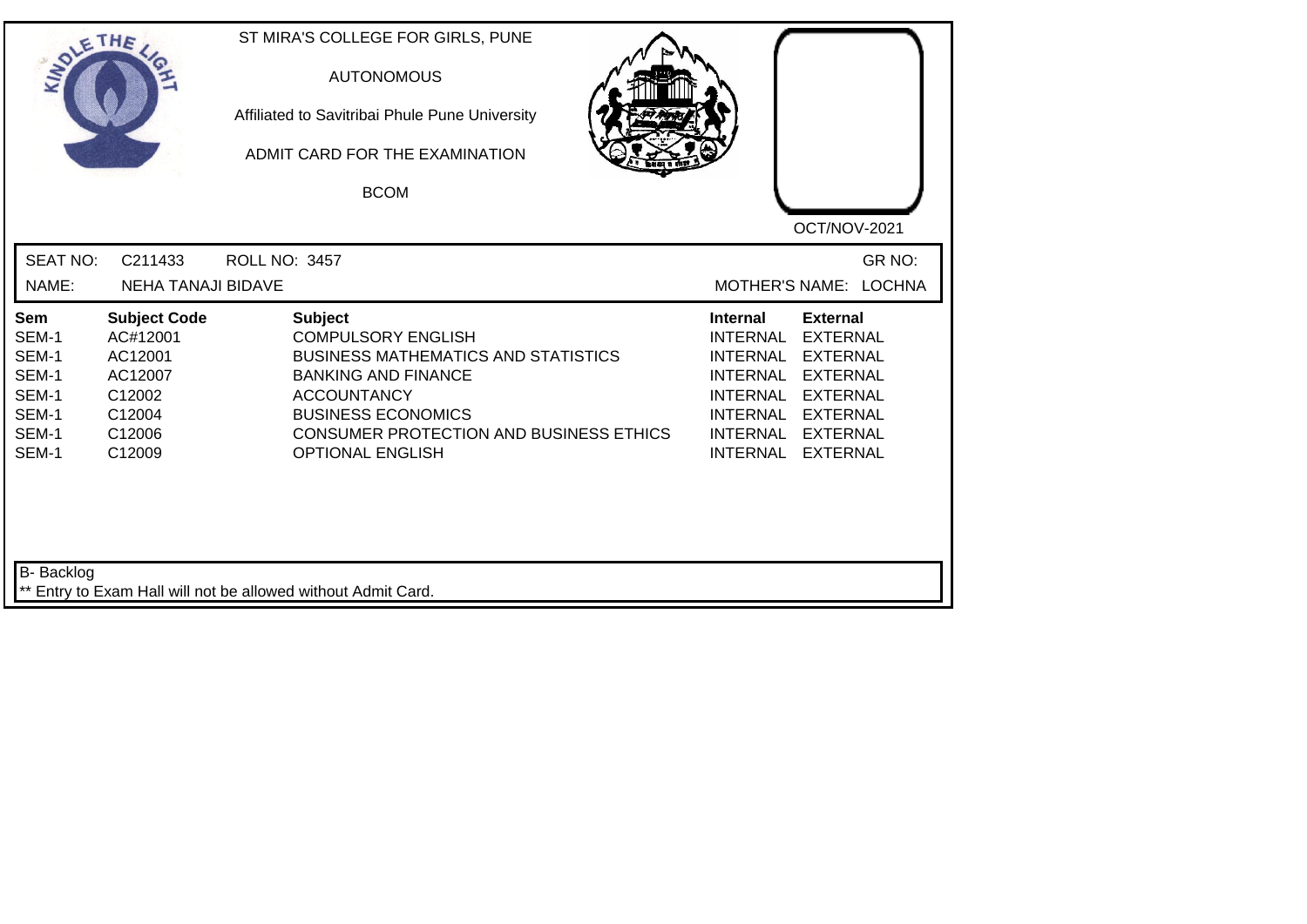| SOLETHE                                                            |                                                                                               | ST MIRA'S COLLEGE FOR GIRLS, PUNE<br><b>AUTONOMOUS</b><br>Affiliated to Savitribai Phule Pune University<br>ADMIT CARD FOR THE EXAMINATION<br><b>BCOM</b>                                                                                               |                                                                                                                                                                                                                                                                                                |
|--------------------------------------------------------------------|-----------------------------------------------------------------------------------------------|---------------------------------------------------------------------------------------------------------------------------------------------------------------------------------------------------------------------------------------------------------|------------------------------------------------------------------------------------------------------------------------------------------------------------------------------------------------------------------------------------------------------------------------------------------------|
| <b>SEAT NO:</b><br>NAME:                                           | C211210<br><b>LANGUILU KAMEI</b>                                                              | <b>ROLL NO: 3458</b>                                                                                                                                                                                                                                    | OCT/NOV-2021<br>GR NO:<br>MOTHER'S NAME: KAMCHUNGLIU                                                                                                                                                                                                                                           |
| Sem<br>SEM-1<br>SEM-1<br>SEM-1<br>SEM-1<br>SEM-1<br>SEM-1<br>SEM-1 | <b>Subject Code</b><br>AC#12001<br>AC12001<br>AC12007<br>C12002<br>C12004<br>C12006<br>C12009 | <b>Subject</b><br><b>COMPULSORY ENGLISH</b><br><b>BUSINESS MATHEMATICS AND STATISTICS</b><br><b>BANKING AND FINANCE</b><br><b>ACCOUNTANCY</b><br><b>BUSINESS ECONOMICS</b><br><b>CONSUMER PROTECTION AND BUSINESS ETHICS</b><br><b>OPTIONAL ENGLISH</b> | Internal<br><b>External</b><br><b>INTERNAL</b><br><b>EXTERNAL</b><br><b>EXTERNAL</b><br>INTERNAL<br><b>INTERNAL</b><br><b>EXTERNAL</b><br><b>INTERNAL</b><br><b>EXTERNAL</b><br><b>INTERNAL</b><br><b>EXTERNAL</b><br><b>INTERNAL</b><br><b>EXTERNAL</b><br><b>INTERNAL</b><br><b>EXTERNAL</b> |
| <b>B-</b> Backlog                                                  |                                                                                               | ** Entry to Exam Hall will not be allowed without Admit Card.                                                                                                                                                                                           |                                                                                                                                                                                                                                                                                                |

┛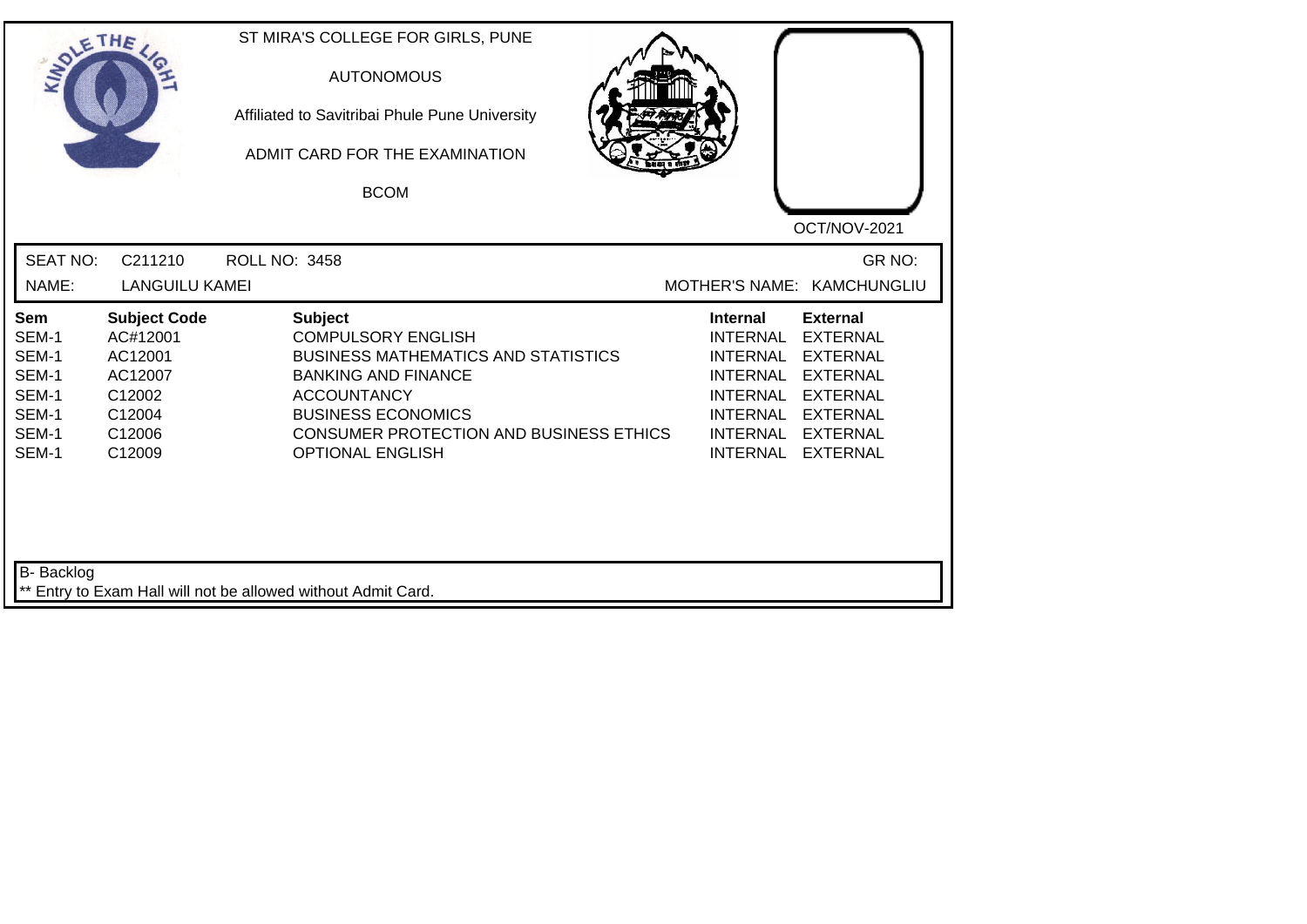| SOLETHE ,                                                          |                                                                                               | ST MIRA'S COLLEGE FOR GIRLS, PUNE<br><b>AUTONOMOUS</b><br>Affiliated to Savitribai Phule Pune University<br>ADMIT CARD FOR THE EXAMINATION<br><b>BCOM</b>                                                                                                   |                                                                                                                                                                                                                                                           |
|--------------------------------------------------------------------|-----------------------------------------------------------------------------------------------|-------------------------------------------------------------------------------------------------------------------------------------------------------------------------------------------------------------------------------------------------------------|-----------------------------------------------------------------------------------------------------------------------------------------------------------------------------------------------------------------------------------------------------------|
| <b>SEAT NO:</b><br>NAME:                                           | C211313                                                                                       | <b>ROLL NO: 3459</b><br><b>VAISHNAVI RAMDAS NIMBALKAR</b>                                                                                                                                                                                                   | OCT/NOV-2021<br>GR NO:<br>MOTHER'S NAME: UJWALA                                                                                                                                                                                                           |
| Sem<br>SEM-1<br>SEM-1<br>SEM-1<br>SEM-1<br>SEM-1<br>SEM-1<br>SEM-1 | <b>Subject Code</b><br>AC#12001<br>AC12001<br>AC12008<br>C12002<br>C12004<br>C12006<br>C12009 | <b>Subject</b><br><b>COMPULSORY ENGLISH</b><br><b>BUSINESS MATHEMATICS AND STATISTICS</b><br><b>BUSINESS ADMINISTRATION</b><br><b>ACCOUNTANCY</b><br><b>BUSINESS ECONOMICS</b><br><b>CONSUMER PROTECTION AND BUSINESS ETHICS</b><br><b>OPTIONAL ENGLISH</b> | <b>External</b><br><b>Internal</b><br><b>EXTERNAL</b><br><b>INTERNAL</b><br>INTERNAL EXTERNAL<br><b>INTERNAL</b><br><b>EXTERNAL</b><br>INTERNAL EXTERNAL<br><b>INTERNAL</b><br><b>EXTERNAL</b><br>INTERNAL EXTERNAL<br><b>INTERNAL</b><br><b>EXTERNAL</b> |
| B- Backlog                                                         |                                                                                               | ** Entry to Exam Hall will not be allowed without Admit Card.                                                                                                                                                                                               |                                                                                                                                                                                                                                                           |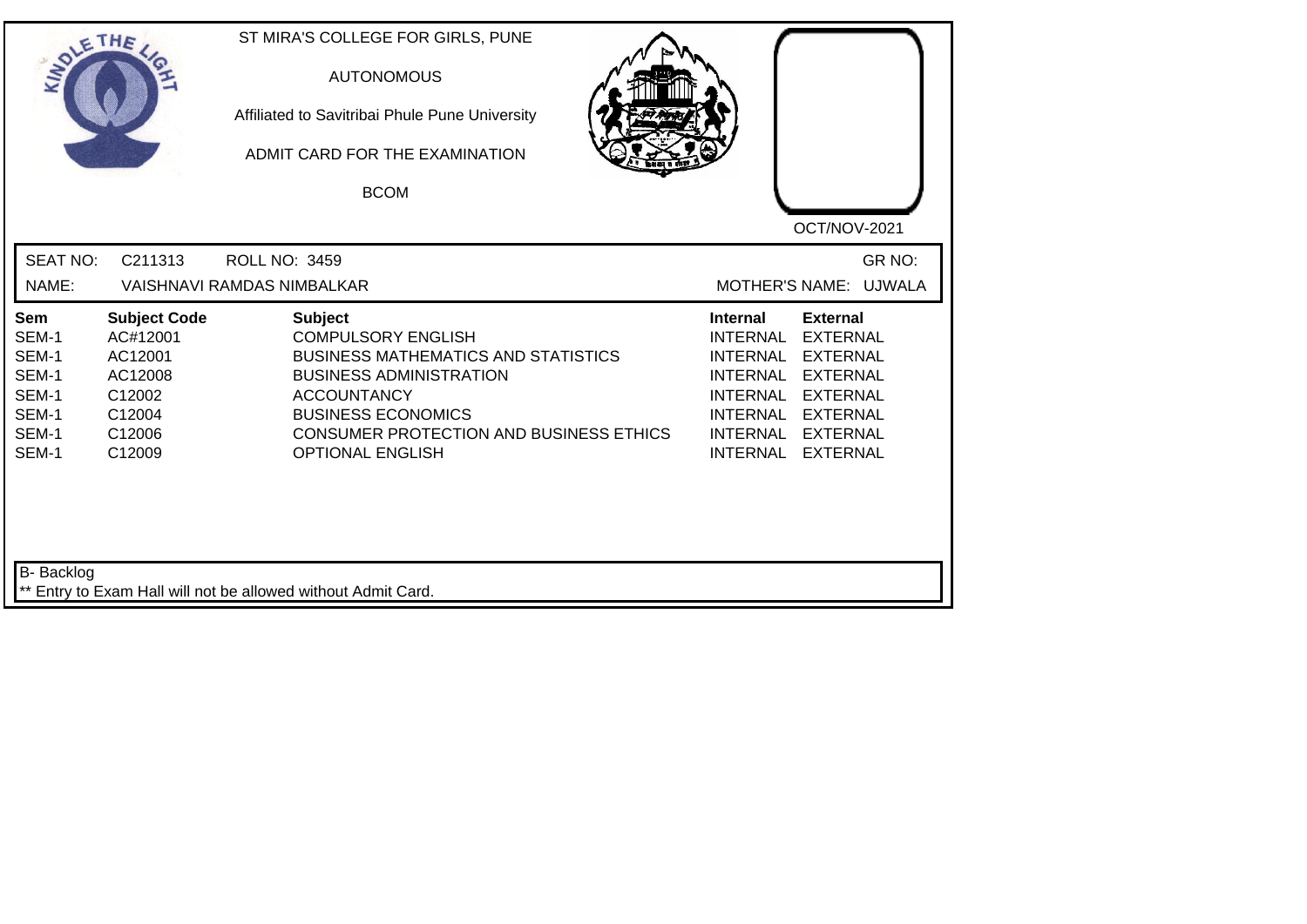|                                                                                  | ETHE                                                                                          | ST MIRA'S COLLEGE FOR GIRLS, PUNE<br><b>AUTONOMOUS</b><br>Affiliated to Savitribai Phule Pune University<br>ADMIT CARD FOR THE EXAMINATION<br><b>BCOM</b>                                                                                         | OCT/NOV-2021                                                                                                                                                                                                                                              |
|----------------------------------------------------------------------------------|-----------------------------------------------------------------------------------------------|---------------------------------------------------------------------------------------------------------------------------------------------------------------------------------------------------------------------------------------------------|-----------------------------------------------------------------------------------------------------------------------------------------------------------------------------------------------------------------------------------------------------------|
| <b>SEAT NO:</b><br>NAME:                                                         | C211302                                                                                       | <b>ROLL NO: 3460</b><br>LONKAR PRATIKSHA SANTOSH                                                                                                                                                                                                  | GR NO:<br>MOTHER'S NAME: JAYA                                                                                                                                                                                                                             |
| Sem<br>SEM-1<br>SEM-1<br>SEM-1<br>SEM-1<br>SEM-1<br>SEM-1<br>SEM-1<br>B- Backlog | <b>Subject Code</b><br>AC#12001<br>AC12001<br>AC12008<br>C12002<br>C12004<br>C12006<br>C12007 | <b>Subject</b><br><b>COMPULSORY ENGLISH</b><br><b>BUSINESS MATHEMATICS AND STATISTICS</b><br><b>BUSINESS ADMINISTRATION</b><br><b>ACCOUNTANCY</b><br><b>BUSINESS ECONOMICS</b><br>CONSUMER PROTECTION AND BUSINESS ETHICS<br><b>HINDI GENERAL</b> | <b>External</b><br><b>Internal</b><br><b>EXTERNAL</b><br><b>INTERNAL</b><br><b>INTERNAL</b><br><b>EXTERNAL</b><br>INTERNAL EXTERNAL<br>INTERNAL EXTERNAL<br><b>INTERNAL</b><br><b>EXTERNAL</b><br>INTERNAL EXTERNAL<br><b>INTERNAL</b><br><b>EXTERNAL</b> |
|                                                                                  |                                                                                               | ** Entry to Exam Hall will not be allowed without Admit Card.                                                                                                                                                                                     |                                                                                                                                                                                                                                                           |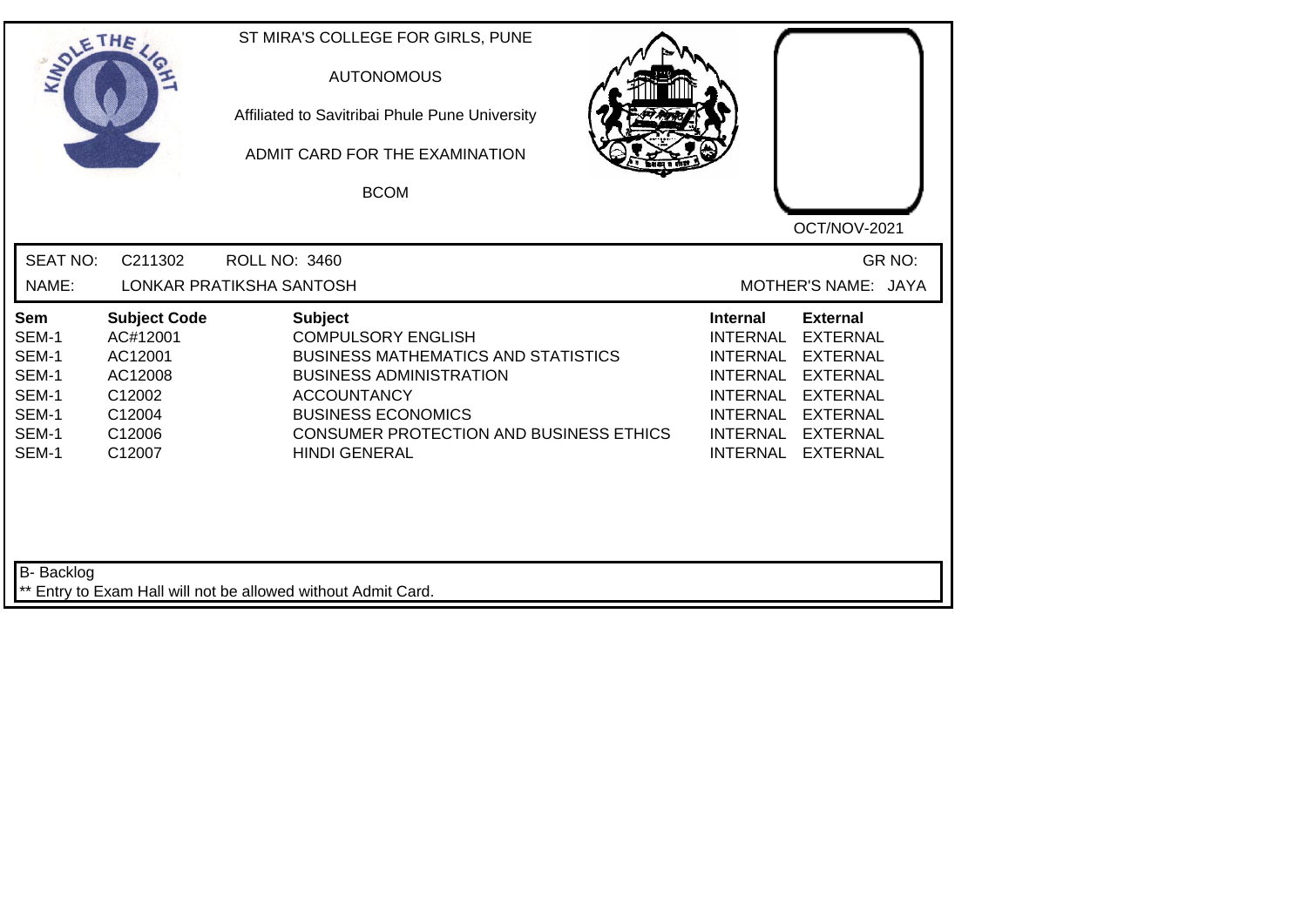| SOLE THE                                                           |                                                                                               | ST MIRA'S COLLEGE FOR GIRLS, PUNE<br><b>AUTONOMOUS</b><br>Affiliated to Savitribai Phule Pune University<br>ADMIT CARD FOR THE EXAMINATION<br><b>BCOM</b>                                                                                                  | OCT/NOV-2021                                                                                                                                                                                                                                                                                |
|--------------------------------------------------------------------|-----------------------------------------------------------------------------------------------|------------------------------------------------------------------------------------------------------------------------------------------------------------------------------------------------------------------------------------------------------------|---------------------------------------------------------------------------------------------------------------------------------------------------------------------------------------------------------------------------------------------------------------------------------------------|
| <b>SEAT NO:</b>                                                    | C211384                                                                                       | ROLL NO: 3461                                                                                                                                                                                                                                              | GR NO:                                                                                                                                                                                                                                                                                      |
| NAME:                                                              | SHAIKH SHAHIN AMZAD                                                                           |                                                                                                                                                                                                                                                            | MOTHER'S NAME: HASINA                                                                                                                                                                                                                                                                       |
| Sem<br>SEM-1<br>SEM-1<br>SEM-1<br>SEM-1<br>SEM-1<br>SEM-1<br>SEM-1 | <b>Subject Code</b><br>AC#12001<br>AC12001<br>AC12009<br>C12002<br>C12004<br>C12006<br>C12007 | <b>Subject</b><br><b>COMPULSORY ENGLISH</b><br><b>BUSINESS MATHEMATICS AND STATISTICS</b><br><b>BUSINESS ENTREPRENEURSHIP</b><br><b>ACCOUNTANCY</b><br><b>BUSINESS ECONOMICS</b><br><b>CONSUMER PROTECTION AND BUSINESS ETHICS</b><br><b>HINDI GENERAL</b> | <b>External</b><br><b>Internal</b><br><b>INTERNAL</b><br><b>EXTERNAL</b><br><b>INTERNAL</b><br><b>EXTERNAL</b><br><b>INTERNAL</b><br><b>EXTERNAL</b><br><b>INTERNAL</b><br><b>EXTERNAL</b><br>INTERNAL EXTERNAL<br><b>INTERNAL</b><br><b>EXTERNAL</b><br><b>INTERNAL</b><br><b>EXTERNAL</b> |
| <b>B-</b> Backlog                                                  |                                                                                               | ** Entry to Exam Hall will not be allowed without Admit Card.                                                                                                                                                                                              |                                                                                                                                                                                                                                                                                             |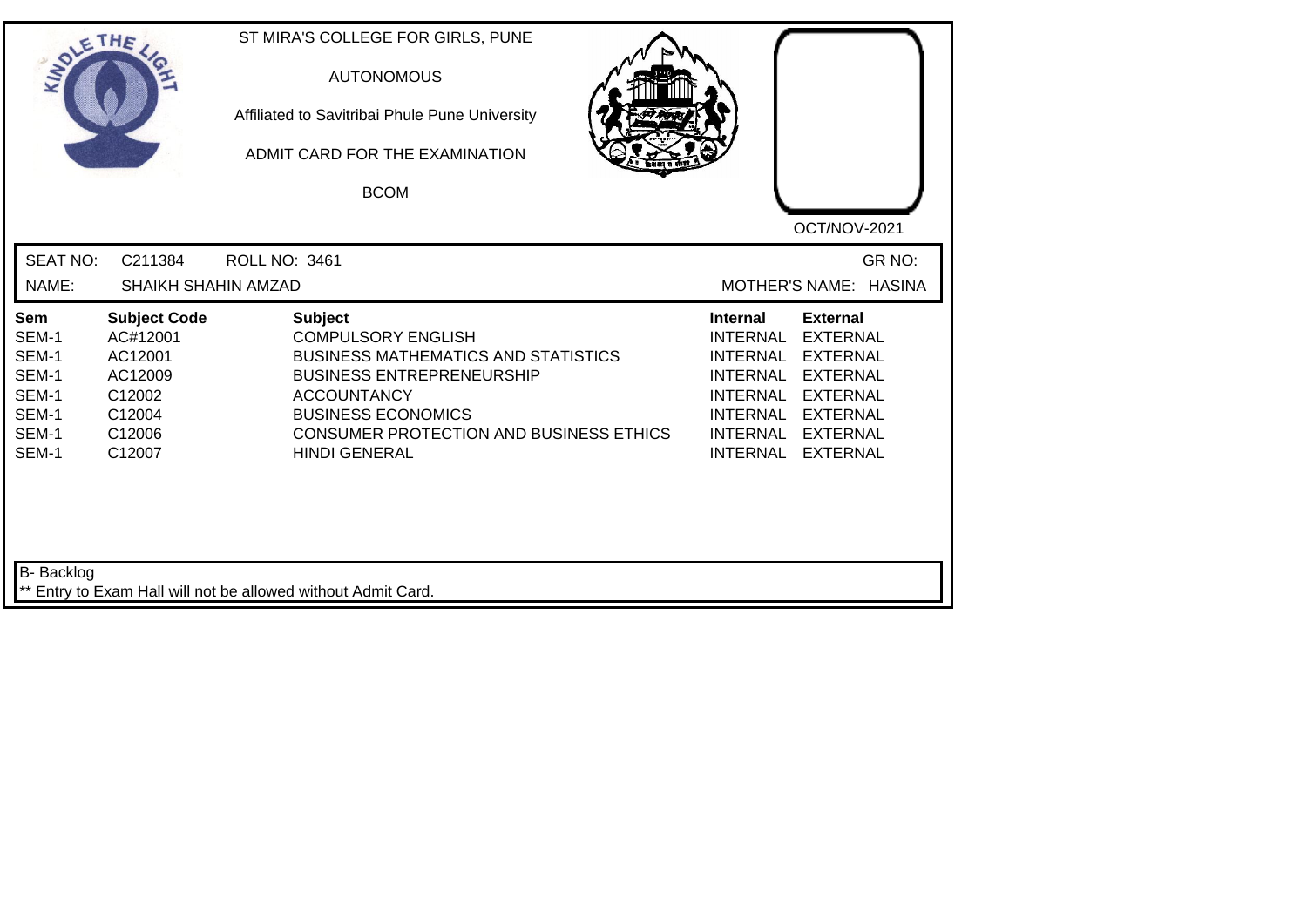| SOLETHE                                                            |                                                                                               | ST MIRA'S COLLEGE FOR GIRLS, PUNE<br><b>AUTONOMOUS</b><br>Affiliated to Savitribai Phule Pune University<br>ADMIT CARD FOR THE EXAMINATION<br><b>BCOM</b>                                                                                        | OCT/NOV-2021                                                                                                                                                                                                                                                                                          |
|--------------------------------------------------------------------|-----------------------------------------------------------------------------------------------|--------------------------------------------------------------------------------------------------------------------------------------------------------------------------------------------------------------------------------------------------|-------------------------------------------------------------------------------------------------------------------------------------------------------------------------------------------------------------------------------------------------------------------------------------------------------|
| <b>SEAT NO:</b><br>NAME:                                           | C211245<br><b>HAJI MARZIA ISMAILE</b>                                                         | ROLL NO: 3462                                                                                                                                                                                                                                    | GR NO:<br><b>MOTHER'S NAME:</b><br>ZAHRA                                                                                                                                                                                                                                                              |
| Sem<br>SEM-1<br>SEM-1<br>SEM-1<br>SEM-1<br>SEM-1<br>SEM-1<br>SEM-1 | <b>Subject Code</b><br>AC#12001<br>AC12001<br>AC12007<br>C12002<br>C12004<br>C12006<br>C12009 | <b>Subject</b><br><b>COMPULSORY ENGLISH</b><br><b>BUSINESS MATHEMATICS AND STATISTICS</b><br><b>BANKING AND FINANCE</b><br><b>ACCOUNTANCY</b><br><b>BUSINESS ECONOMICS</b><br>CONSUMER PROTECTION AND BUSINESS ETHICS<br><b>OPTIONAL ENGLISH</b> | <b>External</b><br><b>Internal</b><br><b>INTERNAL</b><br><b>EXTERNAL</b><br><b>INTERNAL</b><br><b>EXTERNAL</b><br><b>INTERNAL</b><br><b>EXTERNAL</b><br><b>INTERNAL</b><br><b>EXTERNAL</b><br><b>INTERNAL</b><br><b>EXTERNAL</b><br>INTERNAL<br><b>EXTERNAL</b><br><b>INTERNAL</b><br><b>EXTERNAL</b> |
| B- Backlog                                                         |                                                                                               | ** Entry to Exam Hall will not be allowed without Admit Card.                                                                                                                                                                                    |                                                                                                                                                                                                                                                                                                       |

┛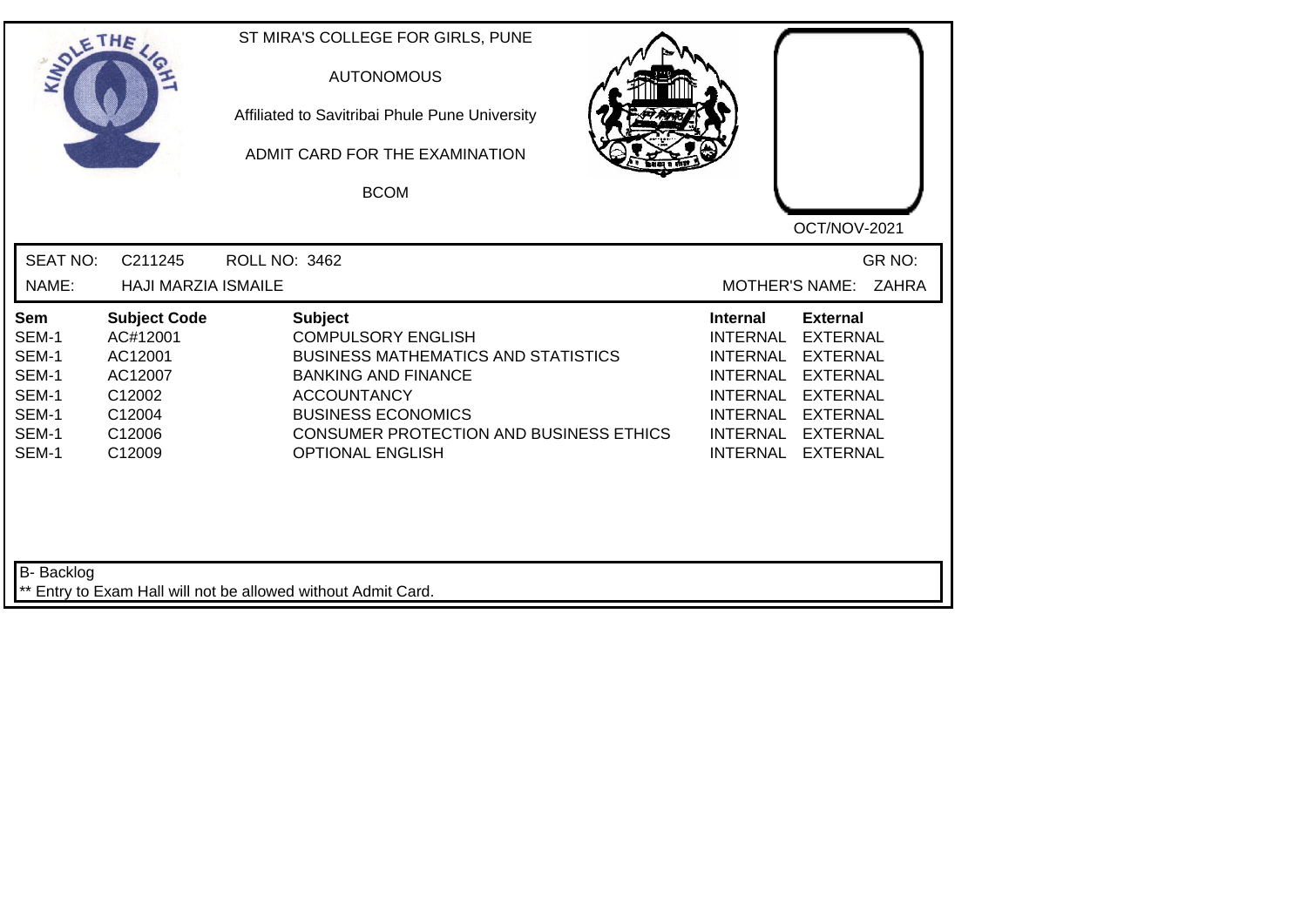| SOLE THE                                                                  |                                                                                               | ST MIRA'S COLLEGE FOR GIRLS, PUNE<br><b>AUTONOMOUS</b><br>Affiliated to Savitribai Phule Pune University<br>ADMIT CARD FOR THE EXAMINATION<br><b>BCOM</b>                                                                                                     | OCT/NOV-2021                                                                                                                                                                                                                                                                                                 |
|---------------------------------------------------------------------------|-----------------------------------------------------------------------------------------------|---------------------------------------------------------------------------------------------------------------------------------------------------------------------------------------------------------------------------------------------------------------|--------------------------------------------------------------------------------------------------------------------------------------------------------------------------------------------------------------------------------------------------------------------------------------------------------------|
| <b>SEAT NO:</b><br>NAME:                                                  | C211348                                                                                       | ROLL NO: 3463<br>LOHAKARE SAMEEKSHA RAJU                                                                                                                                                                                                                      | GR NO:<br>MOTHER'S NAME: MADHURI                                                                                                                                                                                                                                                                             |
| <b>Sem</b><br>SEM-1<br>SEM-1<br>SEM-1<br>SEM-1<br>SEM-1<br>SEM-1<br>SEM-1 | <b>Subject Code</b><br>AC#12001<br>AC12001<br>AC12009<br>C12002<br>C12004<br>C12006<br>C12009 | <b>Subject</b><br><b>COMPULSORY ENGLISH</b><br><b>BUSINESS MATHEMATICS AND STATISTICS</b><br><b>BUSINESS ENTREPRENEURSHIP</b><br><b>ACCOUNTANCY</b><br><b>BUSINESS ECONOMICS</b><br><b>CONSUMER PROTECTION AND BUSINESS ETHICS</b><br><b>OPTIONAL ENGLISH</b> | <b>Internal</b><br><b>External</b><br><b>INTERNAL</b><br><b>EXTERNAL</b><br><b>INTERNAL</b><br><b>EXTERNAL</b><br><b>INTERNAL</b><br><b>EXTERNAL</b><br><b>INTERNAL</b><br><b>EXTERNAL</b><br><b>INTERNAL</b><br><b>EXTERNAL</b><br><b>INTERNAL</b><br><b>EXTERNAL</b><br><b>INTERNAL</b><br><b>EXTERNAL</b> |
| B- Backlog                                                                |                                                                                               | ** Entry to Exam Hall will not be allowed without Admit Card.                                                                                                                                                                                                 |                                                                                                                                                                                                                                                                                                              |

┙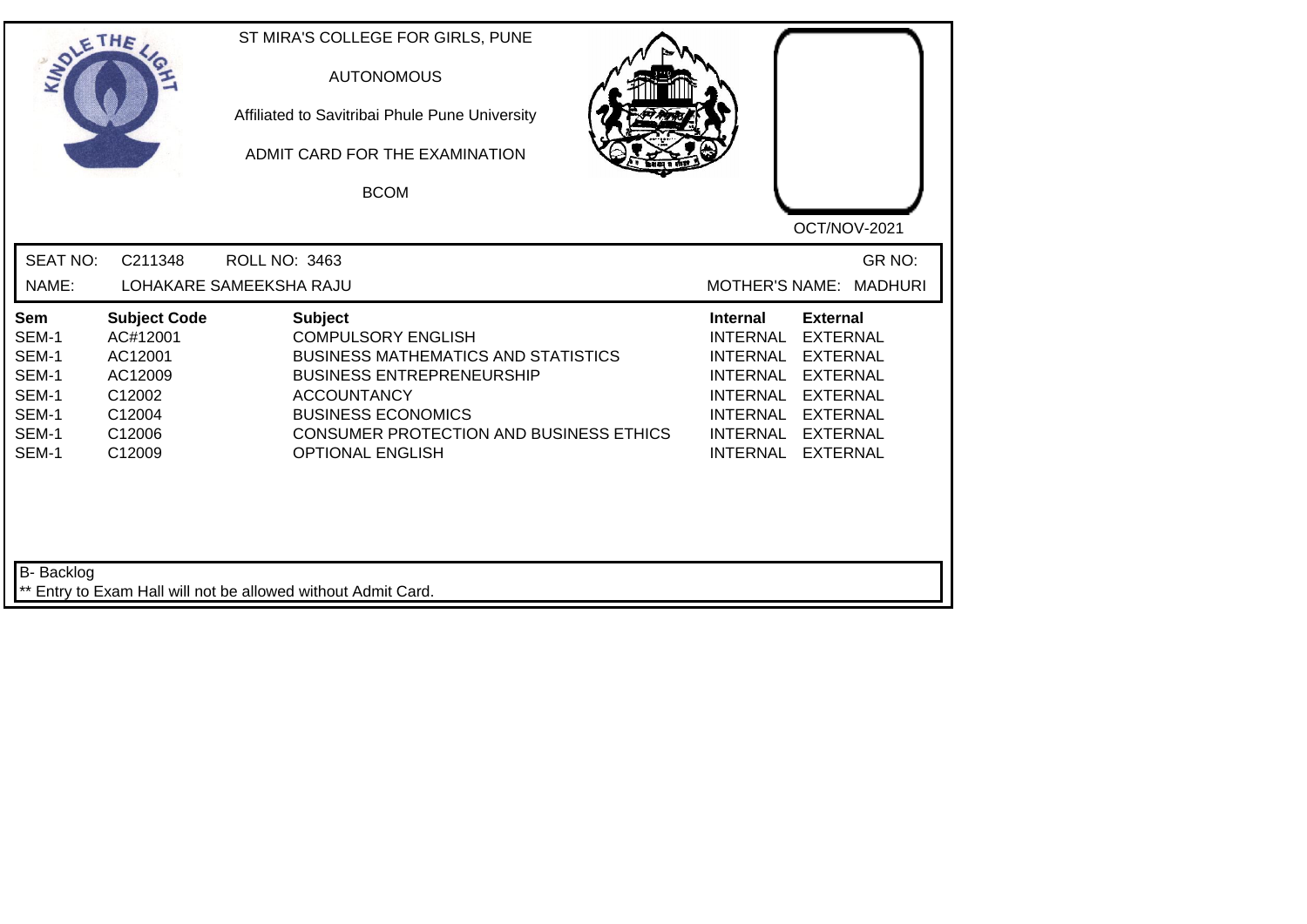| SOLETHE                                                                   |                                                                                               | ST MIRA'S COLLEGE FOR GIRLS, PUNE<br><b>AUTONOMOUS</b><br>Affiliated to Savitribai Phule Pune University<br>ADMIT CARD FOR THE EXAMINATION<br><b>BCOM</b>                                                                                                  | OCT/NOV-2021                                                                                                                                                                                                                                                                                          |
|---------------------------------------------------------------------------|-----------------------------------------------------------------------------------------------|------------------------------------------------------------------------------------------------------------------------------------------------------------------------------------------------------------------------------------------------------------|-------------------------------------------------------------------------------------------------------------------------------------------------------------------------------------------------------------------------------------------------------------------------------------------------------|
| <b>SEAT NO:</b><br>NAME:                                                  | C211449<br><b>JADHAV VEENA KUMAR</b>                                                          | <b>ROLL NO: 3464</b>                                                                                                                                                                                                                                       | GR NO:<br>MOTHER'S NAME: GEETA                                                                                                                                                                                                                                                                        |
| <b>Sem</b><br>SEM-1<br>SEM-1<br>SEM-1<br>SEM-1<br>SEM-1<br>SEM-1<br>SEM-1 | <b>Subject Code</b><br>AC#12001<br>AC12001<br>AC12009<br>C12002<br>C12004<br>C12006<br>C12007 | <b>Subject</b><br><b>COMPULSORY ENGLISH</b><br><b>BUSINESS MATHEMATICS AND STATISTICS</b><br><b>BUSINESS ENTREPRENEURSHIP</b><br><b>ACCOUNTANCY</b><br><b>BUSINESS ECONOMICS</b><br><b>CONSUMER PROTECTION AND BUSINESS ETHICS</b><br><b>HINDI GENERAL</b> | <b>External</b><br>Internal<br><b>INTERNAL</b><br><b>EXTERNAL</b><br><b>EXTERNAL</b><br><b>INTERNAL</b><br><b>EXTERNAL</b><br><b>INTERNAL</b><br><b>INTERNAL</b><br><b>EXTERNAL</b><br><b>INTERNAL</b><br><b>EXTERNAL</b><br><b>INTERNAL</b><br><b>EXTERNAL</b><br><b>INTERNAL</b><br><b>EXTERNAL</b> |
| <b>B-</b> Backlog                                                         |                                                                                               | ** Entry to Exam Hall will not be allowed without Admit Card.                                                                                                                                                                                              |                                                                                                                                                                                                                                                                                                       |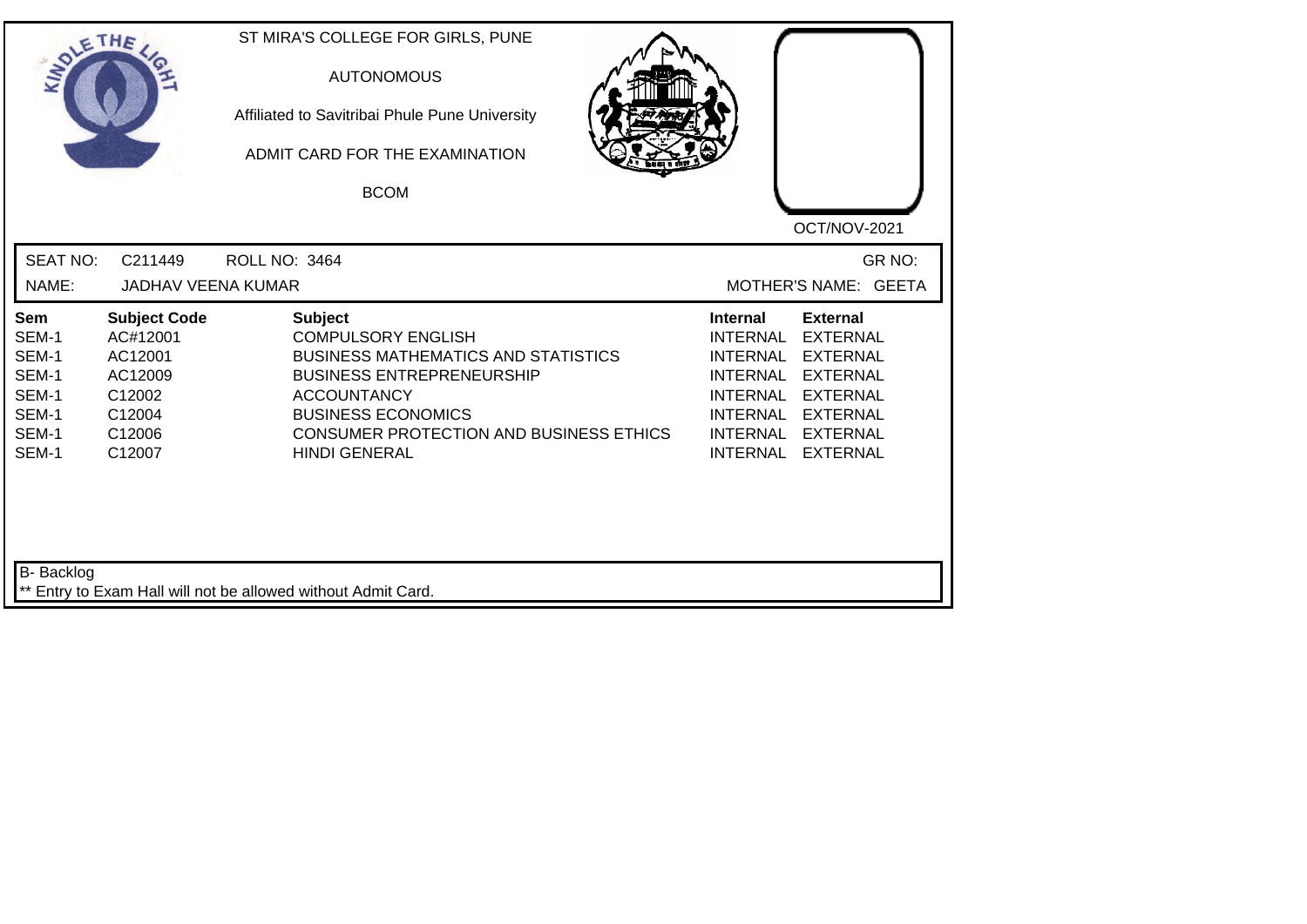| INO'                                                               | ETHE                                                                                          | ST MIRA'S COLLEGE FOR GIRLS, PUNE<br><b>AUTONOMOUS</b><br>Affiliated to Savitribai Phule Pune University<br>ADMIT CARD FOR THE EXAMINATION<br><b>BCOM</b>                                                                                              | OCT/NOV-2021                                                                                                                                                                                                            |
|--------------------------------------------------------------------|-----------------------------------------------------------------------------------------------|--------------------------------------------------------------------------------------------------------------------------------------------------------------------------------------------------------------------------------------------------------|-------------------------------------------------------------------------------------------------------------------------------------------------------------------------------------------------------------------------|
| <b>SEAT NO:</b>                                                    | C211244                                                                                       | <b>ROLL NO: 3465</b>                                                                                                                                                                                                                                   | GR NO:                                                                                                                                                                                                                  |
| NAME:                                                              | <b>DSOUZA MARY CASMIL</b>                                                                     |                                                                                                                                                                                                                                                        | LUDVEENA<br><b>MOTHER'S NAME:</b>                                                                                                                                                                                       |
| Sem<br>SEM-1<br>SEM-1<br>SEM-1<br>SEM-1<br>SEM-1<br>SEM-1<br>SEM-1 | <b>Subject Code</b><br>AC#12001<br>AC12001<br>AC12009<br>C12002<br>C12004<br>C12006<br>C12009 | <b>Subject</b><br><b>COMPULSORY ENGLISH</b><br><b>BUSINESS MATHEMATICS AND STATISTICS</b><br><b>BUSINESS ENTREPRENEURSHIP</b><br><b>ACCOUNTANCY</b><br><b>BUSINESS ECONOMICS</b><br>CONSUMER PROTECTION AND BUSINESS ETHICS<br><b>OPTIONAL ENGLISH</b> | <b>External</b><br><b>Internal</b><br><b>EXTERNAL</b><br><b>INTERNAL</b><br>INTERNAL EXTERNAL<br>INTERNAL EXTERNAL<br>INTERNAL EXTERNAL<br><b>INTERNAL</b><br><b>EXTERNAL</b><br>INTERNAL EXTERNAL<br>INTERNAL EXTERNAL |
| B- Backlog                                                         |                                                                                               | ** Entry to Exam Hall will not be allowed without Admit Card.                                                                                                                                                                                          |                                                                                                                                                                                                                         |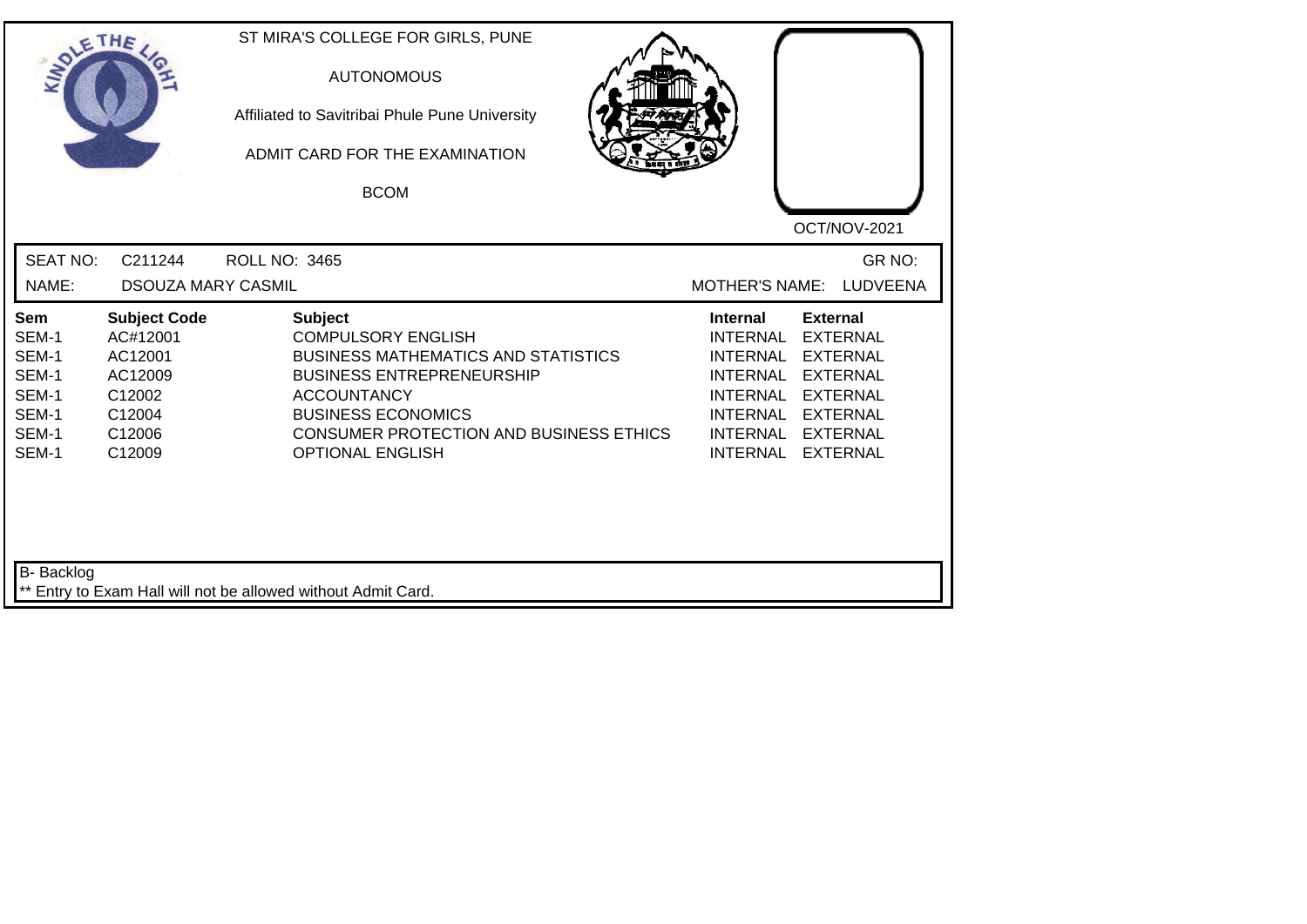| SOLE THE                                                           |                                                                                               | ST MIRA'S COLLEGE FOR GIRLS, PUNE<br><b>AUTONOMOUS</b><br>Affiliated to Savitribai Phule Pune University<br>ADMIT CARD FOR THE EXAMINATION<br><b>BCOM</b>                                                                                                     | OCT/NOV-2021                                                                                                                                                                                                                                                                                |
|--------------------------------------------------------------------|-----------------------------------------------------------------------------------------------|---------------------------------------------------------------------------------------------------------------------------------------------------------------------------------------------------------------------------------------------------------------|---------------------------------------------------------------------------------------------------------------------------------------------------------------------------------------------------------------------------------------------------------------------------------------------|
| <b>SEAT NO:</b><br>NAME:                                           | C211459<br>AKANCHHA YADAV                                                                     | <b>ROLL NO: 3466</b>                                                                                                                                                                                                                                          | GR NO:<br>MOTHER'S NAME: REETA                                                                                                                                                                                                                                                              |
| Sem<br>SEM-1<br>SEM-1<br>SEM-1<br>SEM-1<br>SEM-1<br>SEM-1<br>SEM-1 | <b>Subject Code</b><br>AC#12001<br>AC12001<br>AC12009<br>C12002<br>C12004<br>C12006<br>C12009 | <b>Subject</b><br><b>COMPULSORY ENGLISH</b><br><b>BUSINESS MATHEMATICS AND STATISTICS</b><br><b>BUSINESS ENTREPRENEURSHIP</b><br><b>ACCOUNTANCY</b><br><b>BUSINESS ECONOMICS</b><br><b>CONSUMER PROTECTION AND BUSINESS ETHICS</b><br><b>OPTIONAL ENGLISH</b> | <b>External</b><br><b>Internal</b><br><b>INTERNAL</b><br><b>EXTERNAL</b><br><b>EXTERNAL</b><br><b>INTERNAL</b><br><b>EXTERNAL</b><br><b>INTERNAL</b><br><b>INTERNAL</b><br><b>EXTERNAL</b><br>INTERNAL EXTERNAL<br><b>INTERNAL</b><br><b>EXTERNAL</b><br><b>INTERNAL</b><br><b>EXTERNAL</b> |
| <b>B-</b> Backlog                                                  |                                                                                               | ** Entry to Exam Hall will not be allowed without Admit Card.                                                                                                                                                                                                 |                                                                                                                                                                                                                                                                                             |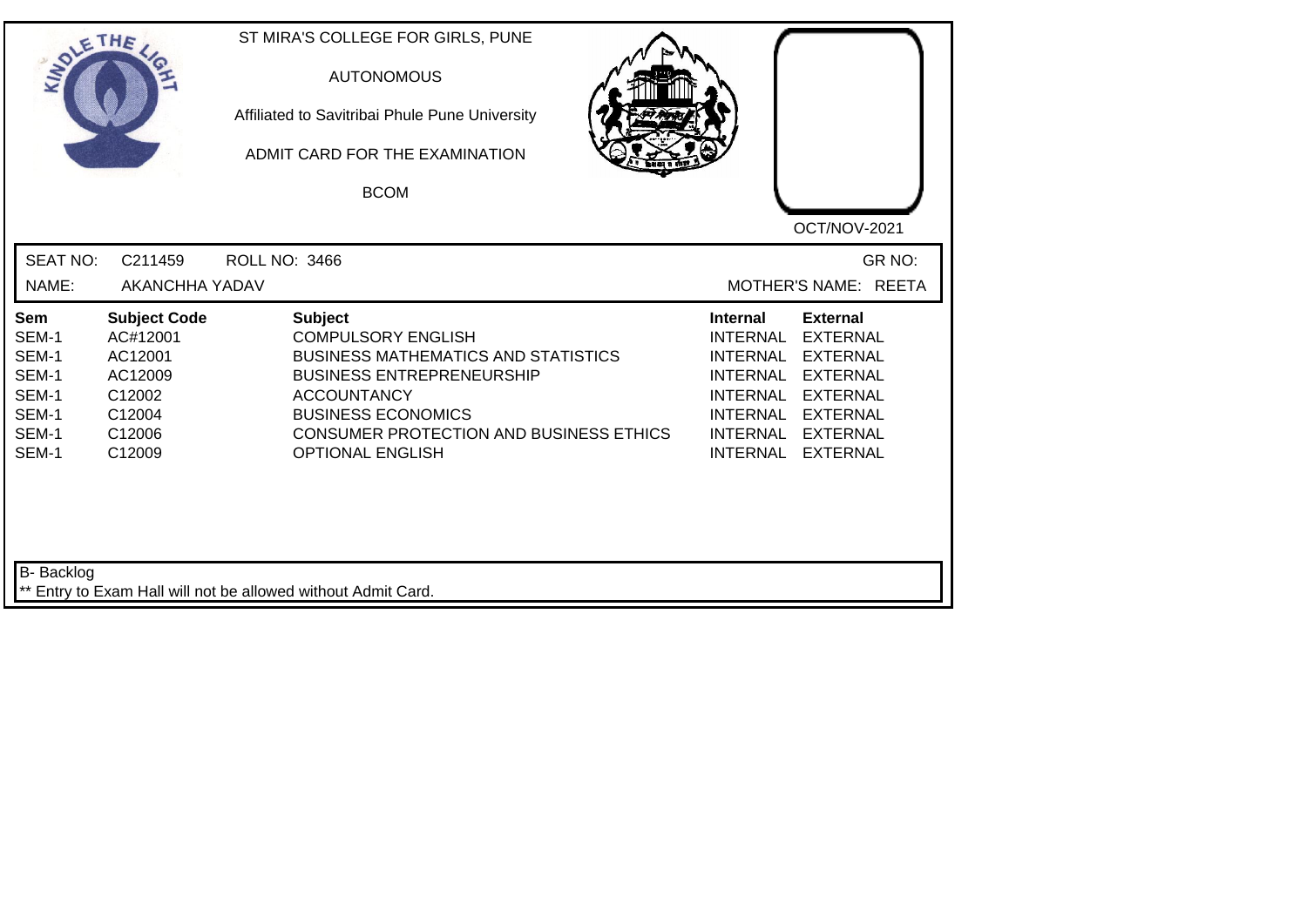| SOLE THE                                                           |                                                                                               | ST MIRA'S COLLEGE FOR GIRLS, PUNE<br><b>AUTONOMOUS</b><br>Affiliated to Savitribai Phule Pune University<br>ADMIT CARD FOR THE EXAMINATION<br><b>BCOM</b>                                                                                                   | OCT/NOV-2021                                                                                                                                                                                                                                                                                                 |
|--------------------------------------------------------------------|-----------------------------------------------------------------------------------------------|-------------------------------------------------------------------------------------------------------------------------------------------------------------------------------------------------------------------------------------------------------------|--------------------------------------------------------------------------------------------------------------------------------------------------------------------------------------------------------------------------------------------------------------------------------------------------------------|
| <b>SEAT NO:</b><br>NAME:                                           | C211122<br><b>SIMRAN ANAND</b>                                                                | <b>ROLL NO: 3468</b>                                                                                                                                                                                                                                        | GR NO:<br>MOTHER'S NAME: KANTI                                                                                                                                                                                                                                                                               |
| Sem<br>SEM-1<br>SEM-1<br>SEM-1<br>SEM-1<br>SEM-1<br>SEM-1<br>SEM-1 | <b>Subject Code</b><br>AC#12001<br>AC12001<br>AC12008<br>C12002<br>C12004<br>C12006<br>C12009 | <b>Subject</b><br><b>COMPULSORY ENGLISH</b><br><b>BUSINESS MATHEMATICS AND STATISTICS</b><br><b>BUSINESS ADMINISTRATION</b><br><b>ACCOUNTANCY</b><br><b>BUSINESS ECONOMICS</b><br><b>CONSUMER PROTECTION AND BUSINESS ETHICS</b><br><b>OPTIONAL ENGLISH</b> | <b>External</b><br><b>Internal</b><br><b>INTERNAL</b><br><b>EXTERNAL</b><br><b>INTERNAL</b><br><b>EXTERNAL</b><br><b>EXTERNAL</b><br><b>INTERNAL</b><br><b>INTERNAL</b><br><b>EXTERNAL</b><br><b>INTERNAL</b><br><b>EXTERNAL</b><br><b>INTERNAL</b><br><b>EXTERNAL</b><br><b>INTERNAL</b><br><b>EXTERNAL</b> |
| <b>B-</b> Backlog                                                  |                                                                                               | ** Entry to Exam Hall will not be allowed without Admit Card.                                                                                                                                                                                               |                                                                                                                                                                                                                                                                                                              |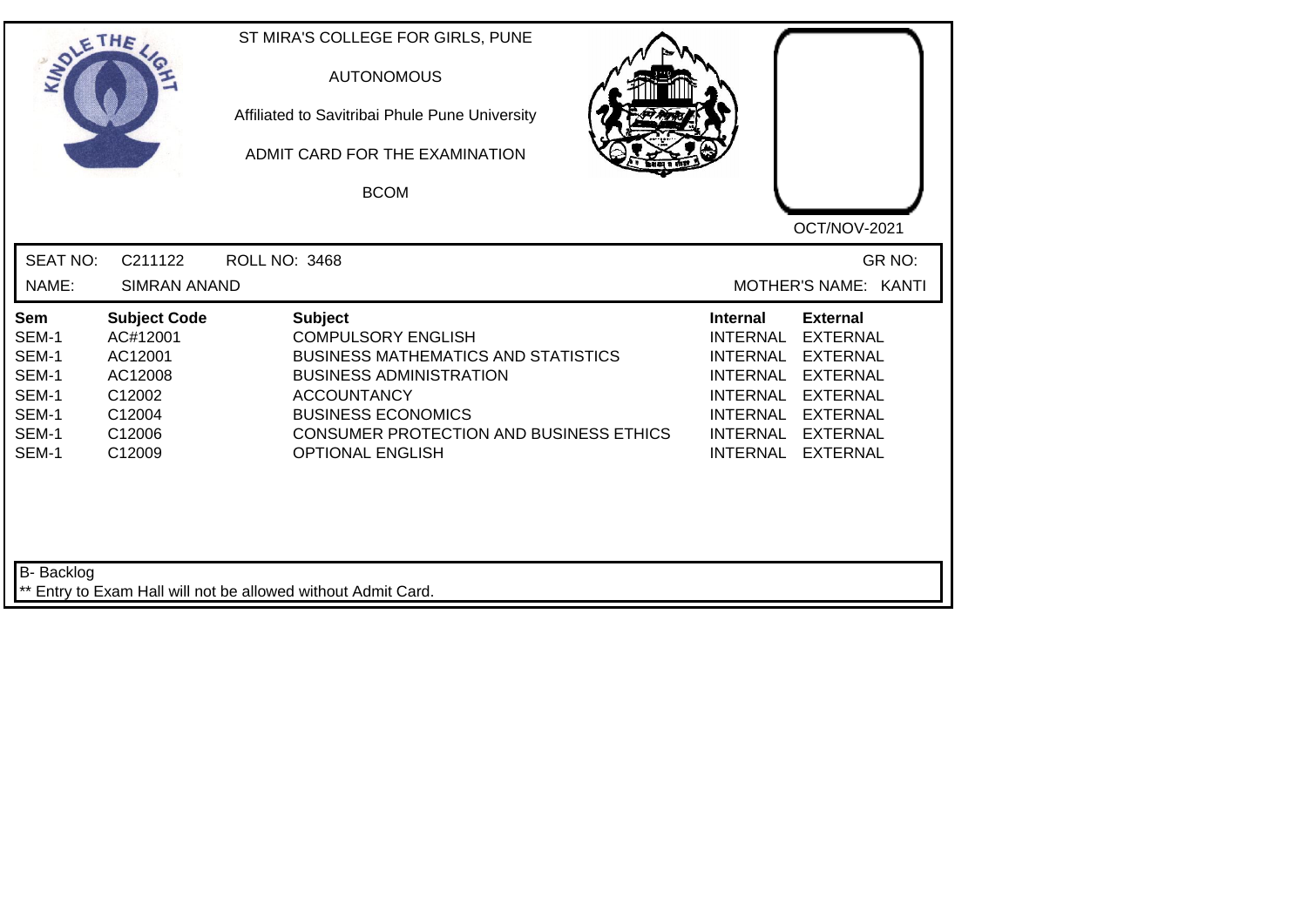| SOLE THE                                                                  |                                                                                               | ST MIRA'S COLLEGE FOR GIRLS, PUNE<br><b>AUTONOMOUS</b><br>Affiliated to Savitribai Phule Pune University<br>ADMIT CARD FOR THE EXAMINATION<br><b>BCOM</b>                                                                                                    | OCT/NOV-2021                                                                                                                                                                                                                                                                                          |
|---------------------------------------------------------------------------|-----------------------------------------------------------------------------------------------|--------------------------------------------------------------------------------------------------------------------------------------------------------------------------------------------------------------------------------------------------------------|-------------------------------------------------------------------------------------------------------------------------------------------------------------------------------------------------------------------------------------------------------------------------------------------------------|
| <b>SEAT NO:</b><br>NAME:                                                  | C211158                                                                                       | ROLL NO: 3469<br>SHREYA DEVIDAS BHINTADE                                                                                                                                                                                                                     | GR NO:<br>MOTHER'S NAME: VIJAYA                                                                                                                                                                                                                                                                       |
| <b>Sem</b><br>SEM-1<br>SEM-1<br>SEM-1<br>SEM-1<br>SEM-1<br>SEM-1<br>SEM-1 | <b>Subject Code</b><br>AC#12001<br>AC12001<br>AC12009<br>C12002<br>C12004<br>C12006<br>C12008 | <b>Subject</b><br><b>COMPULSORY ENGLISH</b><br><b>BUSINESS MATHEMATICS AND STATISTICS</b><br><b>BUSINESS ENTREPRENEURSHIP</b><br><b>ACCOUNTANCY</b><br><b>BUSINESS ECONOMICS</b><br><b>CONSUMER PROTECTION AND BUSINESS ETHICS</b><br><b>MARATHI GENERAL</b> | <b>External</b><br>Internal<br><b>INTERNAL</b><br><b>EXTERNAL</b><br><b>EXTERNAL</b><br><b>INTERNAL</b><br><b>INTERNAL</b><br><b>EXTERNAL</b><br><b>INTERNAL</b><br><b>EXTERNAL</b><br><b>INTERNAL</b><br><b>EXTERNAL</b><br><b>INTERNAL</b><br><b>EXTERNAL</b><br><b>INTERNAL</b><br><b>EXTERNAL</b> |
| B- Backlog                                                                |                                                                                               | ** Entry to Exam Hall will not be allowed without Admit Card.                                                                                                                                                                                                |                                                                                                                                                                                                                                                                                                       |

┙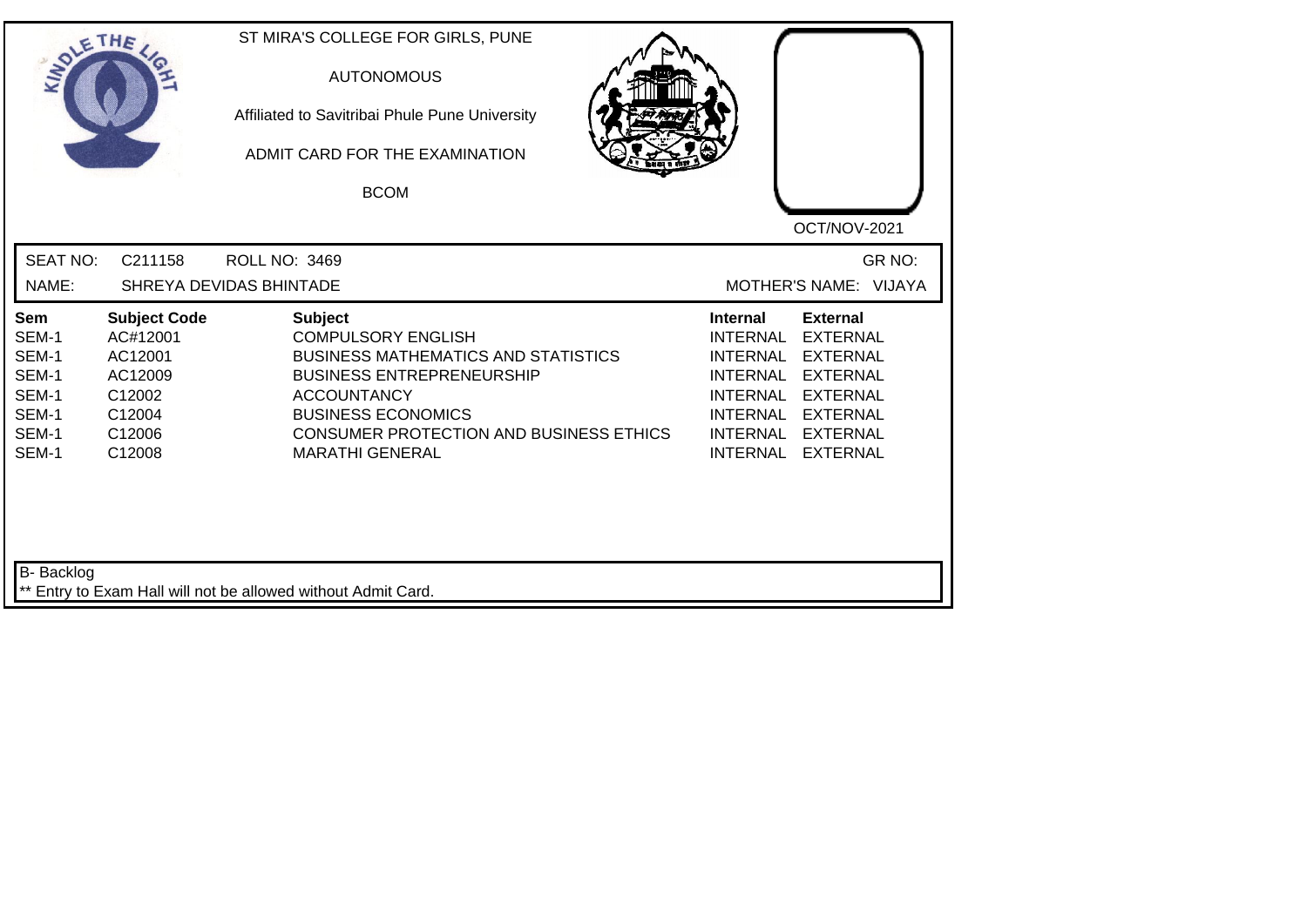| SOLE THE                                                                  |                                                                                               | ST MIRA'S COLLEGE FOR GIRLS, PUNE<br><b>AUTONOMOUS</b><br>Affiliated to Savitribai Phule Pune University<br>ADMIT CARD FOR THE EXAMINATION<br><b>BCOM</b>                                                                                                     | OCT/NOV-2021                                                                                                                                                                                                                                                                                                 |
|---------------------------------------------------------------------------|-----------------------------------------------------------------------------------------------|---------------------------------------------------------------------------------------------------------------------------------------------------------------------------------------------------------------------------------------------------------------|--------------------------------------------------------------------------------------------------------------------------------------------------------------------------------------------------------------------------------------------------------------------------------------------------------------|
| <b>SEAT NO:</b><br>NAME:                                                  | C211103<br><b>JINELLE</b>                                                                     | ROLL NO: 3471                                                                                                                                                                                                                                                 | GR NO:<br><b>MOTHER'S NAME:</b>                                                                                                                                                                                                                                                                              |
| <b>Sem</b><br>SEM-1<br>SEM-1<br>SEM-1<br>SEM-1<br>SEM-1<br>SEM-1<br>SEM-1 | <b>Subject Code</b><br>AC#12001<br>AC12001<br>AC12009<br>C12002<br>C12004<br>C12006<br>C12009 | <b>Subject</b><br><b>COMPULSORY ENGLISH</b><br><b>BUSINESS MATHEMATICS AND STATISTICS</b><br><b>BUSINESS ENTREPRENEURSHIP</b><br><b>ACCOUNTANCY</b><br><b>BUSINESS ECONOMICS</b><br><b>CONSUMER PROTECTION AND BUSINESS ETHICS</b><br><b>OPTIONAL ENGLISH</b> | <b>Internal</b><br><b>External</b><br><b>INTERNAL</b><br><b>EXTERNAL</b><br><b>EXTERNAL</b><br><b>INTERNAL</b><br><b>INTERNAL</b><br><b>EXTERNAL</b><br><b>INTERNAL</b><br><b>EXTERNAL</b><br><b>INTERNAL</b><br><b>EXTERNAL</b><br><b>INTERNAL</b><br><b>EXTERNAL</b><br><b>INTERNAL</b><br><b>EXTERNAL</b> |
| B- Backlog                                                                |                                                                                               | ** Entry to Exam Hall will not be allowed without Admit Card.                                                                                                                                                                                                 |                                                                                                                                                                                                                                                                                                              |

┛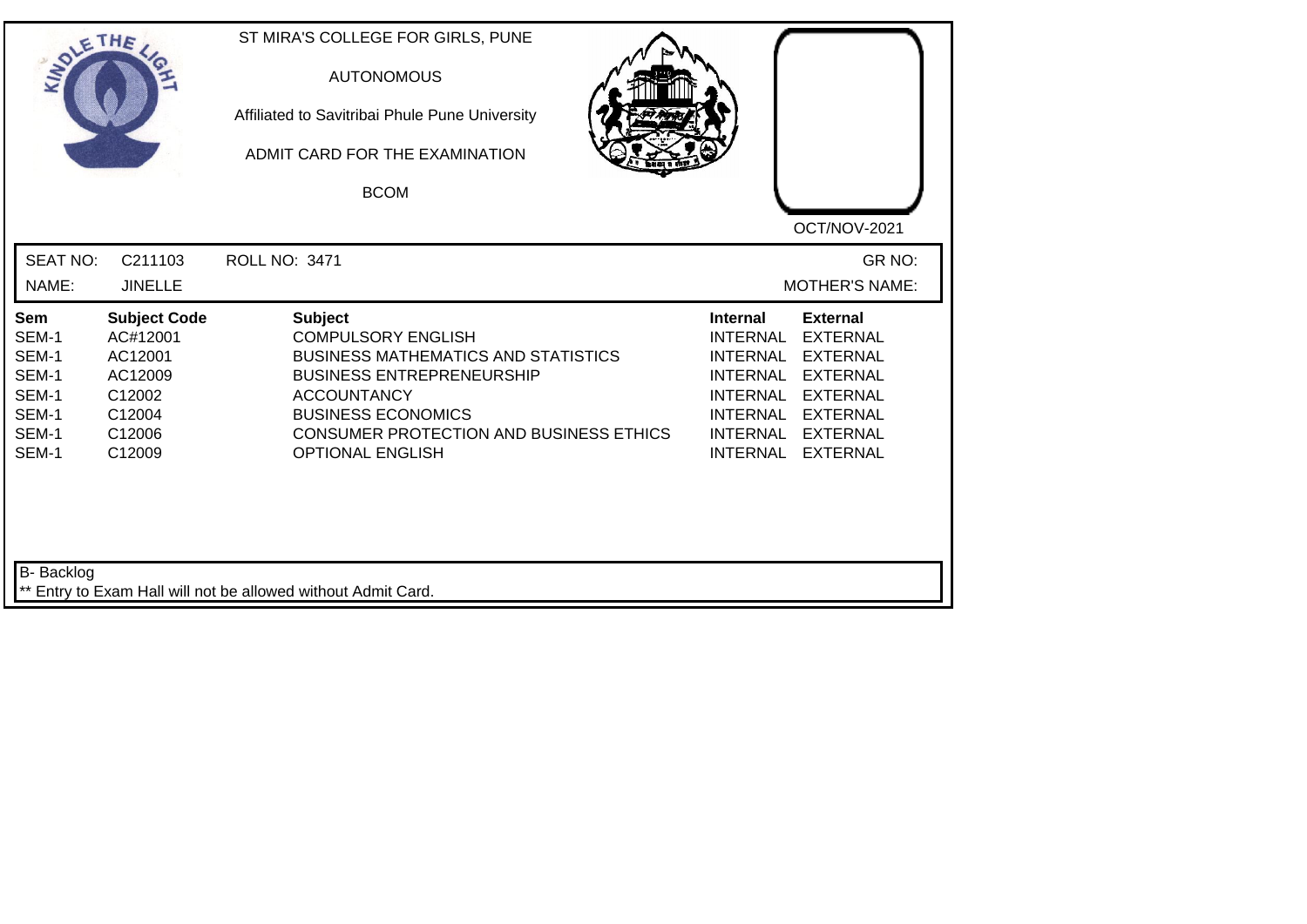| SOLETHE,                                                           |                                                                                               | ST MIRA'S COLLEGE FOR GIRLS, PUNE<br><b>AUTONOMOUS</b><br>Affiliated to Savitribai Phule Pune University<br>ADMIT CARD FOR THE EXAMINATION<br><b>BCOM</b>                                                                                                   |                                                                                                                                                                                                                                                    |
|--------------------------------------------------------------------|-----------------------------------------------------------------------------------------------|-------------------------------------------------------------------------------------------------------------------------------------------------------------------------------------------------------------------------------------------------------------|----------------------------------------------------------------------------------------------------------------------------------------------------------------------------------------------------------------------------------------------------|
| <b>SEAT NO:</b><br>NAME:                                           | C211425                                                                                       | <b>ROLL NO: 3472</b><br>SHAIKH SUMAIYA MUSARAF                                                                                                                                                                                                              | OCT/NOV-2021<br>GR NO:<br>MOTHER'S NAME: ALIYA                                                                                                                                                                                                     |
| Sem<br>SEM-1<br>SEM-1<br>SEM-1<br>SEM-1<br>SEM-1<br>SEM-1<br>SEM-1 | <b>Subject Code</b><br>AC#12001<br>AC12001<br>AC12008<br>C12002<br>C12004<br>C12006<br>C12009 | <b>Subject</b><br><b>COMPULSORY ENGLISH</b><br><b>BUSINESS MATHEMATICS AND STATISTICS</b><br><b>BUSINESS ADMINISTRATION</b><br><b>ACCOUNTANCY</b><br><b>BUSINESS ECONOMICS</b><br><b>CONSUMER PROTECTION AND BUSINESS ETHICS</b><br><b>OPTIONAL ENGLISH</b> | <b>External</b><br><b>Internal</b><br><b>INTERNAL</b><br><b>EXTERNAL</b><br>INTERNAL EXTERNAL<br>INTERNAL EXTERNAL<br>INTERNAL EXTERNAL<br><b>INTERNAL</b><br><b>EXTERNAL</b><br>INTERNAL<br><b>EXTERNAL</b><br><b>INTERNAL</b><br><b>EXTERNAL</b> |
| B- Backlog                                                         |                                                                                               | ** Entry to Exam Hall will not be allowed without Admit Card.                                                                                                                                                                                               |                                                                                                                                                                                                                                                    |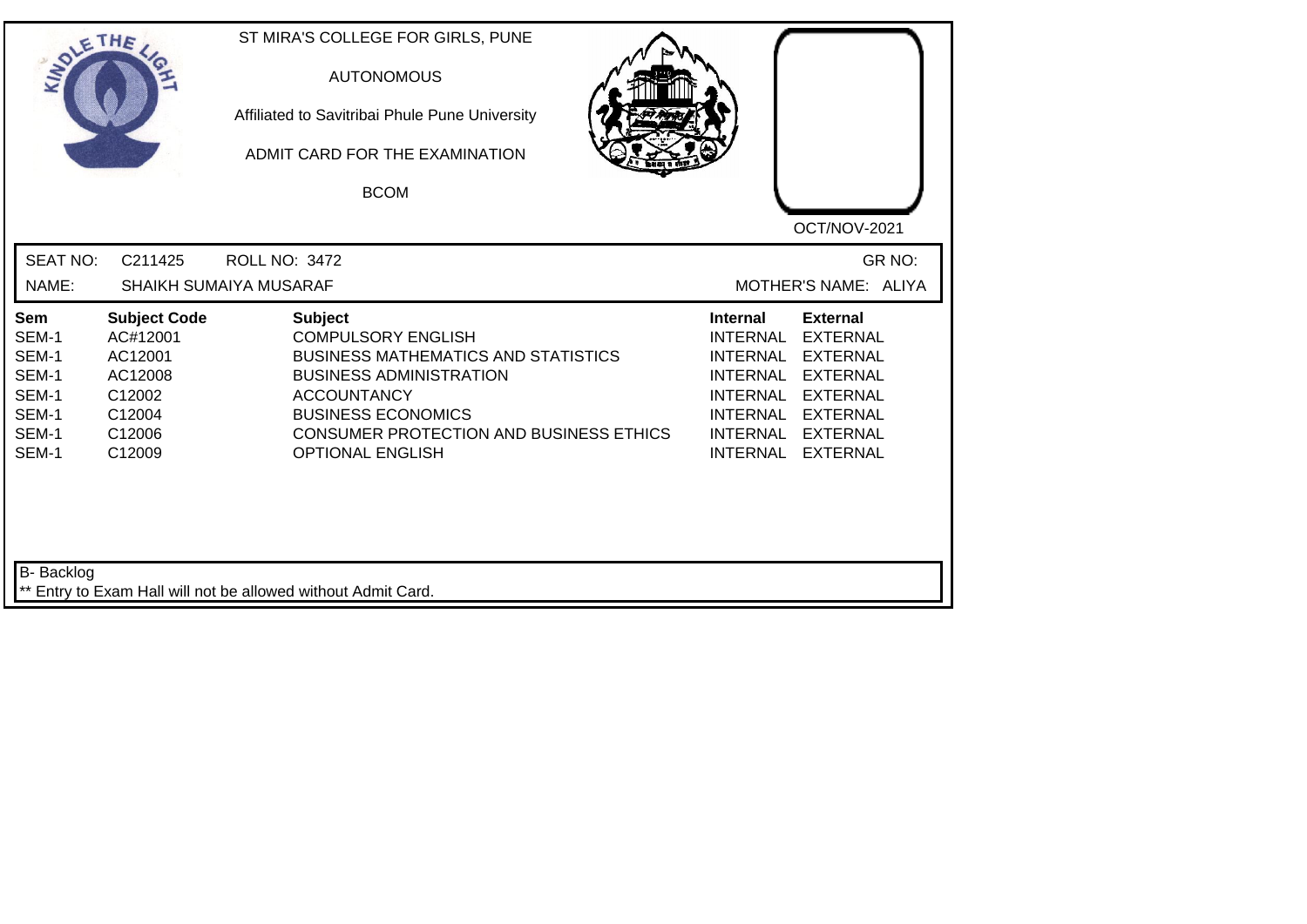| SOLETHE                                                            |                                                                                               | ST MIRA'S COLLEGE FOR GIRLS, PUNE<br><b>AUTONOMOUS</b><br>Affiliated to Savitribai Phule Pune University<br>ADMIT CARD FOR THE EXAMINATION<br><b>BCOM</b>                                                                                                | OCT/NOV-2021                                                                                                                                                                                                                                                                                                 |
|--------------------------------------------------------------------|-----------------------------------------------------------------------------------------------|----------------------------------------------------------------------------------------------------------------------------------------------------------------------------------------------------------------------------------------------------------|--------------------------------------------------------------------------------------------------------------------------------------------------------------------------------------------------------------------------------------------------------------------------------------------------------------|
| <b>SEAT NO:</b><br>NAME:                                           | C211380                                                                                       | <b>ROLL NO: 3473</b><br>DAUNDKAR SEJAL SANDEEP                                                                                                                                                                                                           | GR NO:<br><b>MOTHER'S NAME:</b><br><b>MANGAL</b>                                                                                                                                                                                                                                                             |
| Sem<br>SEM-1<br>SEM-1<br>SEM-1<br>SEM-1<br>SEM-1<br>SEM-1<br>SEM-1 | <b>Subject Code</b><br>AC#12001<br>AC12001<br>AC12008<br>C12002<br>C12004<br>C12006<br>C12007 | <b>Subject</b><br><b>COMPULSORY ENGLISH</b><br><b>BUSINESS MATHEMATICS AND STATISTICS</b><br><b>BUSINESS ADMINISTRATION</b><br><b>ACCOUNTANCY</b><br><b>BUSINESS ECONOMICS</b><br><b>CONSUMER PROTECTION AND BUSINESS ETHICS</b><br><b>HINDI GENERAL</b> | <b>External</b><br><b>Internal</b><br><b>EXTERNAL</b><br><b>INTERNAL</b><br><b>INTERNAL</b><br><b>EXTERNAL</b><br><b>INTERNAL</b><br><b>EXTERNAL</b><br><b>INTERNAL</b><br><b>EXTERNAL</b><br><b>INTERNAL</b><br><b>EXTERNAL</b><br><b>INTERNAL</b><br><b>EXTERNAL</b><br><b>INTERNAL</b><br><b>EXTERNAL</b> |
| B- Backlog                                                         |                                                                                               | ** Entry to Exam Hall will not be allowed without Admit Card.                                                                                                                                                                                            |                                                                                                                                                                                                                                                                                                              |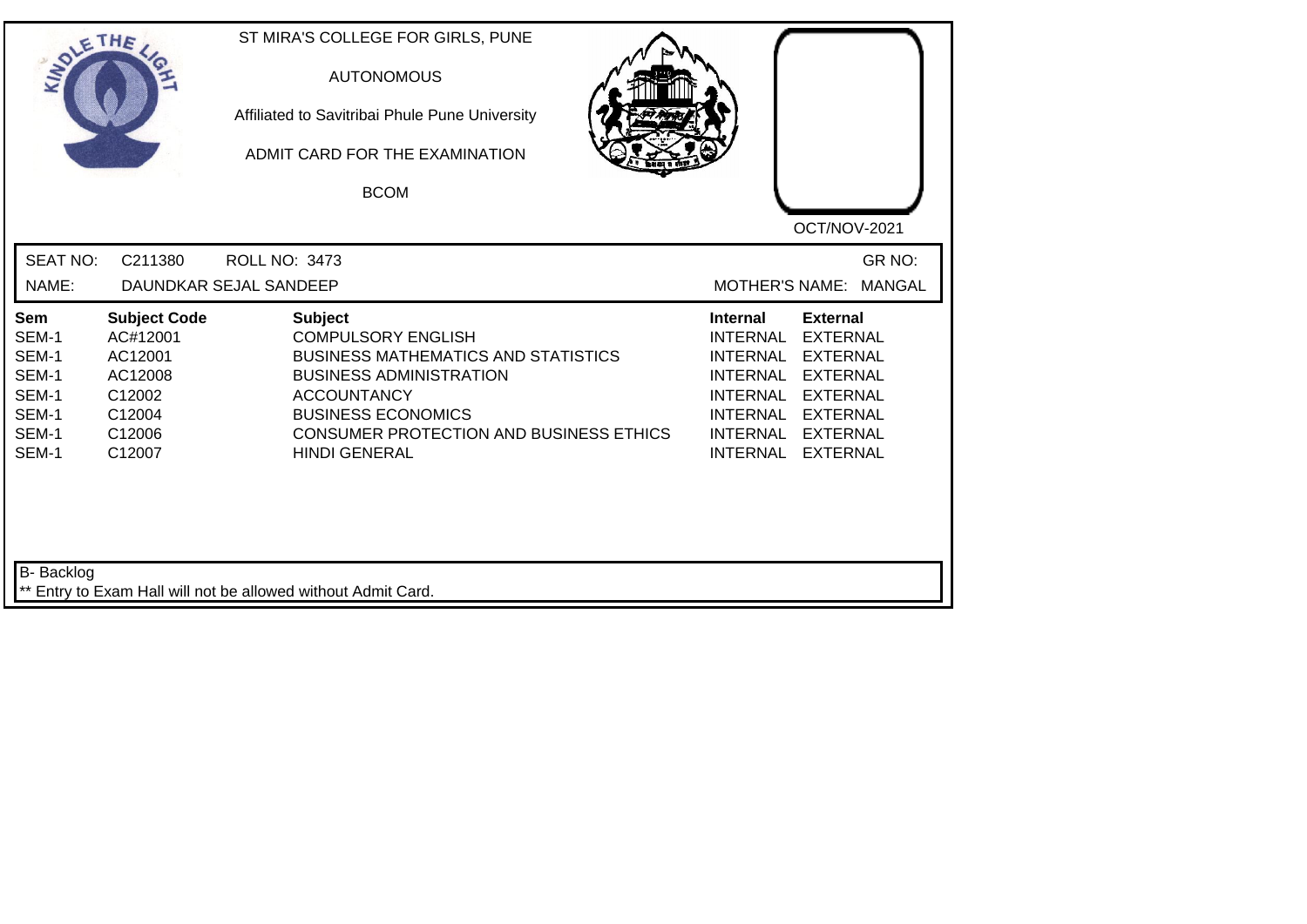| SOLETHE .                                                          |                                                                                               | ST MIRA'S COLLEGE FOR GIRLS, PUNE<br><b>AUTONOMOUS</b><br>Affiliated to Savitribai Phule Pune University<br>ADMIT CARD FOR THE EXAMINATION<br><b>BCOM</b>                                                                                                | OCT/NOV-2021                                                                                                                                                                                                                                                                                                 |
|--------------------------------------------------------------------|-----------------------------------------------------------------------------------------------|----------------------------------------------------------------------------------------------------------------------------------------------------------------------------------------------------------------------------------------------------------|--------------------------------------------------------------------------------------------------------------------------------------------------------------------------------------------------------------------------------------------------------------------------------------------------------------|
| <b>SEAT NO:</b><br>NAME:                                           | C211318                                                                                       | <b>ROLL NO: 3474</b><br>ROLABANDI RAMLINGAMMA LAXMAN                                                                                                                                                                                                     | GR NO:<br>MOTHER'S NAME: ULAGAMMA                                                                                                                                                                                                                                                                            |
| Sem<br>SEM-1<br>SEM-1<br>SEM-1<br>SEM-1<br>SEM-1<br>SEM-1<br>SEM-1 | <b>Subject Code</b><br>AC#12001<br>AC12001<br>AC12008<br>C12002<br>C12004<br>C12006<br>C12007 | <b>Subject</b><br><b>COMPULSORY ENGLISH</b><br><b>BUSINESS MATHEMATICS AND STATISTICS</b><br><b>BUSINESS ADMINISTRATION</b><br><b>ACCOUNTANCY</b><br><b>BUSINESS ECONOMICS</b><br><b>CONSUMER PROTECTION AND BUSINESS ETHICS</b><br><b>HINDI GENERAL</b> | <b>External</b><br><b>Internal</b><br><b>INTERNAL</b><br><b>EXTERNAL</b><br><b>INTERNAL</b><br><b>EXTERNAL</b><br><b>INTERNAL</b><br><b>EXTERNAL</b><br><b>INTERNAL</b><br><b>EXTERNAL</b><br><b>INTERNAL</b><br><b>EXTERNAL</b><br><b>INTERNAL</b><br><b>EXTERNAL</b><br><b>INTERNAL</b><br><b>EXTERNAL</b> |
| <b>B-</b> Backlog                                                  |                                                                                               | Entry to Exam Hall will not be allowed without Admit Card.                                                                                                                                                                                               |                                                                                                                                                                                                                                                                                                              |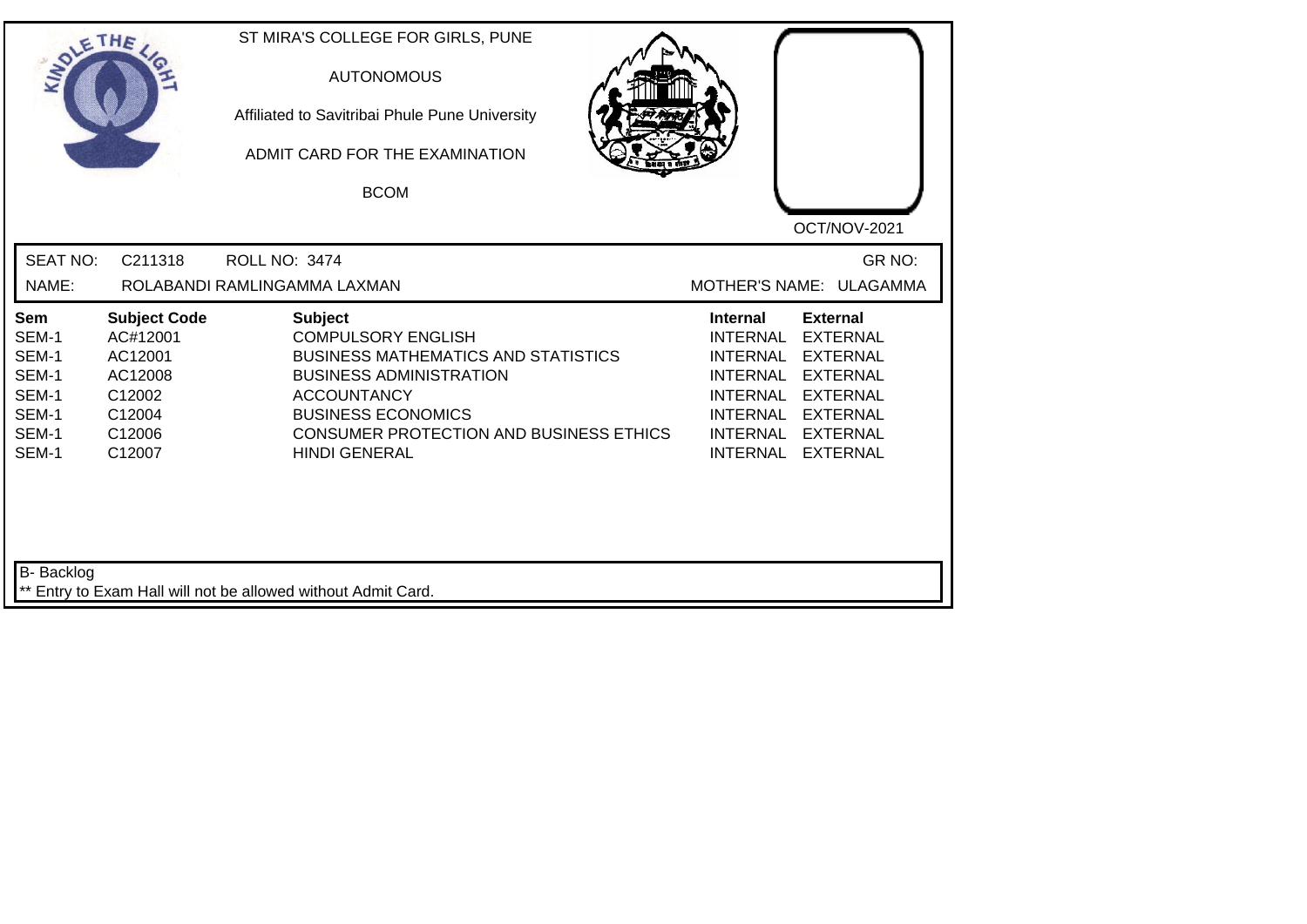| SOLETHE ,                                                          |                                                                                               | ST MIRA'S COLLEGE FOR GIRLS, PUNE<br><b>AUTONOMOUS</b><br>Affiliated to Savitribai Phule Pune University<br>ADMIT CARD FOR THE EXAMINATION<br><b>BCOM</b>                                                                                                | OCT/NOV-2021                                                                                                                                                                                                                                                                                          |
|--------------------------------------------------------------------|-----------------------------------------------------------------------------------------------|----------------------------------------------------------------------------------------------------------------------------------------------------------------------------------------------------------------------------------------------------------|-------------------------------------------------------------------------------------------------------------------------------------------------------------------------------------------------------------------------------------------------------------------------------------------------------|
| <b>SEAT NO:</b><br>NAME:                                           | C211149                                                                                       | <b>ROLL NO: 3475</b><br>AAKANSHA CHARANSINGH PARMAR                                                                                                                                                                                                      | GR NO:<br><b>MOTHER'S NAME:</b>                                                                                                                                                                                                                                                                       |
| Sem<br>SEM-1<br>SEM-1<br>SEM-1<br>SEM-1<br>SEM-1<br>SEM-1<br>SEM-1 | <b>Subject Code</b><br>AC#12001<br>AC12001<br>AC12008<br>C12002<br>C12004<br>C12006<br>C12007 | <b>Subject</b><br><b>COMPULSORY ENGLISH</b><br><b>BUSINESS MATHEMATICS AND STATISTICS</b><br><b>BUSINESS ADMINISTRATION</b><br><b>ACCOUNTANCY</b><br><b>BUSINESS ECONOMICS</b><br><b>CONSUMER PROTECTION AND BUSINESS ETHICS</b><br><b>HINDI GENERAL</b> | <b>Internal</b><br><b>External</b><br><b>INTERNAL</b><br><b>EXTERNAL</b><br><b>INTERNAL</b><br><b>EXTERNAL</b><br><b>EXTERNAL</b><br><b>INTERNAL</b><br><b>INTERNAL</b><br><b>EXTERNAL</b><br><b>INTERNAL</b><br><b>EXTERNAL</b><br>INTERNAL<br><b>EXTERNAL</b><br><b>INTERNAL</b><br><b>EXTERNAL</b> |
| B- Backlog                                                         |                                                                                               | ** Entry to Exam Hall will not be allowed without Admit Card.                                                                                                                                                                                            |                                                                                                                                                                                                                                                                                                       |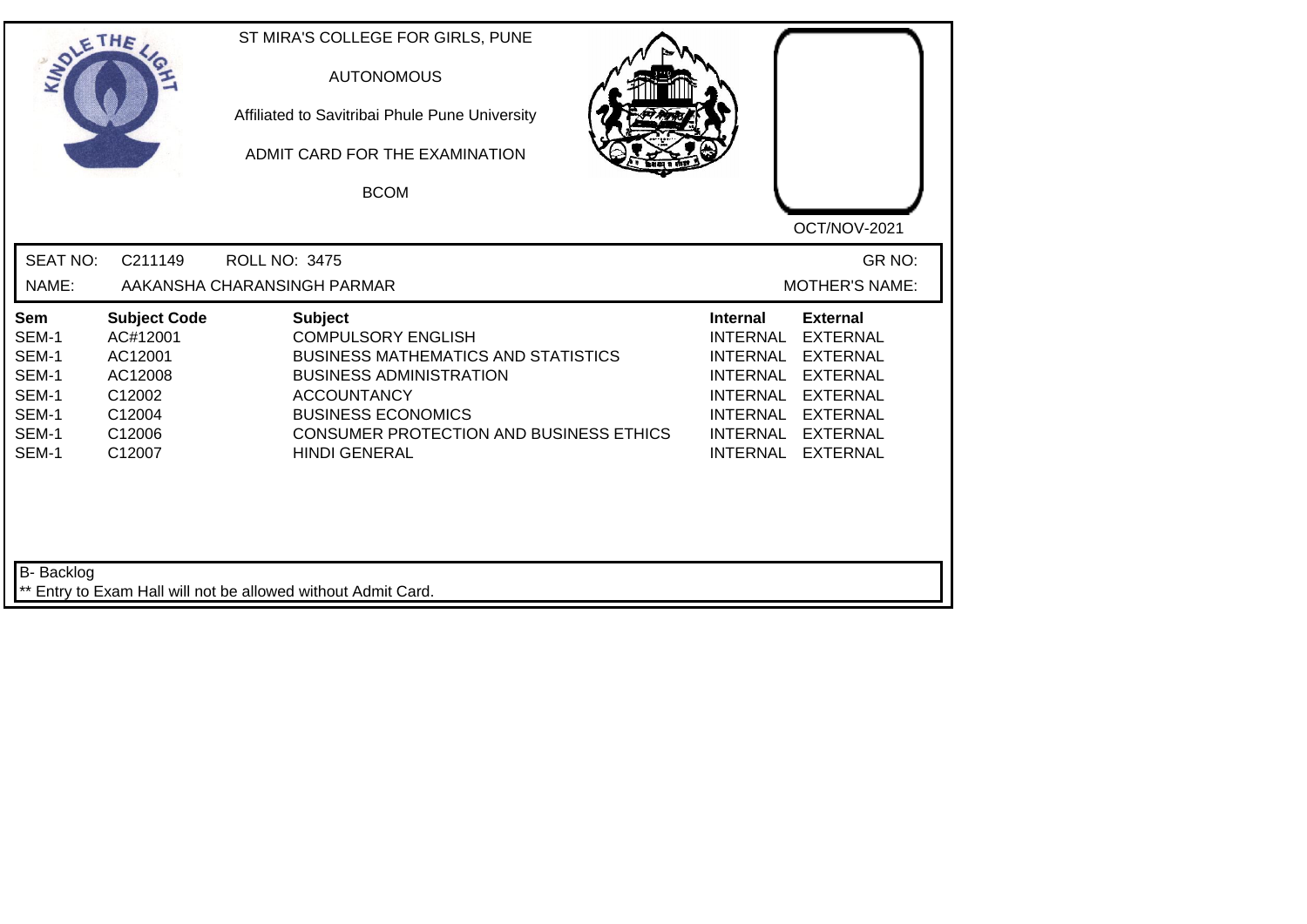| SOLETHE                                                            |                                                                                               | ST MIRA'S COLLEGE FOR GIRLS, PUNE<br><b>AUTONOMOUS</b><br>Affiliated to Savitribai Phule Pune University<br>ADMIT CARD FOR THE EXAMINATION<br><b>BCOM</b>                                                                                                  | OCT/NOV-2021                                                                                                                                                                                                                                                                                          |
|--------------------------------------------------------------------|-----------------------------------------------------------------------------------------------|------------------------------------------------------------------------------------------------------------------------------------------------------------------------------------------------------------------------------------------------------------|-------------------------------------------------------------------------------------------------------------------------------------------------------------------------------------------------------------------------------------------------------------------------------------------------------|
| <b>SEAT NO:</b>                                                    | C211251                                                                                       | <b>ROLL NO: 3476</b>                                                                                                                                                                                                                                       | GR NO:                                                                                                                                                                                                                                                                                                |
| NAME:                                                              | SAYYED MEHREEN EJAZ                                                                           |                                                                                                                                                                                                                                                            | MOTHER'S NAME: SHABANA                                                                                                                                                                                                                                                                                |
| Sem<br>SEM-1<br>SEM-1<br>SEM-1<br>SEM-1<br>SEM-1<br>SEM-1<br>SEM-1 | <b>Subject Code</b><br>AC#12001<br>AC12001<br>AC12009<br>C12002<br>C12004<br>C12006<br>C12007 | <b>Subject</b><br><b>COMPULSORY ENGLISH</b><br><b>BUSINESS MATHEMATICS AND STATISTICS</b><br><b>BUSINESS ENTREPRENEURSHIP</b><br><b>ACCOUNTANCY</b><br><b>BUSINESS ECONOMICS</b><br><b>CONSUMER PROTECTION AND BUSINESS ETHICS</b><br><b>HINDI GENERAL</b> | <b>External</b><br>Internal<br><b>INTERNAL</b><br><b>EXTERNAL</b><br><b>EXTERNAL</b><br><b>INTERNAL</b><br><b>EXTERNAL</b><br><b>INTERNAL</b><br><b>INTERNAL</b><br><b>EXTERNAL</b><br><b>INTERNAL</b><br><b>EXTERNAL</b><br><b>INTERNAL</b><br><b>EXTERNAL</b><br><b>INTERNAL</b><br><b>EXTERNAL</b> |
| <b>B-</b> Backlog                                                  |                                                                                               | ** Entry to Exam Hall will not be allowed without Admit Card.                                                                                                                                                                                              |                                                                                                                                                                                                                                                                                                       |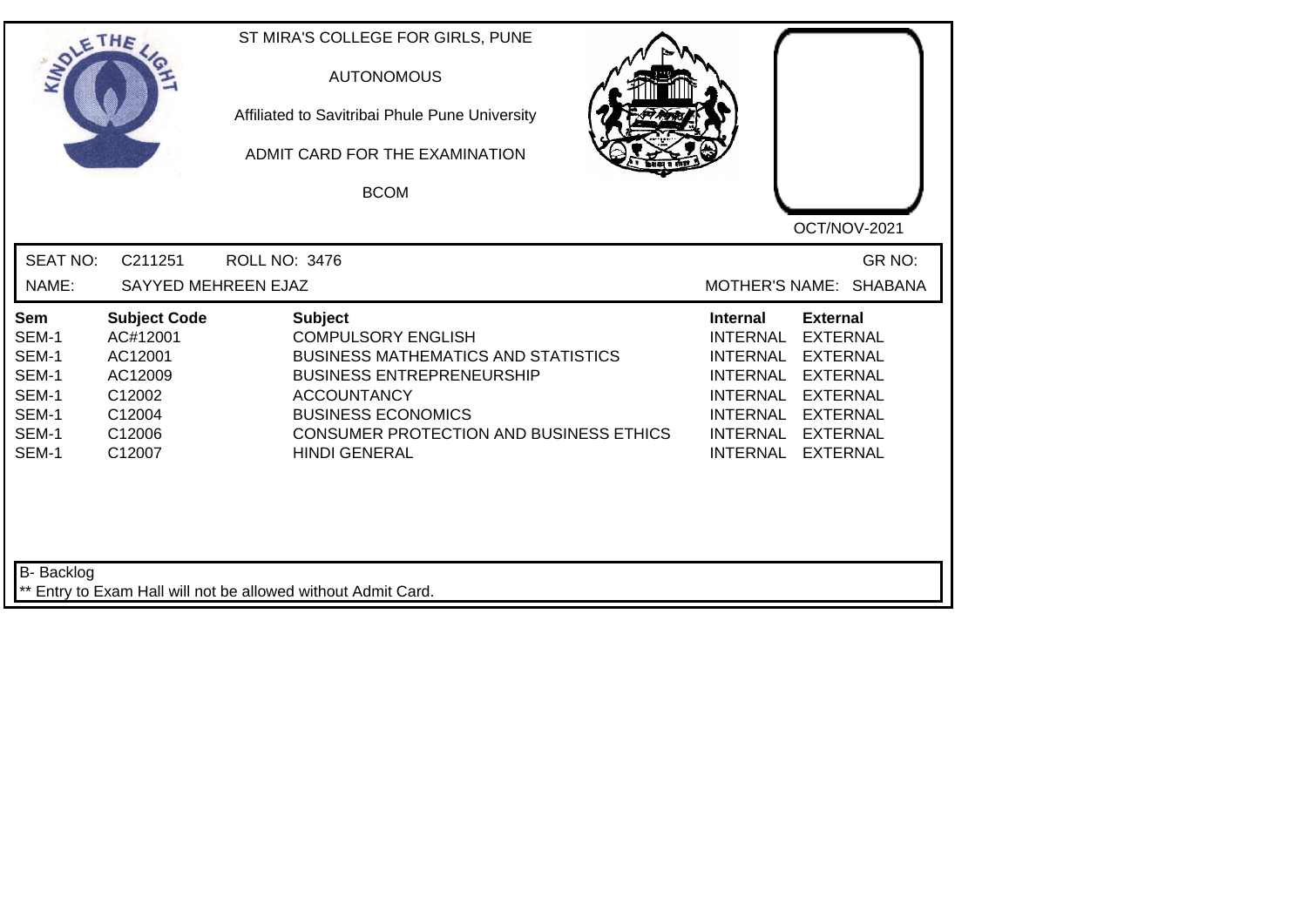| SOLETHE .                                                                 |                                                                                               | ST MIRA'S COLLEGE FOR GIRLS, PUNE<br><b>AUTONOMOUS</b><br>Affiliated to Savitribai Phule Pune University<br>ADMIT CARD FOR THE EXAMINATION<br><b>BCOM</b>                                                                                                  | OCT/NOV-2021                                                                                                                                                                                                                                                                                                 |
|---------------------------------------------------------------------------|-----------------------------------------------------------------------------------------------|------------------------------------------------------------------------------------------------------------------------------------------------------------------------------------------------------------------------------------------------------------|--------------------------------------------------------------------------------------------------------------------------------------------------------------------------------------------------------------------------------------------------------------------------------------------------------------|
| <b>SEAT NO:</b><br>NAME:                                                  | C211462                                                                                       | <b>ROLL NO: 3477</b><br>AKANSHA YUVRAJ NAVALE                                                                                                                                                                                                              | GR NO:<br><b>MOTHER'S NAME:</b><br><b>MANISHA</b>                                                                                                                                                                                                                                                            |
| <b>Sem</b><br>SEM-1<br>SEM-1<br>SEM-1<br>SEM-1<br>SEM-1<br>SEM-1<br>SEM-1 | <b>Subject Code</b><br>AC#12001<br>AC12001<br>AC12009<br>C12002<br>C12004<br>C12006<br>C12007 | <b>Subject</b><br><b>COMPULSORY ENGLISH</b><br><b>BUSINESS MATHEMATICS AND STATISTICS</b><br><b>BUSINESS ENTREPRENEURSHIP</b><br><b>ACCOUNTANCY</b><br><b>BUSINESS ECONOMICS</b><br><b>CONSUMER PROTECTION AND BUSINESS ETHICS</b><br><b>HINDI GENERAL</b> | <b>Internal</b><br><b>External</b><br><b>INTERNAL</b><br><b>EXTERNAL</b><br><b>INTERNAL</b><br><b>EXTERNAL</b><br><b>INTERNAL</b><br><b>EXTERNAL</b><br><b>INTERNAL</b><br><b>EXTERNAL</b><br><b>INTERNAL</b><br><b>EXTERNAL</b><br><b>INTERNAL</b><br><b>EXTERNAL</b><br><b>INTERNAL</b><br><b>EXTERNAL</b> |
| B- Backlog                                                                |                                                                                               | ** Entry to Exam Hall will not be allowed without Admit Card.                                                                                                                                                                                              |                                                                                                                                                                                                                                                                                                              |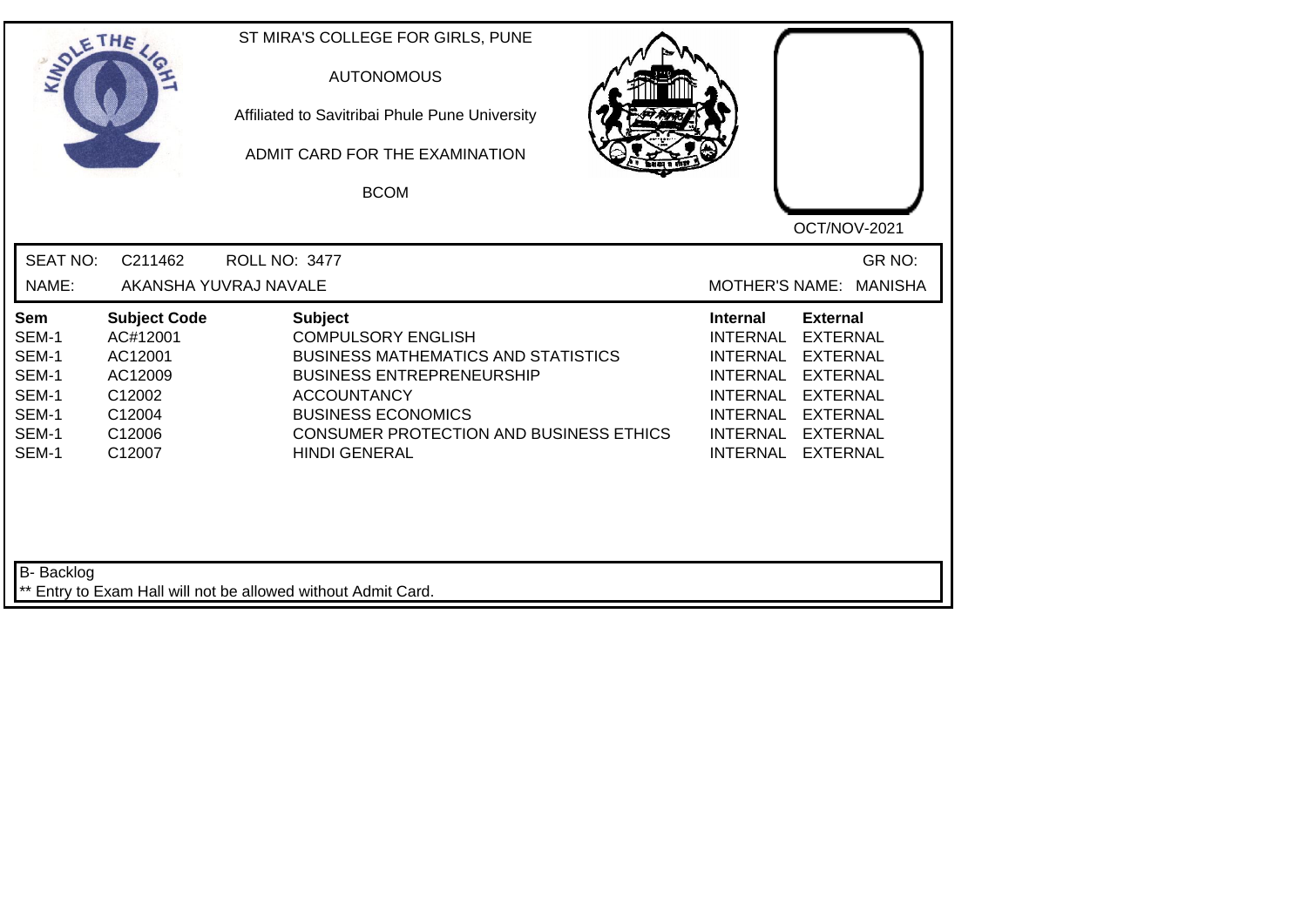| SOLETHE .                                                                 |                                                                                               | ST MIRA'S COLLEGE FOR GIRLS, PUNE<br><b>AUTONOMOUS</b><br>Affiliated to Savitribai Phule Pune University<br>ADMIT CARD FOR THE EXAMINATION<br><b>BCOM</b>                                                                                                  | OCT/NOV-2021                                                                                                                                                                                                                                                                                                 |
|---------------------------------------------------------------------------|-----------------------------------------------------------------------------------------------|------------------------------------------------------------------------------------------------------------------------------------------------------------------------------------------------------------------------------------------------------------|--------------------------------------------------------------------------------------------------------------------------------------------------------------------------------------------------------------------------------------------------------------------------------------------------------------|
| <b>SEAT NO:</b><br>NAME:                                                  | C211212                                                                                       | <b>ROLL NO: 3479</b><br><b>SALUNKE KARISHMA NITIN</b>                                                                                                                                                                                                      | GR NO:<br>MOTHER'S NAME: UJWALA                                                                                                                                                                                                                                                                              |
| <b>Sem</b><br>SEM-1<br>SEM-1<br>SEM-1<br>SEM-1<br>SEM-1<br>SEM-1<br>SEM-1 | <b>Subject Code</b><br>AC#12001<br>AC12001<br>AC12009<br>C12002<br>C12004<br>C12006<br>C12007 | <b>Subject</b><br><b>COMPULSORY ENGLISH</b><br><b>BUSINESS MATHEMATICS AND STATISTICS</b><br><b>BUSINESS ENTREPRENEURSHIP</b><br><b>ACCOUNTANCY</b><br><b>BUSINESS ECONOMICS</b><br><b>CONSUMER PROTECTION AND BUSINESS ETHICS</b><br><b>HINDI GENERAL</b> | <b>External</b><br><b>Internal</b><br><b>EXTERNAL</b><br><b>INTERNAL</b><br><b>INTERNAL</b><br><b>EXTERNAL</b><br><b>INTERNAL</b><br><b>EXTERNAL</b><br><b>INTERNAL</b><br><b>EXTERNAL</b><br><b>INTERNAL</b><br><b>EXTERNAL</b><br><b>INTERNAL</b><br><b>EXTERNAL</b><br><b>INTERNAL</b><br><b>EXTERNAL</b> |
| B- Backlog                                                                |                                                                                               | ** Entry to Exam Hall will not be allowed without Admit Card.                                                                                                                                                                                              |                                                                                                                                                                                                                                                                                                              |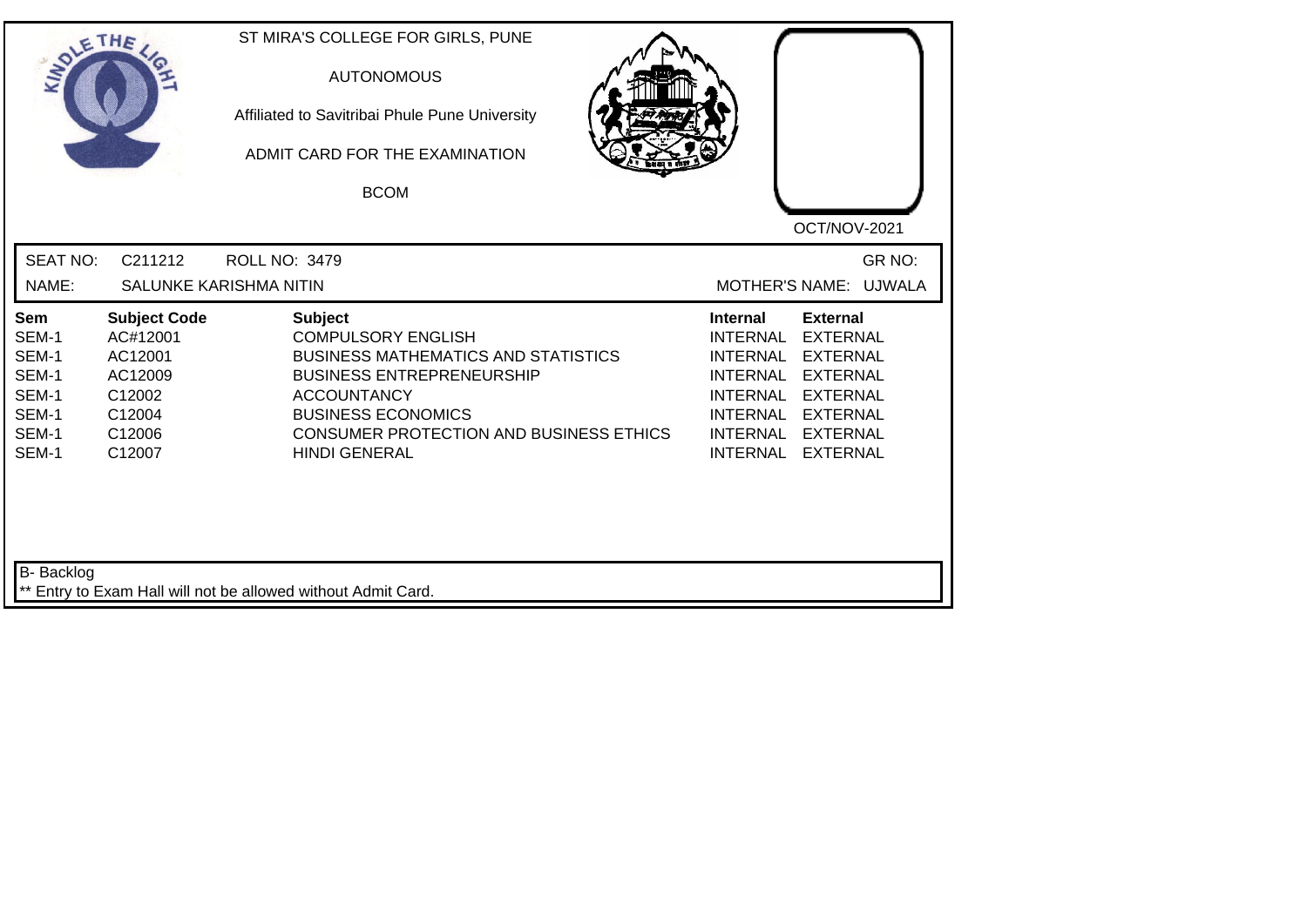|                                                                                  | ETHE                                                                                          | ST MIRA'S COLLEGE FOR GIRLS, PUNE<br><b>AUTONOMOUS</b><br>Affiliated to Savitribai Phule Pune University<br>ADMIT CARD FOR THE EXAMINATION<br><b>BCOM</b>                                                                                                  | OCT/NOV-2021                                                                                                                                                                                                            |
|----------------------------------------------------------------------------------|-----------------------------------------------------------------------------------------------|------------------------------------------------------------------------------------------------------------------------------------------------------------------------------------------------------------------------------------------------------------|-------------------------------------------------------------------------------------------------------------------------------------------------------------------------------------------------------------------------|
| <b>SEAT NO:</b><br>NAME:                                                         | C211319                                                                                       | <b>ROLL NO: 3480</b><br><b>JYOTI RAMSUBHAG YADAV</b>                                                                                                                                                                                                       | GR NO:<br>MOTHER'S NAME: SUBHAVATI                                                                                                                                                                                      |
| Sem<br>SEM-1<br>SEM-1<br>SEM-1<br>SEM-1<br>SEM-1<br>SEM-1<br>SEM-1<br>B- Backlog | <b>Subject Code</b><br>AC#12001<br>AC12001<br>AC12009<br>C12002<br>C12004<br>C12006<br>C12007 | <b>Subject</b><br><b>COMPULSORY ENGLISH</b><br><b>BUSINESS MATHEMATICS AND STATISTICS</b><br><b>BUSINESS ENTREPRENEURSHIP</b><br><b>ACCOUNTANCY</b><br><b>BUSINESS ECONOMICS</b><br><b>CONSUMER PROTECTION AND BUSINESS ETHICS</b><br><b>HINDI GENERAL</b> | <b>External</b><br><b>Internal</b><br><b>INTERNAL</b><br><b>EXTERNAL</b><br>INTERNAL EXTERNAL<br>INTERNAL EXTERNAL<br>INTERNAL EXTERNAL<br><b>INTERNAL</b><br><b>EXTERNAL</b><br>INTERNAL EXTERNAL<br>INTERNAL EXTERNAL |
|                                                                                  |                                                                                               | ** Entry to Exam Hall will not be allowed without Admit Card.                                                                                                                                                                                              |                                                                                                                                                                                                                         |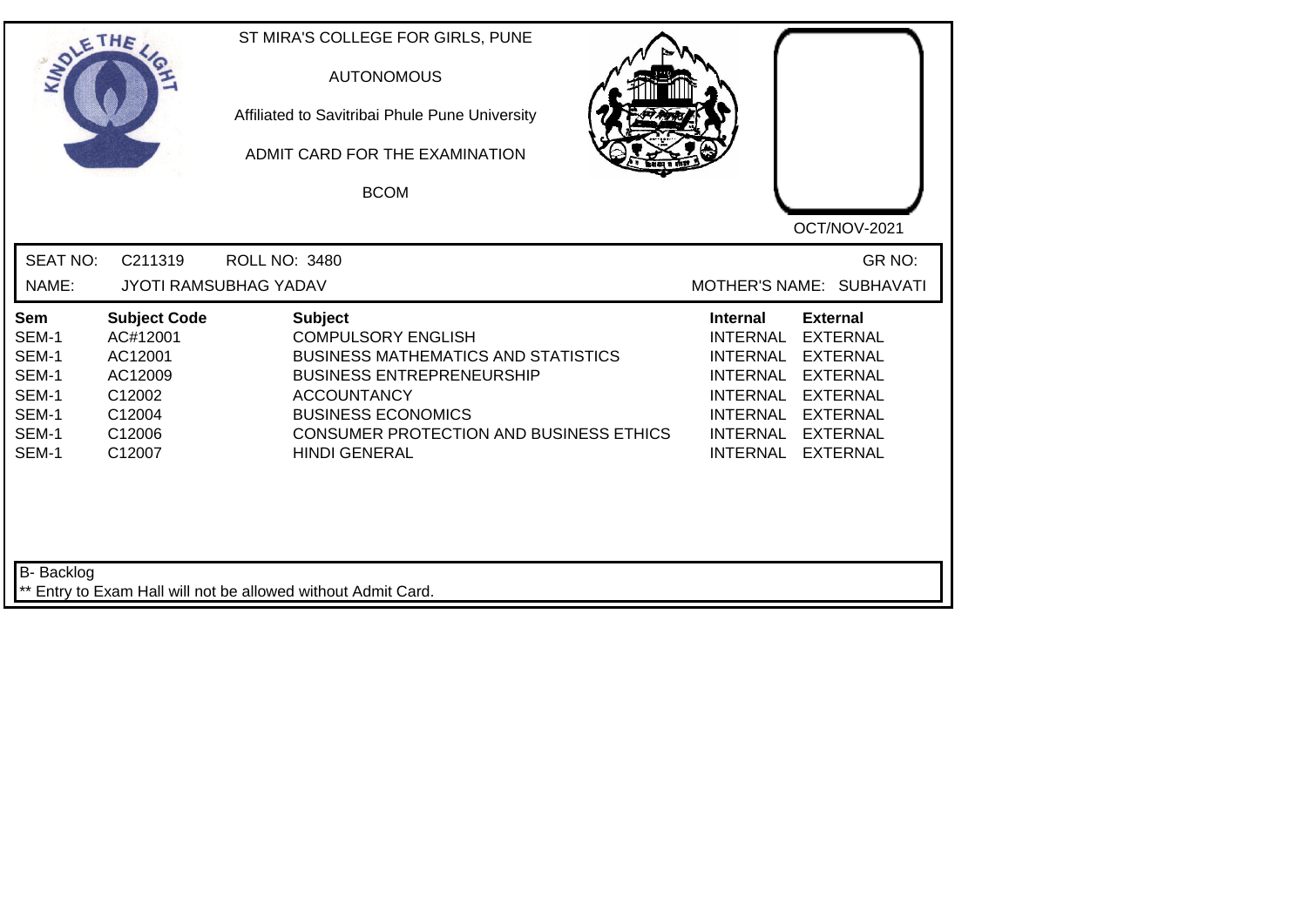| <b>SOLETHE</b>                                                            |                                                                                               | ST MIRA'S COLLEGE FOR GIRLS, PUNE<br><b>AUTONOMOUS</b><br>Affiliated to Savitribai Phule Pune University<br>ADMIT CARD FOR THE EXAMINATION<br><b>BCOM</b>                                                                                            | OCT/NOV-2021                                                                                                                                                                                                                                                                                                 |
|---------------------------------------------------------------------------|-----------------------------------------------------------------------------------------------|------------------------------------------------------------------------------------------------------------------------------------------------------------------------------------------------------------------------------------------------------|--------------------------------------------------------------------------------------------------------------------------------------------------------------------------------------------------------------------------------------------------------------------------------------------------------------|
| <b>SEAT NO:</b><br>NAME:                                                  | C211267<br>KOLI NEHA LAXMAN                                                                   | ROLL NO: 3481                                                                                                                                                                                                                                        | GR NO:<br><b>MOTHER'S NAME:</b><br><b>RUKMINI</b>                                                                                                                                                                                                                                                            |
| <b>Sem</b><br>SEM-1<br>SEM-1<br>SEM-1<br>SEM-1<br>SEM-1<br>SEM-1<br>SEM-1 | <b>Subject Code</b><br>AC#12001<br>AC12001<br>AC12007<br>C12002<br>C12004<br>C12006<br>C12007 | <b>Subject</b><br><b>COMPULSORY ENGLISH</b><br><b>BUSINESS MATHEMATICS AND STATISTICS</b><br><b>BANKING AND FINANCE</b><br><b>ACCOUNTANCY</b><br><b>BUSINESS ECONOMICS</b><br><b>CONSUMER PROTECTION AND BUSINESS ETHICS</b><br><b>HINDI GENERAL</b> | <b>Internal</b><br><b>External</b><br><b>INTERNAL</b><br><b>EXTERNAL</b><br><b>EXTERNAL</b><br><b>INTERNAL</b><br><b>INTERNAL</b><br><b>EXTERNAL</b><br><b>INTERNAL</b><br><b>EXTERNAL</b><br><b>INTERNAL</b><br><b>EXTERNAL</b><br><b>INTERNAL</b><br><b>EXTERNAL</b><br><b>INTERNAL</b><br><b>EXTERNAL</b> |
| <b>B-</b> Backlog                                                         |                                                                                               | ** Entry to Exam Hall will not be allowed without Admit Card.                                                                                                                                                                                        |                                                                                                                                                                                                                                                                                                              |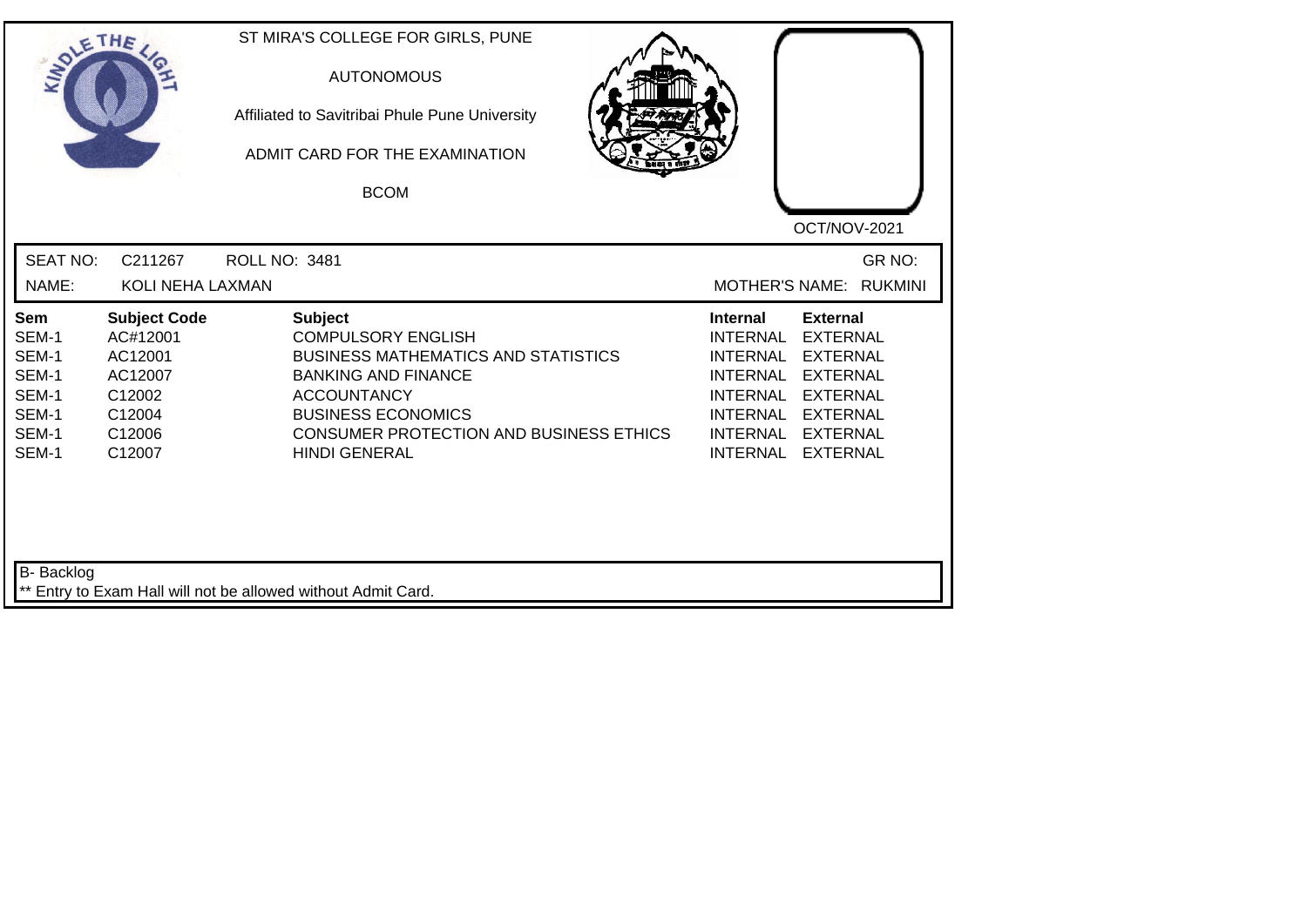| SOLETHE,                                                           |                                                                                               | ST MIRA'S COLLEGE FOR GIRLS, PUNE<br><b>AUTONOMOUS</b><br>Affiliated to Savitribai Phule Pune University<br>ADMIT CARD FOR THE EXAMINATION<br><b>BCOM</b>                                                                                                  |                                                                                                                                                                                                                                                    |
|--------------------------------------------------------------------|-----------------------------------------------------------------------------------------------|------------------------------------------------------------------------------------------------------------------------------------------------------------------------------------------------------------------------------------------------------------|----------------------------------------------------------------------------------------------------------------------------------------------------------------------------------------------------------------------------------------------------|
| <b>SEAT NO:</b><br>NAME:                                           | C211185                                                                                       | <b>ROLL NO: 3482</b><br>SAKSHI GUNDESH PAWAR                                                                                                                                                                                                               | OCT/NOV-2021<br>GR NO:<br>MOTHER'S NAME: KAVITA                                                                                                                                                                                                    |
| Sem<br>SEM-1<br>SEM-1<br>SEM-1<br>SEM-1<br>SEM-1<br>SEM-1<br>SEM-1 | <b>Subject Code</b><br>AC#12001<br>AC12001<br>AC12009<br>C12002<br>C12004<br>C12006<br>C12007 | <b>Subject</b><br><b>COMPULSORY ENGLISH</b><br><b>BUSINESS MATHEMATICS AND STATISTICS</b><br><b>BUSINESS ENTREPRENEURSHIP</b><br><b>ACCOUNTANCY</b><br><b>BUSINESS ECONOMICS</b><br><b>CONSUMER PROTECTION AND BUSINESS ETHICS</b><br><b>HINDI GENERAL</b> | <b>External</b><br><b>Internal</b><br><b>INTERNAL</b><br><b>EXTERNAL</b><br>INTERNAL EXTERNAL<br>INTERNAL EXTERNAL<br>INTERNAL EXTERNAL<br><b>INTERNAL</b><br><b>EXTERNAL</b><br>INTERNAL<br><b>EXTERNAL</b><br><b>INTERNAL</b><br><b>EXTERNAL</b> |
| B- Backlog                                                         |                                                                                               | ** Entry to Exam Hall will not be allowed without Admit Card.                                                                                                                                                                                              |                                                                                                                                                                                                                                                    |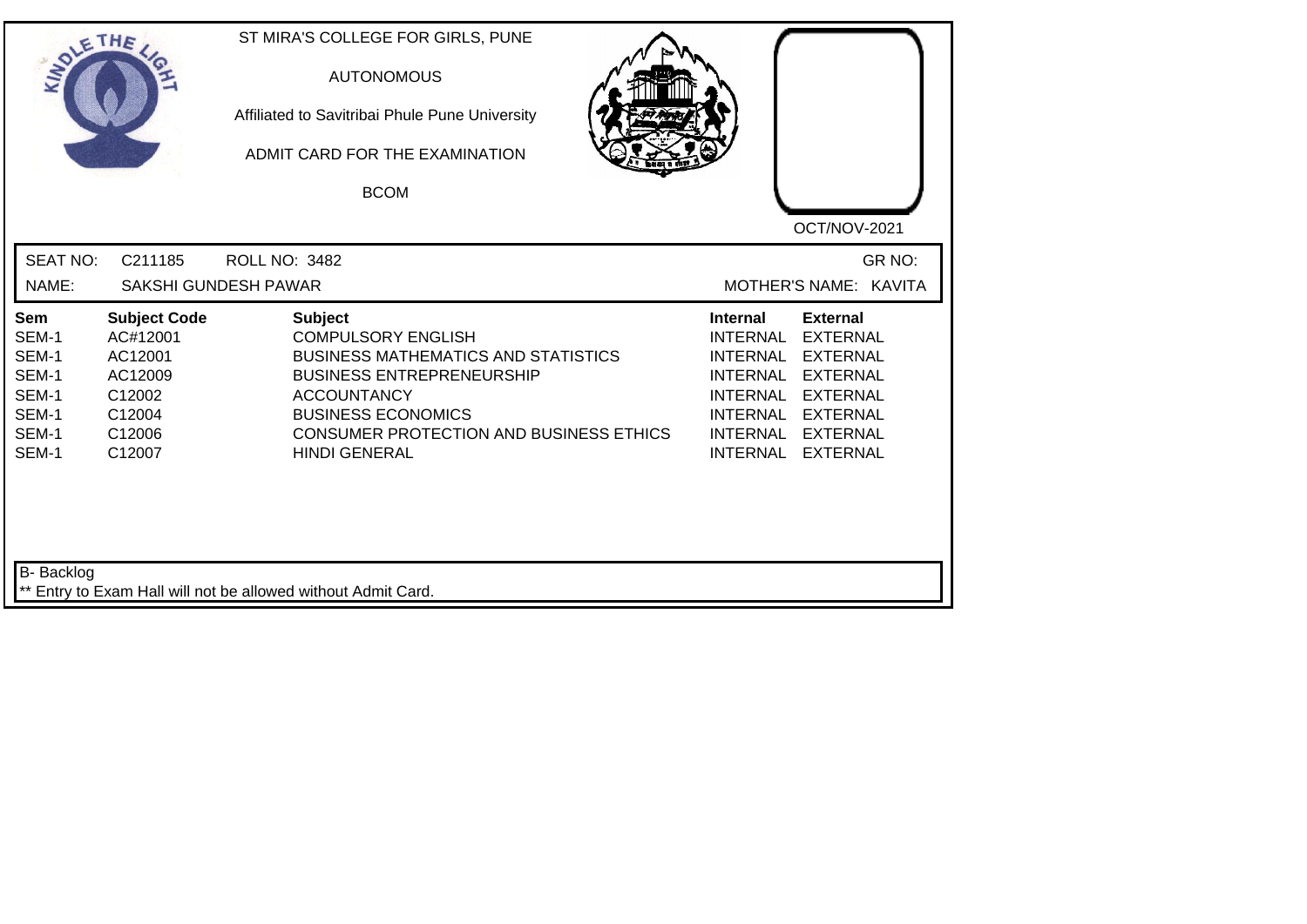| SOLE THE                                                                  |                                                                                               | ST MIRA'S COLLEGE FOR GIRLS, PUNE<br><b>AUTONOMOUS</b><br>Affiliated to Savitribai Phule Pune University<br>ADMIT CARD FOR THE EXAMINATION<br><b>BCOM</b>                                                                                                     | OCT/NOV-2021                                                                                                                                                                                                                                                       |
|---------------------------------------------------------------------------|-----------------------------------------------------------------------------------------------|---------------------------------------------------------------------------------------------------------------------------------------------------------------------------------------------------------------------------------------------------------------|--------------------------------------------------------------------------------------------------------------------------------------------------------------------------------------------------------------------------------------------------------------------|
| <b>SEAT NO:</b>                                                           | C211198                                                                                       | <b>ROLL NO: 3483</b>                                                                                                                                                                                                                                          | GR NO:                                                                                                                                                                                                                                                             |
| NAME:                                                                     | KASHISH JAMIR LAKHANI                                                                         |                                                                                                                                                                                                                                                               | MOTHER'S NAME: NASIM                                                                                                                                                                                                                                               |
| <b>Sem</b><br>SEM-1<br>SEM-1<br>SEM-1<br>SEM-1<br>SEM-1<br>SEM-1<br>SEM-1 | <b>Subject Code</b><br>AC#12001<br>AC12001<br>AC12009<br>C12002<br>C12004<br>C12006<br>C12009 | <b>Subject</b><br><b>COMPULSORY ENGLISH</b><br><b>BUSINESS MATHEMATICS AND STATISTICS</b><br><b>BUSINESS ENTREPRENEURSHIP</b><br><b>ACCOUNTANCY</b><br><b>BUSINESS ECONOMICS</b><br><b>CONSUMER PROTECTION AND BUSINESS ETHICS</b><br><b>OPTIONAL ENGLISH</b> | <b>External</b><br><b>Internal</b><br>INTERNAL<br><b>EXTERNAL</b><br>INTERNAL<br><b>EXTERNAL</b><br>INTERNAL<br>EXTERNAL<br><b>INTERNAL</b><br><b>EXTERNAL</b><br><b>INTERNAL</b><br>EXTERNAL<br>INTERNAL<br><b>EXTERNAL</b><br><b>INTERNAL</b><br><b>EXTERNAL</b> |
| B- Backlog                                                                |                                                                                               | ** Entry to Exam Hall will not be allowed without Admit Card.                                                                                                                                                                                                 |                                                                                                                                                                                                                                                                    |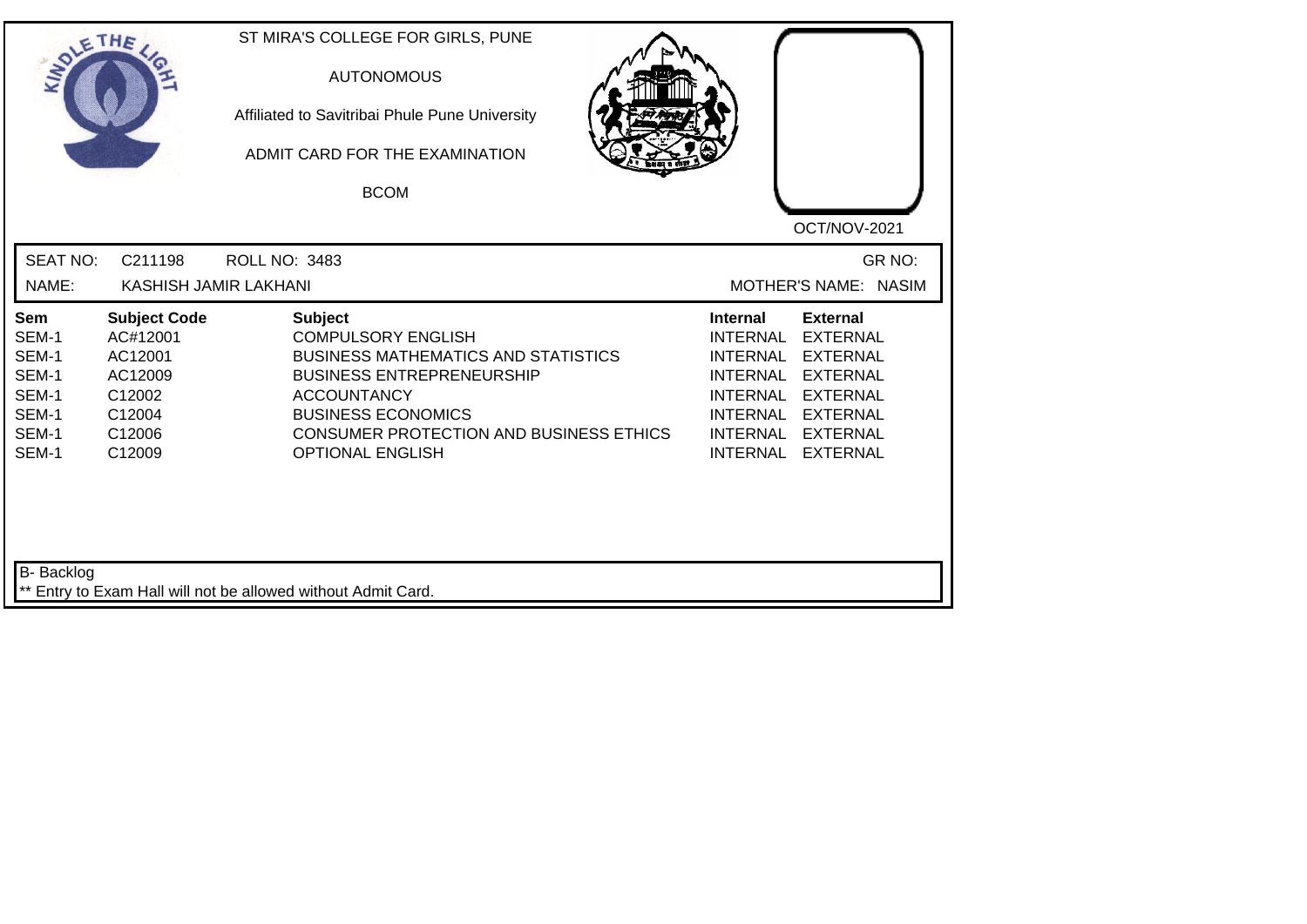| INO'                                                               | ETHE                                                                                          | ST MIRA'S COLLEGE FOR GIRLS, PUNE<br><b>AUTONOMOUS</b><br>Affiliated to Savitribai Phule Pune University<br>ADMIT CARD FOR THE EXAMINATION<br><b>BCOM</b>                                                                                           | OCT/NOV-2021                                                                                                                                                                                                                                                               |
|--------------------------------------------------------------------|-----------------------------------------------------------------------------------------------|-----------------------------------------------------------------------------------------------------------------------------------------------------------------------------------------------------------------------------------------------------|----------------------------------------------------------------------------------------------------------------------------------------------------------------------------------------------------------------------------------------------------------------------------|
| <b>SEAT NO:</b><br>NAME:                                           | C211223                                                                                       | <b>ROLL NO: 3484</b><br>SURYAWNSHI KOMAL RAMDAS                                                                                                                                                                                                     | GR NO:<br>MOTHER'S NAME: MEENA                                                                                                                                                                                                                                             |
| Sem<br>SEM-1<br>SEM-1<br>SEM-1<br>SEM-1<br>SEM-1<br>SEM-1<br>SEM-1 | <b>Subject Code</b><br>AC#12001<br>AC12001<br>AC12009<br>C12002<br>C12004<br>C12006<br>C12007 | <b>Subject</b><br><b>COMPULSORY ENGLISH</b><br><b>BUSINESS MATHEMATICS AND STATISTICS</b><br><b>BUSINESS ENTREPRENEURSHIP</b><br><b>ACCOUNTANCY</b><br><b>BUSINESS ECONOMICS</b><br>CONSUMER PROTECTION AND BUSINESS ETHICS<br><b>HINDI GENERAL</b> | <b>External</b><br><b>Internal</b><br><b>EXTERNAL</b><br><b>INTERNAL</b><br><b>INTERNAL</b><br><b>EXTERNAL</b><br><b>INTERNAL</b><br><b>EXTERNAL</b><br>INTERNAL EXTERNAL<br><b>INTERNAL</b><br><b>EXTERNAL</b><br>INTERNAL EXTERNAL<br><b>INTERNAL</b><br><b>EXTERNAL</b> |
| B- Backlog                                                         |                                                                                               | ** Entry to Exam Hall will not be allowed without Admit Card.                                                                                                                                                                                       |                                                                                                                                                                                                                                                                            |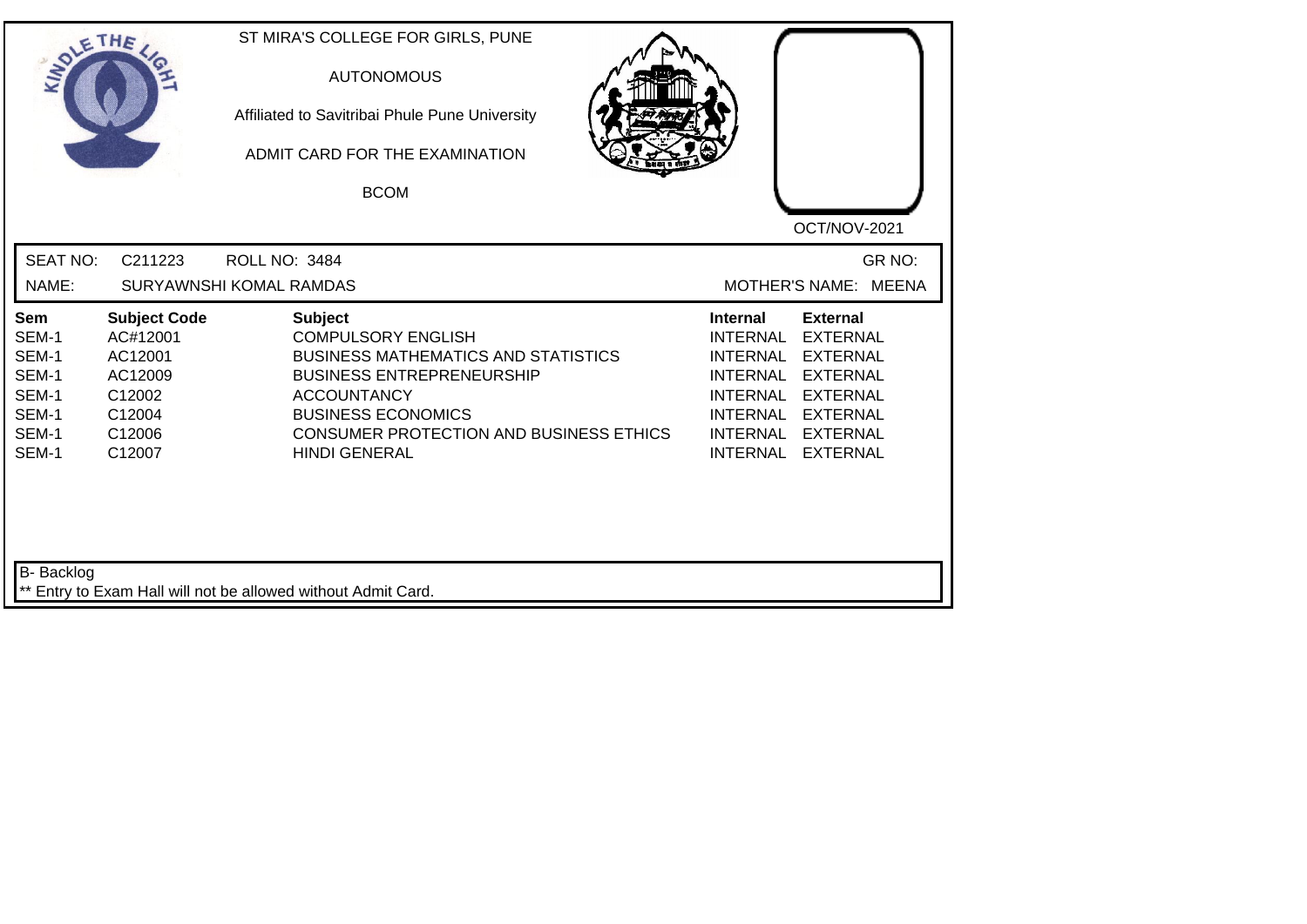| SOLETHE                                                                   |                                                                                               | ST MIRA'S COLLEGE FOR GIRLS, PUNE<br><b>AUTONOMOUS</b><br>Affiliated to Savitribai Phule Pune University<br>ADMIT CARD FOR THE EXAMINATION<br><b>BCOM</b>                                                                                                     | OCT/NOV-2021                                                                                                                                                                                                                                                                                          |
|---------------------------------------------------------------------------|-----------------------------------------------------------------------------------------------|---------------------------------------------------------------------------------------------------------------------------------------------------------------------------------------------------------------------------------------------------------------|-------------------------------------------------------------------------------------------------------------------------------------------------------------------------------------------------------------------------------------------------------------------------------------------------------|
| <b>SEAT NO:</b><br>NAME:                                                  | C211216<br><b>ESHRAT KHAN</b>                                                                 | <b>ROLL NO: 3485</b>                                                                                                                                                                                                                                          | GR NO:<br>MOTHER'S NAME: AFSHRI                                                                                                                                                                                                                                                                       |
| <b>Sem</b><br>SEM-1<br>SEM-1<br>SEM-1<br>SEM-1<br>SEM-1<br>SEM-1<br>SEM-1 | <b>Subject Code</b><br>AC#12001<br>AC12001<br>AC12009<br>C12002<br>C12004<br>C12006<br>C12009 | <b>Subject</b><br><b>COMPULSORY ENGLISH</b><br><b>BUSINESS MATHEMATICS AND STATISTICS</b><br><b>BUSINESS ENTREPRENEURSHIP</b><br><b>ACCOUNTANCY</b><br><b>BUSINESS ECONOMICS</b><br><b>CONSUMER PROTECTION AND BUSINESS ETHICS</b><br><b>OPTIONAL ENGLISH</b> | <b>External</b><br>Internal<br><b>INTERNAL</b><br><b>EXTERNAL</b><br><b>EXTERNAL</b><br><b>INTERNAL</b><br><b>INTERNAL</b><br><b>EXTERNAL</b><br><b>INTERNAL</b><br><b>EXTERNAL</b><br><b>INTERNAL</b><br><b>EXTERNAL</b><br><b>INTERNAL</b><br><b>EXTERNAL</b><br><b>INTERNAL</b><br><b>EXTERNAL</b> |
| <b>B-</b> Backlog                                                         |                                                                                               | ** Entry to Exam Hall will not be allowed without Admit Card.                                                                                                                                                                                                 |                                                                                                                                                                                                                                                                                                       |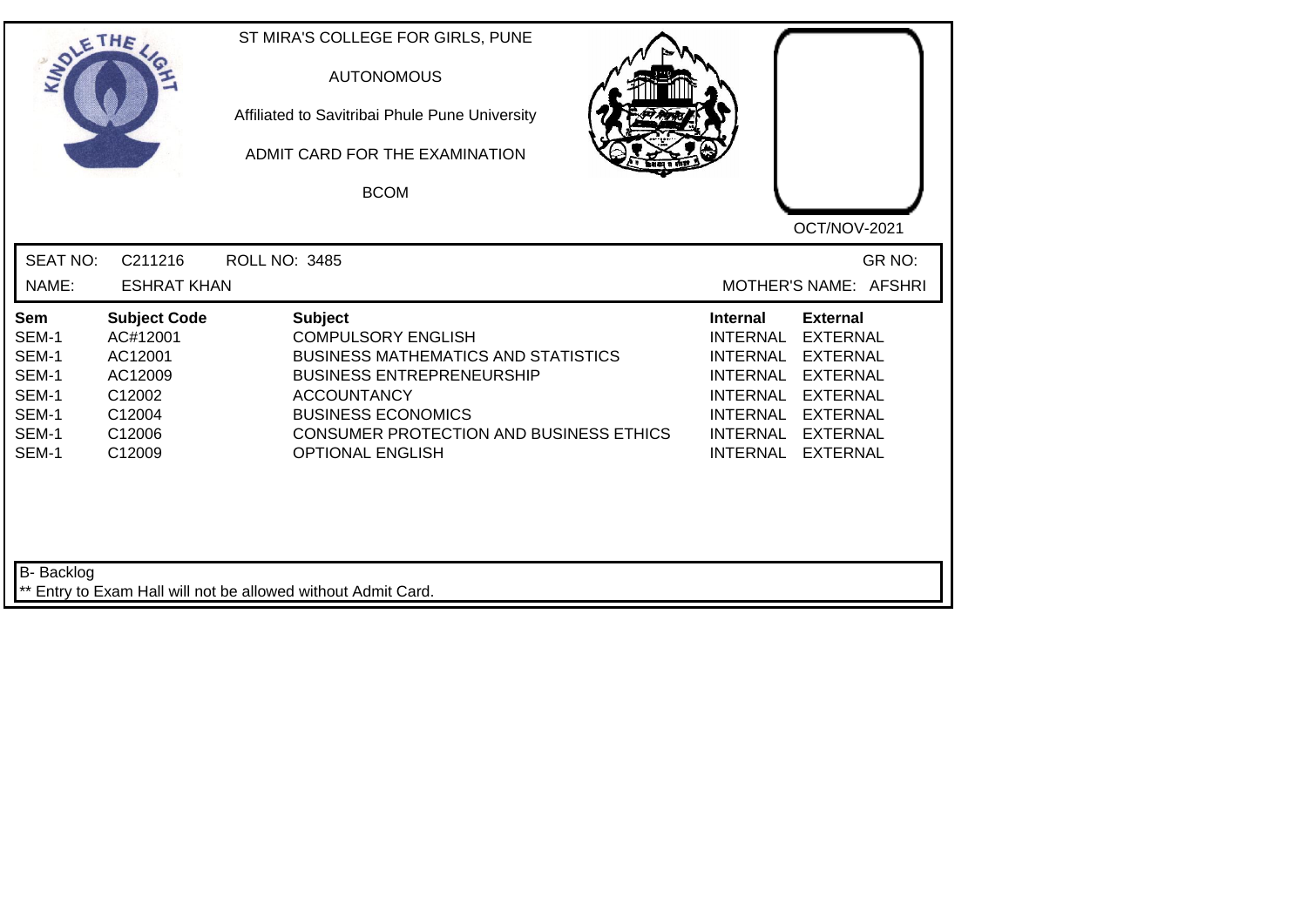| SOLETHE                                                            |                                                                                               | ST MIRA'S COLLEGE FOR GIRLS, PUNE<br><b>AUTONOMOUS</b><br>Affiliated to Savitribai Phule Pune University<br>ADMIT CARD FOR THE EXAMINATION<br><b>BCOM</b>                                                                                                   | OCT/NOV-2021                                                                                                                                                                                                                                                                                          |
|--------------------------------------------------------------------|-----------------------------------------------------------------------------------------------|-------------------------------------------------------------------------------------------------------------------------------------------------------------------------------------------------------------------------------------------------------------|-------------------------------------------------------------------------------------------------------------------------------------------------------------------------------------------------------------------------------------------------------------------------------------------------------|
| <b>SEAT NO:</b><br>NAME:                                           | C211326<br><b>SHARMA REVATI SUNIL</b>                                                         | <b>ROLL NO: 3486</b>                                                                                                                                                                                                                                        | GR NO:<br>MOTHER'S NAME: CHAMPA                                                                                                                                                                                                                                                                       |
| Sem<br>SEM-1<br>SEM-1<br>SEM-1<br>SEM-1<br>SEM-1<br>SEM-1<br>SEM-1 | <b>Subject Code</b><br>AC#12001<br>AC12001<br>AC12008<br>C12002<br>C12004<br>C12006<br>C12009 | <b>Subject</b><br><b>COMPULSORY ENGLISH</b><br><b>BUSINESS MATHEMATICS AND STATISTICS</b><br><b>BUSINESS ADMINISTRATION</b><br><b>ACCOUNTANCY</b><br><b>BUSINESS ECONOMICS</b><br><b>CONSUMER PROTECTION AND BUSINESS ETHICS</b><br><b>OPTIONAL ENGLISH</b> | <b>External</b><br>Internal<br><b>INTERNAL</b><br><b>EXTERNAL</b><br><b>INTERNAL</b><br><b>EXTERNAL</b><br><b>INTERNAL</b><br><b>EXTERNAL</b><br><b>INTERNAL</b><br><b>EXTERNAL</b><br><b>INTERNAL</b><br><b>EXTERNAL</b><br><b>INTERNAL</b><br><b>EXTERNAL</b><br><b>INTERNAL</b><br><b>EXTERNAL</b> |
| B- Backlog                                                         |                                                                                               | ** Entry to Exam Hall will not be allowed without Admit Card.                                                                                                                                                                                               |                                                                                                                                                                                                                                                                                                       |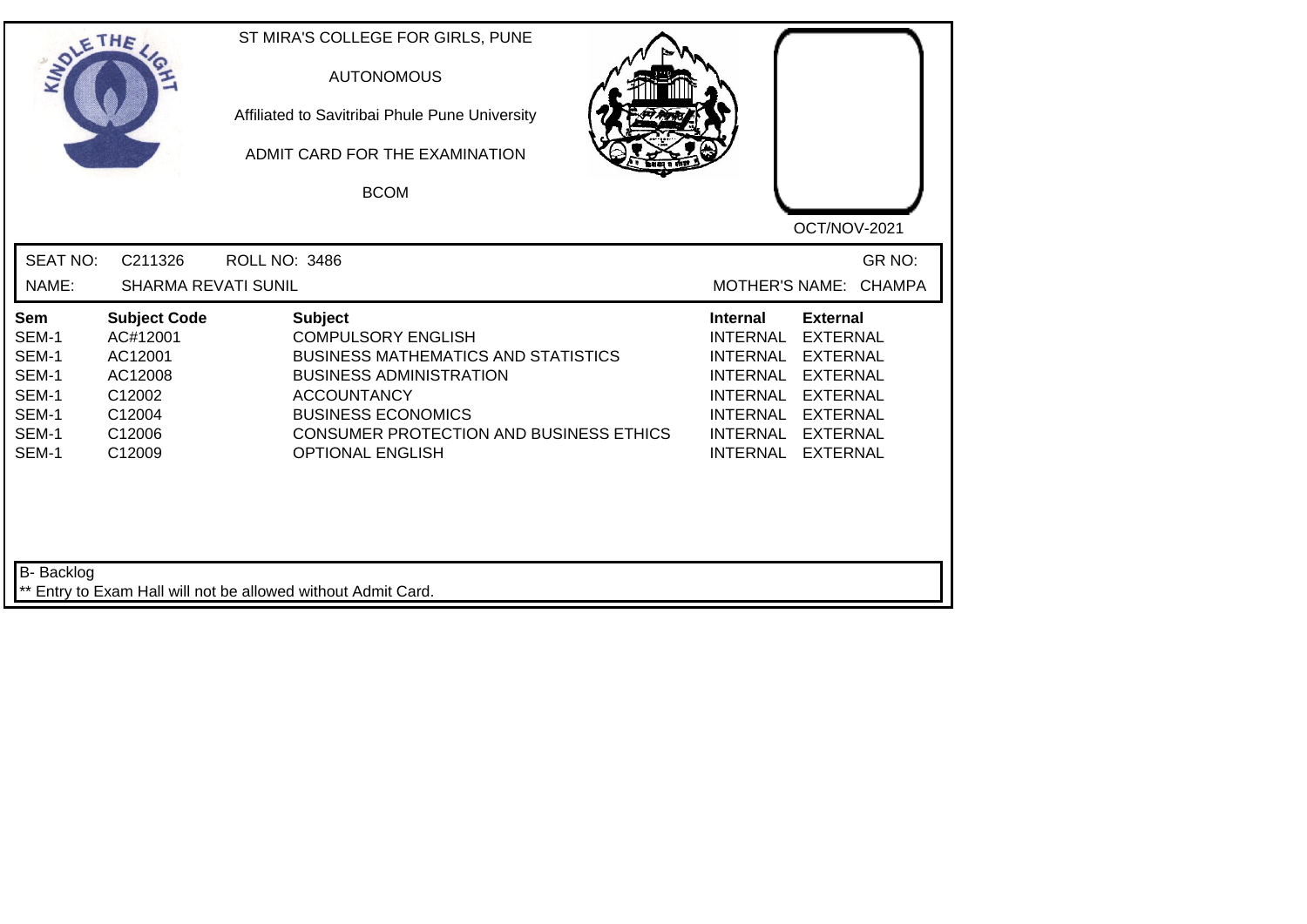| SOLE THE                                                           |                                                                                               | ST MIRA'S COLLEGE FOR GIRLS, PUNE<br><b>AUTONOMOUS</b><br>Affiliated to Savitribai Phule Pune University<br>ADMIT CARD FOR THE EXAMINATION<br><b>BCOM</b>                                                                                            | OCT/NOV-2021                                                                                                                                                                                                                                                                                                 |
|--------------------------------------------------------------------|-----------------------------------------------------------------------------------------------|------------------------------------------------------------------------------------------------------------------------------------------------------------------------------------------------------------------------------------------------------|--------------------------------------------------------------------------------------------------------------------------------------------------------------------------------------------------------------------------------------------------------------------------------------------------------------|
| <b>SEAT NO:</b><br>NAME:                                           | C211157                                                                                       | <b>ROLL NO: 3487</b><br>KOMAL DEVARAM PRAJAPATI                                                                                                                                                                                                      | GR NO:<br>MOTHER'S NAME: VIMLA                                                                                                                                                                                                                                                                               |
| Sem<br>SEM-1<br>SEM-1<br>SEM-1<br>SEM-1<br>SEM-1<br>SEM-1<br>SEM-1 | <b>Subject Code</b><br>AC#12001<br>AC12001<br>AC12008<br>C12002<br>C12004<br>C12006<br>C12009 | <b>Subject</b><br><b>COMPULSORY ENGLISH</b><br><b>BUSINESS MATHEMATICS AND STATISTICS</b><br><b>BUSINESS ADMINISTRATION</b><br><b>ACCOUNTANCY</b><br><b>BUSINESS ECONOMICS</b><br>CONSUMER PROTECTION AND BUSINESS ETHICS<br><b>OPTIONAL ENGLISH</b> | <b>Internal</b><br><b>External</b><br><b>INTERNAL</b><br><b>EXTERNAL</b><br><b>EXTERNAL</b><br><b>INTERNAL</b><br><b>INTERNAL</b><br><b>EXTERNAL</b><br><b>INTERNAL</b><br><b>EXTERNAL</b><br><b>INTERNAL</b><br><b>EXTERNAL</b><br><b>INTERNAL</b><br><b>EXTERNAL</b><br><b>INTERNAL</b><br><b>EXTERNAL</b> |
| B- Backlog                                                         |                                                                                               | ** Entry to Exam Hall will not be allowed without Admit Card.                                                                                                                                                                                        |                                                                                                                                                                                                                                                                                                              |

┙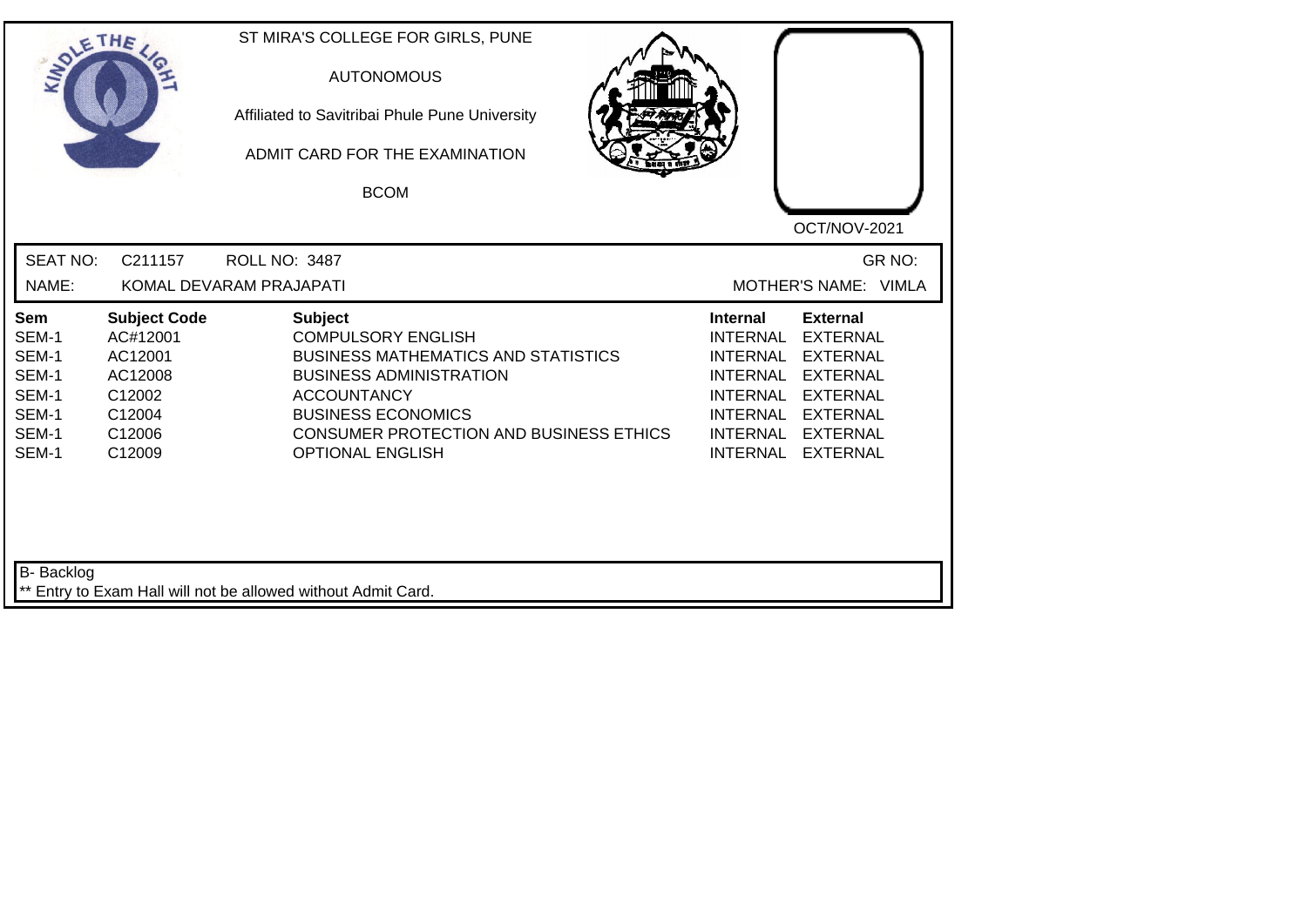| SOLE THE                                                           |                                                                                               | ST MIRA'S COLLEGE FOR GIRLS, PUNE<br><b>AUTONOMOUS</b><br>Affiliated to Savitribai Phule Pune University<br>ADMIT CARD FOR THE EXAMINATION<br><b>BCOM</b>                                                                                               | OCT/NOV-2021                                                                                                                                                                                                                                                                                |
|--------------------------------------------------------------------|-----------------------------------------------------------------------------------------------|---------------------------------------------------------------------------------------------------------------------------------------------------------------------------------------------------------------------------------------------------------|---------------------------------------------------------------------------------------------------------------------------------------------------------------------------------------------------------------------------------------------------------------------------------------------|
| <b>SEAT NO:</b><br>NAME:                                           | C211418<br><b>RAO SONALI DILIP</b>                                                            | <b>ROLL NO: 3488</b>                                                                                                                                                                                                                                    | GR NO:<br>MOTHER'S NAME: PARVATI                                                                                                                                                                                                                                                            |
| Sem<br>SEM-1<br>SEM-1<br>SEM-1<br>SEM-1<br>SEM-1<br>SEM-1<br>SEM-1 | <b>Subject Code</b><br>AC#12001<br>AC12001<br>AC12007<br>C12002<br>C12004<br>C12006<br>C12009 | <b>Subject</b><br><b>COMPULSORY ENGLISH</b><br><b>BUSINESS MATHEMATICS AND STATISTICS</b><br><b>BANKING AND FINANCE</b><br><b>ACCOUNTANCY</b><br><b>BUSINESS ECONOMICS</b><br><b>CONSUMER PROTECTION AND BUSINESS ETHICS</b><br><b>OPTIONAL ENGLISH</b> | <b>External</b><br><b>Internal</b><br><b>INTERNAL</b><br><b>EXTERNAL</b><br><b>EXTERNAL</b><br><b>INTERNAL</b><br><b>EXTERNAL</b><br><b>INTERNAL</b><br><b>INTERNAL</b><br><b>EXTERNAL</b><br>INTERNAL EXTERNAL<br><b>INTERNAL</b><br><b>EXTERNAL</b><br><b>INTERNAL</b><br><b>EXTERNAL</b> |
| <b>B-</b> Backlog                                                  |                                                                                               | ** Entry to Exam Hall will not be allowed without Admit Card.                                                                                                                                                                                           |                                                                                                                                                                                                                                                                                             |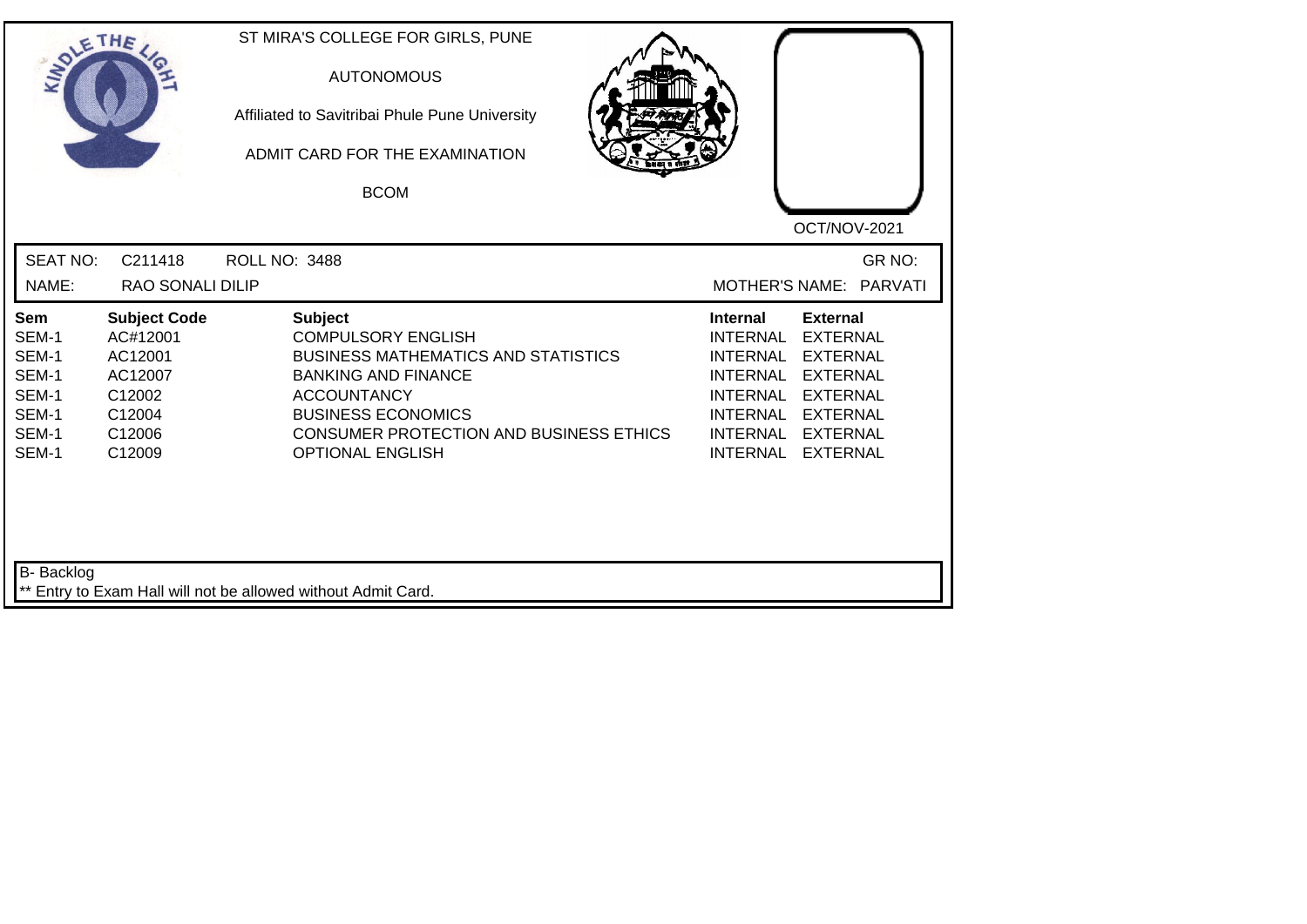|                                                                    | ETHE                                                                                          | ST MIRA'S COLLEGE FOR GIRLS, PUNE<br><b>AUTONOMOUS</b><br>Affiliated to Savitribai Phule Pune University<br>ADMIT CARD FOR THE EXAMINATION<br><b>BCOM</b>                                                                                           | OCT/NOV-2021                                                                                                                                                                                                                                                               |
|--------------------------------------------------------------------|-----------------------------------------------------------------------------------------------|-----------------------------------------------------------------------------------------------------------------------------------------------------------------------------------------------------------------------------------------------------|----------------------------------------------------------------------------------------------------------------------------------------------------------------------------------------------------------------------------------------------------------------------------|
| <b>SEAT NO:</b><br>NAME:                                           | C211286                                                                                       | <b>ROLL NO: 3489</b><br>KULKARNI POOJA GURUPRASD                                                                                                                                                                                                    | GR NO:<br>MOTHER'S NAME: VIDYA                                                                                                                                                                                                                                             |
| Sem<br>SEM-1<br>SEM-1<br>SEM-1<br>SEM-1<br>SEM-1<br>SEM-1<br>SEM-1 | <b>Subject Code</b><br>AC#12001<br>AC12001<br>AC12009<br>C12002<br>C12004<br>C12006<br>C12007 | <b>Subject</b><br><b>COMPULSORY ENGLISH</b><br><b>BUSINESS MATHEMATICS AND STATISTICS</b><br><b>BUSINESS ENTREPRENEURSHIP</b><br><b>ACCOUNTANCY</b><br><b>BUSINESS ECONOMICS</b><br>CONSUMER PROTECTION AND BUSINESS ETHICS<br><b>HINDI GENERAL</b> | <b>External</b><br><b>Internal</b><br><b>EXTERNAL</b><br><b>INTERNAL</b><br><b>INTERNAL</b><br><b>EXTERNAL</b><br><b>INTERNAL</b><br><b>EXTERNAL</b><br>INTERNAL EXTERNAL<br><b>INTERNAL</b><br><b>EXTERNAL</b><br>INTERNAL EXTERNAL<br><b>INTERNAL</b><br><b>EXTERNAL</b> |
| B- Backlog                                                         |                                                                                               | ** Entry to Exam Hall will not be allowed without Admit Card.                                                                                                                                                                                       |                                                                                                                                                                                                                                                                            |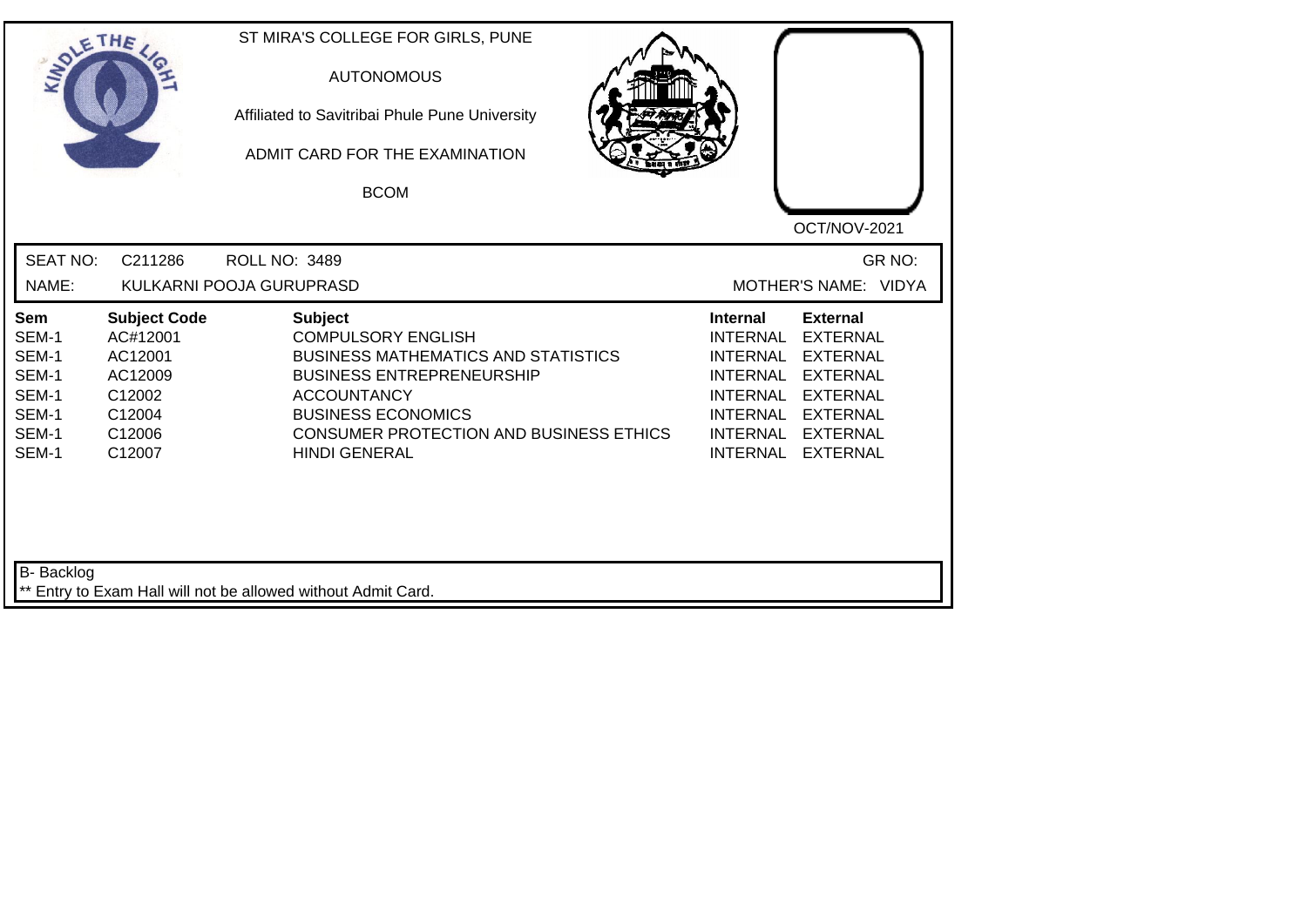| SOLE THE                                                           |                                                                                               | ST MIRA'S COLLEGE FOR GIRLS, PUNE<br><b>AUTONOMOUS</b><br>Affiliated to Savitribai Phule Pune University<br>ADMIT CARD FOR THE EXAMINATION<br><b>BCOM</b>                                                                                                |                                                                                                                            | OCT/NOV-2021                                                                                                                                    |
|--------------------------------------------------------------------|-----------------------------------------------------------------------------------------------|----------------------------------------------------------------------------------------------------------------------------------------------------------------------------------------------------------------------------------------------------------|----------------------------------------------------------------------------------------------------------------------------|-------------------------------------------------------------------------------------------------------------------------------------------------|
| <b>SEAT NO:</b><br>NAME:                                           | C211182                                                                                       | <b>ROLL NO: 3490</b><br>PRERNA GOVINDRAJ NAIDU                                                                                                                                                                                                           |                                                                                                                            | GR <sub>NO</sub> :<br>MOTHER'S NAME: VIJAYALAXMI                                                                                                |
| Sem<br>SEM-1<br>SEM-1<br>SEM-1<br>SEM-1<br>SEM-1<br>SEM-1<br>SEM-1 | <b>Subject Code</b><br>AC#12001<br>AC12001<br>AC12008<br>C12002<br>C12004<br>C12006<br>C12007 | <b>Subject</b><br><b>COMPULSORY ENGLISH</b><br><b>BUSINESS MATHEMATICS AND STATISTICS</b><br><b>BUSINESS ADMINISTRATION</b><br><b>ACCOUNTANCY</b><br><b>BUSINESS ECONOMICS</b><br><b>CONSUMER PROTECTION AND BUSINESS ETHICS</b><br><b>HINDI GENERAL</b> | Internal<br><b>INTERNAL</b><br><b>INTERNAL</b><br><b>INTERNAL</b><br><b>INTERNAL</b><br><b>INTERNAL</b><br><b>INTERNAL</b> | <b>External</b><br><b>EXTERNAL</b><br><b>EXTERNAL</b><br><b>EXTERNAL</b><br><b>EXTERNAL</b><br>INTERNAL EXTERNAL<br>EXTERNAL<br><b>EXTERNAL</b> |
| B- Backlog                                                         |                                                                                               | Entry to Exam Hall will not be allowed without Admit Card.                                                                                                                                                                                               |                                                                                                                            |                                                                                                                                                 |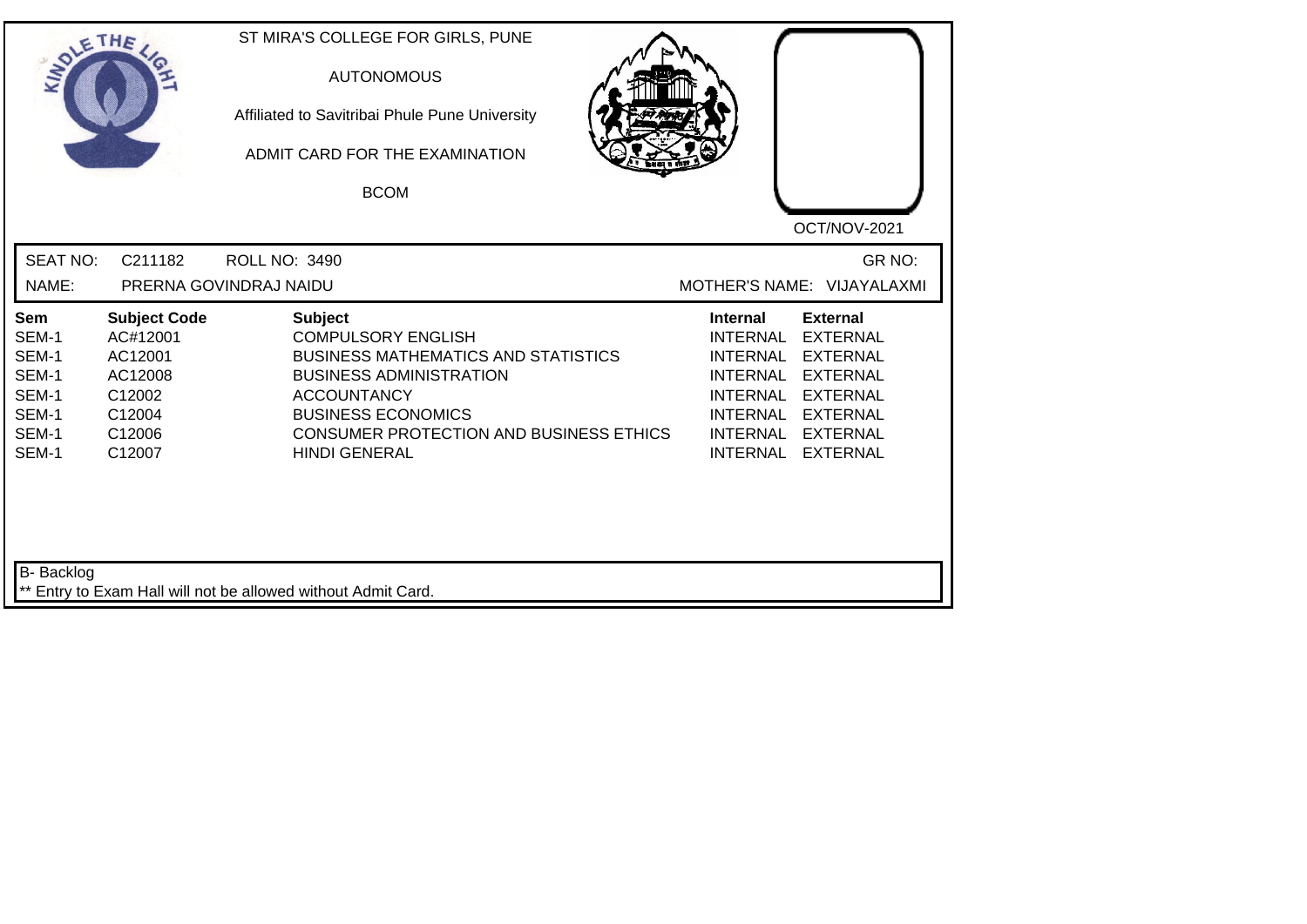| SOLETHE                                                            |                                                                                               | ST MIRA'S COLLEGE FOR GIRLS, PUNE<br><b>AUTONOMOUS</b><br>Affiliated to Savitribai Phule Pune University<br>ADMIT CARD FOR THE EXAMINATION<br><b>BCOM</b>                                                                                                     | OCT/NOV-2021                                                                                                                                                                                                                                                                                          |
|--------------------------------------------------------------------|-----------------------------------------------------------------------------------------------|---------------------------------------------------------------------------------------------------------------------------------------------------------------------------------------------------------------------------------------------------------------|-------------------------------------------------------------------------------------------------------------------------------------------------------------------------------------------------------------------------------------------------------------------------------------------------------|
| <b>SEAT NO:</b><br>NAME:                                           | C211195<br><b>REBEKA J TIRKEY</b>                                                             | <b>ROLL NO: 3491</b>                                                                                                                                                                                                                                          | GR NO:<br>MOTHER'S NAME: RUPALI                                                                                                                                                                                                                                                                       |
| Sem<br>SEM-1<br>SEM-1<br>SEM-1<br>SEM-1<br>SEM-1<br>SEM-1<br>SEM-1 | <b>Subject Code</b><br>AC#12001<br>AC12001<br>AC12009<br>C12002<br>C12004<br>C12006<br>C12009 | <b>Subject</b><br><b>COMPULSORY ENGLISH</b><br><b>BUSINESS MATHEMATICS AND STATISTICS</b><br><b>BUSINESS ENTREPRENEURSHIP</b><br><b>ACCOUNTANCY</b><br><b>BUSINESS ECONOMICS</b><br><b>CONSUMER PROTECTION AND BUSINESS ETHICS</b><br><b>OPTIONAL ENGLISH</b> | <b>External</b><br>Internal<br><b>INTERNAL</b><br><b>EXTERNAL</b><br><b>EXTERNAL</b><br><b>INTERNAL</b><br><b>INTERNAL</b><br><b>EXTERNAL</b><br><b>INTERNAL</b><br><b>EXTERNAL</b><br><b>INTERNAL</b><br><b>EXTERNAL</b><br><b>INTERNAL</b><br><b>EXTERNAL</b><br><b>INTERNAL</b><br><b>EXTERNAL</b> |
| B- Backlog                                                         |                                                                                               | ** Entry to Exam Hall will not be allowed without Admit Card.                                                                                                                                                                                                 |                                                                                                                                                                                                                                                                                                       |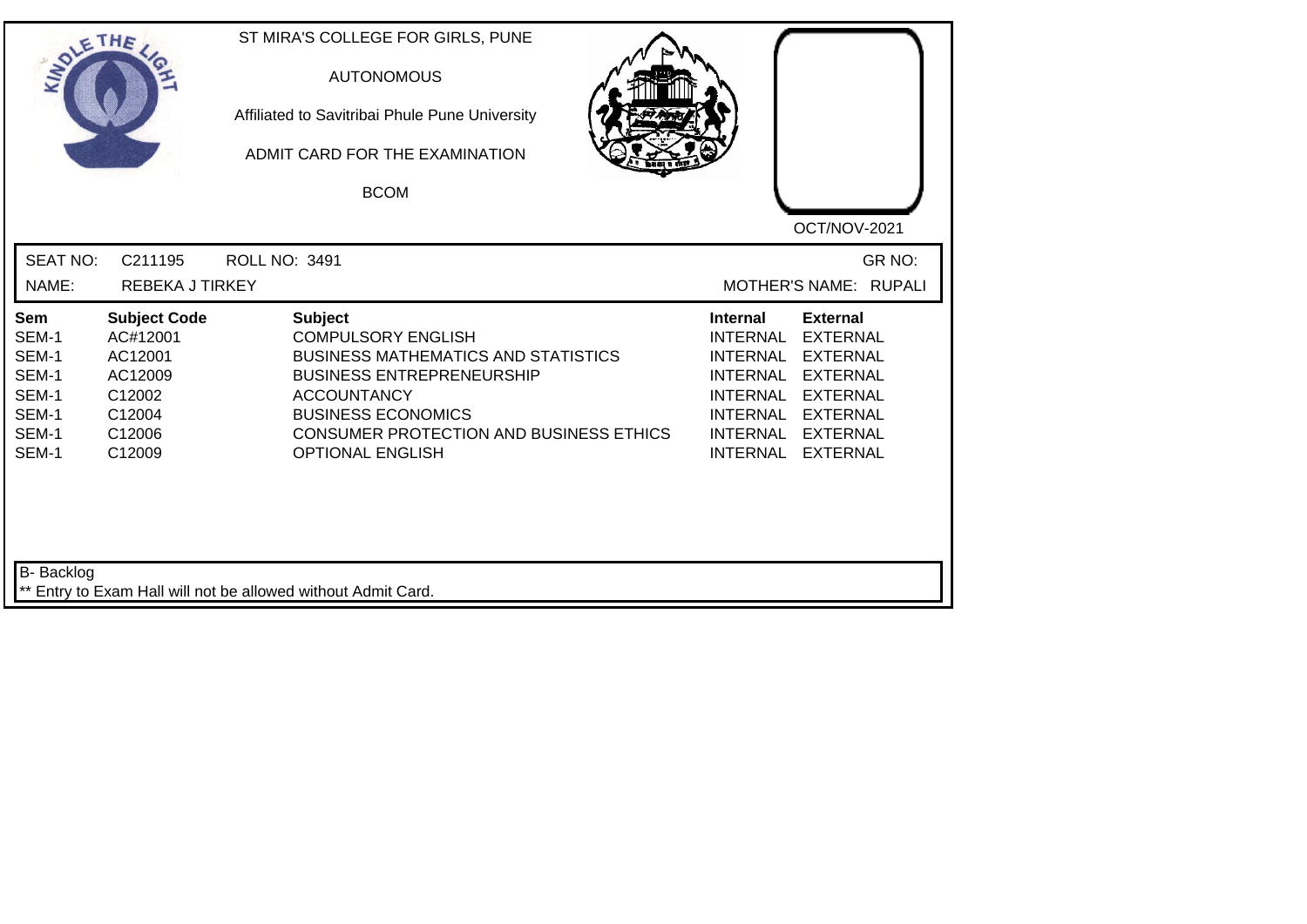| SOLETHE .                                                          |                                                                                               | ST MIRA'S COLLEGE FOR GIRLS, PUNE<br><b>AUTONOMOUS</b><br>Affiliated to Savitribai Phule Pune University<br>ADMIT CARD FOR THE EXAMINATION<br><b>BCOM</b>                                                                                                  | OCT/NOV-2021                                                                                                                                                                                                                                                                                          |
|--------------------------------------------------------------------|-----------------------------------------------------------------------------------------------|------------------------------------------------------------------------------------------------------------------------------------------------------------------------------------------------------------------------------------------------------------|-------------------------------------------------------------------------------------------------------------------------------------------------------------------------------------------------------------------------------------------------------------------------------------------------------|
| <b>SEAT NO:</b><br>NAME:                                           | C211293                                                                                       | <b>ROLL NO: 3492</b><br>AISHWARYA PRADIP PILLAI                                                                                                                                                                                                            | GR NO:<br>MOTHER'S NAME: MAYURI                                                                                                                                                                                                                                                                       |
| Sem<br>SEM-1<br>SEM-1<br>SEM-1<br>SEM-1<br>SEM-1<br>SEM-1<br>SEM-1 | <b>Subject Code</b><br>AC#12001<br>AC12001<br>AC12008<br>C12002<br>C12004<br>C12006<br>C12008 | <b>Subject</b><br><b>COMPULSORY ENGLISH</b><br><b>BUSINESS MATHEMATICS AND STATISTICS</b><br><b>BUSINESS ADMINISTRATION</b><br><b>ACCOUNTANCY</b><br><b>BUSINESS ECONOMICS</b><br><b>CONSUMER PROTECTION AND BUSINESS ETHICS</b><br><b>MARATHI GENERAL</b> | <b>External</b><br>Internal<br><b>INTERNAL</b><br><b>EXTERNAL</b><br><b>INTERNAL</b><br><b>EXTERNAL</b><br><b>INTERNAL</b><br><b>EXTERNAL</b><br><b>INTERNAL</b><br><b>EXTERNAL</b><br><b>INTERNAL</b><br><b>EXTERNAL</b><br><b>INTERNAL</b><br><b>EXTERNAL</b><br><b>INTERNAL</b><br><b>EXTERNAL</b> |
| B- Backlog                                                         |                                                                                               | ** Entry to Exam Hall will not be allowed without Admit Card.                                                                                                                                                                                              |                                                                                                                                                                                                                                                                                                       |

┙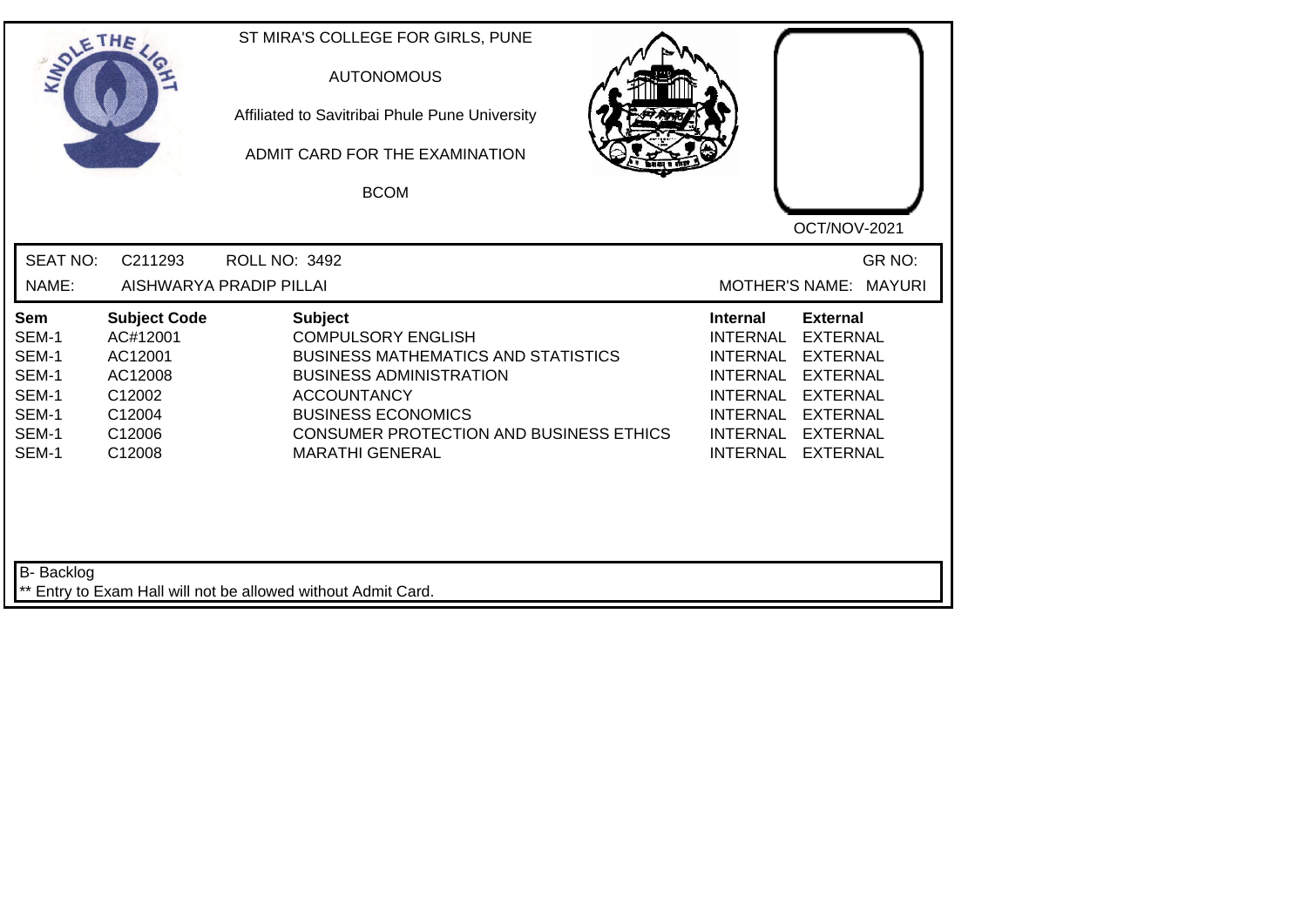| SOLETHE                                                            |                                                                                               | ST MIRA'S COLLEGE FOR GIRLS, PUNE<br><b>AUTONOMOUS</b><br>Affiliated to Savitribai Phule Pune University<br>ADMIT CARD FOR THE EXAMINATION<br><b>BCOM</b>                                                                                                  | OCT/NOV-2021                                                                                                                                                                                                                                   |
|--------------------------------------------------------------------|-----------------------------------------------------------------------------------------------|------------------------------------------------------------------------------------------------------------------------------------------------------------------------------------------------------------------------------------------------------------|------------------------------------------------------------------------------------------------------------------------------------------------------------------------------------------------------------------------------------------------|
| <b>SEAT NO:</b>                                                    | C211455                                                                                       | <b>ROLL NO: 3493</b>                                                                                                                                                                                                                                       | GR NO:                                                                                                                                                                                                                                         |
| NAME:                                                              | KAJAL VINAYAK NAIK                                                                            |                                                                                                                                                                                                                                                            | MOTHER'S NAME: SAPNA                                                                                                                                                                                                                           |
| Sem<br>SEM-1<br>SEM-1<br>SEM-1<br>SEM-1<br>SEM-1<br>SEM-1<br>SEM-1 | <b>Subject Code</b><br>AC#12001<br>AC12001<br>AC12008<br>C12002<br>C12004<br>C12006<br>C12008 | <b>Subject</b><br><b>COMPULSORY ENGLISH</b><br><b>BUSINESS MATHEMATICS AND STATISTICS</b><br><b>BUSINESS ADMINISTRATION</b><br><b>ACCOUNTANCY</b><br><b>BUSINESS ECONOMICS</b><br><b>CONSUMER PROTECTION AND BUSINESS ETHICS</b><br><b>MARATHI GENERAL</b> | <b>External</b><br><b>Internal</b><br>INTERNAL<br><b>EXTERNAL</b><br>INTERNAL<br><b>EXTERNAL</b><br>INTERNAL EXTERNAL<br><b>INTERNAL</b><br><b>EXTERNAL</b><br>INTERNAL EXTERNAL<br>INTERNAL<br><b>EXTERNAL</b><br>INTERNAL<br><b>EXTERNAL</b> |
| <b>B-</b> Backlog                                                  |                                                                                               | ** Entry to Exam Hall will not be allowed without Admit Card.                                                                                                                                                                                              |                                                                                                                                                                                                                                                |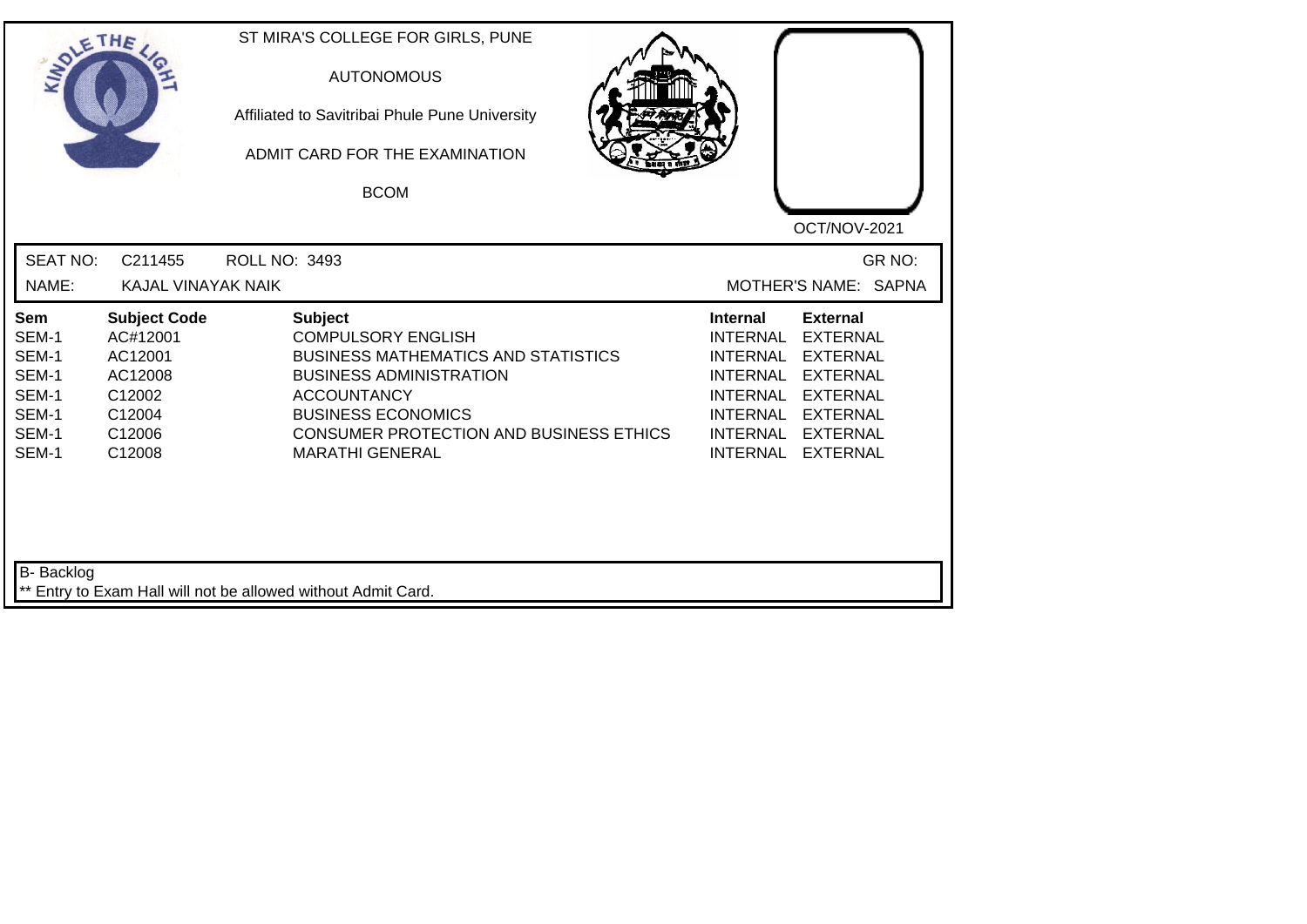| SOLETHE                                                            |                                                                                               | ST MIRA'S COLLEGE FOR GIRLS, PUNE<br><b>AUTONOMOUS</b><br>Affiliated to Savitribai Phule Pune University<br>ADMIT CARD FOR THE EXAMINATION<br><b>BCOM</b>                                                                                                   |                                                                                                                                               | OCT/NOV-2021                                                                                                                                         |
|--------------------------------------------------------------------|-----------------------------------------------------------------------------------------------|-------------------------------------------------------------------------------------------------------------------------------------------------------------------------------------------------------------------------------------------------------------|-----------------------------------------------------------------------------------------------------------------------------------------------|------------------------------------------------------------------------------------------------------------------------------------------------------|
| <b>SEAT NO:</b><br>NAME:                                           | C211412<br>THAPA SIMRAN SURAJ                                                                 | <b>ROLL NO: 3494</b>                                                                                                                                                                                                                                        |                                                                                                                                               | GR NO:<br><b>MOTHER'S NAME:</b>                                                                                                                      |
| Sem<br>SEM-1<br>SEM-1<br>SEM-1<br>SEM-1<br>SEM-1<br>SEM-1<br>SEM-1 | <b>Subject Code</b><br>AC#12001<br>AC12001<br>AC12008<br>C12002<br>C12004<br>C12006<br>C12009 | <b>Subject</b><br><b>COMPULSORY ENGLISH</b><br><b>BUSINESS MATHEMATICS AND STATISTICS</b><br><b>BUSINESS ADMINISTRATION</b><br><b>ACCOUNTANCY</b><br><b>BUSINESS ECONOMICS</b><br><b>CONSUMER PROTECTION AND BUSINESS ETHICS</b><br><b>OPTIONAL ENGLISH</b> | <b>Internal</b><br>INTERNAL<br><b>INTERNAL</b><br><b>INTERNAL</b><br><b>INTERNAL</b><br><b>INTERNAL</b><br><b>INTERNAL</b><br><b>INTERNAL</b> | <b>External</b><br><b>EXTERNAL</b><br><b>EXTERNAL</b><br><b>EXTERNAL</b><br><b>EXTERNAL</b><br><b>EXTERNAL</b><br><b>EXTERNAL</b><br><b>EXTERNAL</b> |
| <b>B-</b> Backlog                                                  |                                                                                               | ** Entry to Exam Hall will not be allowed without Admit Card.                                                                                                                                                                                               |                                                                                                                                               |                                                                                                                                                      |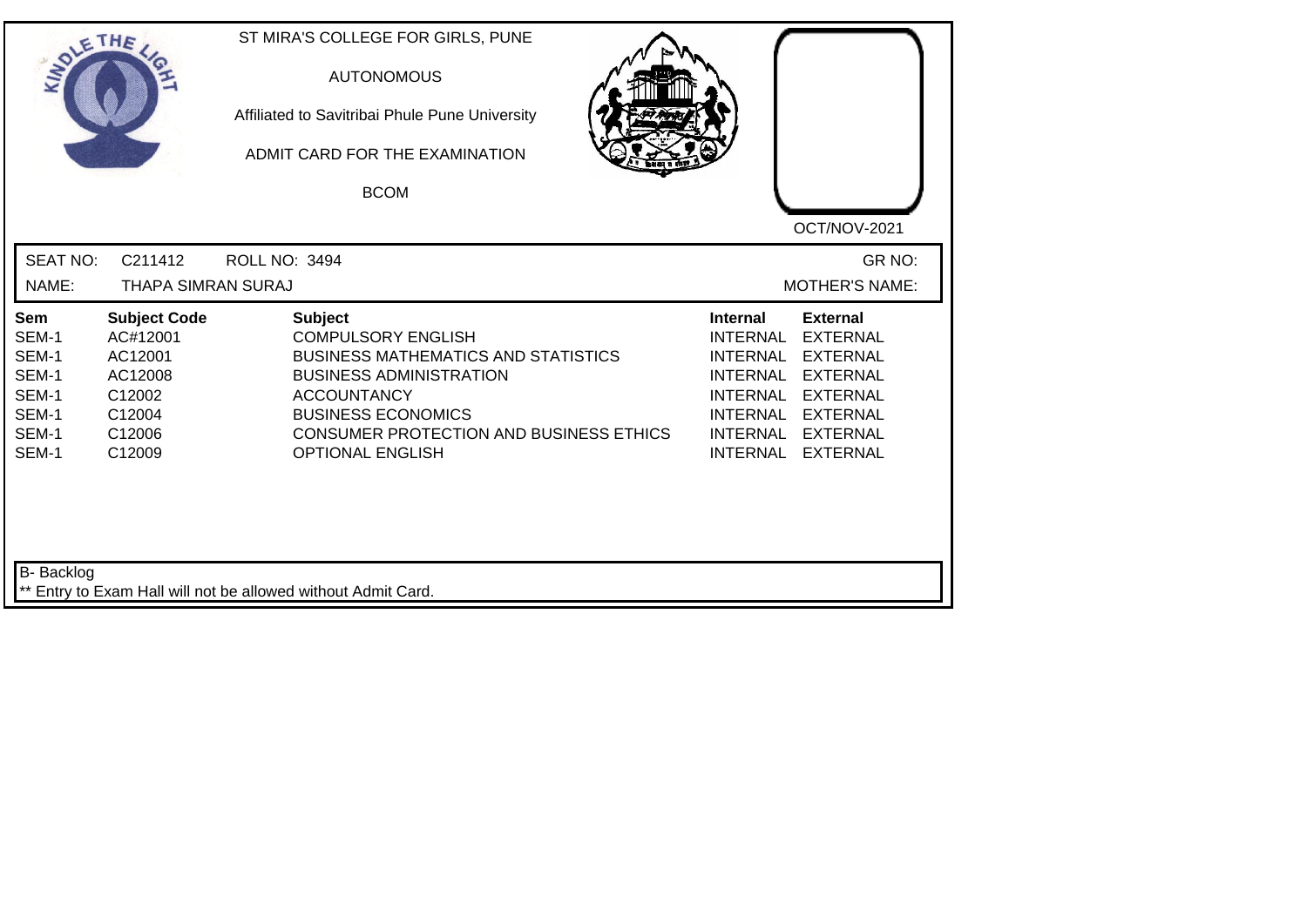| SOLE THE                                                           |                                                                                               | ST MIRA'S COLLEGE FOR GIRLS, PUNE<br><b>AUTONOMOUS</b><br>Affiliated to Savitribai Phule Pune University<br>ADMIT CARD FOR THE EXAMINATION<br><b>BCOM</b>                                                                                                  | OCT/NOV-2021                                                                                                                                                                                                                                                                                |
|--------------------------------------------------------------------|-----------------------------------------------------------------------------------------------|------------------------------------------------------------------------------------------------------------------------------------------------------------------------------------------------------------------------------------------------------------|---------------------------------------------------------------------------------------------------------------------------------------------------------------------------------------------------------------------------------------------------------------------------------------------|
| <b>SEAT NO:</b>                                                    | C211359                                                                                       | <b>ROLL NO: 3495</b>                                                                                                                                                                                                                                       | GR NO:                                                                                                                                                                                                                                                                                      |
| NAME:                                                              | <b>SURVE SANIKA NITIN</b>                                                                     |                                                                                                                                                                                                                                                            | <b>MOTHER'S NAME:</b><br><b>MANISHA</b>                                                                                                                                                                                                                                                     |
| Sem<br>SEM-1<br>SEM-1<br>SEM-1<br>SEM-1<br>SEM-1<br>SEM-1<br>SEM-1 | <b>Subject Code</b><br>AC#12001<br>AC12001<br>AC12009<br>C12002<br>C12004<br>C12006<br>C12007 | <b>Subject</b><br><b>COMPULSORY ENGLISH</b><br><b>BUSINESS MATHEMATICS AND STATISTICS</b><br><b>BUSINESS ENTREPRENEURSHIP</b><br><b>ACCOUNTANCY</b><br><b>BUSINESS ECONOMICS</b><br><b>CONSUMER PROTECTION AND BUSINESS ETHICS</b><br><b>HINDI GENERAL</b> | <b>External</b><br><b>Internal</b><br><b>INTERNAL</b><br><b>EXTERNAL</b><br><b>INTERNAL</b><br><b>EXTERNAL</b><br><b>INTERNAL</b><br><b>EXTERNAL</b><br><b>INTERNAL</b><br><b>EXTERNAL</b><br>INTERNAL EXTERNAL<br><b>INTERNAL</b><br><b>EXTERNAL</b><br><b>INTERNAL</b><br><b>EXTERNAL</b> |
| <b>B-</b> Backlog                                                  |                                                                                               |                                                                                                                                                                                                                                                            |                                                                                                                                                                                                                                                                                             |
|                                                                    |                                                                                               | ** Entry to Exam Hall will not be allowed without Admit Card.                                                                                                                                                                                              |                                                                                                                                                                                                                                                                                             |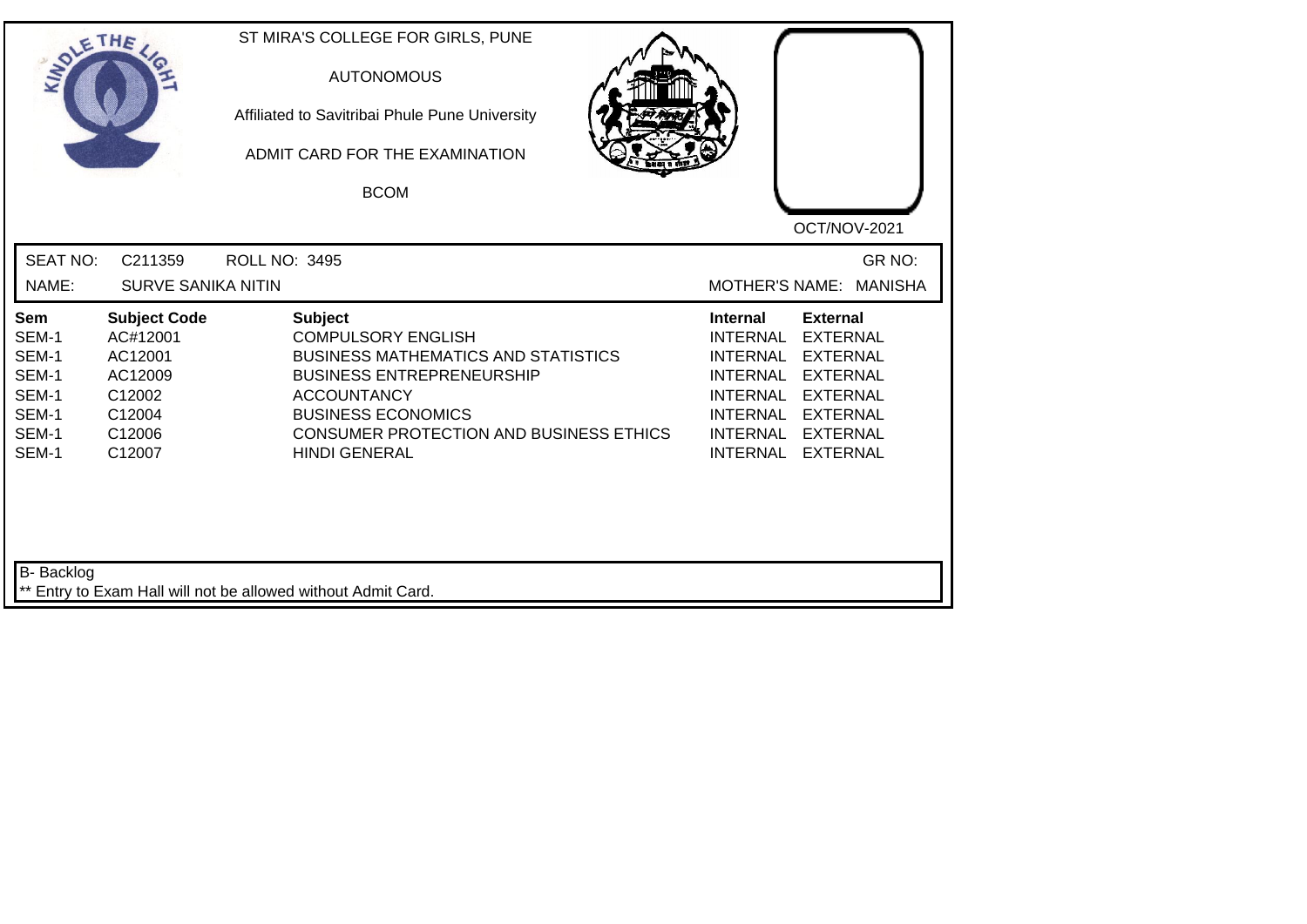| SOLETHE,                                                           |                                                                                               | ST MIRA'S COLLEGE FOR GIRLS, PUNE<br><b>AUTONOMOUS</b><br>Affiliated to Savitribai Phule Pune University<br>ADMIT CARD FOR THE EXAMINATION<br><b>BCOM</b>                                                                                                  |                                                                                                                                                                                                                                                           |
|--------------------------------------------------------------------|-----------------------------------------------------------------------------------------------|------------------------------------------------------------------------------------------------------------------------------------------------------------------------------------------------------------------------------------------------------------|-----------------------------------------------------------------------------------------------------------------------------------------------------------------------------------------------------------------------------------------------------------|
| <b>SEAT NO:</b><br>NAME:                                           | C211342                                                                                       | <b>ROLL NO: 3496</b><br><b>GUND SAKSHI DNYANESHWAR</b>                                                                                                                                                                                                     | OCT/NOV-2021<br>GR NO:<br>MOTHER'S NAME: KAVITA                                                                                                                                                                                                           |
| Sem<br>SEM-1<br>SEM-1<br>SEM-1<br>SEM-1<br>SEM-1<br>SEM-1<br>SEM-1 | <b>Subject Code</b><br>AC#12001<br>AC12001<br>AC12008<br>C12002<br>C12004<br>C12006<br>C12008 | <b>Subject</b><br><b>COMPULSORY ENGLISH</b><br><b>BUSINESS MATHEMATICS AND STATISTICS</b><br><b>BUSINESS ADMINISTRATION</b><br><b>ACCOUNTANCY</b><br><b>BUSINESS ECONOMICS</b><br><b>CONSUMER PROTECTION AND BUSINESS ETHICS</b><br><b>MARATHI GENERAL</b> | <b>Internal</b><br><b>External</b><br><b>EXTERNAL</b><br><b>INTERNAL</b><br>INTERNAL EXTERNAL<br><b>INTERNAL</b><br><b>EXTERNAL</b><br>INTERNAL EXTERNAL<br><b>INTERNAL</b><br><b>EXTERNAL</b><br>INTERNAL EXTERNAL<br><b>INTERNAL</b><br><b>EXTERNAL</b> |
| B- Backlog                                                         |                                                                                               | ** Entry to Exam Hall will not be allowed without Admit Card.                                                                                                                                                                                              |                                                                                                                                                                                                                                                           |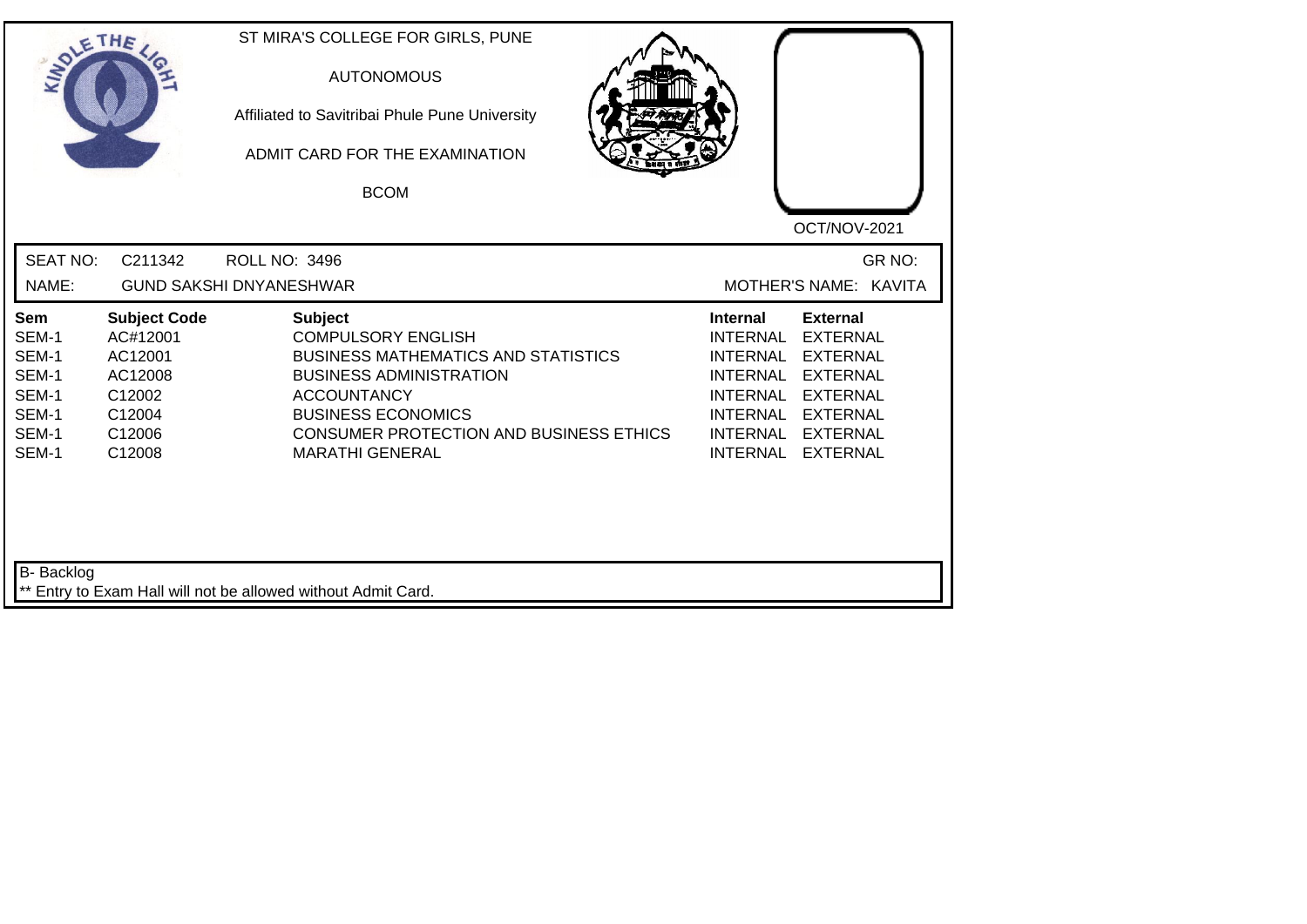| SOLE THE                                                           |                                                                                               | ST MIRA'S COLLEGE FOR GIRLS, PUNE<br><b>AUTONOMOUS</b><br>Affiliated to Savitribai Phule Pune University<br>ADMIT CARD FOR THE EXAMINATION<br><b>BCOM</b>                                                                                              | OCT/NOV-2021                                                                                                                                                                                                                                                                                                 |
|--------------------------------------------------------------------|-----------------------------------------------------------------------------------------------|--------------------------------------------------------------------------------------------------------------------------------------------------------------------------------------------------------------------------------------------------------|--------------------------------------------------------------------------------------------------------------------------------------------------------------------------------------------------------------------------------------------------------------------------------------------------------------|
| <b>SEAT NO:</b><br>NAME:                                           | C211184                                                                                       | ROLL NO: 3497<br>KHAN GULISTA SHAMSHUDDIN                                                                                                                                                                                                              | GR NO:<br>MOTHER'S NAME: SHABINA                                                                                                                                                                                                                                                                             |
| Sem<br>SEM-1<br>SEM-1<br>SEM-1<br>SEM-1<br>SEM-1<br>SEM-1<br>SEM-1 | <b>Subject Code</b><br>AC#12001<br>AC12001<br>AC12009<br>C12002<br>C12004<br>C12006<br>C12009 | <b>Subject</b><br><b>COMPULSORY ENGLISH</b><br><b>BUSINESS MATHEMATICS AND STATISTICS</b><br><b>BUSINESS ENTREPRENEURSHIP</b><br><b>ACCOUNTANCY</b><br><b>BUSINESS ECONOMICS</b><br>CONSUMER PROTECTION AND BUSINESS ETHICS<br><b>OPTIONAL ENGLISH</b> | <b>Internal</b><br><b>External</b><br><b>INTERNAL</b><br><b>EXTERNAL</b><br><b>INTERNAL</b><br><b>EXTERNAL</b><br><b>INTERNAL</b><br><b>EXTERNAL</b><br><b>INTERNAL</b><br><b>EXTERNAL</b><br><b>INTERNAL</b><br><b>EXTERNAL</b><br><b>INTERNAL</b><br><b>EXTERNAL</b><br><b>INTERNAL</b><br><b>EXTERNAL</b> |
| B- Backlog                                                         |                                                                                               | ** Entry to Exam Hall will not be allowed without Admit Card.                                                                                                                                                                                          |                                                                                                                                                                                                                                                                                                              |

┙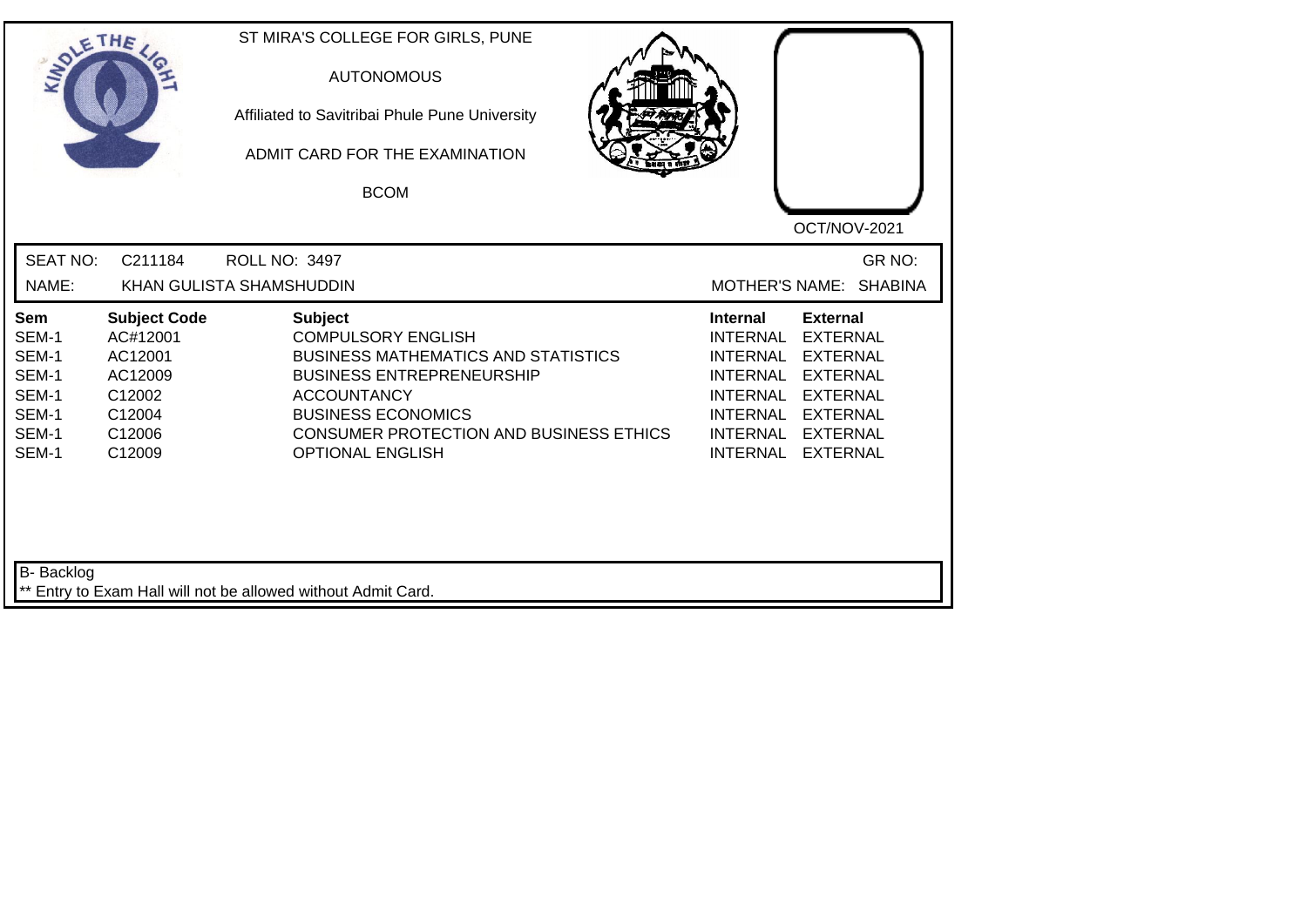| SOLETHE                                                            |                                                                                               | ST MIRA'S COLLEGE FOR GIRLS, PUNE<br><b>AUTONOMOUS</b><br>Affiliated to Savitribai Phule Pune University<br>ADMIT CARD FOR THE EXAMINATION<br><b>BCOM</b>                                                                                            |                                                                                                                                                      |                                                                                                                                                      |
|--------------------------------------------------------------------|-----------------------------------------------------------------------------------------------|------------------------------------------------------------------------------------------------------------------------------------------------------------------------------------------------------------------------------------------------------|------------------------------------------------------------------------------------------------------------------------------------------------------|------------------------------------------------------------------------------------------------------------------------------------------------------|
| <b>SEAT NO:</b><br>NAME:                                           | C211219<br><b>BAGHEL KIRAN ARVIND</b>                                                         | ROLL NO: 3498                                                                                                                                                                                                                                        |                                                                                                                                                      | OCT/NOV-2021<br>GR NO:<br><b>MOTHER'S NAME:</b>                                                                                                      |
| Sem<br>SEM-1<br>SEM-1<br>SEM-1<br>SEM-1<br>SEM-1<br>SEM-1<br>SEM-1 | <b>Subject Code</b><br>AC#12001<br>AC12001<br>AC12007<br>C12002<br>C12004<br>C12006<br>C12007 | <b>Subject</b><br><b>COMPULSORY ENGLISH</b><br><b>BUSINESS MATHEMATICS AND STATISTICS</b><br><b>BANKING AND FINANCE</b><br><b>ACCOUNTANCY</b><br><b>BUSINESS ECONOMICS</b><br><b>CONSUMER PROTECTION AND BUSINESS ETHICS</b><br><b>HINDI GENERAL</b> | <b>Internal</b><br><b>INTERNAL</b><br><b>INTERNAL</b><br><b>INTERNAL</b><br><b>INTERNAL</b><br><b>INTERNAL</b><br><b>INTERNAL</b><br><b>INTERNAL</b> | <b>External</b><br><b>EXTERNAL</b><br><b>EXTERNAL</b><br><b>EXTERNAL</b><br><b>EXTERNAL</b><br><b>EXTERNAL</b><br><b>EXTERNAL</b><br><b>EXTERNAL</b> |
| <b>B-</b> Backlog                                                  |                                                                                               | ** Entry to Exam Hall will not be allowed without Admit Card.                                                                                                                                                                                        |                                                                                                                                                      |                                                                                                                                                      |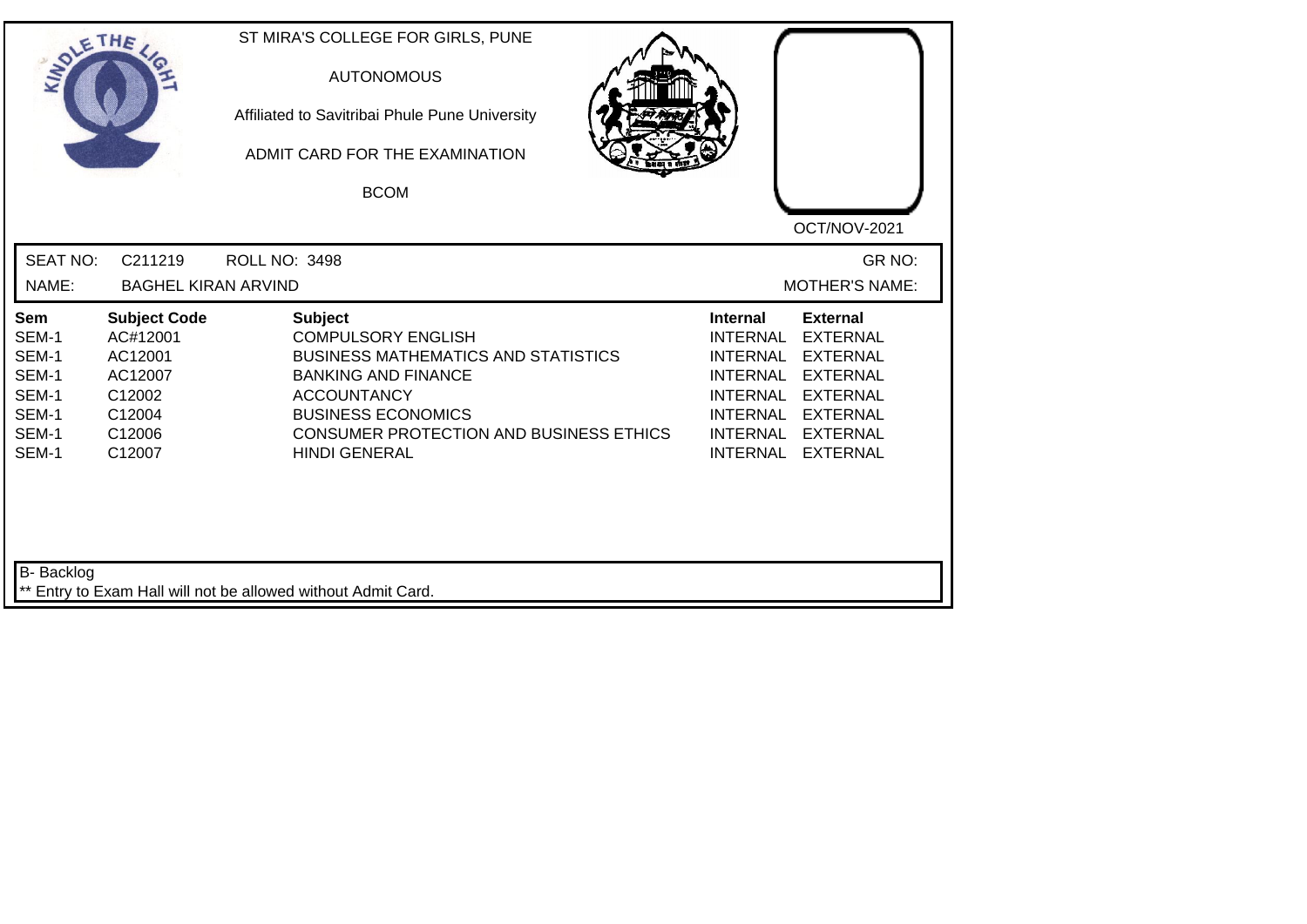| SOLETHE ,                                                          |                                                                                               | ST MIRA'S COLLEGE FOR GIRLS, PUNE<br><b>AUTONOMOUS</b><br>Affiliated to Savitribai Phule Pune University<br>ADMIT CARD FOR THE EXAMINATION<br><b>BCOM</b>                                                                                              | OCT/NOV-2021                                                                                                                                                                                                                                                                            |
|--------------------------------------------------------------------|-----------------------------------------------------------------------------------------------|--------------------------------------------------------------------------------------------------------------------------------------------------------------------------------------------------------------------------------------------------------|-----------------------------------------------------------------------------------------------------------------------------------------------------------------------------------------------------------------------------------------------------------------------------------------|
| <b>SEAT NO:</b><br>NAME:                                           | C211301                                                                                       | <b>ROLL NO: 3499</b><br><b>TAUR PRATIKSHA PARMANAND</b>                                                                                                                                                                                                | GR NO:<br>MOTHER'S NAME: JYOTI                                                                                                                                                                                                                                                          |
| Sem<br>SEM-1<br>SEM-1<br>SEM-1<br>SEM-1<br>SEM-1<br>SEM-1<br>SEM-1 | <b>Subject Code</b><br>AC#12001<br>AC12001<br>AC12007<br>C12002<br>C12004<br>C12006<br>C12008 | <b>Subject</b><br><b>COMPULSORY ENGLISH</b><br><b>BUSINESS MATHEMATICS AND STATISTICS</b><br><b>BANKING AND FINANCE</b><br><b>ACCOUNTANCY</b><br><b>BUSINESS ECONOMICS</b><br><b>CONSUMER PROTECTION AND BUSINESS ETHICS</b><br><b>MARATHI GENERAL</b> | <b>External</b><br><b>Internal</b><br><b>INTERNAL</b><br><b>EXTERNAL</b><br><b>EXTERNAL</b><br>INTERNAL<br>INTERNAL<br><b>EXTERNAL</b><br><b>INTERNAL</b><br><b>EXTERNAL</b><br><b>INTERNAL</b><br><b>EXTERNAL</b><br>INTERNAL<br><b>EXTERNAL</b><br><b>INTERNAL</b><br><b>EXTERNAL</b> |
| B- Backlog                                                         |                                                                                               | ** Entry to Exam Hall will not be allowed without Admit Card.                                                                                                                                                                                          |                                                                                                                                                                                                                                                                                         |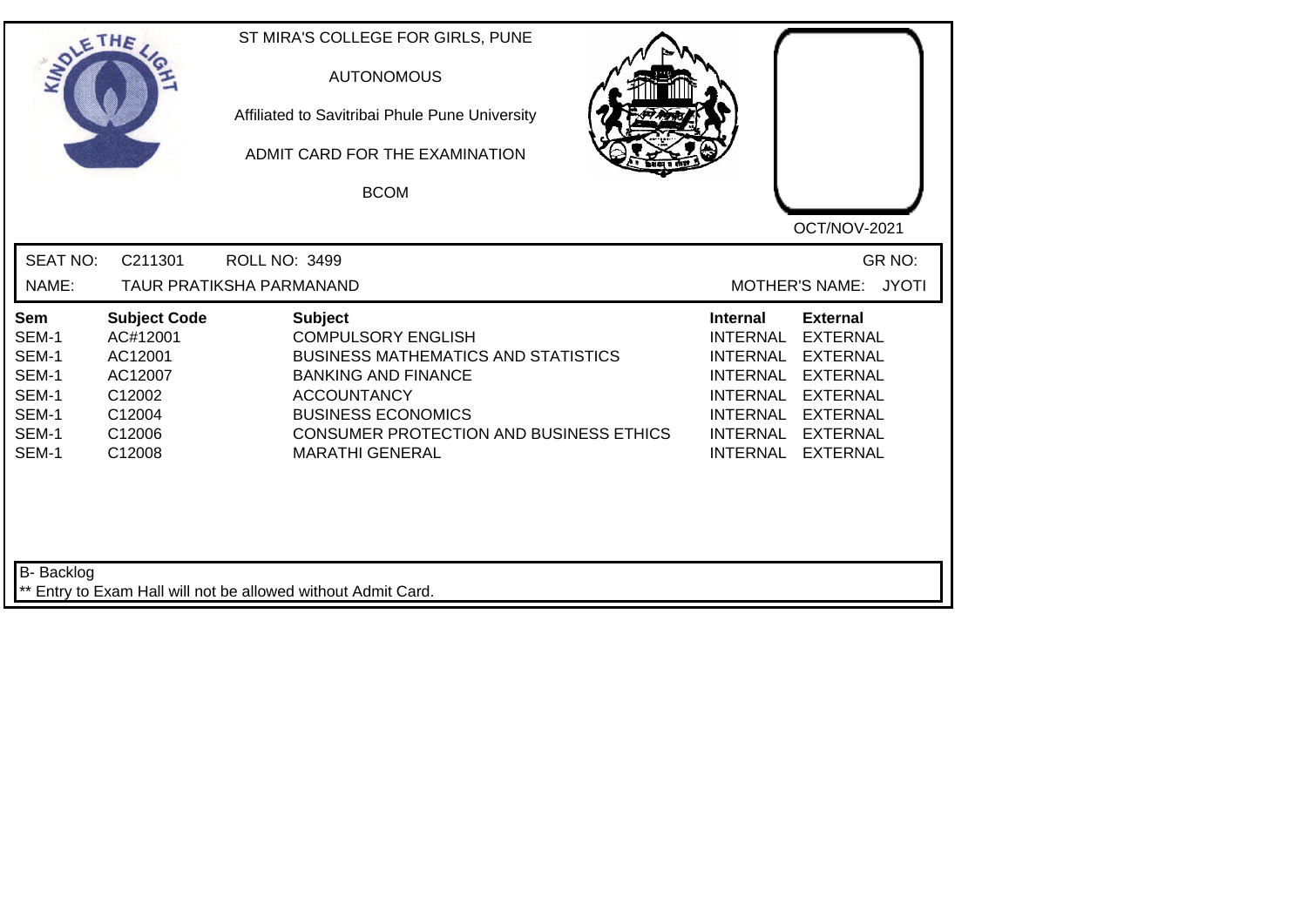| SOLETHE .                                                          |                                                                                               | ST MIRA'S COLLEGE FOR GIRLS, PUNE<br><b>AUTONOMOUS</b><br>Affiliated to Savitribai Phule Pune University<br>ADMIT CARD FOR THE EXAMINATION<br><b>BCOM</b>                                                                                                   | OCT/NOV-2021                                                                                                                                                                                                                             |
|--------------------------------------------------------------------|-----------------------------------------------------------------------------------------------|-------------------------------------------------------------------------------------------------------------------------------------------------------------------------------------------------------------------------------------------------------------|------------------------------------------------------------------------------------------------------------------------------------------------------------------------------------------------------------------------------------------|
| <b>SEAT NO:</b><br>NAME:                                           | C211419                                                                                       | <b>ROLL NO: 3500</b><br><b>CHAUBEY SONAM OMPRAKASH</b>                                                                                                                                                                                                      | GR NO:<br>MOTHER'S NAME: MANORAMA                                                                                                                                                                                                        |
| Sem<br>SEM-1<br>SEM-1<br>SEM-1<br>SEM-1<br>SEM-1<br>SEM-1<br>SEM-1 | <b>Subject Code</b><br>AC#12001<br>AC12001<br>AC12008<br>C12002<br>C12004<br>C12006<br>C12009 | <b>Subject</b><br><b>COMPULSORY ENGLISH</b><br><b>BUSINESS MATHEMATICS AND STATISTICS</b><br><b>BUSINESS ADMINISTRATION</b><br><b>ACCOUNTANCY</b><br><b>BUSINESS ECONOMICS</b><br><b>CONSUMER PROTECTION AND BUSINESS ETHICS</b><br><b>OPTIONAL ENGLISH</b> | <b>External</b><br><b>Internal</b><br><b>INTERNAL</b><br><b>EXTERNAL</b><br>INTERNAL EXTERNAL<br>INTERNAL EXTERNAL<br>INTERNAL EXTERNAL<br><b>INTERNAL</b><br><b>EXTERNAL</b><br>INTERNAL EXTERNAL<br><b>INTERNAL</b><br><b>EXTERNAL</b> |
| B- Backlog                                                         |                                                                                               | ** Entry to Exam Hall will not be allowed without Admit Card.                                                                                                                                                                                               |                                                                                                                                                                                                                                          |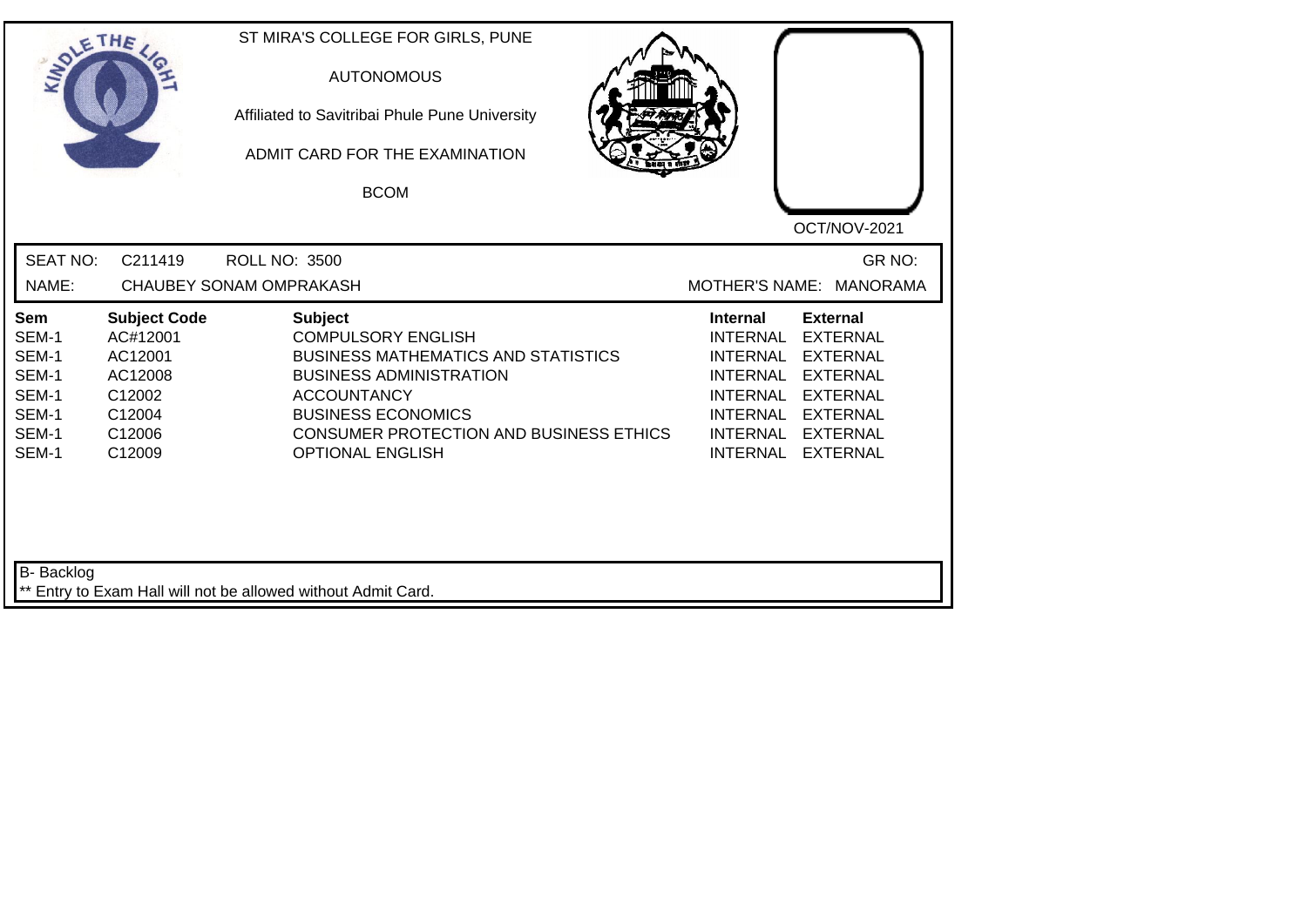| SOLE THE                                                           |                                                                                               | ST MIRA'S COLLEGE FOR GIRLS, PUNE<br><b>AUTONOMOUS</b><br>Affiliated to Savitribai Phule Pune University<br>ADMIT CARD FOR THE EXAMINATION<br><b>BCOM</b>                                                                                              | OCT/NOV-2021                                                                                                                                                                                                                                                                                                 |
|--------------------------------------------------------------------|-----------------------------------------------------------------------------------------------|--------------------------------------------------------------------------------------------------------------------------------------------------------------------------------------------------------------------------------------------------------|--------------------------------------------------------------------------------------------------------------------------------------------------------------------------------------------------------------------------------------------------------------------------------------------------------------|
| <b>SEAT NO:</b><br>NAME:                                           | C211164<br>SAHARE DIPTI MANIK                                                                 | <b>ROLL NO: 3501</b>                                                                                                                                                                                                                                   | GR NO:<br>MOTHER'S NAME: VARSHA                                                                                                                                                                                                                                                                              |
| Sem<br>SEM-1<br>SEM-1<br>SEM-1<br>SEM-1<br>SEM-1<br>SEM-1<br>SEM-1 | <b>Subject Code</b><br>AC#12001<br>AC12001<br>AC12007<br>C12002<br>C12004<br>C12006<br>C12008 | <b>Subject</b><br><b>COMPULSORY ENGLISH</b><br><b>BUSINESS MATHEMATICS AND STATISTICS</b><br><b>BANKING AND FINANCE</b><br><b>ACCOUNTANCY</b><br><b>BUSINESS ECONOMICS</b><br><b>CONSUMER PROTECTION AND BUSINESS ETHICS</b><br><b>MARATHI GENERAL</b> | <b>External</b><br><b>Internal</b><br><b>INTERNAL</b><br><b>EXTERNAL</b><br><b>INTERNAL</b><br><b>EXTERNAL</b><br><b>EXTERNAL</b><br><b>INTERNAL</b><br><b>INTERNAL</b><br><b>EXTERNAL</b><br><b>INTERNAL</b><br><b>EXTERNAL</b><br><b>INTERNAL</b><br><b>EXTERNAL</b><br><b>INTERNAL</b><br><b>EXTERNAL</b> |
| <b>B-</b> Backlog                                                  |                                                                                               | ** Entry to Exam Hall will not be allowed without Admit Card.                                                                                                                                                                                          |                                                                                                                                                                                                                                                                                                              |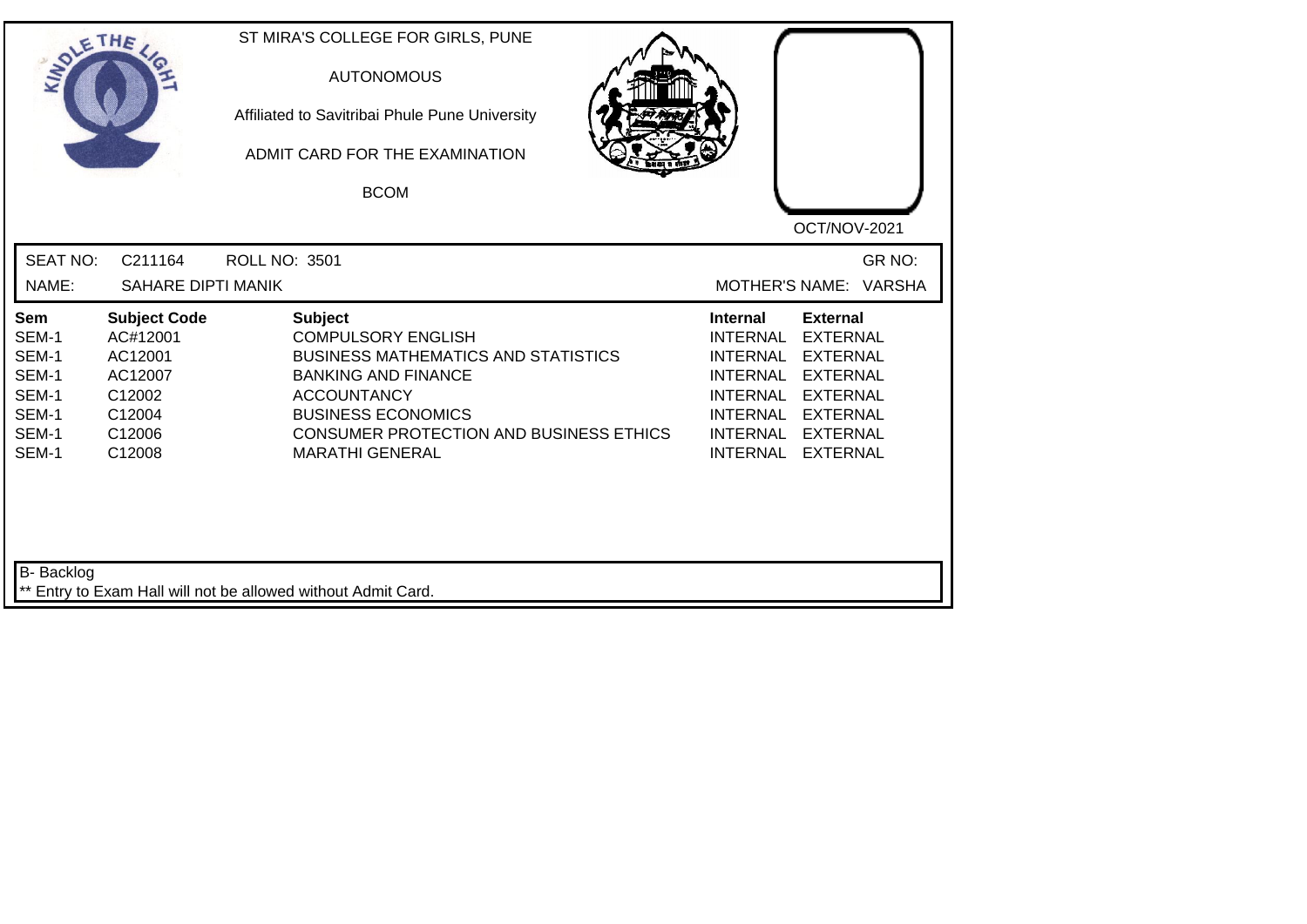| SOLETHE ,                                                          |                                                                                               | ST MIRA'S COLLEGE FOR GIRLS, PUNE<br><b>AUTONOMOUS</b><br>Affiliated to Savitribai Phule Pune University<br>ADMIT CARD FOR THE EXAMINATION<br><b>BCOM</b>                                                                                                  |                                                                                                                                                                                                                                                                                             |
|--------------------------------------------------------------------|-----------------------------------------------------------------------------------------------|------------------------------------------------------------------------------------------------------------------------------------------------------------------------------------------------------------------------------------------------------------|---------------------------------------------------------------------------------------------------------------------------------------------------------------------------------------------------------------------------------------------------------------------------------------------|
| <b>SEAT NO:</b><br>NAME:                                           | C211303                                                                                       | <b>ROLL NO: 3502</b><br><b>GOGAVALE PRATIKSHA SHIVAJI</b>                                                                                                                                                                                                  | OCT/NOV-2021<br>GR NO:<br>MOTHER'S NAME: PRADNYA                                                                                                                                                                                                                                            |
| Sem<br>SEM-1<br>SEM-1<br>SEM-1<br>SEM-1<br>SEM-1<br>SEM-1<br>SEM-1 | <b>Subject Code</b><br>AC#12001<br>AC12001<br>AC12009<br>C12002<br>C12004<br>C12006<br>C12007 | <b>Subject</b><br><b>COMPULSORY ENGLISH</b><br><b>BUSINESS MATHEMATICS AND STATISTICS</b><br><b>BUSINESS ENTREPRENEURSHIP</b><br><b>ACCOUNTANCY</b><br><b>BUSINESS ECONOMICS</b><br><b>CONSUMER PROTECTION AND BUSINESS ETHICS</b><br><b>HINDI GENERAL</b> | <b>External</b><br><b>Internal</b><br><b>INTERNAL</b><br><b>EXTERNAL</b><br><b>INTERNAL</b><br><b>EXTERNAL</b><br><b>INTERNAL</b><br><b>EXTERNAL</b><br>INTERNAL EXTERNAL<br><b>INTERNAL</b><br><b>EXTERNAL</b><br><b>INTERNAL</b><br><b>EXTERNAL</b><br><b>INTERNAL</b><br><b>EXTERNAL</b> |
| B- Backlog                                                         |                                                                                               | ** Entry to Exam Hall will not be allowed without Admit Card.                                                                                                                                                                                              |                                                                                                                                                                                                                                                                                             |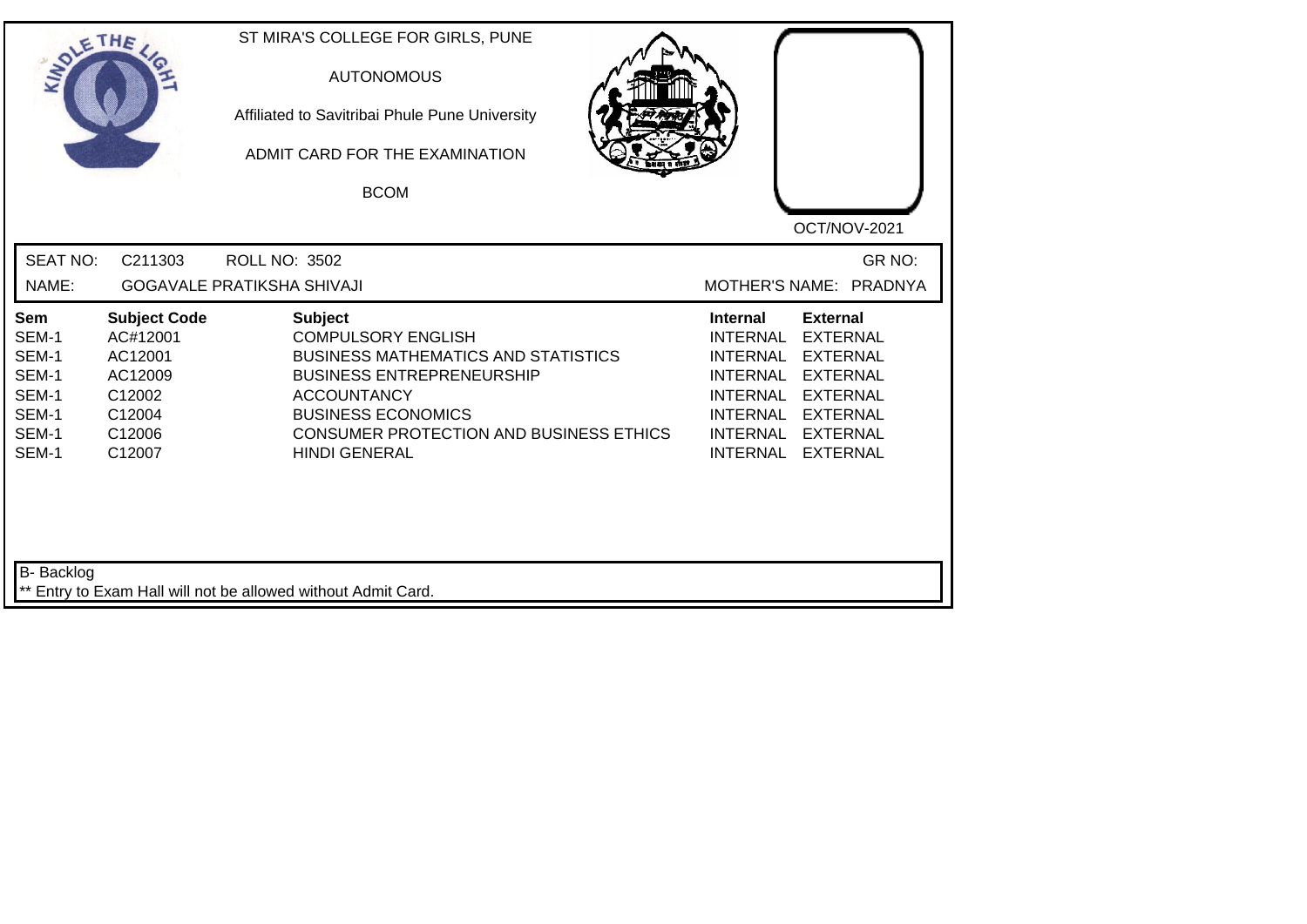| INO'                                                               | ETHE                                                                                          | ST MIRA'S COLLEGE FOR GIRLS, PUNE<br><b>AUTONOMOUS</b><br>Affiliated to Savitribai Phule Pune University<br>ADMIT CARD FOR THE EXAMINATION<br><b>BCOM</b>                                                                                         | OCT/NOV-2021                                                                                                                                                                                                                                                                                |
|--------------------------------------------------------------------|-----------------------------------------------------------------------------------------------|---------------------------------------------------------------------------------------------------------------------------------------------------------------------------------------------------------------------------------------------------|---------------------------------------------------------------------------------------------------------------------------------------------------------------------------------------------------------------------------------------------------------------------------------------------|
| <b>SEAT NO:</b>                                                    | C211239                                                                                       | <b>ROLL NO: 3504</b>                                                                                                                                                                                                                              | GR NO:                                                                                                                                                                                                                                                                                      |
| NAME:                                                              |                                                                                               | SINGH MANISHA SHANKAR                                                                                                                                                                                                                             | MOTHER'S NAME: RAMILA                                                                                                                                                                                                                                                                       |
| Sem<br>SEM-1<br>SEM-1<br>SEM-1<br>SEM-1<br>SEM-1<br>SEM-1<br>SEM-1 | <b>Subject Code</b><br>AC#12001<br>AC12001<br>AC12008<br>C12002<br>C12004<br>C12006<br>C12007 | <b>Subject</b><br><b>COMPULSORY ENGLISH</b><br><b>BUSINESS MATHEMATICS AND STATISTICS</b><br><b>BUSINESS ADMINISTRATION</b><br><b>ACCOUNTANCY</b><br><b>BUSINESS ECONOMICS</b><br>CONSUMER PROTECTION AND BUSINESS ETHICS<br><b>HINDI GENERAL</b> | <b>External</b><br><b>Internal</b><br><b>EXTERNAL</b><br><b>INTERNAL</b><br><b>INTERNAL</b><br><b>EXTERNAL</b><br><b>INTERNAL</b><br><b>EXTERNAL</b><br>INTERNAL EXTERNAL<br><b>INTERNAL</b><br><b>EXTERNAL</b><br><b>INTERNAL</b><br><b>EXTERNAL</b><br><b>INTERNAL</b><br><b>EXTERNAL</b> |
| B- Backlog                                                         |                                                                                               | ** Entry to Exam Hall will not be allowed without Admit Card.                                                                                                                                                                                     |                                                                                                                                                                                                                                                                                             |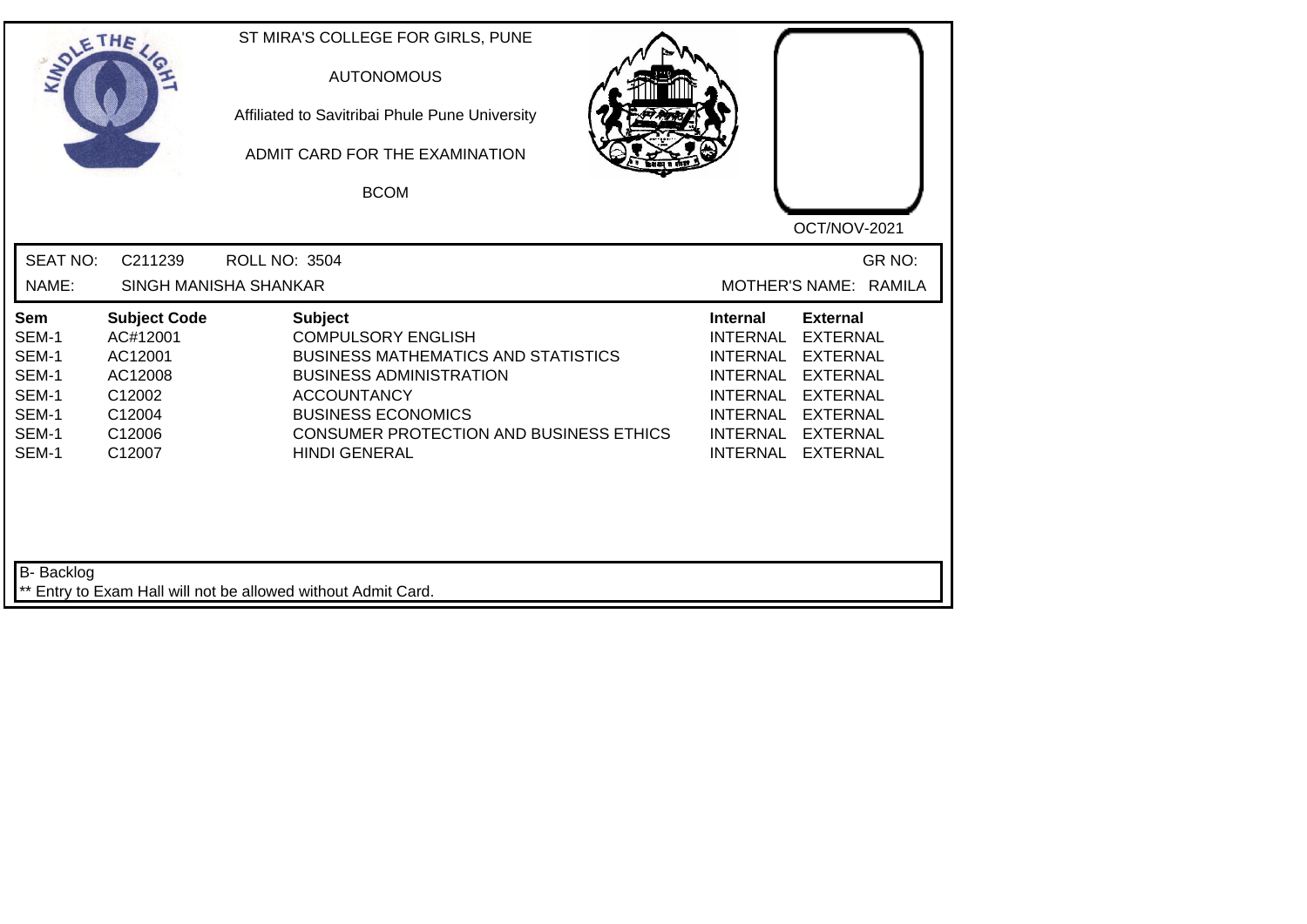|                                                                                  | ETHE                                                                                          | ST MIRA'S COLLEGE FOR GIRLS, PUNE<br><b>AUTONOMOUS</b><br>Affiliated to Savitribai Phule Pune University<br>ADMIT CARD FOR THE EXAMINATION<br><b>BCOM</b>                                                                                                  | OCT/NOV-2021                                                                                                                                                                                                            |
|----------------------------------------------------------------------------------|-----------------------------------------------------------------------------------------------|------------------------------------------------------------------------------------------------------------------------------------------------------------------------------------------------------------------------------------------------------------|-------------------------------------------------------------------------------------------------------------------------------------------------------------------------------------------------------------------------|
| <b>SEAT NO:</b><br>NAME:                                                         | C211349                                                                                       | <b>ROLL NO: 3505</b><br>NANAJKAR SAMIKSHA VIJAY                                                                                                                                                                                                            | GR NO:<br><b>MOTHER'S NAME:</b><br><b>DHANASHRI</b>                                                                                                                                                                     |
| Sem<br>SEM-1<br>SEM-1<br>SEM-1<br>SEM-1<br>SEM-1<br>SEM-1<br>SEM-1<br>B- Backlog | <b>Subject Code</b><br>AC#12001<br>AC12001<br>AC12009<br>C12002<br>C12004<br>C12006<br>C12007 | <b>Subject</b><br><b>COMPULSORY ENGLISH</b><br><b>BUSINESS MATHEMATICS AND STATISTICS</b><br><b>BUSINESS ENTREPRENEURSHIP</b><br><b>ACCOUNTANCY</b><br><b>BUSINESS ECONOMICS</b><br><b>CONSUMER PROTECTION AND BUSINESS ETHICS</b><br><b>HINDI GENERAL</b> | <b>External</b><br><b>Internal</b><br><b>EXTERNAL</b><br><b>INTERNAL</b><br>INTERNAL EXTERNAL<br>INTERNAL EXTERNAL<br>INTERNAL EXTERNAL<br><b>INTERNAL</b><br><b>EXTERNAL</b><br>INTERNAL EXTERNAL<br>INTERNAL EXTERNAL |
|                                                                                  |                                                                                               | ** Entry to Exam Hall will not be allowed without Admit Card.                                                                                                                                                                                              |                                                                                                                                                                                                                         |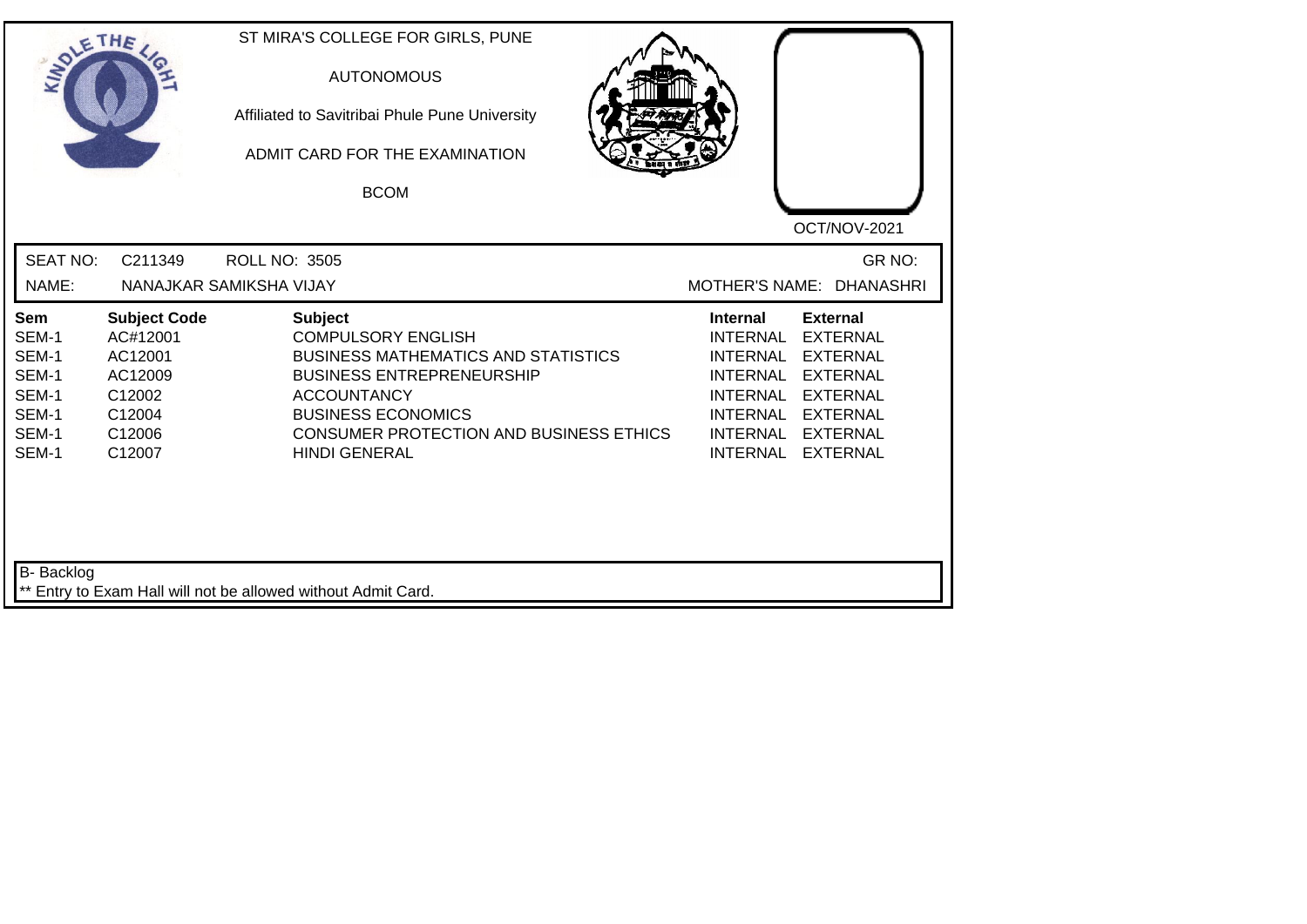| IN <sub>O1</sub>                                                   | ETHE                                                                                          | ST MIRA'S COLLEGE FOR GIRLS, PUNE<br><b>AUTONOMOUS</b><br>Affiliated to Savitribai Phule Pune University<br>ADMIT CARD FOR THE EXAMINATION<br><b>BCOM</b>                                                                                            | OCT/NOV-2021                                                                                                                                                                                                                                                                                |
|--------------------------------------------------------------------|-----------------------------------------------------------------------------------------------|------------------------------------------------------------------------------------------------------------------------------------------------------------------------------------------------------------------------------------------------------|---------------------------------------------------------------------------------------------------------------------------------------------------------------------------------------------------------------------------------------------------------------------------------------------|
| <b>SEAT NO:</b><br>NAME:                                           | C211125<br>TANUJA ANIL SHEVKAR                                                                | <b>ROLL NO: 3506</b>                                                                                                                                                                                                                                 | GR NO:<br>MOTHER'S NAME: SAVITA                                                                                                                                                                                                                                                             |
|                                                                    |                                                                                               |                                                                                                                                                                                                                                                      |                                                                                                                                                                                                                                                                                             |
| Sem<br>SEM-1<br>SEM-1<br>SEM-1<br>SEM-1<br>SEM-1<br>SEM-1<br>SEM-1 | <b>Subject Code</b><br>AC#12001<br>AC12001<br>AC12008<br>C12002<br>C12004<br>C12006<br>C12009 | <b>Subject</b><br><b>COMPULSORY ENGLISH</b><br><b>BUSINESS MATHEMATICS AND STATISTICS</b><br><b>BUSINESS ADMINISTRATION</b><br><b>ACCOUNTANCY</b><br><b>BUSINESS ECONOMICS</b><br>CONSUMER PROTECTION AND BUSINESS ETHICS<br><b>OPTIONAL ENGLISH</b> | <b>External</b><br><b>Internal</b><br><b>EXTERNAL</b><br><b>INTERNAL</b><br><b>INTERNAL</b><br><b>EXTERNAL</b><br><b>INTERNAL</b><br><b>EXTERNAL</b><br>INTERNAL EXTERNAL<br><b>INTERNAL</b><br><b>EXTERNAL</b><br><b>INTERNAL</b><br><b>EXTERNAL</b><br><b>INTERNAL</b><br><b>EXTERNAL</b> |
| B- Backlog                                                         |                                                                                               | ** Entry to Exam Hall will not be allowed without Admit Card.                                                                                                                                                                                        |                                                                                                                                                                                                                                                                                             |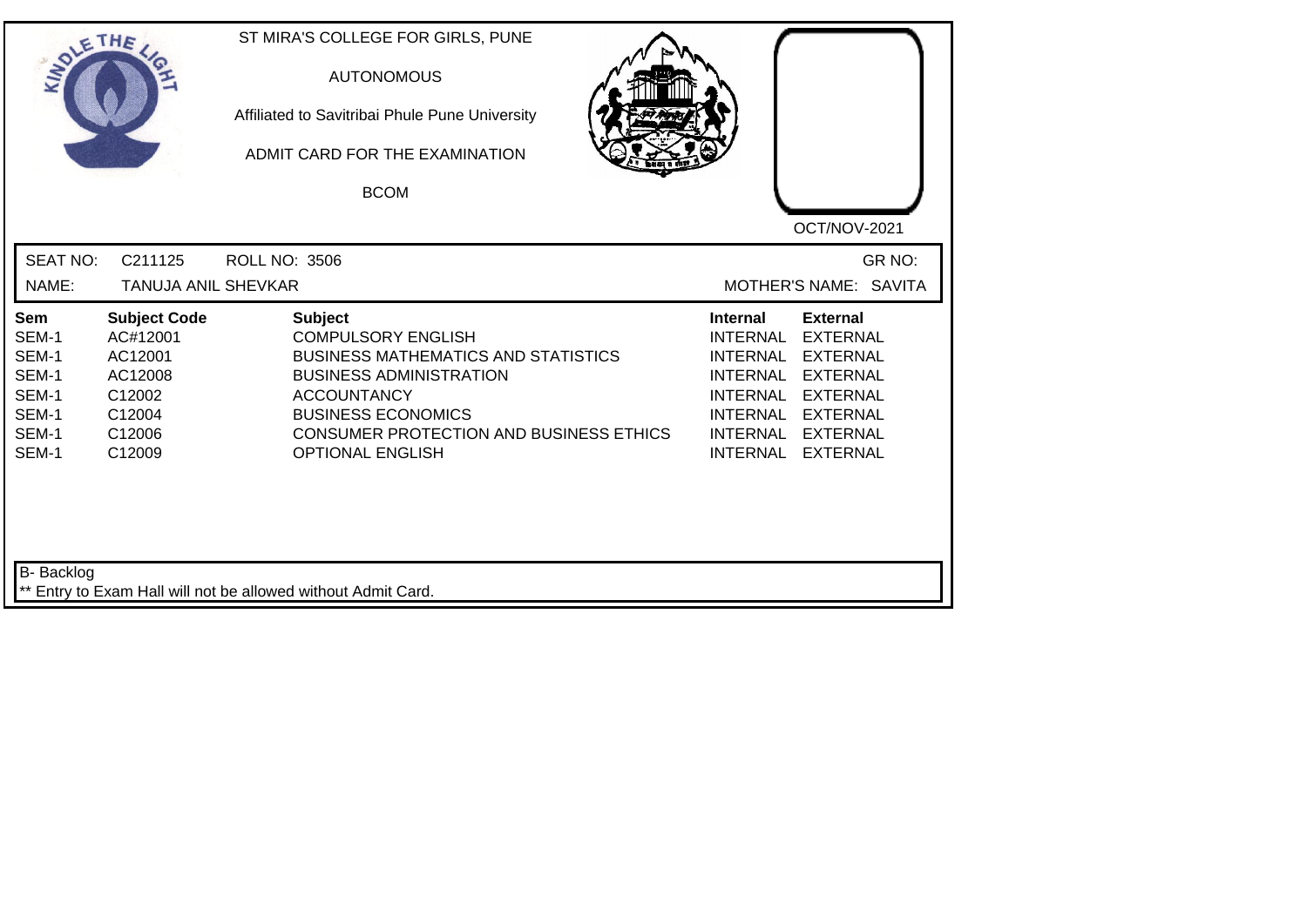| SOLETHE                                                            |                                                                                               | ST MIRA'S COLLEGE FOR GIRLS, PUNE<br><b>AUTONOMOUS</b><br>Affiliated to Savitribai Phule Pune University<br>ADMIT CARD FOR THE EXAMINATION<br><b>BCOM</b>                                                                                        | OCT/NOV-2021                                                                                                                                                                                                                                                                                          |
|--------------------------------------------------------------------|-----------------------------------------------------------------------------------------------|--------------------------------------------------------------------------------------------------------------------------------------------------------------------------------------------------------------------------------------------------|-------------------------------------------------------------------------------------------------------------------------------------------------------------------------------------------------------------------------------------------------------------------------------------------------------|
| <b>SEAT NO:</b><br>NAME:                                           | C211162<br><b>TEJASWI DILIP JAGTAP</b>                                                        | <b>ROLL NO: 3507</b>                                                                                                                                                                                                                             | GR NO:<br>MOTHER'S NAME: SAVITA                                                                                                                                                                                                                                                                       |
| Sem<br>SEM-1<br>SEM-1<br>SEM-1<br>SEM-1<br>SEM-1<br>SEM-1<br>SEM-1 | <b>Subject Code</b><br>AC#12001<br>AC12001<br>AC12007<br>C12002<br>C12004<br>C12006<br>C12009 | <b>Subject</b><br><b>COMPULSORY ENGLISH</b><br><b>BUSINESS MATHEMATICS AND STATISTICS</b><br><b>BANKING AND FINANCE</b><br><b>ACCOUNTANCY</b><br><b>BUSINESS ECONOMICS</b><br>CONSUMER PROTECTION AND BUSINESS ETHICS<br><b>OPTIONAL ENGLISH</b> | <b>Internal</b><br><b>External</b><br><b>EXTERNAL</b><br>INTERNAL<br><b>INTERNAL</b><br><b>EXTERNAL</b><br><b>INTERNAL</b><br><b>EXTERNAL</b><br><b>INTERNAL</b><br><b>EXTERNAL</b><br><b>INTERNAL</b><br><b>EXTERNAL</b><br><b>INTERNAL</b><br><b>EXTERNAL</b><br><b>INTERNAL</b><br><b>EXTERNAL</b> |
| <b>B-</b> Backlog                                                  |                                                                                               | ** Entry to Exam Hall will not be allowed without Admit Card.                                                                                                                                                                                    |                                                                                                                                                                                                                                                                                                       |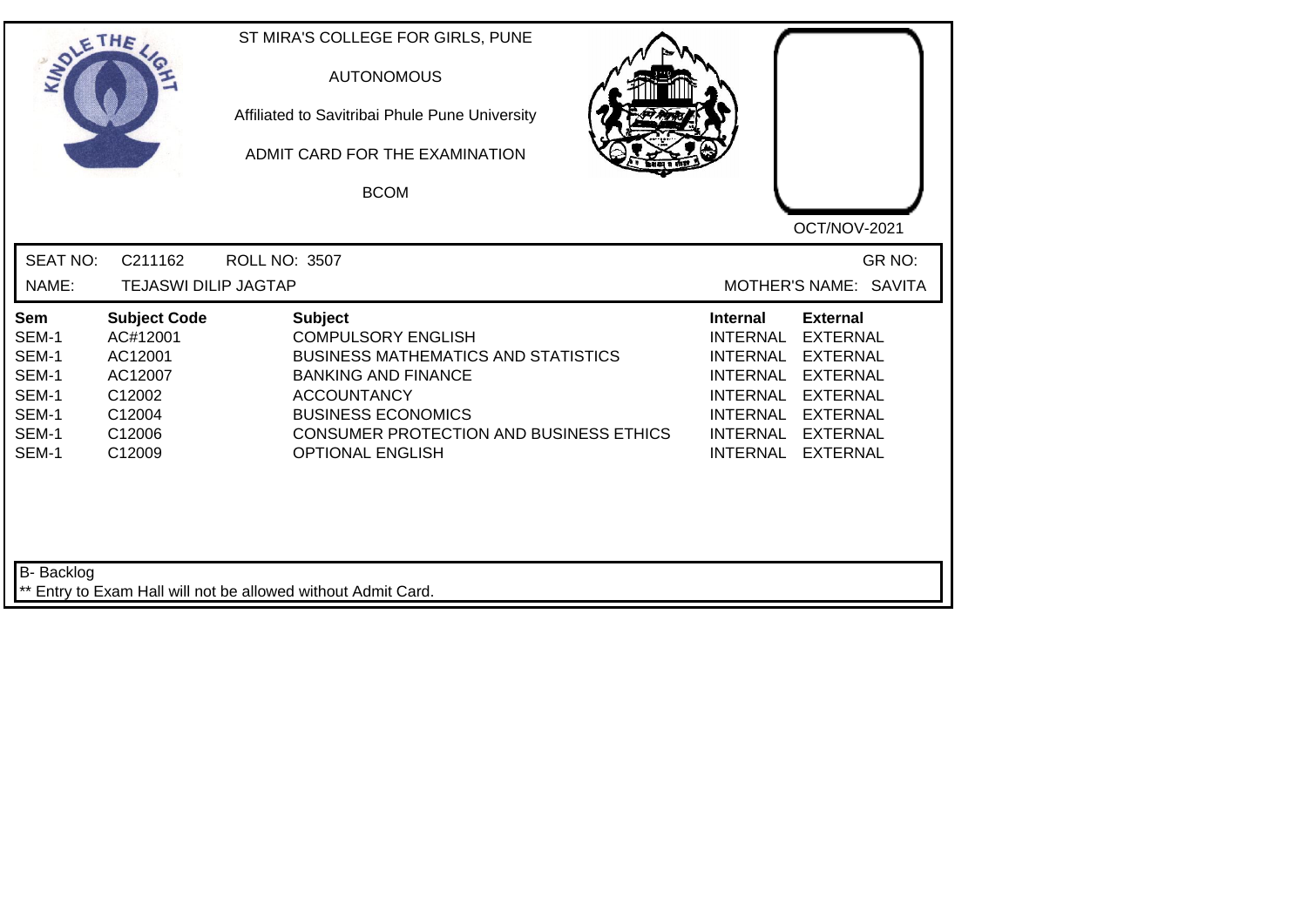| SOLETHE                                                            |                                                                                               | ST MIRA'S COLLEGE FOR GIRLS, PUNE<br><b>AUTONOMOUS</b><br>Affiliated to Savitribai Phule Pune University<br>ADMIT CARD FOR THE EXAMINATION<br><b>BCOM</b>                                                                                        | OCT/NOV-2021                                                                                                                                                                                                                                                                                          |
|--------------------------------------------------------------------|-----------------------------------------------------------------------------------------------|--------------------------------------------------------------------------------------------------------------------------------------------------------------------------------------------------------------------------------------------------|-------------------------------------------------------------------------------------------------------------------------------------------------------------------------------------------------------------------------------------------------------------------------------------------------------|
| <b>SEAT NO:</b><br>NAME:                                           | C211136<br><b>TRIVEDI ARPITA RAJESH</b>                                                       | <b>ROLL NO: 3509</b>                                                                                                                                                                                                                             | GR NO:<br>MOTHER'S NAME: BHARTI                                                                                                                                                                                                                                                                       |
| Sem<br>SEM-1<br>SEM-1<br>SEM-1<br>SEM-1<br>SEM-1<br>SEM-1<br>SEM-1 | <b>Subject Code</b><br>AC#12001<br>AC12001<br>AC12007<br>C12002<br>C12004<br>C12006<br>C12009 | <b>Subject</b><br><b>COMPULSORY ENGLISH</b><br><b>BUSINESS MATHEMATICS AND STATISTICS</b><br><b>BANKING AND FINANCE</b><br><b>ACCOUNTANCY</b><br><b>BUSINESS ECONOMICS</b><br>CONSUMER PROTECTION AND BUSINESS ETHICS<br><b>OPTIONAL ENGLISH</b> | <b>Internal</b><br><b>External</b><br><b>EXTERNAL</b><br>INTERNAL<br><b>INTERNAL</b><br><b>EXTERNAL</b><br><b>INTERNAL</b><br><b>EXTERNAL</b><br><b>INTERNAL</b><br><b>EXTERNAL</b><br><b>INTERNAL</b><br><b>EXTERNAL</b><br><b>INTERNAL</b><br><b>EXTERNAL</b><br><b>INTERNAL</b><br><b>EXTERNAL</b> |
| <b>B-</b> Backlog                                                  |                                                                                               | ** Entry to Exam Hall will not be allowed without Admit Card.                                                                                                                                                                                    |                                                                                                                                                                                                                                                                                                       |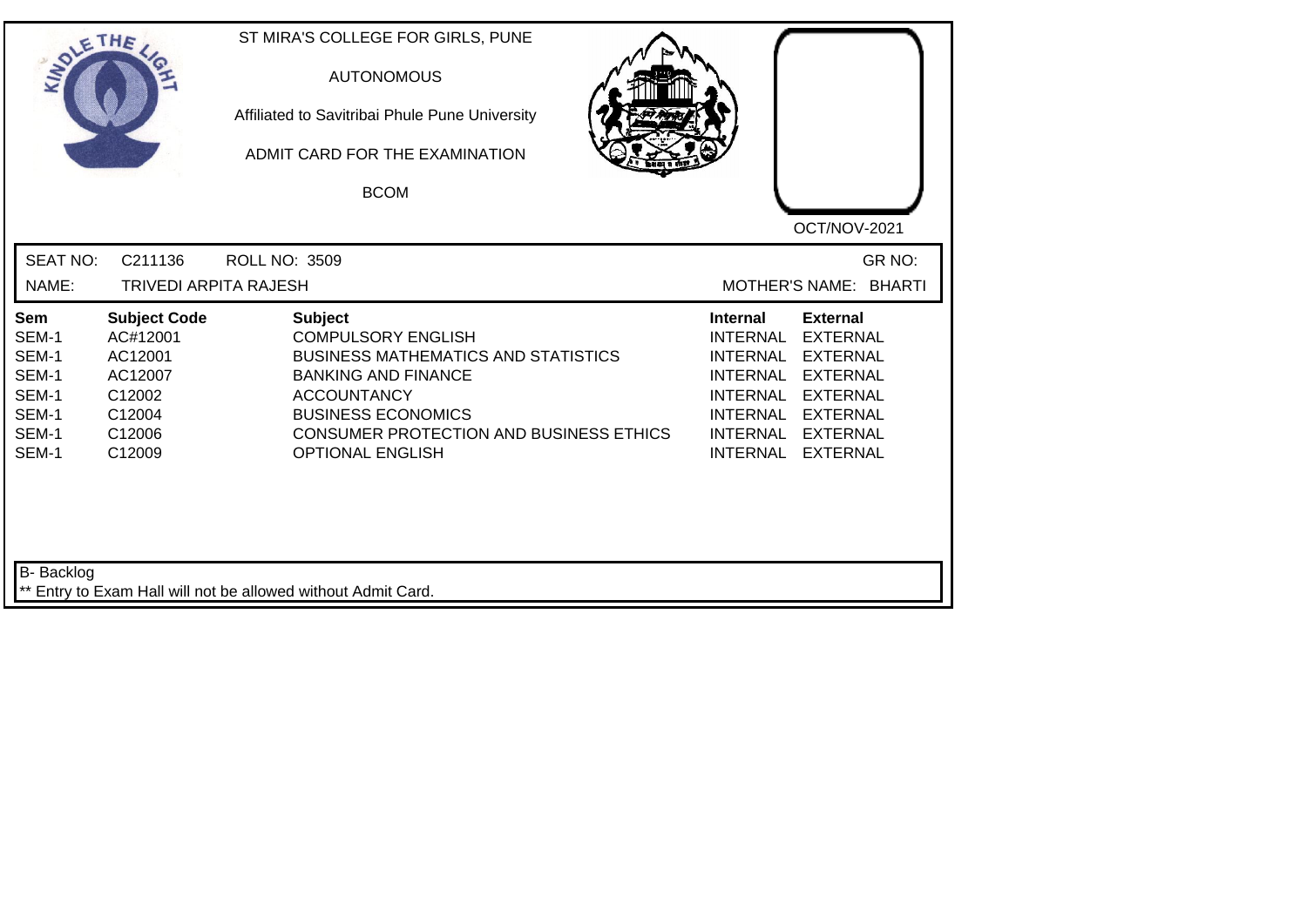| <b>SOLETHE</b>                                                     |                                                                                               | ST MIRA'S COLLEGE FOR GIRLS, PUNE<br><b>AUTONOMOUS</b><br>Affiliated to Savitribai Phule Pune University<br>ADMIT CARD FOR THE EXAMINATION<br><b>BCOM</b>                                                                                              | OCT/NOV-2021                                                                                                                                                                                                                                                                                          |
|--------------------------------------------------------------------|-----------------------------------------------------------------------------------------------|--------------------------------------------------------------------------------------------------------------------------------------------------------------------------------------------------------------------------------------------------------|-------------------------------------------------------------------------------------------------------------------------------------------------------------------------------------------------------------------------------------------------------------------------------------------------------|
| <b>SEAT NO:</b><br>NAME:                                           | C211402                                                                                       | <b>ROLL NO: 3510</b><br><b>GUPTA SHRUTI SUBHASH</b>                                                                                                                                                                                                    | GR NO:<br><b>MOTHER'S NAME:</b><br><b>GAYATRI</b>                                                                                                                                                                                                                                                     |
| Sem<br>SEM-1<br>SEM-1<br>SEM-1<br>SEM-1<br>SEM-1<br>SEM-1<br>SEM-1 | <b>Subject Code</b><br>AC#12001<br>AC12001<br>AC12009<br>C12002<br>C12004<br>C12006<br>C12009 | <b>Subject</b><br><b>COMPULSORY ENGLISH</b><br><b>BUSINESS MATHEMATICS AND STATISTICS</b><br><b>BUSINESS ENTREPRENEURSHIP</b><br><b>ACCOUNTANCY</b><br><b>BUSINESS ECONOMICS</b><br>CONSUMER PROTECTION AND BUSINESS ETHICS<br><b>OPTIONAL ENGLISH</b> | <b>Internal</b><br><b>External</b><br><b>EXTERNAL</b><br>INTERNAL<br><b>INTERNAL</b><br><b>EXTERNAL</b><br><b>INTERNAL</b><br><b>EXTERNAL</b><br><b>INTERNAL</b><br><b>EXTERNAL</b><br><b>INTERNAL</b><br><b>EXTERNAL</b><br><b>INTERNAL</b><br><b>EXTERNAL</b><br><b>INTERNAL</b><br><b>EXTERNAL</b> |
| <b>B-</b> Backlog                                                  |                                                                                               | ** Entry to Exam Hall will not be allowed without Admit Card.                                                                                                                                                                                          |                                                                                                                                                                                                                                                                                                       |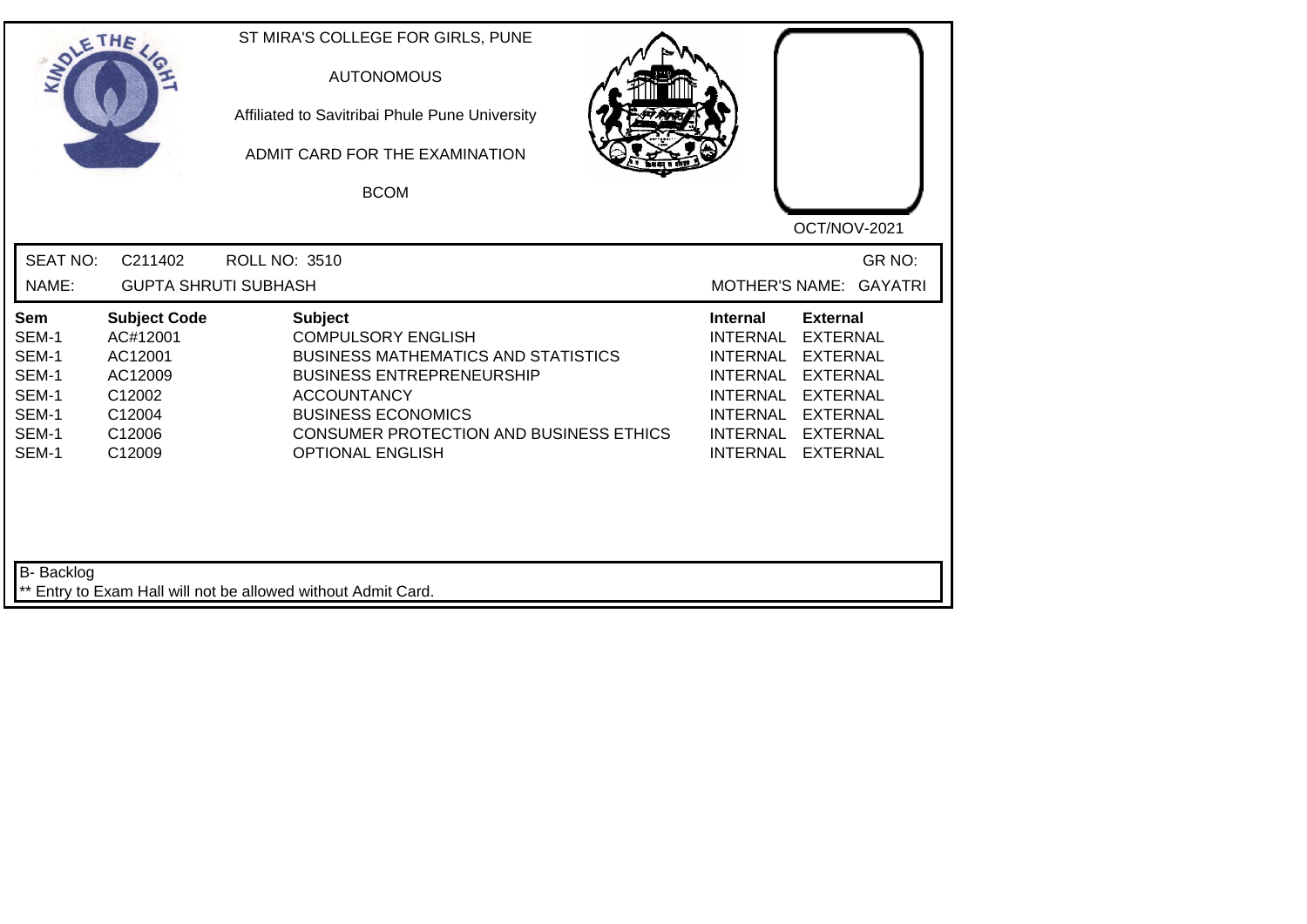| SOLETHE ,                                                          |                                                                                               | ST MIRA'S COLLEGE FOR GIRLS, PUNE<br><b>AUTONOMOUS</b><br>Affiliated to Savitribai Phule Pune University<br>ADMIT CARD FOR THE EXAMINATION<br><b>BCOM</b>                                                                                           | OCT/NOV-2021                                                                                                                                                                                                                                                                                   |
|--------------------------------------------------------------------|-----------------------------------------------------------------------------------------------|-----------------------------------------------------------------------------------------------------------------------------------------------------------------------------------------------------------------------------------------------------|------------------------------------------------------------------------------------------------------------------------------------------------------------------------------------------------------------------------------------------------------------------------------------------------|
| <b>SEAT NO:</b><br>NAME:                                           | C211283                                                                                       | <b>ROLL NO: 3511</b><br>SALUNKHE POOJA RAJENDRA                                                                                                                                                                                                     | GR NO:<br>MOTHER'S NAME: ANITA                                                                                                                                                                                                                                                                 |
| Sem<br>SEM-1<br>SEM-1<br>SEM-1<br>SEM-1<br>SEM-1<br>SEM-1<br>SEM-1 | <b>Subject Code</b><br>AC#12001<br>AC12001<br>AC12009<br>C12002<br>C12004<br>C12006<br>C12007 | <b>Subject</b><br><b>COMPULSORY ENGLISH</b><br><b>BUSINESS MATHEMATICS AND STATISTICS</b><br><b>BUSINESS ENTREPRENEURSHIP</b><br><b>ACCOUNTANCY</b><br><b>BUSINESS ECONOMICS</b><br>CONSUMER PROTECTION AND BUSINESS ETHICS<br><b>HINDI GENERAL</b> | <b>External</b><br><b>Internal</b><br><b>INTERNAL</b><br><b>EXTERNAL</b><br><b>INTERNAL</b><br><b>EXTERNAL</b><br>INTERNAL<br><b>EXTERNAL</b><br><b>INTERNAL</b><br><b>EXTERNAL</b><br><b>INTERNAL</b><br><b>EXTERNAL</b><br>INTERNAL<br><b>EXTERNAL</b><br><b>INTERNAL</b><br><b>EXTERNAL</b> |
| B- Backlog                                                         |                                                                                               | ** Entry to Exam Hall will not be allowed without Admit Card.                                                                                                                                                                                       |                                                                                                                                                                                                                                                                                                |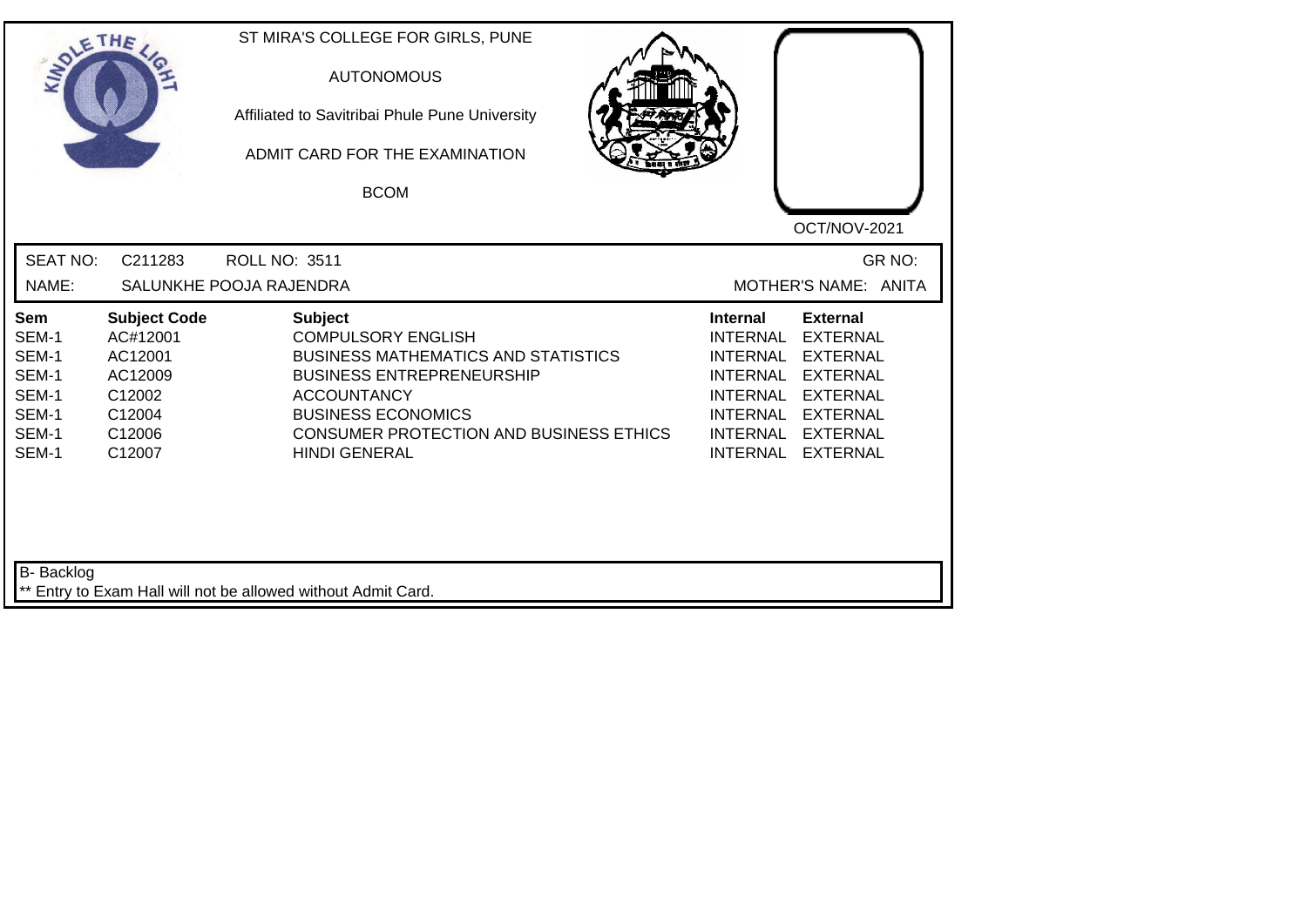| <b>SOLETHE</b>                                                     |                                                                                               | ST MIRA'S COLLEGE FOR GIRLS, PUNE<br><b>AUTONOMOUS</b><br>Affiliated to Savitribai Phule Pune University<br>ADMIT CARD FOR THE EXAMINATION<br><b>BCOM</b>                                                                                                | OCT/NOV-2021                                                                                                                                                                                                                                                                                                 |        |
|--------------------------------------------------------------------|-----------------------------------------------------------------------------------------------|----------------------------------------------------------------------------------------------------------------------------------------------------------------------------------------------------------------------------------------------------------|--------------------------------------------------------------------------------------------------------------------------------------------------------------------------------------------------------------------------------------------------------------------------------------------------------------|--------|
| <b>SEAT NO:</b><br>NAME:                                           | C211320<br>SHARMA RANI SH.                                                                    | <b>ROLL NO: 3512</b>                                                                                                                                                                                                                                     | MOTHER'S NAME: ASHA                                                                                                                                                                                                                                                                                          | GR NO: |
| Sem<br>SEM-1<br>SEM-1<br>SEM-1<br>SEM-1<br>SEM-1<br>SEM-1<br>SEM-1 | <b>Subject Code</b><br>AC#12001<br>AC12001<br>AC12008<br>C12002<br>C12004<br>C12006<br>C12007 | <b>Subject</b><br><b>COMPULSORY ENGLISH</b><br><b>BUSINESS MATHEMATICS AND STATISTICS</b><br><b>BUSINESS ADMINISTRATION</b><br><b>ACCOUNTANCY</b><br><b>BUSINESS ECONOMICS</b><br><b>CONSUMER PROTECTION AND BUSINESS ETHICS</b><br><b>HINDI GENERAL</b> | <b>External</b><br><b>Internal</b><br><b>INTERNAL</b><br><b>EXTERNAL</b><br><b>INTERNAL</b><br><b>EXTERNAL</b><br><b>INTERNAL</b><br><b>EXTERNAL</b><br><b>INTERNAL</b><br><b>EXTERNAL</b><br><b>INTERNAL</b><br><b>EXTERNAL</b><br><b>INTERNAL</b><br><b>EXTERNAL</b><br><b>INTERNAL</b><br><b>EXTERNAL</b> |        |
| <b>B-</b> Backlog                                                  |                                                                                               | ** Entry to Exam Hall will not be allowed without Admit Card.                                                                                                                                                                                            |                                                                                                                                                                                                                                                                                                              |        |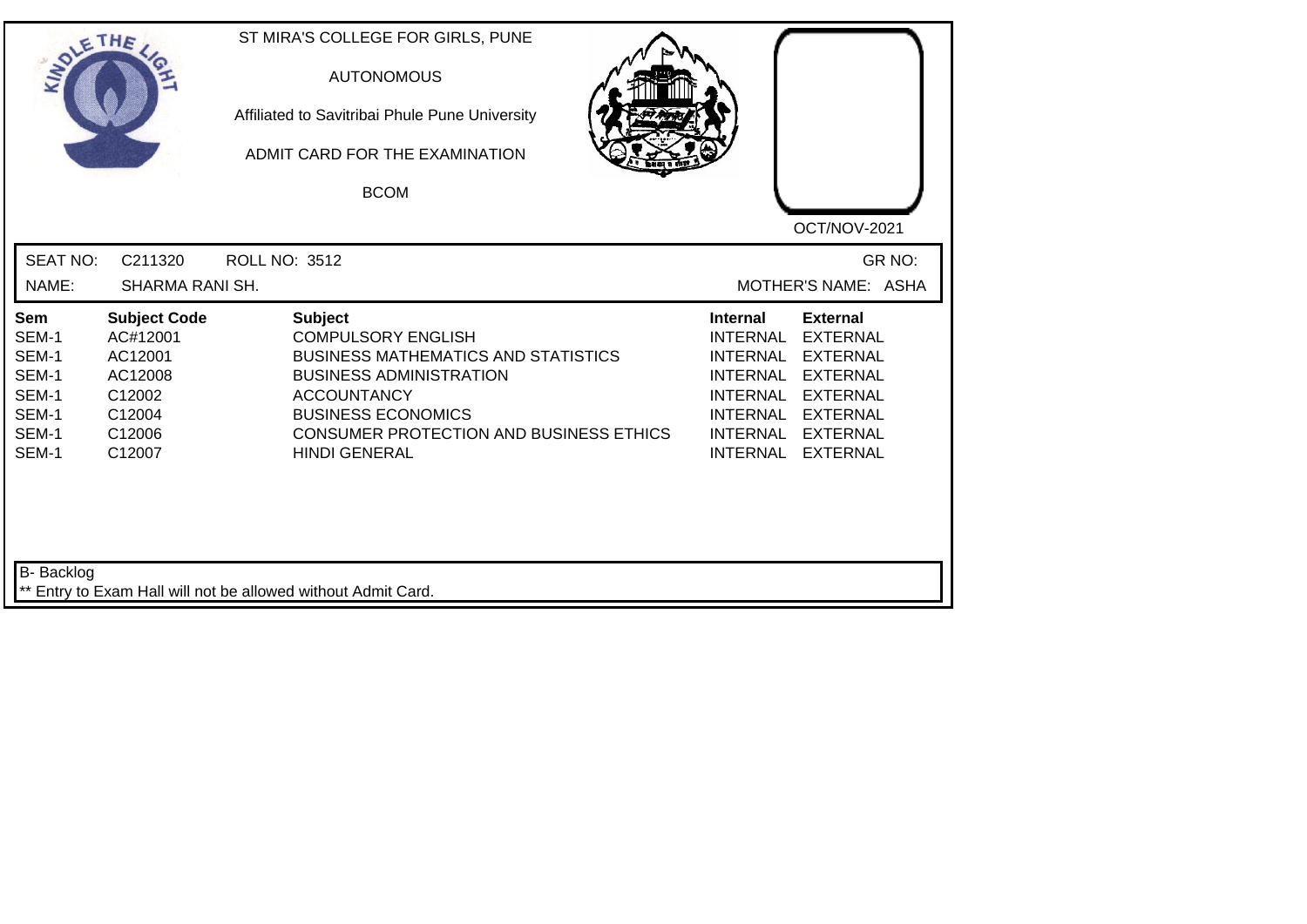| SOLETHE,                                                           |                                                                                               | ST MIRA'S COLLEGE FOR GIRLS, PUNE<br><b>AUTONOMOUS</b><br>Affiliated to Savitribai Phule Pune University<br>ADMIT CARD FOR THE EXAMINATION<br><b>BCOM</b>                                                                                                |                                                                                                                                                                                                                                                                                         |
|--------------------------------------------------------------------|-----------------------------------------------------------------------------------------------|----------------------------------------------------------------------------------------------------------------------------------------------------------------------------------------------------------------------------------------------------------|-----------------------------------------------------------------------------------------------------------------------------------------------------------------------------------------------------------------------------------------------------------------------------------------|
| <b>SEAT NO:</b><br>NAME:                                           | C211426<br><b>TANYA SUNIL MEHBUBANI</b>                                                       | <b>ROLL NO: 3514</b>                                                                                                                                                                                                                                     | OCT/NOV-2021<br>GR NO:<br>MOTHER'S NAME: RAKKSHA                                                                                                                                                                                                                                        |
| Sem<br>SEM-1<br>SEM-1<br>SEM-1<br>SEM-1<br>SEM-1<br>SEM-1<br>SEM-1 | <b>Subject Code</b><br>AC#12001<br>AC12001<br>AC12008<br>C12002<br>C12004<br>C12006<br>C12007 | <b>Subject</b><br><b>COMPULSORY ENGLISH</b><br><b>BUSINESS MATHEMATICS AND STATISTICS</b><br><b>BUSINESS ADMINISTRATION</b><br><b>ACCOUNTANCY</b><br><b>BUSINESS ECONOMICS</b><br><b>CONSUMER PROTECTION AND BUSINESS ETHICS</b><br><b>HINDI GENERAL</b> | <b>External</b><br><b>Internal</b><br><b>INTERNAL</b><br><b>EXTERNAL</b><br>INTERNAL<br><b>EXTERNAL</b><br>INTERNAL<br><b>EXTERNAL</b><br><b>INTERNAL</b><br><b>EXTERNAL</b><br><b>INTERNAL</b><br><b>EXTERNAL</b><br>INTERNAL<br><b>EXTERNAL</b><br><b>INTERNAL</b><br><b>EXTERNAL</b> |
| B- Backlog                                                         |                                                                                               | ** Entry to Exam Hall will not be allowed without Admit Card.                                                                                                                                                                                            |                                                                                                                                                                                                                                                                                         |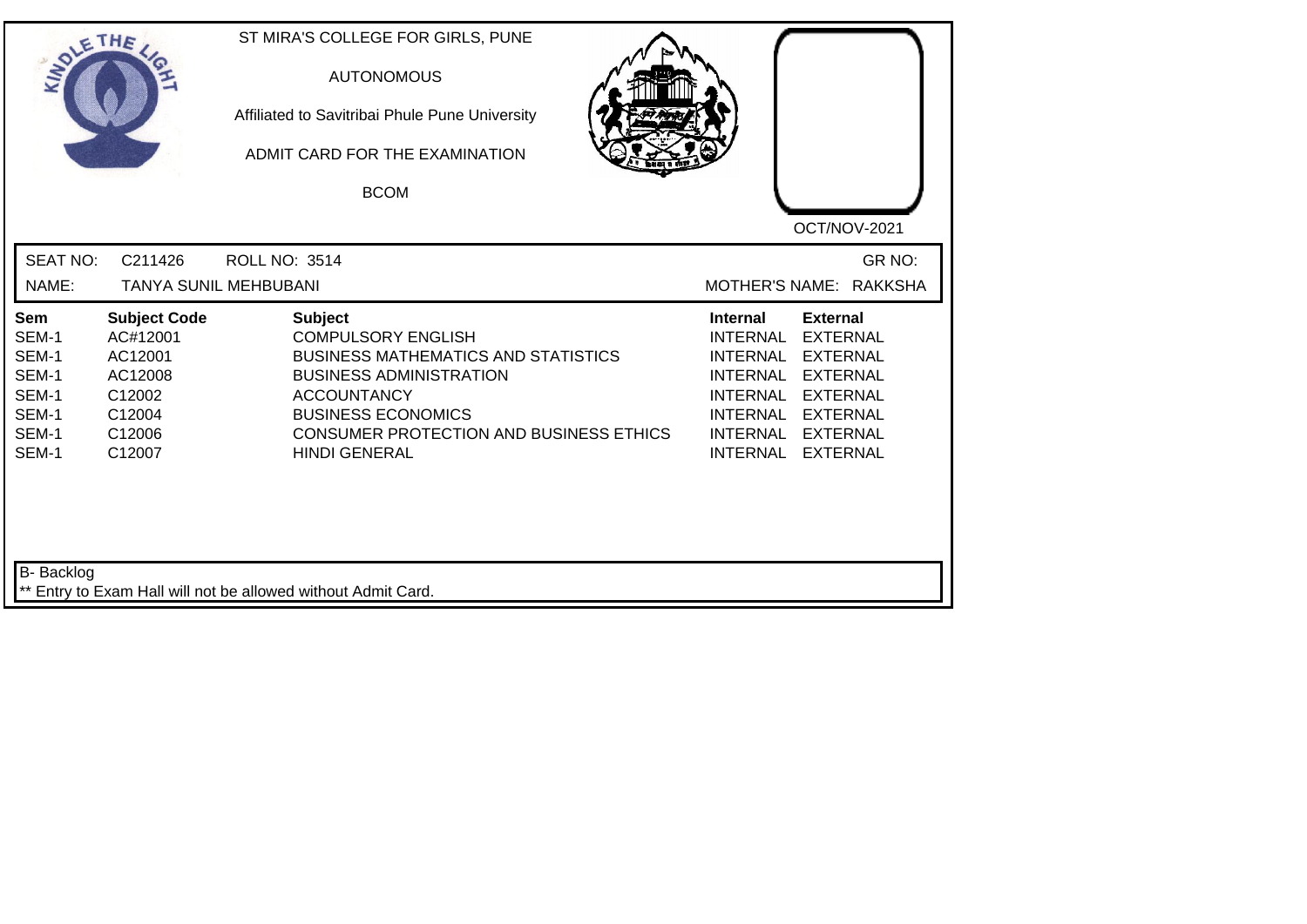| SOLETHE,                                                           |                                                                                               | ST MIRA'S COLLEGE FOR GIRLS, PUNE<br><b>AUTONOMOUS</b><br>Affiliated to Savitribai Phule Pune University<br>ADMIT CARD FOR THE EXAMINATION<br><b>BCOM</b>                                                                                     |                                                                                                                                                                                                                                                                                                |
|--------------------------------------------------------------------|-----------------------------------------------------------------------------------------------|-----------------------------------------------------------------------------------------------------------------------------------------------------------------------------------------------------------------------------------------------|------------------------------------------------------------------------------------------------------------------------------------------------------------------------------------------------------------------------------------------------------------------------------------------------|
| <b>SEAT NO:</b><br>NAME:                                           | C211346                                                                                       | <b>ROLL NO: 3515</b><br>SIRASKAR SAKSHI RAMRAO                                                                                                                                                                                                | OCT/NOV-2021<br>GR NO:<br>MOTHER'S NAME: VIMAL                                                                                                                                                                                                                                                 |
| Sem<br>SEM-1<br>SEM-1<br>SEM-1<br>SEM-1<br>SEM-1<br>SEM-1<br>SEM-1 | <b>Subject Code</b><br>AC#12001<br>AC12001<br>AC12007<br>C12002<br>C12004<br>C12006<br>C12007 | <b>Subject</b><br><b>COMPULSORY ENGLISH</b><br><b>BUSINESS MATHEMATICS AND STATISTICS</b><br><b>BANKING AND FINANCE</b><br><b>ACCOUNTANCY</b><br><b>BUSINESS ECONOMICS</b><br>CONSUMER PROTECTION AND BUSINESS ETHICS<br><b>HINDI GENERAL</b> | <b>External</b><br><b>Internal</b><br><b>INTERNAL</b><br><b>EXTERNAL</b><br><b>INTERNAL</b><br><b>EXTERNAL</b><br>INTERNAL<br><b>EXTERNAL</b><br><b>INTERNAL</b><br><b>EXTERNAL</b><br><b>INTERNAL</b><br><b>EXTERNAL</b><br>INTERNAL<br><b>EXTERNAL</b><br><b>INTERNAL</b><br><b>EXTERNAL</b> |
| B- Backlog                                                         |                                                                                               | ** Entry to Exam Hall will not be allowed without Admit Card.                                                                                                                                                                                 |                                                                                                                                                                                                                                                                                                |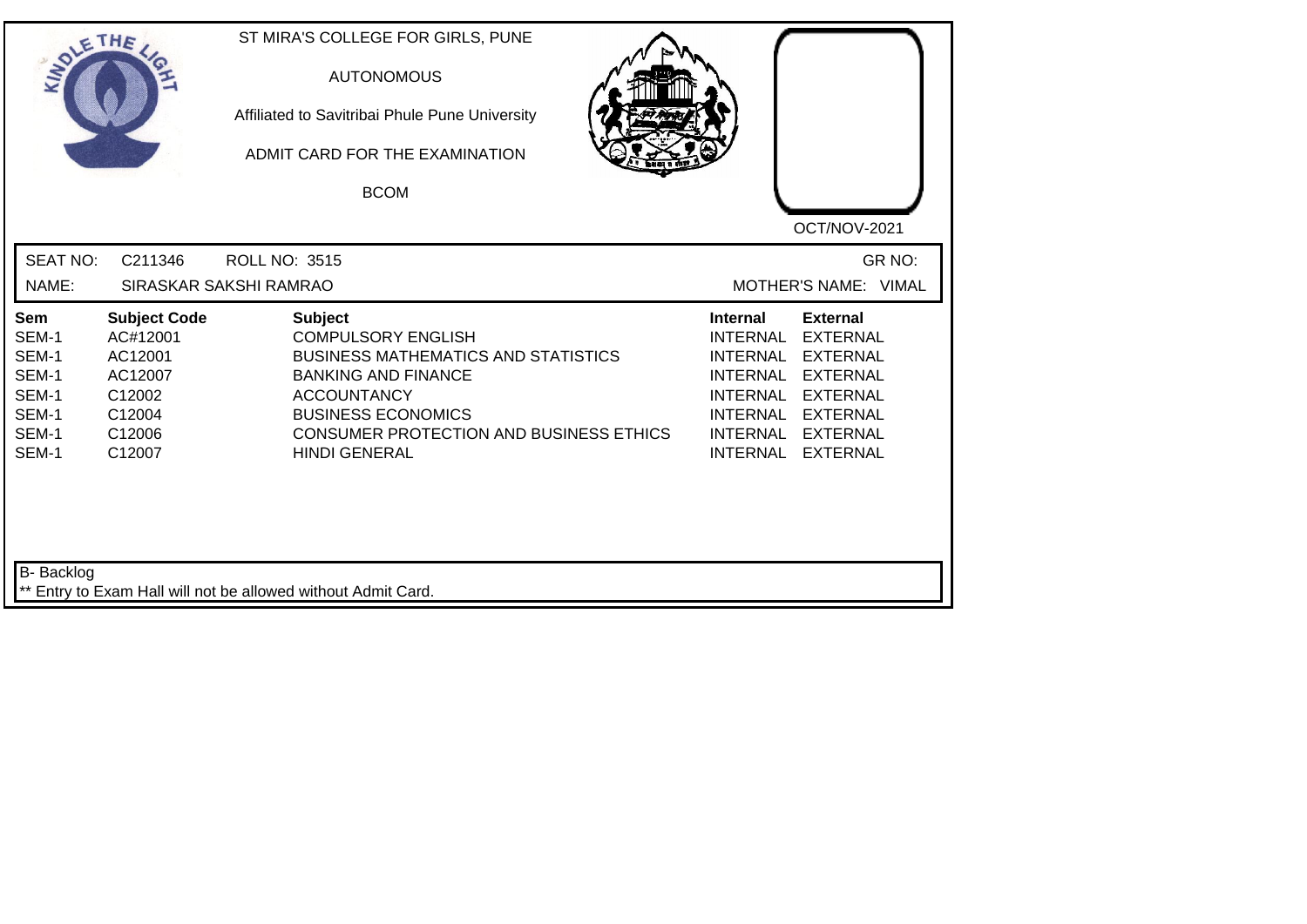| SOLE THE                                                           |                                                                                               | ST MIRA'S COLLEGE FOR GIRLS, PUNE<br><b>AUTONOMOUS</b><br>Affiliated to Savitribai Phule Pune University<br>ADMIT CARD FOR THE EXAMINATION<br><b>BCOM</b>                                                                                                  | OCT/NOV-2021                                                                                                                                                                                                                                                                                |
|--------------------------------------------------------------------|-----------------------------------------------------------------------------------------------|------------------------------------------------------------------------------------------------------------------------------------------------------------------------------------------------------------------------------------------------------------|---------------------------------------------------------------------------------------------------------------------------------------------------------------------------------------------------------------------------------------------------------------------------------------------|
| <b>SEAT NO:</b><br>NAME:                                           | C211292<br>SNEHA PRADEEP YADAV                                                                | <b>ROLL NO: 3516</b>                                                                                                                                                                                                                                       | GR NO:<br>MOTHER'S NAME: ARCHANA                                                                                                                                                                                                                                                            |
|                                                                    |                                                                                               |                                                                                                                                                                                                                                                            |                                                                                                                                                                                                                                                                                             |
| Sem<br>SEM-1<br>SEM-1<br>SEM-1<br>SEM-1<br>SEM-1<br>SEM-1<br>SEM-1 | <b>Subject Code</b><br>AC#12001<br>AC12001<br>AC12009<br>C12002<br>C12004<br>C12006<br>C12007 | <b>Subject</b><br><b>COMPULSORY ENGLISH</b><br><b>BUSINESS MATHEMATICS AND STATISTICS</b><br><b>BUSINESS ENTREPRENEURSHIP</b><br><b>ACCOUNTANCY</b><br><b>BUSINESS ECONOMICS</b><br><b>CONSUMER PROTECTION AND BUSINESS ETHICS</b><br><b>HINDI GENERAL</b> | <b>External</b><br><b>Internal</b><br><b>INTERNAL</b><br><b>EXTERNAL</b><br><b>EXTERNAL</b><br><b>INTERNAL</b><br><b>INTERNAL</b><br><b>EXTERNAL</b><br><b>INTERNAL</b><br><b>EXTERNAL</b><br>INTERNAL EXTERNAL<br><b>INTERNAL</b><br><b>EXTERNAL</b><br><b>INTERNAL</b><br><b>EXTERNAL</b> |
| B- Backlog                                                         |                                                                                               |                                                                                                                                                                                                                                                            |                                                                                                                                                                                                                                                                                             |
|                                                                    |                                                                                               | ** Entry to Exam Hall will not be allowed without Admit Card.                                                                                                                                                                                              |                                                                                                                                                                                                                                                                                             |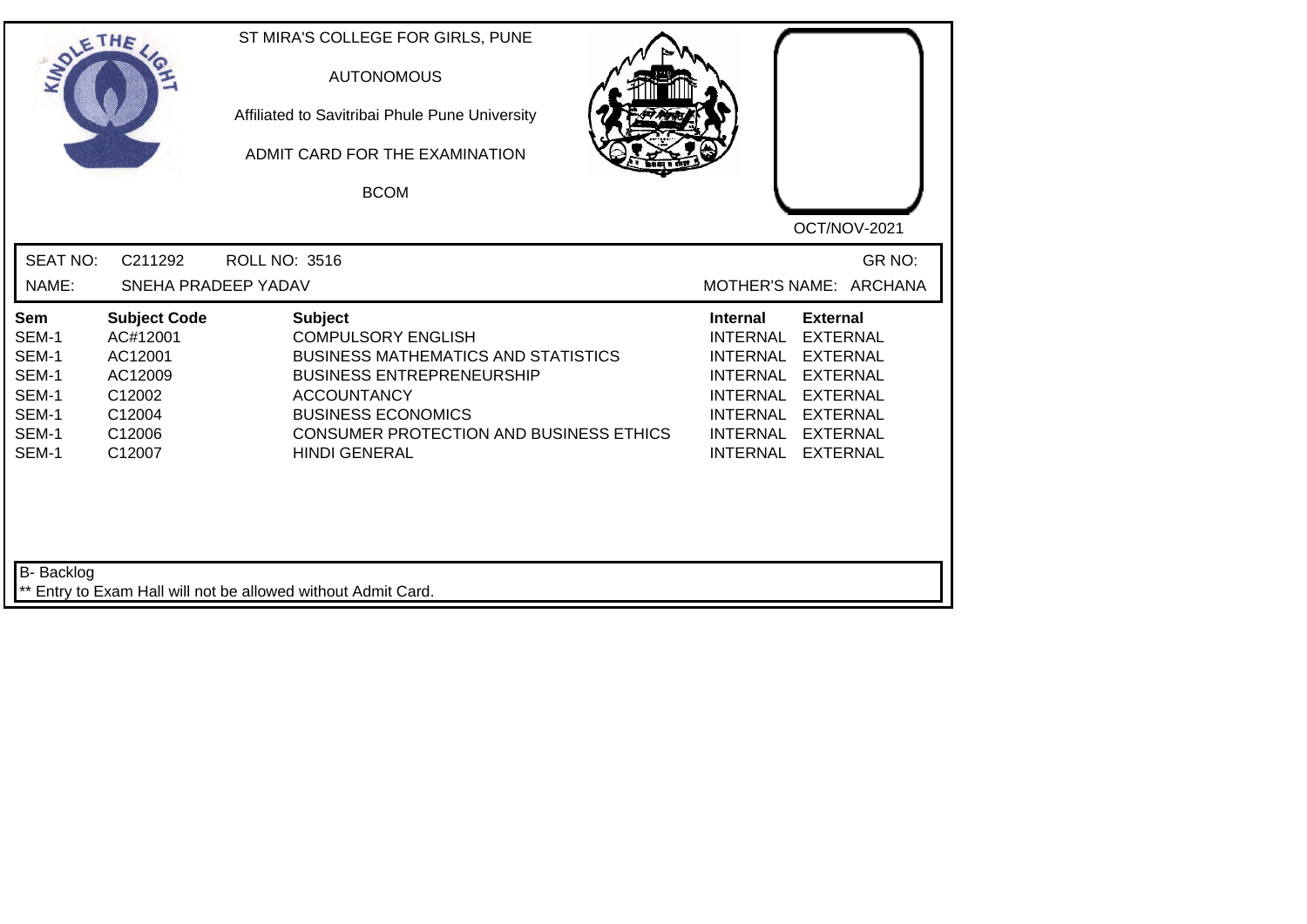| SOLE THE                                                                    |                                                                                               | ST MIRA'S COLLEGE FOR GIRLS, PUNE<br><b>AUTONOMOUS</b><br>Affiliated to Savitribai Phule Pune University<br>ADMIT CARD FOR THE EXAMINATION<br><b>BCOM</b>                                                                                                     | OCT/NOV-2021                                                                                                                                                                                                                                                                                                 |
|-----------------------------------------------------------------------------|-----------------------------------------------------------------------------------------------|---------------------------------------------------------------------------------------------------------------------------------------------------------------------------------------------------------------------------------------------------------------|--------------------------------------------------------------------------------------------------------------------------------------------------------------------------------------------------------------------------------------------------------------------------------------------------------------|
| <b>SEAT NO:</b><br>NAME:                                                    | C211368                                                                                       | ROLL NO: 3517<br><b>AVANTIKA SANTOSH TELE</b>                                                                                                                                                                                                                 | GR NO:<br>MOTHER'S NAME: RAKHI                                                                                                                                                                                                                                                                               |
| <b>Sem</b><br>SEM-1<br>SEM-1<br>SEM-1<br>SEM-1<br>SEM-1<br>SEM-1<br>SEM-1   | <b>Subject Code</b><br>AC#12001<br>AC12001<br>AC12009<br>C12002<br>C12004<br>C12006<br>C12009 | <b>Subject</b><br><b>COMPULSORY ENGLISH</b><br><b>BUSINESS MATHEMATICS AND STATISTICS</b><br><b>BUSINESS ENTREPRENEURSHIP</b><br><b>ACCOUNTANCY</b><br><b>BUSINESS ECONOMICS</b><br><b>CONSUMER PROTECTION AND BUSINESS ETHICS</b><br><b>OPTIONAL ENGLISH</b> | <b>External</b><br><b>Internal</b><br><b>INTERNAL</b><br><b>EXTERNAL</b><br><b>INTERNAL</b><br><b>EXTERNAL</b><br><b>INTERNAL</b><br><b>EXTERNAL</b><br><b>INTERNAL</b><br><b>EXTERNAL</b><br><b>INTERNAL</b><br><b>EXTERNAL</b><br><b>INTERNAL</b><br><b>EXTERNAL</b><br><b>INTERNAL</b><br><b>EXTERNAL</b> |
| B- Backlog<br>** Entry to Exam Hall will not be allowed without Admit Card. |                                                                                               |                                                                                                                                                                                                                                                               |                                                                                                                                                                                                                                                                                                              |

┙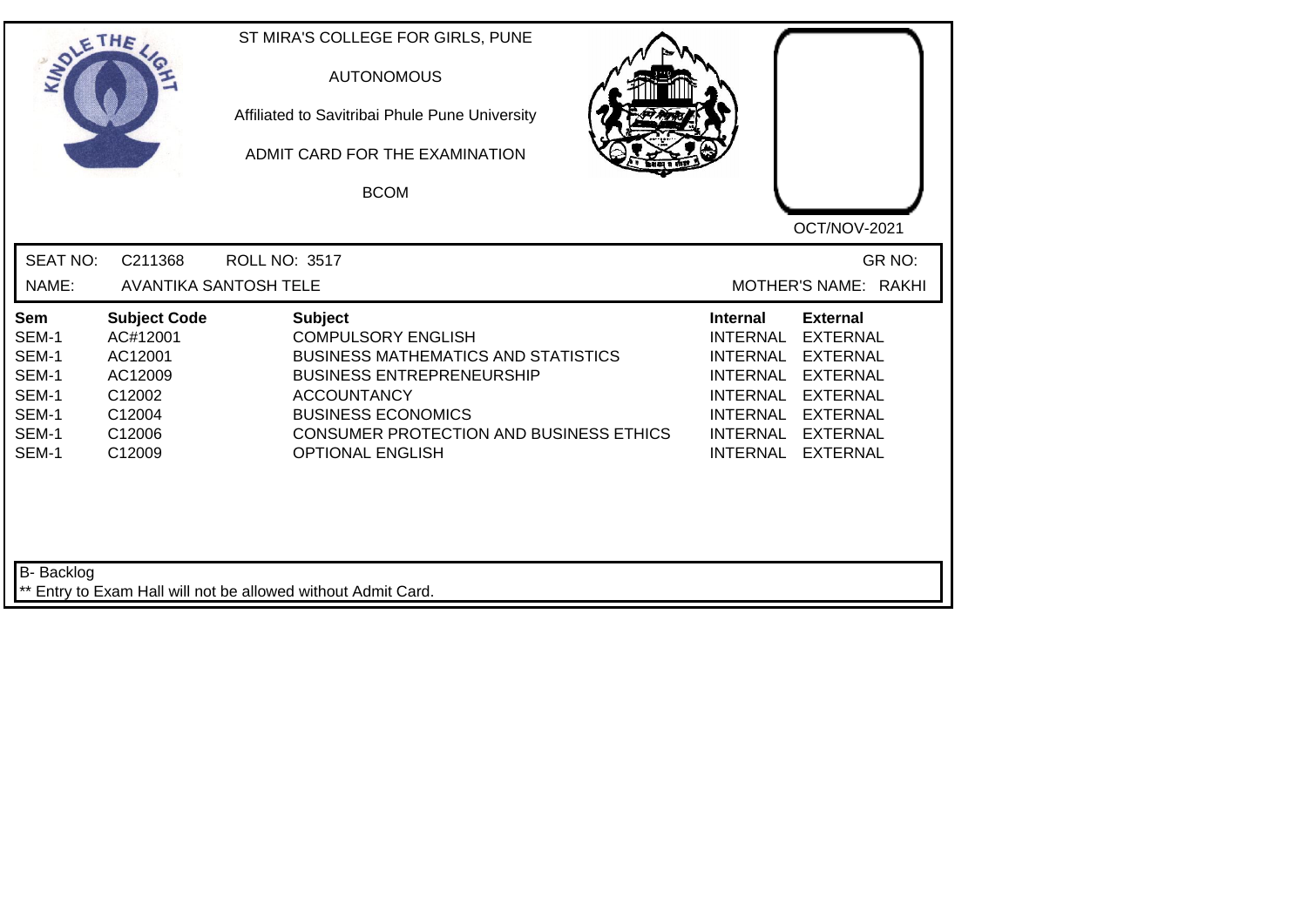| SOLETHE ,                                                          |                                                                                               | ST MIRA'S COLLEGE FOR GIRLS, PUNE<br><b>AUTONOMOUS</b><br>Affiliated to Savitribai Phule Pune University<br>ADMIT CARD FOR THE EXAMINATION<br><b>BCOM</b>                                                                                                | OCT/NOV-2021                                                                                                                                                                                                                                                                                          |  |
|--------------------------------------------------------------------|-----------------------------------------------------------------------------------------------|----------------------------------------------------------------------------------------------------------------------------------------------------------------------------------------------------------------------------------------------------------|-------------------------------------------------------------------------------------------------------------------------------------------------------------------------------------------------------------------------------------------------------------------------------------------------------|--|
| <b>SEAT NO:</b><br>NAME:                                           | C211220<br>PALWINDERSINGH                                                                     | <b>ROLL NO: 3518</b><br><b>JOSH KIRANPREET KAUR</b>                                                                                                                                                                                                      | GR NO:<br>MOTHER'S NAME: HARPINDER KAUR                                                                                                                                                                                                                                                               |  |
| Sem<br>SEM-1<br>SEM-1<br>SEM-1<br>SEM-1<br>SEM-1<br>SEM-1<br>SEM-1 | <b>Subject Code</b><br>AC#12001<br>AC12001<br>AC12008<br>C12002<br>C12004<br>C12006<br>C12007 | <b>Subject</b><br><b>COMPULSORY ENGLISH</b><br><b>BUSINESS MATHEMATICS AND STATISTICS</b><br><b>BUSINESS ADMINISTRATION</b><br><b>ACCOUNTANCY</b><br><b>BUSINESS ECONOMICS</b><br><b>CONSUMER PROTECTION AND BUSINESS ETHICS</b><br><b>HINDI GENERAL</b> | <b>External</b><br>Internal<br><b>INTERNAL</b><br><b>EXTERNAL</b><br><b>INTERNAL</b><br><b>EXTERNAL</b><br><b>INTERNAL</b><br><b>EXTERNAL</b><br><b>INTERNAL</b><br><b>EXTERNAL</b><br><b>INTERNAL</b><br><b>EXTERNAL</b><br><b>EXTERNAL</b><br><b>INTERNAL</b><br><b>INTERNAL</b><br><b>EXTERNAL</b> |  |
| B- Backlog                                                         |                                                                                               | ** Entry to Exam Hall will not be allowed without Admit Card.                                                                                                                                                                                            |                                                                                                                                                                                                                                                                                                       |  |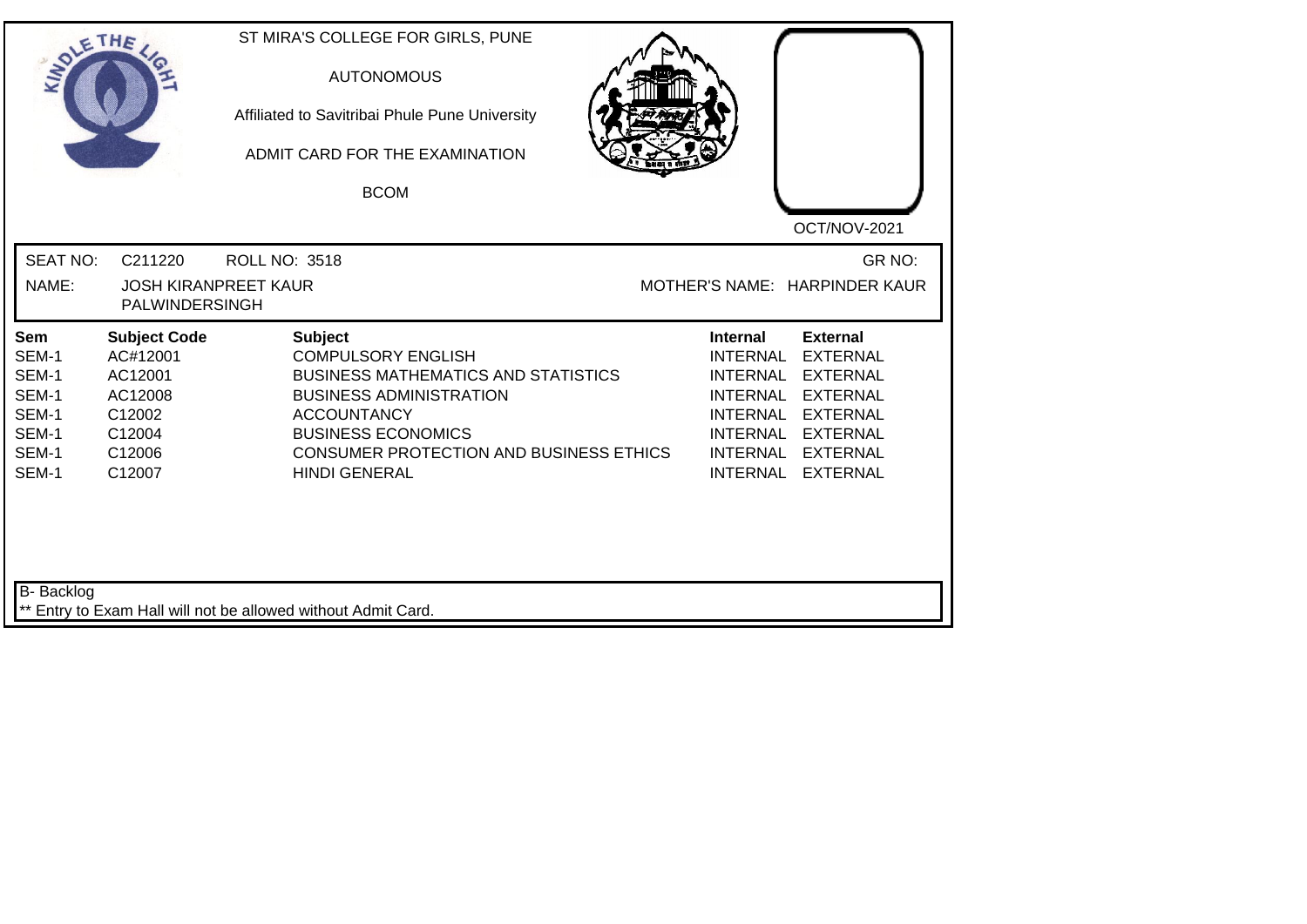| SOLE THE                                                           |                                                                                               | ST MIRA'S COLLEGE FOR GIRLS, PUNE<br><b>AUTONOMOUS</b><br>Affiliated to Savitribai Phule Pune University<br>ADMIT CARD FOR THE EXAMINATION<br><b>BCOM</b>                                                                                                   | OCT/NOV-2021                                                                                                                                                                                                                                                                                          |
|--------------------------------------------------------------------|-----------------------------------------------------------------------------------------------|-------------------------------------------------------------------------------------------------------------------------------------------------------------------------------------------------------------------------------------------------------------|-------------------------------------------------------------------------------------------------------------------------------------------------------------------------------------------------------------------------------------------------------------------------------------------------------|
| <b>SEAT NO:</b><br>NAME:                                           | C211454                                                                                       | <b>ROLL NO: 3519</b><br>SANSKRUTI VINAYAK DHAGE                                                                                                                                                                                                             | GR NO:<br>MOTHER'S NAME: NEETA                                                                                                                                                                                                                                                                        |
| Sem<br>SEM-1<br>SEM-1<br>SEM-1<br>SEM-1<br>SEM-1<br>SEM-1<br>SEM-1 | <b>Subject Code</b><br>AC#12001<br>AC12001<br>AC12008<br>C12002<br>C12004<br>C12006<br>C12009 | <b>Subject</b><br><b>COMPULSORY ENGLISH</b><br><b>BUSINESS MATHEMATICS AND STATISTICS</b><br><b>BUSINESS ADMINISTRATION</b><br><b>ACCOUNTANCY</b><br><b>BUSINESS ECONOMICS</b><br><b>CONSUMER PROTECTION AND BUSINESS ETHICS</b><br><b>OPTIONAL ENGLISH</b> | <b>External</b><br>Internal<br><b>INTERNAL</b><br><b>EXTERNAL</b><br><b>INTERNAL</b><br><b>EXTERNAL</b><br><b>INTERNAL</b><br><b>EXTERNAL</b><br><b>INTERNAL</b><br><b>EXTERNAL</b><br><b>INTERNAL</b><br><b>EXTERNAL</b><br><b>INTERNAL</b><br><b>EXTERNAL</b><br><b>INTERNAL</b><br><b>EXTERNAL</b> |
| B- Backlog                                                         |                                                                                               | ** Entry to Exam Hall will not be allowed without Admit Card.                                                                                                                                                                                               |                                                                                                                                                                                                                                                                                                       |

┙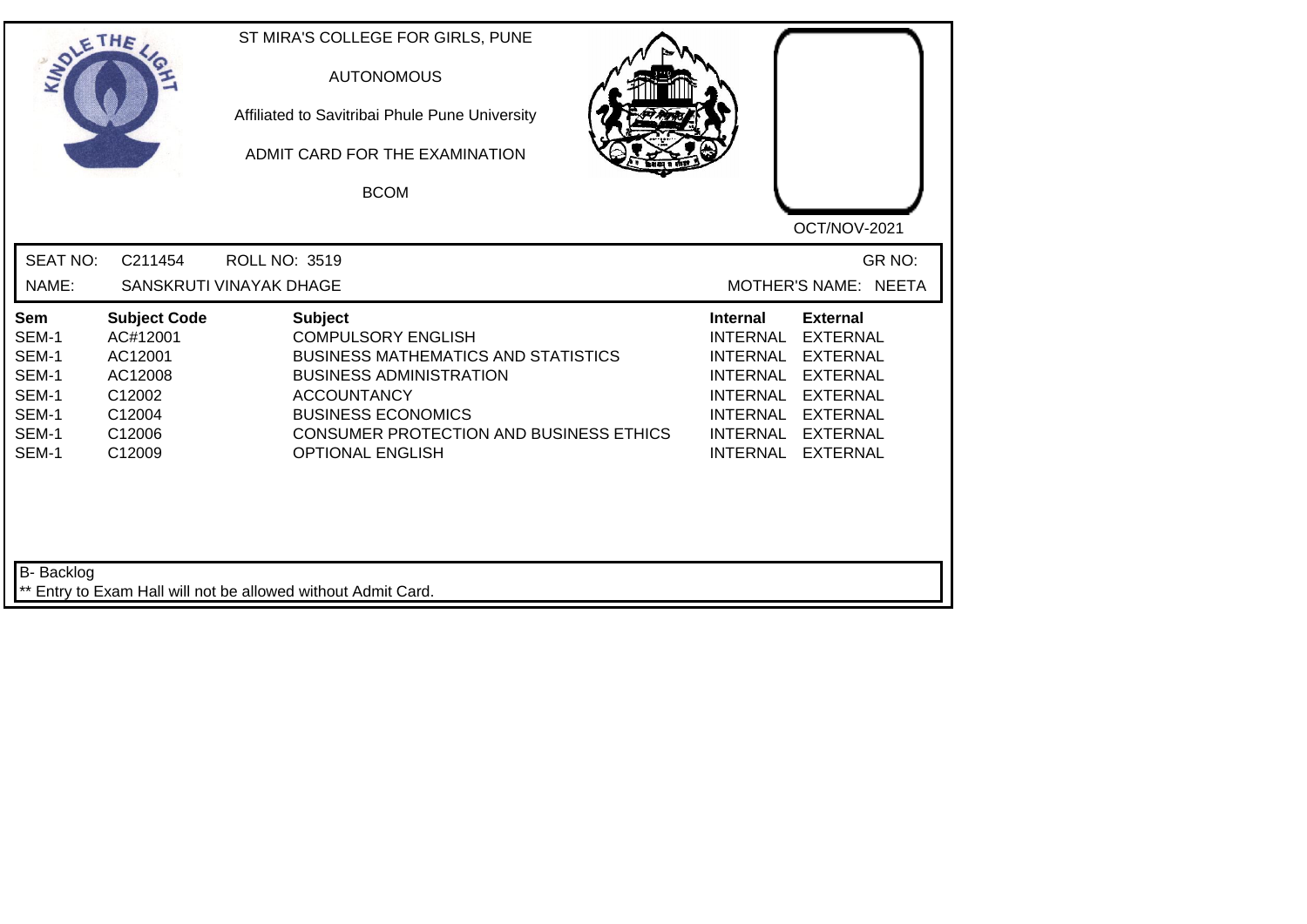| SOLETHE                                                                   |                                                                                               | ST MIRA'S COLLEGE FOR GIRLS, PUNE<br><b>AUTONOMOUS</b><br>Affiliated to Savitribai Phule Pune University<br>ADMIT CARD FOR THE EXAMINATION<br><b>BCOM</b>                                                                                                     | OCT/NOV-2021                                                                                                                                                                                                                                                                                          |
|---------------------------------------------------------------------------|-----------------------------------------------------------------------------------------------|---------------------------------------------------------------------------------------------------------------------------------------------------------------------------------------------------------------------------------------------------------------|-------------------------------------------------------------------------------------------------------------------------------------------------------------------------------------------------------------------------------------------------------------------------------------------------------|
| <b>SEAT NO:</b><br>NAME:                                                  | C211246                                                                                       | <b>ROLL NO: 3520</b><br>KOTWAL MASEERA KHALID                                                                                                                                                                                                                 | GR NO:<br>MOTHER'S NAME: SHEHNAZ                                                                                                                                                                                                                                                                      |
| <b>Sem</b><br>SEM-1<br>SEM-1<br>SEM-1<br>SEM-1<br>SEM-1<br>SEM-1<br>SEM-1 | <b>Subject Code</b><br>AC#12001<br>AC12001<br>AC12009<br>C12002<br>C12004<br>C12006<br>C12009 | <b>Subject</b><br><b>COMPULSORY ENGLISH</b><br><b>BUSINESS MATHEMATICS AND STATISTICS</b><br><b>BUSINESS ENTREPRENEURSHIP</b><br><b>ACCOUNTANCY</b><br><b>BUSINESS ECONOMICS</b><br><b>CONSUMER PROTECTION AND BUSINESS ETHICS</b><br><b>OPTIONAL ENGLISH</b> | <b>External</b><br>Internal<br><b>INTERNAL</b><br><b>EXTERNAL</b><br><b>EXTERNAL</b><br><b>INTERNAL</b><br><b>EXTERNAL</b><br><b>INTERNAL</b><br><b>INTERNAL</b><br><b>EXTERNAL</b><br><b>INTERNAL</b><br><b>EXTERNAL</b><br><b>INTERNAL</b><br><b>EXTERNAL</b><br><b>INTERNAL</b><br><b>EXTERNAL</b> |
| <b>B-</b> Backlog                                                         |                                                                                               | ** Entry to Exam Hall will not be allowed without Admit Card.                                                                                                                                                                                                 |                                                                                                                                                                                                                                                                                                       |

┛╵